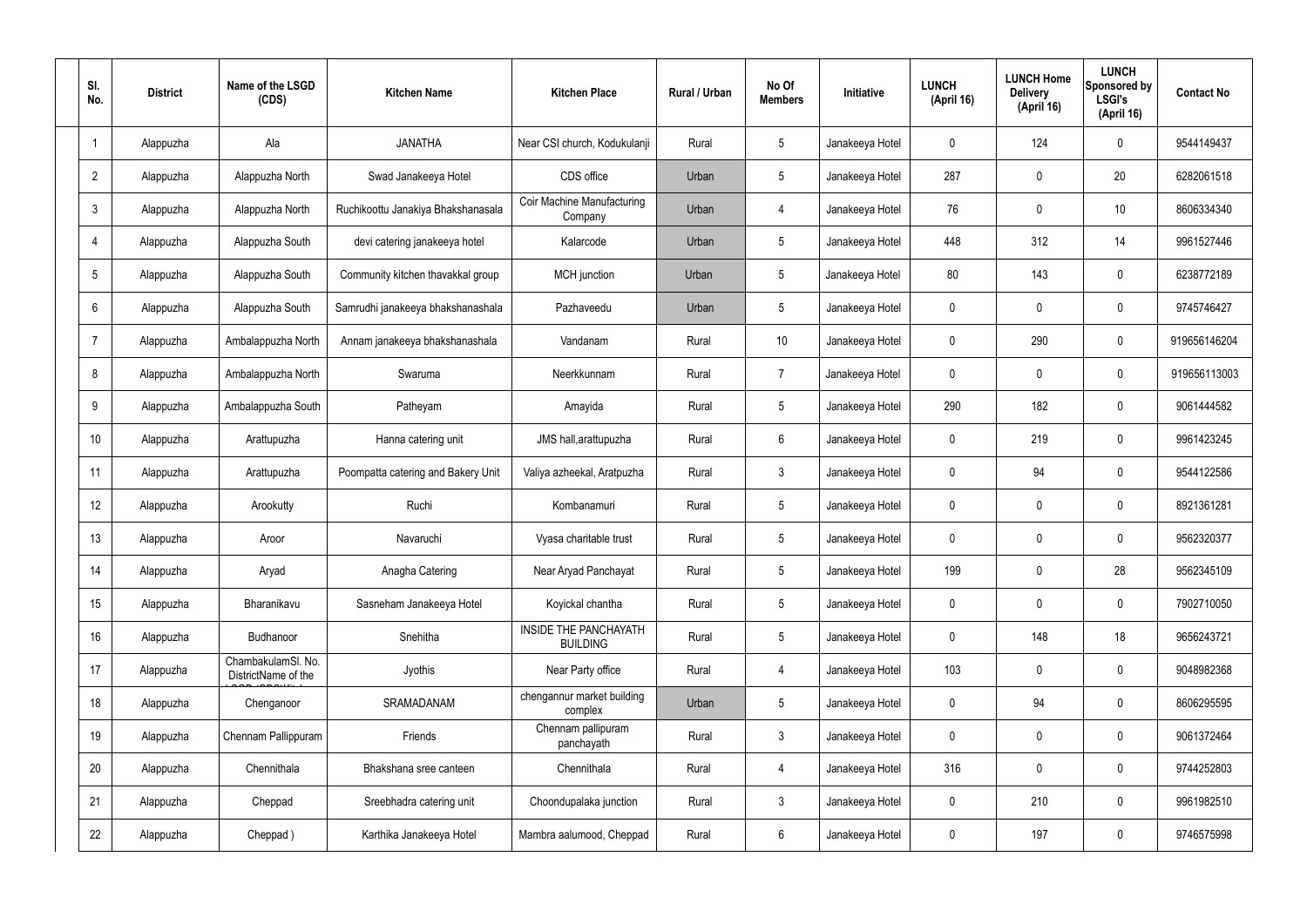|    | SI.<br>No. | <b>District</b> | Name of the LSGD<br>(CDS) | <b>Kitchen Name</b>           | <b>Kitchen Place</b>                    | <b>Rural / Urban</b> | No Of<br><b>Members</b> | Initiative      | <b>LUNCH</b><br>(April 16) | <b>LUNCH Home</b><br><b>Delivery</b><br>(April 16) | <b>LUNCH</b><br>Sponsored by<br><b>LSGI's</b><br>(April 16) | <b>Contact No</b> |
|----|------------|-----------------|---------------------------|-------------------------------|-----------------------------------------|----------------------|-------------------------|-----------------|----------------------------|----------------------------------------------------|-------------------------------------------------------------|-------------------|
|    | 23         | Alappuzha       | Cheriyanad                | <b>DARSANA</b>                | Near GOLDEN PALACE<br><b>AUDITORIUM</b> | Rural                | 5                       | Janakeeya Hotel | 0                          | 118                                                | $\mathbf 0$                                                 | 9747958424        |
|    | 24         | Alappuzha       | Cherthala Municipality    | Santwanam                     | Ward 10                                 | Urban                | 5                       | Janakeeya Hotel | 0                          | $\mathbf 0$                                        | $\mathbf 0$                                                 | 8848178001        |
|    | 25         | Alappuzha       | Cherthala Municipality    | NULM canteen                  | Cherthala Municipality                  | Urban                | 5                       | Janakeeya Hotel | 0                          | 0                                                  | $\mathbf 0$                                                 | 6282870356        |
|    | 26         | Alappuzha       | Cherthala South           | Kashinandana                  | Cherthala S                             | Rural                | 10                      | Janakeeya Hotel | 0                          | $\mathbf 0$                                        | $\mathbf 0$                                                 | 9745940057        |
|    | 27         | Alappuzha       | Cheruthana                | Sreedurga janakeeya hotel     | Near govt HSS aayaparambu               | Rural                | 4                       | Janakeeya Hotel | 207                        | 0                                                  | $\mathbf 0$                                                 | 9961178936        |
|    | 28         | Alappuzha       | Chettikulangara           | SREE VINAYAKA JANAKEEYA HOTEL | <b>KARIPUZHA</b>                        | Rural                | $\mathbf{3}$            | Janakeeya Hotel | 125                        | $\mathbf 0$                                        | $\mathbf 0$                                                 | 9656810109        |
|    | 29         | Alappuzha       | Chingoli                  | souhridam unit                | karthikappally I p school               | Rural-:-             | $\mathbf{3}$            | Janakeeya Hotel | 0                          | 185                                                | $\mathbf 0$                                                 | 7559808470        |
|    | 30         | Alappuzha       | Chunakkara                | Vanitha Canteen               | Chunakkara                              | Rural                | $\mathfrak{Z}$          | Janakeeya Hotel | 0                          | $\mathbf 0$                                        | $\mathbf 0$                                                 | 9400509985        |
|    | 31         | Alappuzha       | Devikulangara             | $Thripthi--++$                | Buds school, devikulangara              | Rural                | $\overline{4}$          | Janakeeya Hotel | 0                          | 111                                                | $\mathbf 0$                                                 | 9746712528        |
|    | 32         | Alappuzha       | Edathua                   | Theertham-                    | Edathua market                          | Rural                | 3                       | Janakeeya Hotel | 111                        | $\mathbf 0$                                        | $\mathbf 0$                                                 | 9544351169        |
|    | 33         | Alappuzha       | Ezhupunna                 | Neethipeedam                  | Eramalloor                              | Rural                | 8                       | Janakeeya Hotel | 0                          | 0                                                  | $\mathbf 0$                                                 | 9946790986        |
|    | 34         | Alappuzha       | Harippad                  | Swad------:--:                | A private Hotel's Kitchen               | Urban                | $\overline{4}$          | Janakeeya Hotel | 0                          | $\mathbf 0$                                        | $\mathbf 0$                                                 | 9562373933        |
|    | 35         | Alappuzha       | Kadakkarappally           | Soorya                        | Kandamangalam temple<br>auditorium      | Rural                | 5                       | Janakeeya Hotel | 0                          | $\mathbf 0$                                        | $\mathbf 0$                                                 | 9895266763        |
|    | 36         | Alappuzha       | Kainakary                 | Sivakashi                     | Near Panchayath                         | Rural                | 5                       | Janakeeya Hotel | 116                        | $\mathbf 0$                                        | $\mathbf 0$                                                 | 8111821552        |
|    | 37         | Alappuzha       | Kandalloor                | Annapoorna Hotel              | Near Velanchira junction                | Rural                | $\overline{4}$          | Janakeeya Hotel | 0                          | $\pmb{0}$                                          | $\pmb{0}$                                                   | -9747600181       |
|    | 38         | Alappuzha       | Kanjikuzhy                | Santhwanam                    | Opposite NSS college                    | Rural                | 5                       | Janakeeya Hotel | 0                          | $\pmb{0}$                                          | $\pmb{0}$                                                   | 9605307328        |
|    | 39         | Alappuzha       | Karthikappally            | Ruchi                         | Community hall                          | Rural                | $6\overline{6}$         | Janakeeya Hotel | 286                        | $\mathbf 0$                                        | $\mathbf 0$                                                 | 9747607478        |
|    | 40         | Alappuzha       | Karuvatta                 | Karunya janakeeya hotel       | Near Aashramam junction                 | Rural                | $6\overline{6}$         | Janakeeya Hotel | 652                        | $\pmb{0}$                                          | $\pmb{0}$                                                   | 916282508791      |
|    | 41         | Alappuzha       | Kavalam                   | Koottukari Janakeeya Hotel    | <b>Near Permanent Outlet</b>            | Rural                | 5                       | Janakeeya Hotel | 0                          | $\pmb{0}$                                          | $\pmb{0}$                                                   | 9744173219        |
|    | 42         | Alappuzha       | Kayamkulam West           | palazhy catering unit         | Kallummood junction                     | Urban                | $5\phantom{.0}$         | Janakeeya Hotel | 0                          | 228                                                | $\pmb{0}$                                                   | 9388819110        |
|    | 43         | Alappuzha       | Kodamthurath              | <b>MATRUSAKTHI</b>            | <b>KUTHIYATHODE</b>                     | Rural                | 5                       | Janakeeya Hotel | 0                          | $\overline{0}$                                     | $\pmb{0}$                                                   | 8281687439        |
| ՋQ | 44         | Alappuzha       | Krishnapuram              | Kanivu catering unit          | Near SCB, kappil                        | Rural                | $\overline{4}$          | Janakeeya Hotel | 0                          | $\mathbf 0$                                        | $\pmb{0}$                                                   | 9544047480        |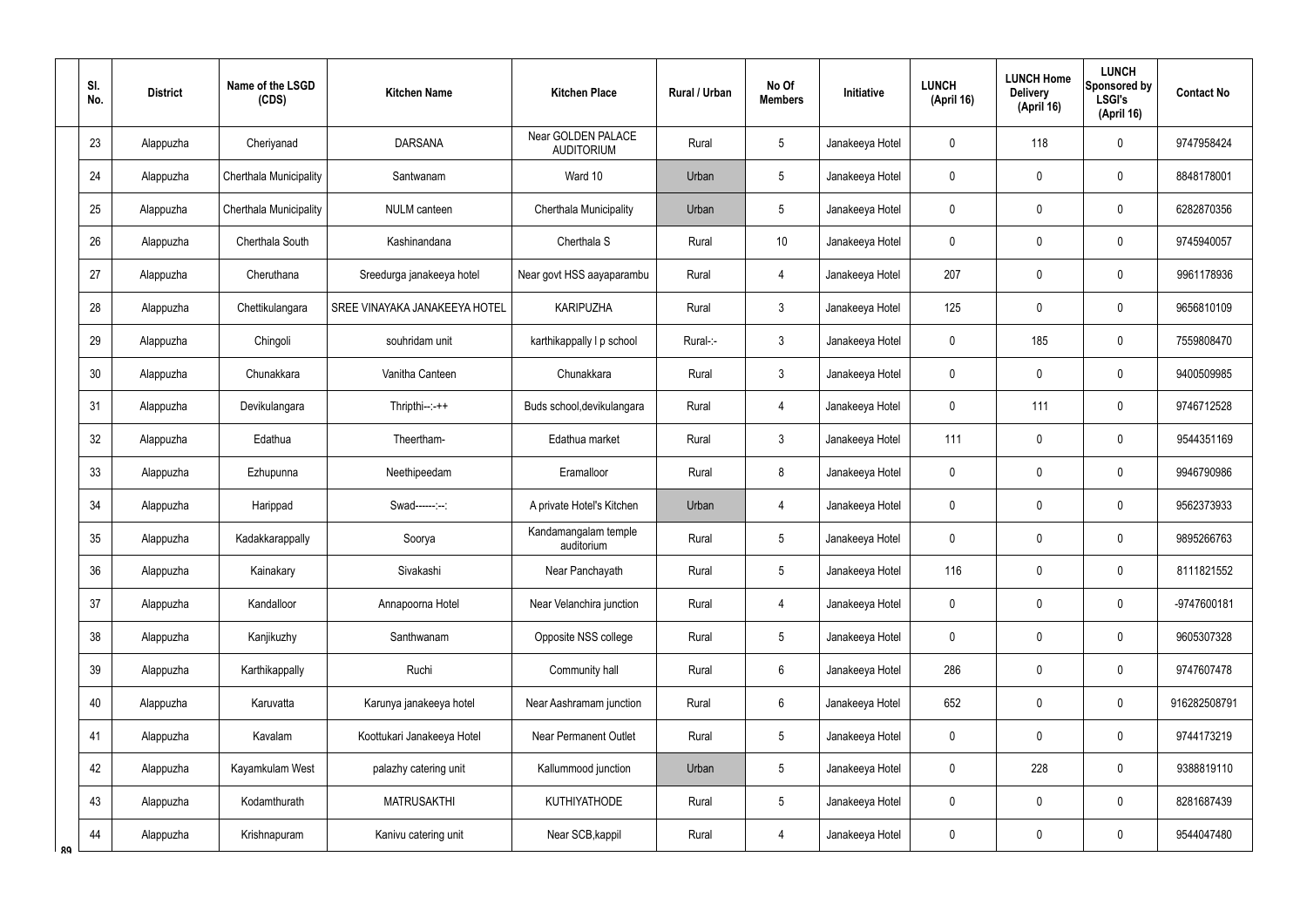|   | SI.<br>No. | <b>District</b> | Name of the LSGD<br>(CDS)   | <b>Kitchen Name</b>             | <b>Kitchen Place</b>                        | Rural / Urban | No Of<br><b>Members</b> | Initiative      | <b>LUNCH</b><br>(April 16) | <b>LUNCH Home</b><br><b>Delivery</b><br>(April 16) | <b>LUNCH</b><br>Sponsored by<br><b>LSGI's</b><br>(April 16) | <b>Contact No</b> |
|---|------------|-----------------|-----------------------------|---------------------------------|---------------------------------------------|---------------|-------------------------|-----------------|----------------------------|----------------------------------------------------|-------------------------------------------------------------|-------------------|
| ಾ | 45         | Alappuzha       | Kumarapuram                 | Mahadeva jankeeya hotel         | Near kavarattu temple                       | Rural         | $\mathbf{3}$            | Janakeeya Hotel | 757                        | $\mathbf 0$                                        | $\mathbf 0$                                                 | 918606736168      |
|   | 46         | Alappuzha       | Kumarapuram                 | Navodhaya janakeeya hotel       | Kumarapuram                                 | Rural         | $\mathbf{3}$            | Janakeeya Hotel | 344                        | $\mathbf 0$                                        | $\mathbf 0$                                                 | 9037499871        |
|   | 47         | Alappuzha       | Kuthiyathode                | Ruchi Janakeeya Hotel           | Near kuthiyathode panchayath<br>office      | Rural         | $5\overline{)}$         | Janakeeya Hotel | $\mathbf 0$                | $\mathbf 0$                                        | $\mathbf 0$                                                 | 9249269374        |
|   | 48         | Alappuzha       | Mannanchery                 | Snehitha                        | Panchayat building                          | Rural         | 4                       | Janakeeya Hotel | 56                         | 36                                                 | $\mathbf 0$                                                 | 9544461740        |
|   | 49         | Alappuzha       | Mannar                      | Snehadhara                      | Kunnathur devasom                           | Rural         | $5\phantom{.0}$         | Janakeeya Hotel | 347                        | $\mathbf 0$                                        | $\mathbf 0$                                                 | 9567853570        |
|   | 50         | Alappuzha       | Mararikulam North           | Ruchisree                       | Kanichukulangara                            | Rural         | $5\phantom{.0}$         | Janakeeya Hotel | $\mathbf 0$                | $\mathbf 0$                                        | $\mathbf 0$                                                 |                   |
|   | 51         | Alappuzha       | Mararikulam South           | Snehasparsham                   | Kattoor                                     | Rural         | $\overline{4}$          | Janakeeya Hotel | $\mathbf 0$                | 100                                                | $\mathbf 0$                                                 | 9747881642        |
|   | 52         | Alappuzha       | Mavelikkara<br>Thamarakulam | Thripthi Catering               | Thamarakulam                                | Rural         | $5\phantom{.0}$         | Janakeeya Hotel | $\mathbf 0$                | $\mathbf 0$                                        | $\mathbf 0$                                                 | 8281558036        |
|   | 53         | Alappuzha       | Mavelikkara<br>Thekkekara   | Bhai catering                   | Pallarimangalam                             | Rural         | $5\phantom{.0}$         | Janakeeya Hotel | 314                        | $\mathbf 0$                                        | $\mathbf 0$                                                 | 9539851155        |
|   | 54         | Alappuzha       | Mavelikkara<br>Thekkekara   | Snehatheeram                    | Kurathikkadu                                | Rural         | $5\overline{)}$         | Janakeeya Hotel | 136                        | $\mathbf 0$                                        | $\mathbf 0$                                                 | 9656960190        |
|   | 55         | Alappuzha       | Muhamma                     | <b>SNV Catering</b>             | Near Community Health<br>Centre             | Rural         | $5\phantom{.0}$         | Janakeeya Hotel | 180                        | $\mathbf 0$                                        | $\mathbf 0$                                                 | 9605388763        |
|   | 56         | Alappuzha       | Mulakkuzha                  | Snehathanal                     | Mulakkuzha                                  | Rural         | $5\phantom{.0}$         | Janakeeya Hotel | $\mathbf 0$                | 170                                                | $\mathbf 0$                                                 | 9037085079        |
|   | 57         | Alappuzha       | Muttar                      | Ruchi Catering Unit             | Panchayat Building                          | Rural         |                         | Janakeeya Hotel | $\mathbf 0$                | 0                                                  | $\mathbf 0$                                                 | 9072276826        |
|   | 58         | Alappuzha       | Nedumudy                    | Oruma                           | Champakulam                                 | Rural         | $5\phantom{.0}$         | Janakeeya Hotel | 150                        | $\mathbf 0$                                        | $\mathbf 0$                                                 | 9188536147        |
|   | 59         | Alappuzha       | Neelamperoor                | Amrutha Janakeeya Bhakshanasala | Panchayat Building                          | Rural         | $\mathbf{3}$            | Janakeeya Hotel | $\mathbf 0$                | $\mathbf 0$                                        | $\mathbf 0$                                                 | 9656167060        |
|   | 60         | Alappuzha       | Nooranad                    | Amma Canteen                    | Inside market place, Noornad                | Rural         | $5\overline{)}$         | Janakeeya Hotel | $\pmb{0}$                  | $\pmb{0}$                                          | $\mathbf 0$                                                 | 7034377340        |
|   | 61         | Alappuzha       | Palamel                     | Arogya Canteen                  | Panchayat office compound                   | Rural         | $\overline{4}$          | Janakeeya Hotel | $\pmb{0}$                  | $\pmb{0}$                                          | $\mathbf 0$                                                 | 9497107651        |
|   | 62         | Alappuzha       | Pallippad                   | Annapoorneswari catering unit   | Irattakulangara junction                    | Rural         | $5\phantom{.0}$         | Janakeeya Hotel | 165                        | $\pmb{0}$                                          | $\mathbf 0$                                                 | 9562318624        |
|   | 63         | Alappuzha       | Panavally                   | Harikrishnan                    | near nalpatheneswaram<br>temple             | Rural         | $\mathbf{1}$            | Janakeeya Hotel | $\pmb{0}$                  | $\pmb{0}$                                          | $\mathbf 0$                                                 | 9961774363        |
|   | 64         | Alappuzha       | Pandanad                    | Sreebhadra                      | Muthavazhi                                  | Rural         | $5\phantom{.0}$         | Janakeeya Hotel | $\pmb{0}$                  | 95                                                 | $\mathbf 0$                                                 | 9947120239        |
|   | 65         | Alappuzha       | Pathiyoor                   | Dakshina catering unit          | Mahalekshmi auditorium,<br>kareelakulangara | Rural         | $5\phantom{.0}$         | Janakeeya Hotel | $\pmb{0}$                  | 144                                                | $\mathbf 0$                                                 | 9048200655        |
|   | 66         | Alappuzha       | Pattanakkad                 | Aparna                          | Opposite of pattanakkad<br>gramapanchayath  | Rural         | $5\phantom{.0}$         | Janakeeya Hotel | 0                          | $\pmb{0}$                                          | $\boldsymbol{0}$                                            | 9037450634        |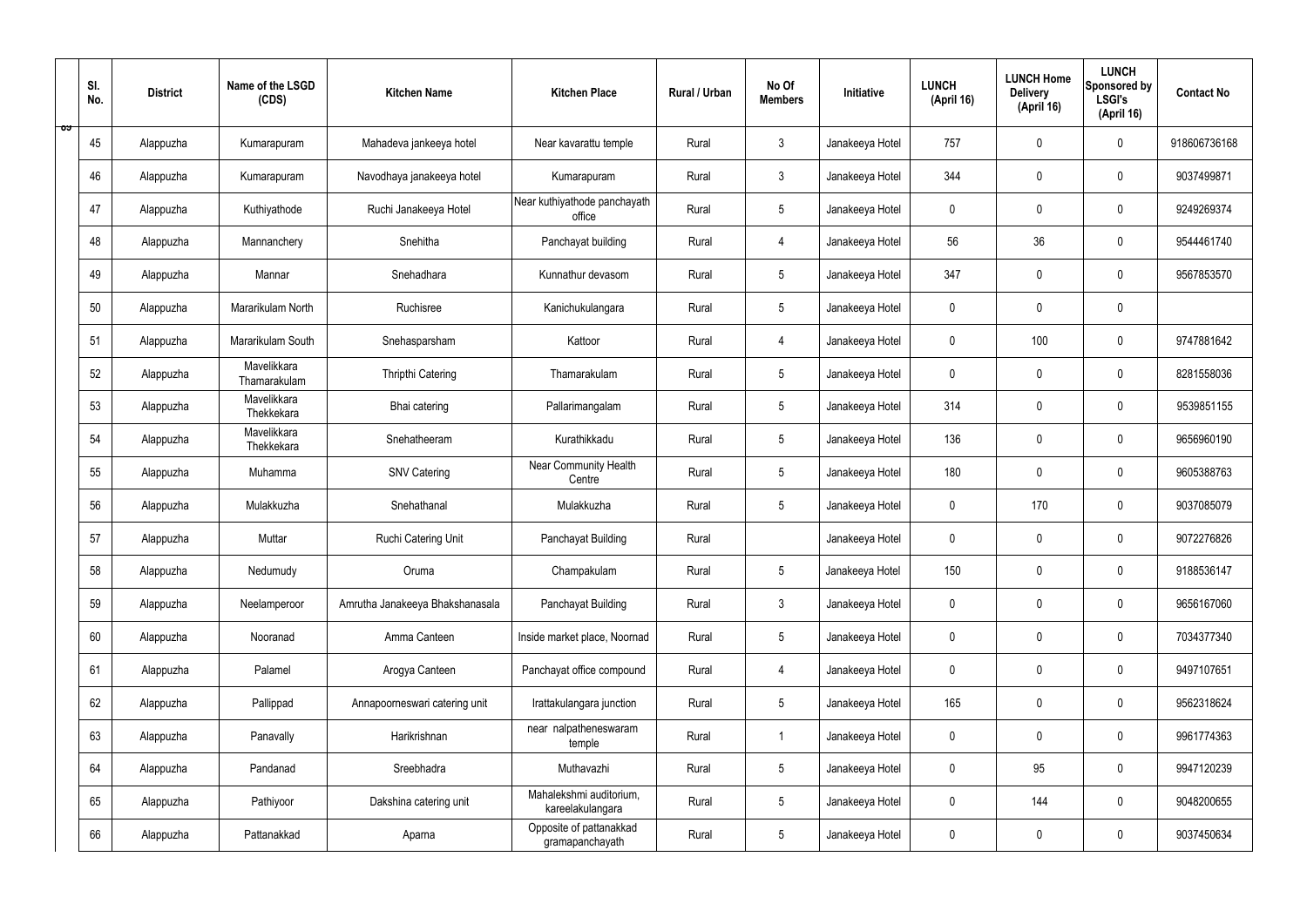| SI.<br>No. | <b>District</b> | Name of the LSGD<br>(CDS) | <b>Kitchen Name</b>         | <b>Kitchen Place</b>                                        | Rural / Urban | No Of<br><b>Members</b> | Initiative      | <b>LUNCH</b><br>(April 16) | <b>LUNCH Home</b><br><b>Delivery</b><br>(April 16) | <b>LUNCH</b><br>Sponsored by<br><b>LSGI's</b><br>(April 16) | <b>Contact No</b> |
|------------|-----------------|---------------------------|-----------------------------|-------------------------------------------------------------|---------------|-------------------------|-----------------|----------------------------|----------------------------------------------------|-------------------------------------------------------------|-------------------|
| 67         | Alappuzha       | Perumbalam                | Amritham                    | Near by govt hospital                                       | Rural         | $\overline{4}$          | Janakeeya Hotel | $\mathbf 0$                | $\mathbf 0$                                        | $\mathbf 0$                                                 | 8592809257        |
| 68         | Alappuzha       | Pulincunnu                | Nanma Janakeeya Hotel       | Near Krishi Bhavan                                          | Rural         | $5\phantom{.0}$         | Janakeeya Hotel | $\mathbf 0$                | $\mathbf 0$                                        | $\pmb{0}$                                                   | 9544752465        |
| 69         | Alappuzha       | Puliyoor                  | <b>UPPUM MULAKUM</b>        | <b>INSIDE PANCHAYATH</b><br>COMPOUND                        | Rural         | $5\phantom{.0}$         | Janakeeya Hotel | $\mathbf 0$                | 224                                                | $\pmb{0}$                                                   | 6238836314        |
| 70         | Alappuzha       | Punnapra North            | Annapoorneshwary            | Janajagrithi                                                | Rural         | $\overline{4}$          | Janakeeya Hotel | 63                         | 98                                                 | $\pmb{0}$                                                   | 8129450136        |
| 71         | Alappuzha       | Punnapra South            | Thripthy janakeeya hotel    | Punnapra south                                              | Rural         | 9                       | Janakeeya Hotel | $\mathbf 0$                | $\mathbf 0$                                        | $\mathbf 0$                                                 | 9846179646        |
| 72         | Alappuzha       | Purakad                   | Pulari                      | Purakkad gp                                                 | Rural         | $5\phantom{.0}$         | Janakeeya Hotel | 42                         | 113                                                | $\pmb{0}$                                                   | 7034494313        |
| 73         | Alappuzha       | Purakad                   | Thiruvonam catering service | Thottappally                                                | Rural         | $\overline{4}$          | Janakeeya Hotel | $\mathbf 0$                | $\mathbf 0$                                        | $\mathbf 0$                                                 |                   |
| 74         | Alappuzha       | Ramankary                 | Kudumbashree Vanitha Hotel  | Ramankary Town, Opposite<br>Judicial First Class Magistrate | Rural         | 4                       | Janakeeya Hotel | $\mathbf 0$                | $\mathbf 0$                                        | $\pmb{0}$                                                   | 8281314746        |
| 75         | Alappuzha       | Thaicattussery            | Unarv                       | Thyakattusheri junction                                     | Rural         | 4                       | Janakeeya Hotel | $\mathbf 0$                | $\mathbf 0$                                        | $\mathbf 0$                                                 | 9605897567        |
| 76         | Alappuzha       | Thakazhy                  | Thripthi Thakazhy           | <b>GBHSS Thakazhy</b>                                       | Rural         | $6\overline{6}$         | Janakeeya Hotel | 133                        | $\mathbf 0$                                        | $\pmb{0}$                                                   | 9747405368        |
| 77         | Alappuzha       | Thalavady                 | Snehitha                    | Vellakinar                                                  | Rural         | $5\phantom{.0}$         | Janakeeya Hotel | 80                         | $\pmb{0}$                                          | $\pmb{0}$                                                   |                   |
| 78         | Alappuzha       | Thannermukkom             | Patheyam                    | Panchayath office                                           | Rural         | 4                       | Janakeeya Hotel | $\mathbf 0$                | $\mathbf 0$                                        | $\pmb{0}$                                                   | 9633933288        |
| 79         | Alappuzha       | Thazhakkara               | Akshaya catering            | Building at glassfactory<br>junction                        | Rural         | 5                       | Janakeeya Hotel | 243                        | $\mathbf 0$                                        | $\mathbf 0$                                                 | 9847177930        |
| 80         | Alappuzha       | Thiruvanvandoor           | <b>SREE KRISHNA</b>         | Near pravinkoodu junction,                                  | Rural         | 5 <sub>5</sub>          | Janakeeya Hotel | $\pmb{0}$                  | 140                                                | $\pmb{0}$                                                   | 9446627175        |
| 81         | Alappuzha       | Thrikkunnappuzha          | Akshara janakeeya hotel     | KV jetty road                                               | Rural         | 5 <sup>5</sup>          | Janakeeya Hotel | 250                        | $\pmb{0}$                                          | $\mathbf 0$                                                 | 918891921223      |
| 82         | Alappuzha       | Thuravoor                 | RUCHI JANAKEEYA HOTEL       | Near alakkaparambu                                          | Rural         | 5 <sup>5</sup>          | Janakeeya Hotel | $\pmb{0}$                  | $\pmb{0}$                                          | $\mathbf 0$                                                 | 8157934346        |
| 83         | Alappuzha       | Vallikunnam               | Samthripthi                 | Padayanivattom temple<br>Auditorium                         | Rural         | $\overline{4}$          | Janakeeya Hotel | $\mathbf 0$                | $\pmb{0}$                                          | $\mathbf 0$                                                 | 8078962129        |
| 84         | Alappuzha       | Vayalar                   | Five star                   | Near Nagamkulangara Market                                  | Rural         | 5 <sup>5</sup>          | Janakeeya Hotel | $\pmb{0}$                  | $\pmb{0}$                                          | $\mathbf 0$                                                 | 8606081847        |
| 85         | Alappuzha       | Veeyapuram                | Swad 2                      | Veeyapuram jn                                               | Rural         | 5 <sup>5</sup>          | Janakeeya Hotel | 552                        | $\pmb{0}$                                          | $\mathbf 0$                                                 |                   |
| 86         | Alappuzha       | Veeyapuram                | Karuthal                    | Payippad LPS                                                | Rural         | 5 <sub>5</sub>          | Janakeeya Hotel | 315                        | $\pmb{0}$                                          | $\mathbf 0$                                                 | 8606846513        |
| 87         | Alappuzha       | Veliyanad                 | Manus Janakeeya Hotel       | Kurishmoodu, Near Veliyanadu<br>Grama Panchayat             | Rural         | $3\phantom{a}$          | Janakeeya Hotel | $\mathbf 0$                | $\pmb{0}$                                          | $\mathbf 0$                                                 | 8086782924        |
| 88         | Alappuzha       | Venmoney                  | Annapoorna                  | Poyka                                                       | Rural         | 5 <sub>5</sub>          | Janakeeya Hotel | 0                          | 185                                                | $\pmb{0}$                                                   |                   |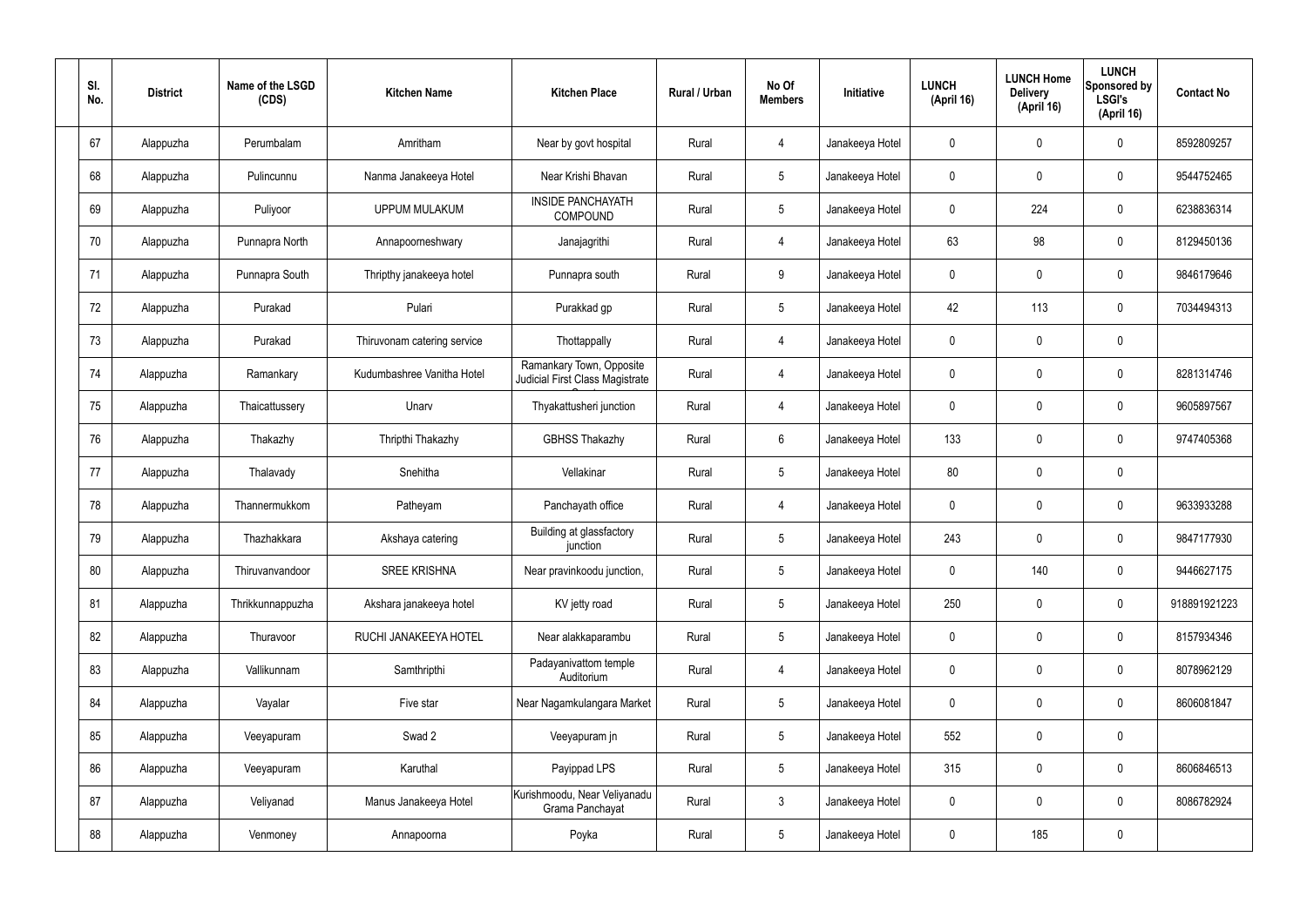|    | SI.<br>No.      | <b>District</b> | Name of the LSGD<br>(CDS) | <b>Kitchen Name</b>              | <b>Kitchen Place</b>         | Rural / Urban | No Of<br><b>Members</b> | Initiative      | <b>LUNCH</b><br>(April 16) | <b>LUNCH Home</b><br><b>Delivery</b><br>(April 16) | <b>LUNCH</b><br>Sponsored by<br><b>LSGI's</b><br>(April 16) | <b>Contact No</b> |
|----|-----------------|-----------------|---------------------------|----------------------------------|------------------------------|---------------|-------------------------|-----------------|----------------------------|----------------------------------------------------|-------------------------------------------------------------|-------------------|
| 89 |                 |                 |                           |                                  |                              |               | 415                     |                 | 7423                       | 3960                                               | 90                                                          |                   |
|    | $\overline{1}$  | Ernakulam       | Aikkaranad                | Subiksha Janakeeya Hotel         | Kolancherry                  | Rural         | 4                       | Janakeeya Hotel | 413                        | 0                                                  | $\boldsymbol{0}$                                            | 9074033529        |
|    | $\overline{2}$  | Ernakulam       | Alengade                  | Kasthurba kitchen                | Neerikkode                   | Rural         | $\mathbf{3}$            | Janakeeya Hotel | 47                         | 0                                                  | $\boldsymbol{0}$                                            | 9388462558        |
|    | $\mathbf{3}$    | Ernakulam       | Alengade                  | Thanima foods                    | Koduvazhanga                 | Rural         | $\mathfrak{Z}$          | Janakeeya Hotel | 23                         | 0                                                  | $\boldsymbol{0}$                                            | 9349013322        |
|    | 4               | Ernakulam       | Alengade                  | Mr.Bakers                        | Malikam peedika              | Rural         | $\mathfrak{Z}$          | Janakeeya Hotel | 0                          | 0                                                  | $\boldsymbol{0}$                                            | 9633887779        |
|    | $5\phantom{.0}$ | Ernakulam       | Aluva                     | Ruchi janakeeya hotel            | Aluva                        | Urban         | $\overline{4}$          | Janakeeya Hotel | 0                          | 0                                                  | $\boldsymbol{0}$                                            | 9947236080        |
|    | 6               | Ernakulam       | Amballoor                 | Dhanshree catering               | St.ignatius schools Amballur | Rural         | $5\phantom{.0}$         | Janakeeya Hotel | 56                         | 0                                                  | $\boldsymbol{0}$                                            | 8330081552        |
|    | $\overline{7}$  | Ernakulam       | Angamaly                  | Cafe Shree Canteen               | <b>Municipality Canteen</b>  | Urban         | $5\phantom{.0}$         | Janakeeya Hotel | 0                          | 0                                                  | $\boldsymbol{0}$                                            | 9656619614        |
|    | 8               | Ernakulam       | Angamaly                  | Cafe Kudumbashree                | T B Junction                 | Urban         | $\mathfrak{Z}$          | Janakeeya Hotel | 0                          | 0                                                  | $\boldsymbol{0}$                                            | 9447924974        |
|    | 9               | Ernakulam       | Arakuzha                  | Ruchi Janakeeya hotel, Arakkuzha | Pandappilly                  | Rural         | $5\phantom{.0}$         | Janakeeya Hotel | 0                          | 0                                                  | $\mathbf 0$                                                 | 9744864225        |
|    | 10              | Ernakulam       | Assamannoor               | New Life kudumbasree Hotel       | Cherukunnam                  | Rural         | $\mathfrak{Z}$          | Janakeeya Hotel | 0                          | 0                                                  | $\boldsymbol{0}$                                            | 9656729450        |
|    | 11              | Ernakulam       | Avoly                     | Janakeeya Hotel, Avoli           | Hostel Junction, Avoli       | Rural         | $\mathfrak{Z}$          | Janakeeya Hotel | 0                          | 0                                                  | $\mathbf 0$                                                 | 9847983621        |
|    | 12              | Ernakulam       | Ayavana                   | Keralashree Janakeeya hotel      | Ayavana                      | Rural         | $5\phantom{.0}$         | Janakeeya Hotel | 0                          | 0                                                  | $\mathbf 0$                                                 | 9744864210        |
|    | 13              | Ernakulam       | Ayyampuzha                | Sneha Janakeeya Hotel            | Ayyamppuzha                  | Rural         | $\overline{4}$          | Janakeeya Hotel | 34                         | 0                                                  | $\mathbf 0$                                                 | 8590753551        |
|    | 14              | Ernakulam       | Ayyampuzha                | Five Star Hotel and Catering     | Panchayat Junction           | Rural         | 4                       | Janakeeya Hotel | 56                         | 0                                                  | $\mathbf 0$                                                 | 9744836324        |
|    | 15              | Ernakulam       | Chendamangalam            | Anugraha Kudumbashree hotel      | Vadakkumpuram                | Rural         | $5\,$                   | Janakeeya Hotel | 0                          | 0                                                  | $\mathbf 0$                                                 | 9061419729        |
|    | 16              | Ernakulam       | Chengamanade              | Mythri janakeeya hotel           | Purayar                      | Rural         | $5\,$                   | Janakeeya Hotel | 0                          | 0                                                  | $\mathbf 0$                                                 | 9496818865        |
|    | 17              | Ernakulam       | Cheranalloor              | Chaithanya Janakeeya hotel       | Vishnupuram                  | Rural         | $5\,$                   | Janakeeya Hotel | 0                          | 0                                                  | $\mathbf 0$                                                 | 9747411465        |
|    | 18              | Ernakulam       | Cheranalloor              | Adukkala                         | Chittoor                     | Rural         | $5\,$                   | Janakeeya Hotel | 0                          | 0                                                  | $\mathbf 0$                                                 | 9846423001        |
|    | 19              | Ernakulam       | Chittattukara             | Swadh Janakeeya Hotel            | Neendoor                     | Rural         | $5\,$                   | Janakeeya Hotel | 0                          | 0                                                  | $\mathbf 0$                                                 | 9447812788        |
|    | 20              | Ernakulam       | Choornikkara              | Metro hotel                      | Ambattukavu                  | Rural         | $\mathbf{3}$            | Janakeeya Hotel | 0                          | 0                                                  | $\mathbf 0$                                                 | 9605319455        |
|    | 21              | Ernakulam       | Chottanikkara             | Ahalya Cafe                      | Kottayatthupara              | Rural         | $6\phantom{.}6$         | Janakeeya Hotel | 0                          | 0                                                  | $\boldsymbol{0}$                                            | 9567512337        |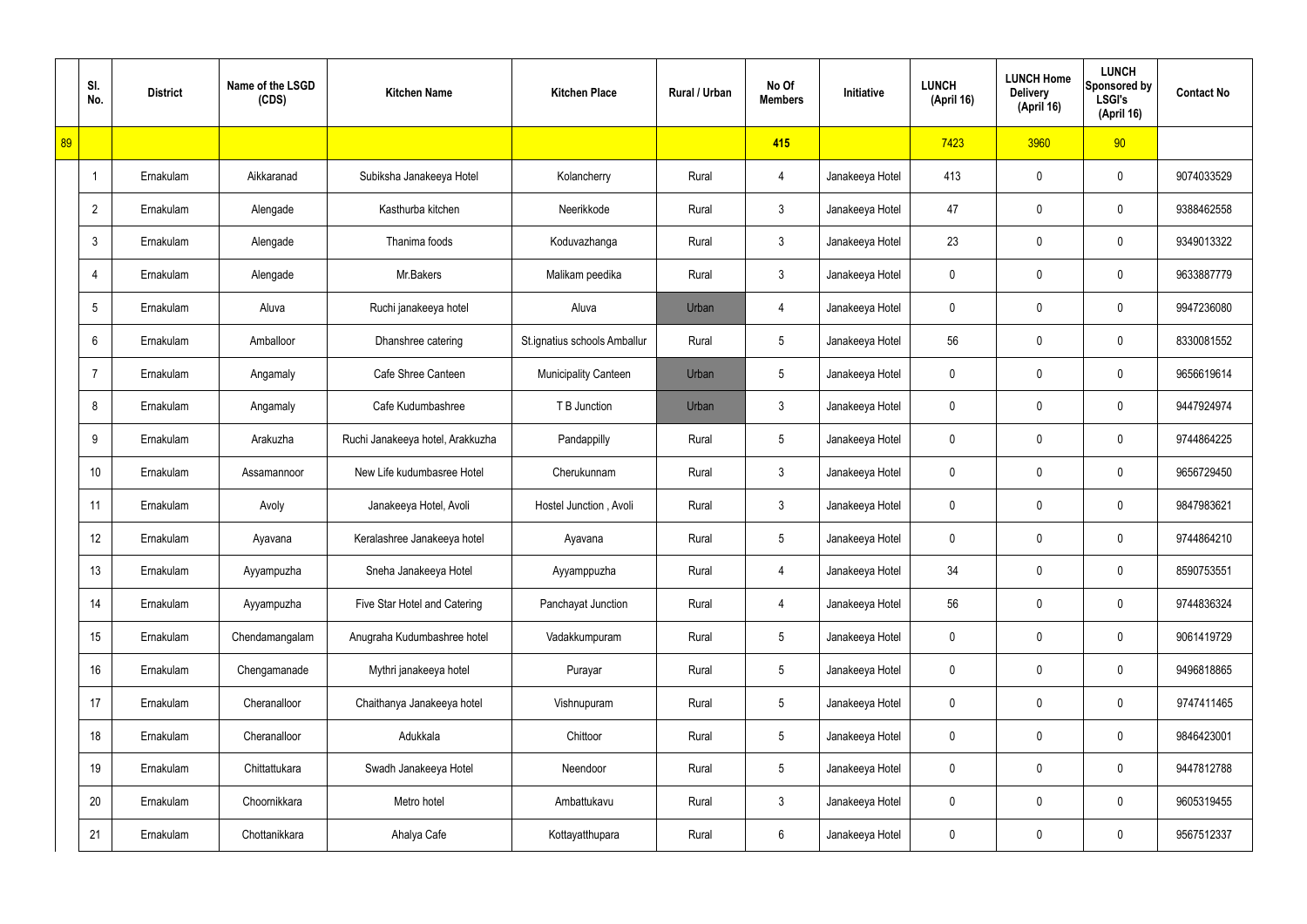| SI.<br>No. | <b>District</b> | Name of the LSGD<br>(CDS) | <b>Kitchen Name</b>                | <b>Kitchen Place</b>                 | Rural / Urban | No Of<br><b>Members</b> | Initiative      | <b>LUNCH</b><br>(April 16) | <b>LUNCH Home</b><br><b>Delivery</b><br>(April 16) | <b>LUNCH</b><br>Sponsored by<br><b>LSGI's</b><br>(April 16) | <b>Contact No</b> |
|------------|-----------------|---------------------------|------------------------------------|--------------------------------------|---------------|-------------------------|-----------------|----------------------------|----------------------------------------------------|-------------------------------------------------------------|-------------------|
| 22         | Ernakulam       | Edakkattuvayal            | SANDHVANAM JANAKEEYA HOTEL         | <b>PEPPATHI</b>                      | Rural         | $\mathbf{3}$            | Janakeeya Hotel | 0                          | 0                                                  | $\mathbf 0$                                                 | 9447047980        |
| 23         | Ernakulam       | Edathala                  | Veetiloru oonne                    | Manalimukke                          | Rural         | $\mathbf{3}$            | Janakeeya Hotel | 184                        | 0                                                  | $\mathbf 0$                                                 |                   |
| 24         | Ernakulam       | Edathala                  | Souhridam Kudumbashree canteen     | Edathala                             | Rural         | $\mathbf{3}$            | Janakeeya Hotel | $\mathbf 0$                | 0                                                  | $\mathbf 0$                                                 | 7593057378        |
| 25         | Ernakulam       | Edavanakkad               | Royal Hotel                        | Edavanakad                           | Rural         | $\mathbf{3}$            | Janakeeya Hotel | $\mathbf 0$                | 0                                                  | $\mathbf 0$                                                 | 9446742863        |
| 26         | Ernakulam       | Elanji                    | janakiya hotel elanji              | elanji punjayathu junction           | Rural         | $5\phantom{.0}$         | Janakeeya Hotel | $\mathbf 0$                | 0                                                  | $\mathbf 0$                                                 | 8921266850        |
| 27         | Ernakulam       | Eloor                     | Nalanandhana janakeeya hotel       | Eloor                                | Urban         | $\mathbf{3}$            | Janakeeya Hotel | 65                         | 0                                                  | $\mathbf 0$                                                 | 8848524108        |
| 28         | Ernakulam       | Ezhikkara                 | Sree Rajarajeswari Janakeeya Hotel | Ezhikkara                            | Rural         | $5\phantom{.0}$         | Janakeeya Hotel | $\mathbf 0$                | 0                                                  | $\mathbf 0$                                                 | 7558020438        |
| 29         | Ernakulam       | Kadungalloor              | Snehitha janakeeya hotel           | Kadungalloor                         | Rural         | $\mathbf{3}$            | Janakeeya Hotel | $\mathbf 0$                | 0                                                  | $\mathbf 0$                                                 | $9.20E+11$        |
| 30         | Ernakulam       | Kalady                    | Jyothi Vanitha Canteen             | Kalady                               | Rural         | $5\phantom{.0}$         | Janakeeya Hotel | 67                         | 0                                                  | $\mathbf 0$                                                 | 9544624439        |
| 31         | Ernakulam       | <b>Kalamassery East</b>   | Thanima Janakeeya Hotel            | Kangarappady Medical college<br>Road | Urban         | $\mathbf{3}$            | Janakeeya Hotel | $\mathbf 0$                | 0                                                  | $\mathbf 0$                                                 | 9745481742        |
| 32         | Ernakulam       | <b>Kalamassery East</b>   | Nanma janakeeya hotel              | HMT, kalammassery                    | Urban         | $\mathbf{3}$            | Janakeeya Hotel | 88                         | 0                                                  | $\mathbf 0$                                                 | 9061986861        |
| 33         | Ernakulam       | Kalamassery West          | Pulari janakeeya hotel             | Kunamthai                            | Urban         | $\mathfrak{Z}$          | Janakeeya Hotel | $\mathbf 0$                | 0                                                  | $\boldsymbol{0}$                                            | 7736594305        |
| 34         | Ernakulam       | Kalamassery West          | Kismath janakeeya hotel            | Vattekkunnam                         | Urban         | $\mathbf{3}$            | Janakeeya Hotel | 380                        | 0                                                  | 0                                                           | 9895049873        |
| 35         | Ernakulam       | Kalloorkkad               | Puthuma Janakeeya Hotel            | Kallorkkad                           | Rural         | $\mathbf{3}$            | Janakeeya Hotel | $\mathbf 0$                | 0                                                  | $\mathbf 0$                                                 | 7558091353        |
| 36         | Ernakulam       | Kanjoor                   | Ammachiyude Adukkala               | Parappuram                           | Rural         | $3\phantom{a}$          | Janakeeya Hotel | $\mathbf 0$                | $\mathbf 0$                                        | $\mathbf 0$                                                 | 8547064578        |
| 37         | Ernakulam       | Karukutty                 | Anugraha Janakeeya Hotel           | Pallissery                           | Rural         | $5\phantom{.0}$         | Janakeeya Hotel | $\mathbf 0$                | $\mathbf 0$                                        | $\mathbf 0$                                                 | 8943838295        |
| 38         | Ernakulam       | Karumalloor               | Koottayma janakeeya hotel          | Kariyachira                          | Rural         | $\overline{4}$          | Janakeeya Hotel | $\mathbf 0$                | $\mathbf 0$                                        | $\mathbf 0$                                                 | 8281548828        |
| 39         | Ernakulam       | Kavalangad                | Five star Janakeeya Hotel          | Nellimattom                          | Rural         | $5\phantom{.0}$         | Janakeeya Hotel | $\mathbf 0$                | $\mathbf 0$                                        | $\mathbf 0$                                                 | 9744705648        |
| 40         | Ernakulam       | Keerampara                | Abhaya Janakeeya Hotel             | Punnekkad                            | Rural         | $\overline{4}$          | Janakeeya Hotel | 77                         | 0                                                  | $\mathbf 0$                                                 | 9074528135        |
| 41         | Ernakulam       | Keezhmad                  | Sadyalayam janakeeya hotel         | Keezhmad                             | Rural         | $5\phantom{.0}$         | Janakeeya Hotel | 0                          | 0                                                  | $\mathbf 0$                                                 | 7012778281        |
| 42         | Ernakulam       | Kochi East                | ANNAPOORNA JANAKEEYA HOTEL         | ALINCHUVADU                          | Urban         | $5\,$                   | Janakeeya Hotel | $\mathbf 0$                | $\mathbf 0$                                        | $\mathbf 0$                                                 | 9567529849        |
| 43         | Ernakulam       | Kochi East                | YUMMEES KITCHEN                    | VADUTHALA                            | Urban         | $5\phantom{.0}$         | Janakeeya Hotel | 89                         | 0                                                  | $\boldsymbol{0}$                                            | 9497680558        |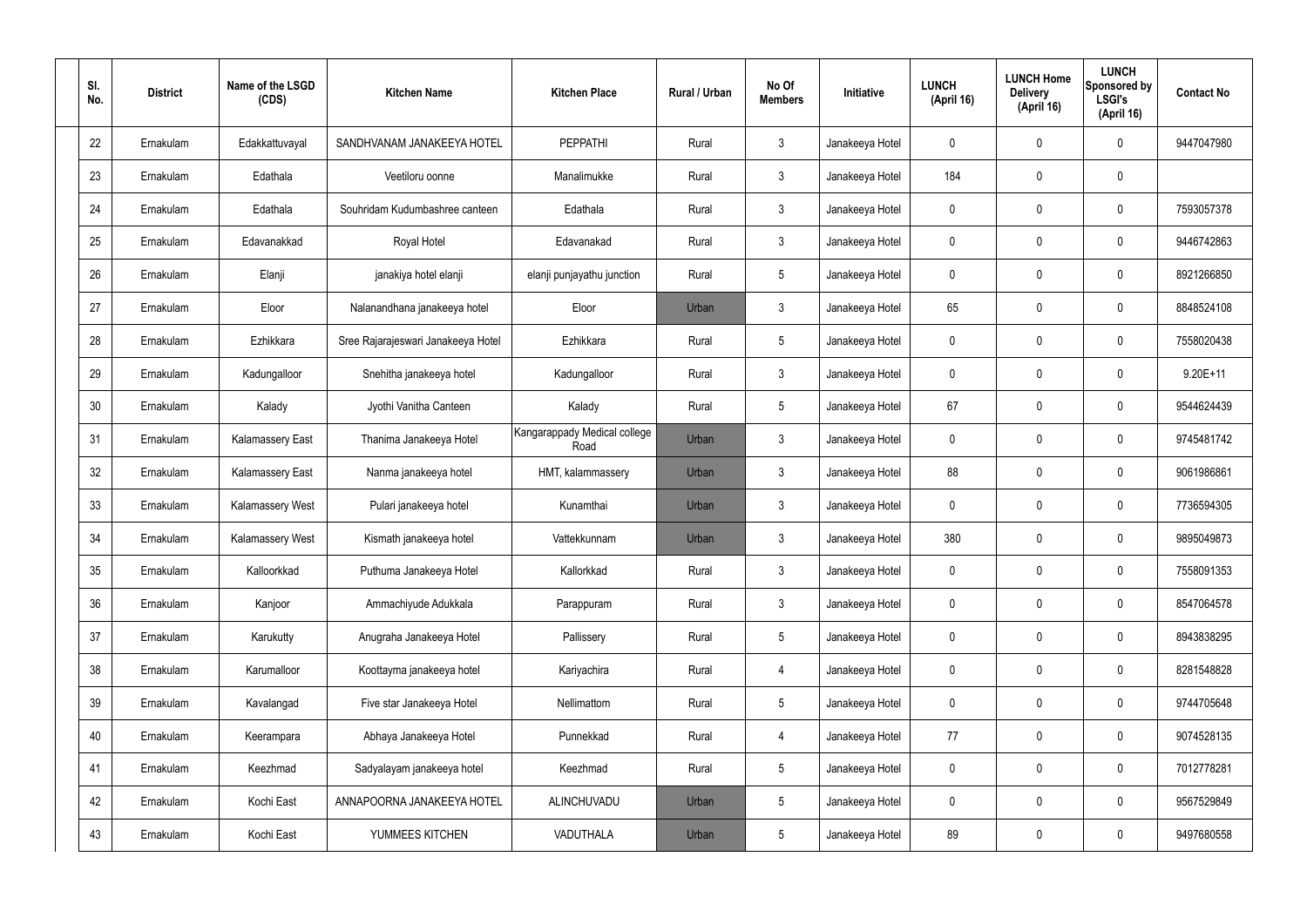|     | SI.<br>No. | <b>District</b> | Name of the LSGD<br>(CDS) | <b>Kitchen Name</b>              | <b>Kitchen Place</b>                      | <b>Rural / Urban</b> | No Of<br><b>Members</b> | Initiative      | <b>LUNCH</b><br>(April 16) | <b>LUNCH Home</b><br><b>Delivery</b><br>(April 16) | <b>LUNCH</b><br>Sponsored by<br><b>LSGI's</b><br>(April 16) | <b>Contact No</b> |
|-----|------------|-----------------|---------------------------|----------------------------------|-------------------------------------------|----------------------|-------------------------|-----------------|----------------------------|----------------------------------------------------|-------------------------------------------------------------|-------------------|
|     | 44         | Ernakulam       | Kochi East                | ORUMA KITCHEN                    | <b>PACHALAM</b>                           | Urban                | $\mathbf{3}$            | Janakeeya Hotel | 0                          | 0                                                  | $\mathbf 0$                                                 | 9497680558        |
|     | 45         | Ernakulam       | Kochi East                | <b>PONPULARI</b>                 | <b>KEERHI NAGAR,</b><br><b>ELAMAKKARA</b> | Urban                | $\mathfrak{Z}$          | Janakeeya Hotel | 66                         | 0                                                  | $\boldsymbol{0}$                                            | 9446607548        |
|     | 46         | Ernakulam       | Kochi East                | <b>RUCHI CATERING</b>            | PUNNACKAL                                 | Urban                | 5                       | Janakeeya Hotel | 0                          | 0                                                  | $\mathbf 0$                                                 | 9947080022        |
|     | 47         | Ernakulam       | Kochi East                | Samrudhi @ Kochi                 | Ernakulam North                           | Urban                | 14                      | Janakeeya Hotel | 1800                       | 846                                                | $\mathbf 0$                                                 | 9048609615        |
|     | 48         | Ernakulam       | Kochi South               | NEW AKSHAYA HOTEL                | <b>PONNURUNNI</b>                         | Urban                | 5                       | Janakeeya Hotel | 0                          | 0                                                  | $\mathbf 0$                                                 | 8547855284        |
|     | 49         | Ernakulam       | Kochi South               | <b>AMMAS KITCHEN</b>             | <b>THEVARA</b>                            | Urban                | $\overline{4}$          | Janakeeya Hotel | 0                          | 0                                                  | $\mathbf 0$                                                 | 8547855284        |
|     | 50         | Ernakulam       | Kochi South               | <b>FRIENDS</b>                   | <b>MINI PARK</b>                          | Urban                | 5                       | Janakeeya Hotel | 280                        | 0                                                  | $\mathbf 0$                                                 | 9567127064        |
|     | 51         | Ernakulam       | Kochi West                | NAMMUDE ADUKKALA                 | <b>ERAVELI COLONY</b>                     | Urban                | 5                       | Janakeeya Hotel | 0                          | 0                                                  | $\mathbf 0$                                                 | 9496025576        |
|     | 52         | Ernakulam       | Kochi West                | PUTHUMA KUDUMBASHREE HOTEL       | PALLURUTHY NADA                           | Urban                | 5                       | Janakeeya Hotel | 0                          | 0                                                  | $\mathbf 0$                                                 | 9496025576        |
|     | 53         | Ernakulam       | Kochi West                | USHUS KUDUMBASHREE HOTEL         | <b>FORT KOCHI</b>                         | Urban                | $\overline{4}$          | Janakeeya Hotel | 0                          | 0                                                  | $\pmb{0}$                                                   | 9847866090        |
|     | 54         | Ernakulam       | Koothattukulam            | Niravu janakeeya hotel           | Near ksrtc bus stand<br>koothattukulam    | Urban                | $\mathfrak{Z}$          | Janakeeya Hotel | 57                         | 0                                                  | $\pmb{0}$                                                   | 9656619614        |
|     | 55         | Ernakulam       | Koovappady                | Kaipunyam Janakeeya hotel        | Koovappady                                | Rural                | 5                       | Janakeeya Hotel | 0                          | 0                                                  | $\boldsymbol{0}$                                            | 9526628158        |
|     | 56         | Ernakulam       | Kothamangalam             | P.K Janakeeya hotel              | Kothamangalam                             | Urban                | 3                       | Janakeeya Hotel | 45                         | 0                                                  | $\mathbf 0$                                                 | 8156869114        |
|     | 57         | Ernakulam       | Kothamangalam             | Thanima catering unit            | Kothamangalam                             | Urban                | $\mathbf{3}$            | Janakeeya Hotel | 55                         | 0                                                  | $\mathbf 0$                                                 | 9846664377        |
| 114 | 58         | Ernakulam       | Kottapady                 | Janakeeya Hotel                  | Kottappady junction                       | Rural                | $\mathbf{3}$            | Janakeeya Hotel | 0                          | 0                                                  | $\mathbf 0$                                                 | 9497406993        |
|     | 59         | Ernakulam       | Kottuvally                | Amritha Janakeeya Hotel          | kottuvally                                | Rural                | 5                       | Janakeeya Hotel | 0                          | 0                                                  | $\mathbf 0$                                                 | 8590034196        |
|     | 60         | Ernakulam       | Kumbalam                  | JANAKEEYA HOTEL KUMBALAM         | <b>MADAVANA</b>                           | Rural                | 5                       | Janakeeya Hotel | 0                          | 0                                                  | $\pmb{0}$                                                   | 9746652717        |
|     | 61         | Ernakulam       | Kumbalangy                | St Antoneys kudumbashree         | OLD POST OFFICE                           | Rural                | $\mathbf{3}$            | Janakeeya Hotel | 77                         | 0                                                  | $\pmb{0}$                                                   | 8138860764        |
|     | 62         | Ernakulam       | Kunnathunad               | Thripthi Janakeeya Hotel         | Pallikkara                                | Rural                | 6                       | Janakeeya Hotel | 0                          | 0                                                  | $\pmb{0}$                                                   | 9744561425        |
|     | 63         | Ernakulam       | Kunnukara                 | Greenchilly cafe                 | Kunnukara                                 | Rural                | $\mathfrak{Z}$          | Janakeeya Hotel | 0                          | 0                                                  | $\pmb{0}$                                                   | 9496852989        |
|     | 64         | Ernakulam       | Kunnukara                 | Thanima canteen                  | North aduvassery                          | Rural                | $5\phantom{.0}$         | Janakeeya Hotel | 0                          | 0                                                  | $\pmb{0}$                                                   | 9744200583        |
|     | 65         | Ernakulam       | Kuttampuzha               | Nila kudumbashree janakiya hotel | Mini stadium, vadattupara                 | Rural                | $6\phantom{.}$          | Janakeeya Hotel | 0                          | 0                                                  | $\pmb{0}$                                                   | 9496754018        |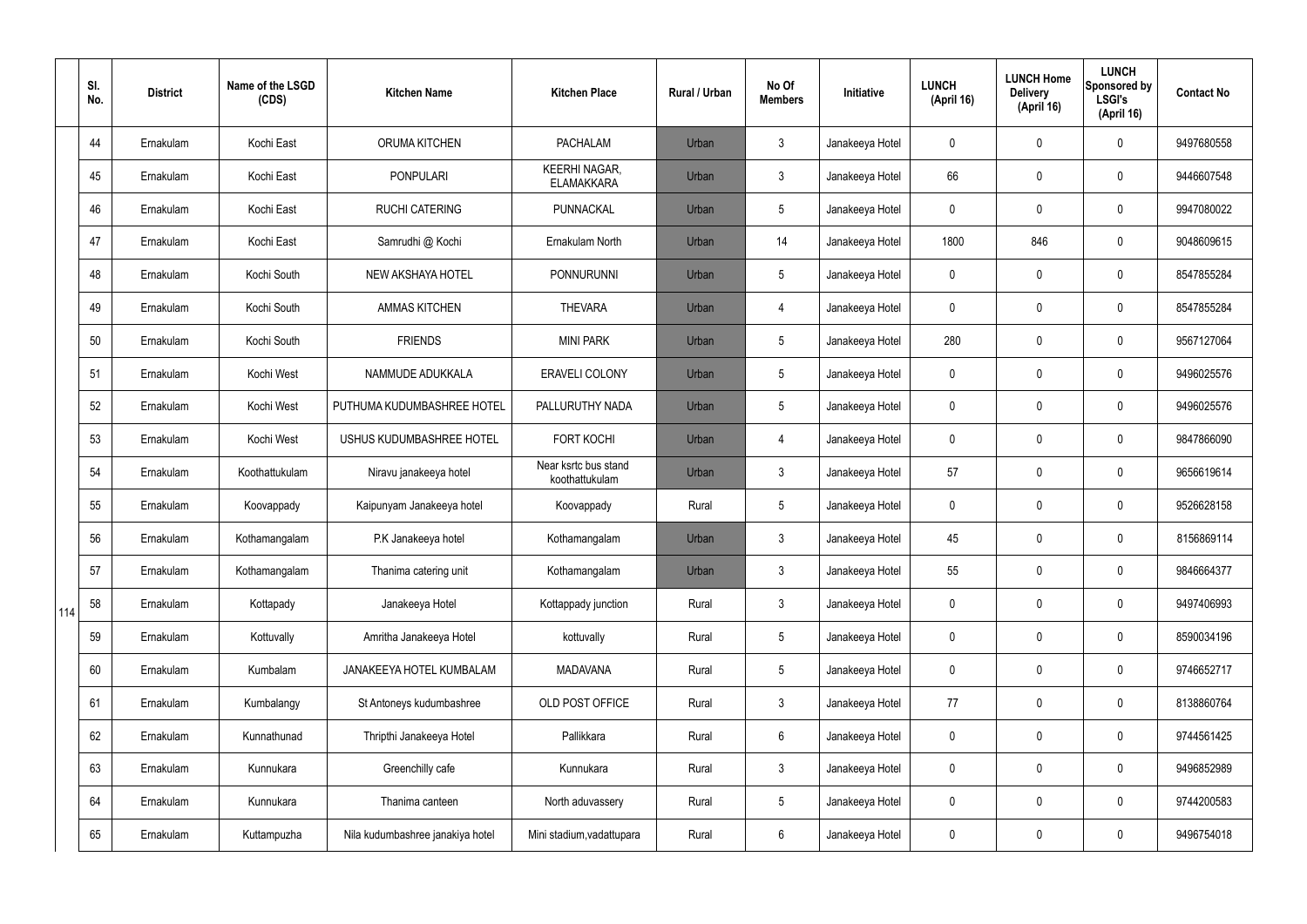| SI.<br>No. | <b>District</b> | Name of the LSGD<br>(CDS) | <b>Kitchen Name</b>            | <b>Kitchen Place</b>        | Rural / Urban | No Of<br><b>Members</b> | Initiative      | <b>LUNCH</b><br>(April 16) | <b>LUNCH Home</b><br><b>Delivery</b><br>(April 16) | <b>LUNCH</b><br>Sponsored by<br>LSGI's<br>(April 16) | <b>Contact No</b> |
|------------|-----------------|---------------------------|--------------------------------|-----------------------------|---------------|-------------------------|-----------------|----------------------------|----------------------------------------------------|------------------------------------------------------|-------------------|
| 66         | Ernakulam       | Kuzhippilly               | Janakeeya hotel                | Kuzhupilli                  | Rural         | $\mathsf{O}$            | Janakeeya Hotel | $\mathbf 0$                | 0                                                  | $\mathbf 0$                                          | 9744631998        |
| 67         | Ernakulam       | Malayattoor               | Whats app Janakeeya Hotel      | Thottuva                    | Rural         | $\mathbf{3}$            | Janakeeya Hotel | $\mathbf 0$                | 0                                                  | $\mathbf 0$                                          | 9.19E+11          |
| 68         | Ernakulam       | Malayattoor               | Natturuchi Janakeeya Hotel     | Ettakkadavu                 | Rural         | $\mathbf{3}$            | Janakeeya Hotel | $\mathbf 0$                | 0                                                  | $\mathbf 0$                                          | 9745470234        |
| 69         | Ernakulam       | Maneed                    | Coral Island                   | Maneed                      | Rural         | $\overline{4}$          | Janakeeya Hotel | 56                         | 0                                                  | $\mathbf 0$                                          | 7012652495        |
| 70         | Ernakulam       | Manjalloor                | Thanima Kudumbashree hotel     | Vazhakkulam                 | Rural         | $5\phantom{.0}$         | Janakeeya Hotel | $\mathbf 0$                | 0                                                  | $\mathbf 0$                                          | 7306907918        |
| 71         | Ernakulam       | Manjapra                  | Sara's Kitchen                 | Puthenpalli                 | Rural         | $\mathbf{3}$            | Janakeeya Hotel | $\mathbf 0$                | 0                                                  | $\mathbf 0$                                          | 8547392730        |
| 72         | Ernakulam       | Maradu                    | <b>VANITHA HOTEL</b>           | <b>KUNDANNOR JN</b>         | Urban         | 4                       | Janakeeya Hotel | $\mathbf 0$                | 0                                                  | $\mathbf 0$                                          | 9349505008        |
| 73         | Ernakulam       | Marady                    | Janakeeya hotel, Marady        | Unnakkuppa                  | Rural         | $\overline{4}$          | Janakeeya Hotel | $\mathbf 0$                | 0                                                  | $\mathbf 0$                                          | 9947943177        |
| 74         | Ernakulam       | Mazhuvannoor              | Sruthi Janakeeya Hotel         | Valayanchirangara           | Rural         | $\mathbf{3}$            | Janakeeya Hotel | $\mathbf 0$                | 0                                                  | $\mathbf 0$                                          | 9747924485        |
| 75         | Ernakulam       | Mookkannoor               | Mammaks Kitchen                | Mookkannoor                 | Rural         | $\mathbf{3}$            | Janakeeya Hotel | $\mathbf 0$                | 0                                                  | $\mathbf 0$                                          | $9.19E + 11$      |
| 76         | Ernakulam       | Mudakkuzha                | Janakeeya Hotel                | Mudakkuzha                  | Rural         | $\mathbf{3}$            | Janakeeya Hotel | $\mathbf 0$                | 0                                                  | $\boldsymbol{0}$                                     | $9.19E + 11$      |
| 77         | Ernakulam       | Mulanthuruthy             | Sulabha                        | karikode, mulanthuruthy     | Rural         | $\mathbf 0$             | Janakeeya Hotel | $\mathbf 0$                | 0                                                  | $\mathbf 0$                                          | 9633427553        |
| 78         | Ernakulam       | Mulavukad                 | Kudumbashree Veetile bakshanam | Mulavukad                   | Rural         | $5\phantom{.0}$         | Janakeeya Hotel | 58                         | 68                                                 | $\mathbf 0$                                          | 9061339557        |
| 79         | Ernakulam       | Muvattupuzha              | Oottupura                      | Muvattupuzha                | Urban         | $\mathfrak{Z}$          | Janakeeya Hotel | $\mathbf 0$                | $\mathsf{0}$                                       | $\pmb{0}$                                            |                   |
| 80         | Ernakulam       | Nayarambalam              | Four star cafe                 | Nayarambalam                | Rural         | $3\phantom{a}$          | Janakeeya Hotel | $\mathbf 0$                | $\mathbf 0$                                        | $\mathbf 0$                                          | 8891755948        |
| 81         | Ernakulam       | Nedumbassery              | Thani Nadan                    | Athani                      | Rural         | $5\phantom{.0}$         | Janakeeya Hotel | $\mathbf 0$                | $\mathbf 0$                                        | $\mathbf 0$                                          | 8138917514        |
| 82         | Ernakulam       | Nellikuzhy                | Janakeeya Hotel                | Nellikkuzhi                 | Rural         | $\mathfrak{Z}$          | Janakeeya Hotel | 96                         | 0                                                  | $\mathbf 0$                                          | 9562713076        |
| 83         | Ernakulam       | Njarakkal                 | Kripa Catering Unit            | Njarakkal                   | Rural         | $\mathfrak{Z}$          | Janakeeya Hotel | 0                          | 0                                                  | $\mathbf 0$                                          | 9567534006        |
| 84         | Ernakulam       | Okkal                     | Manna Janakeeya Hotel          | Edavoor                     | Rural         | $\overline{4}$          | Janakeeya Hotel | $\mathbf 0$                | 0                                                  | $\mathbf 0$                                          | 9539507674        |
| 85         | Ernakulam       | Paingottoor               | Janakeeya hotel                | Paingottoor                 | Rural         | $\overline{7}$          | Janakeeya Hotel | 0                          | 0                                                  | $\mathbf 0$                                          | 9656855730        |
| 86         | Ernakulam       | Paipra                    | Nanma Janakeeya Hotel          | Pezhakkappilly              | Rural         | $\mathfrak{Z}$          | Janakeeya Hotel | 34                         | 0                                                  | $\mathbf 0$                                          | 9567747725        |
| 87         | Ernakulam       | Pallarimangalam           | Janakeeya Hotel                | Janakeeya Hotel, Koovalloor | Rural         | 4                       | Janakeeya Hotel | 0                          | 0                                                  | $\boldsymbol{0}$                                     | 7025992310        |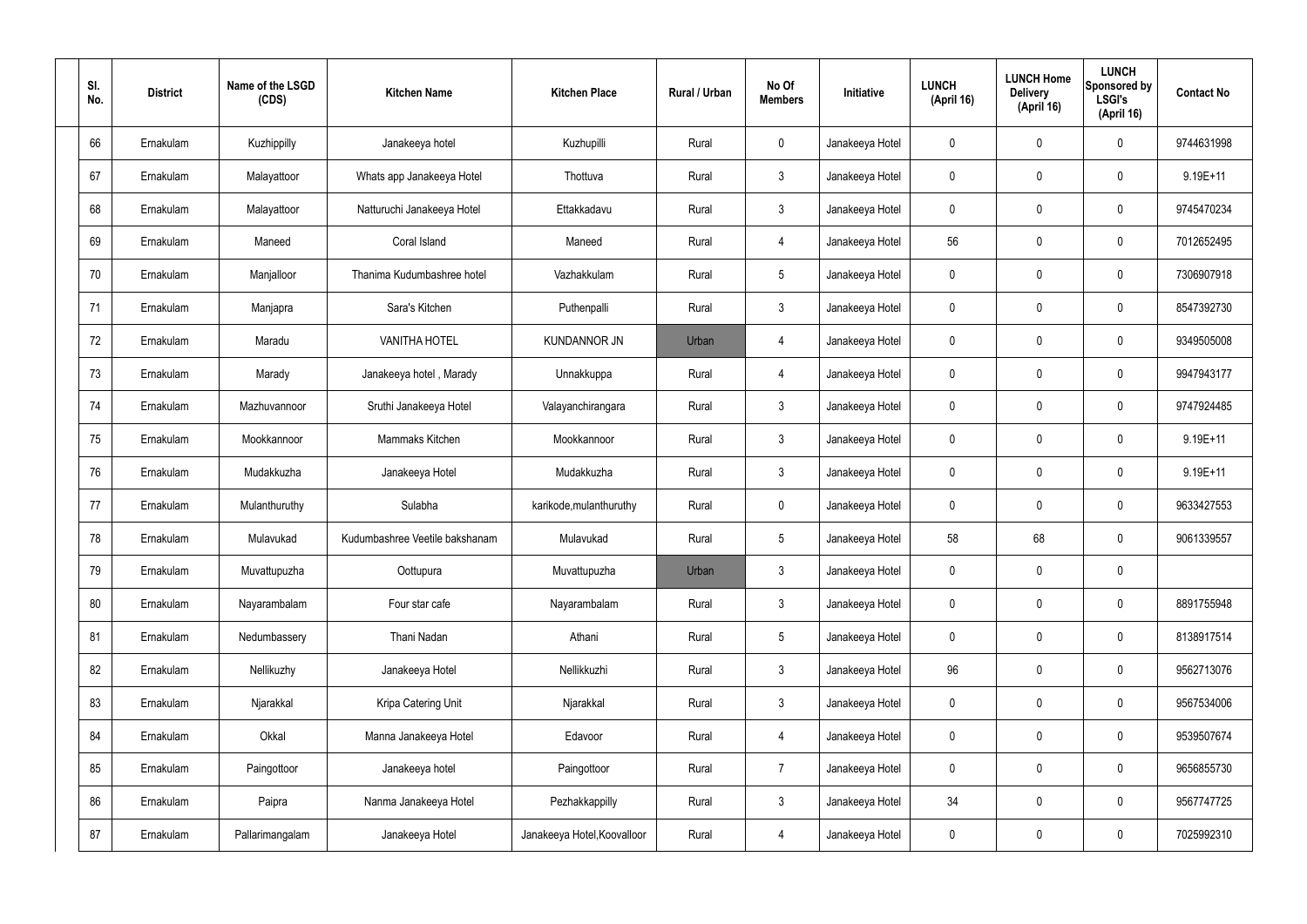| SI.<br>No. | <b>District</b> | Name of the LSGD<br>(CDS) | <b>Kitchen Name</b>                                             | <b>Kitchen Place</b>                        | Rural / Urban | No Of<br><b>Members</b> | <b>Initiative</b> | <b>LUNCH</b><br>(April 16) | <b>LUNCH Home</b><br><b>Delivery</b><br>(April 16) | <b>LUNCH</b><br>Sponsored by<br>LSGI's<br>(April 16) | <b>Contact No</b> |
|------------|-----------------|---------------------------|-----------------------------------------------------------------|---------------------------------------------|---------------|-------------------------|-------------------|----------------------------|----------------------------------------------------|------------------------------------------------------|-------------------|
| 88         | Ernakulam       | Pallipuram                | SANTHWANAM Janakeeyahotel                                       | Pothen valav                                | Rural         | $5\phantom{.0}$         | Janakeeya Hotel   | $\mathbf 0$                | 0                                                  | $\mathbf 0$                                          | 9747525176        |
| 89         | Ernakulam       | Pambakkuda                | viswastha catering unit                                         | pambakkuda block punjayathu<br>building     | Rural         | $\overline{4}$          | Janakeeya Hotel   | $\mathbf 0$                | 0                                                  | $\mathbf 0$                                          | 9946404045        |
| 90         | Ernakulam       | Parakkadave               | Thejus catering unit                                            | Moozhikkulam                                | Rural         | 10 <sup>°</sup>         | Janakeeya Hotel   | $\mathbf 0$                | 0                                                  | $\mathbf 0$                                          | 9847936303        |
| 91         | Ernakulam       | Paravoor                  | sree vigneswara sc cafe                                         | Govt.boys' HSS, N.Paravur                   | Urban         | $\overline{4}$          | Janakeeya Hotel   | $\mathbf 0$                | 0                                                  | $\mathbf 0$                                          |                   |
| 92         | Ernakulam       | Perumbavoor               | <b>JANAKEEYA HOTEL MINI CIVIL</b><br><b>STATION PERUMBAVOOR</b> | <b>CIVIL STATION</b>                        | Urban         | $\mathbf{3}$            | Janakeeya Hotel   | $\mathbf 0$                | 0                                                  | $\mathbf 0$                                          | 9847008734        |
| 93         | Ernakulam       | Perumbavoor               | Swath kudumbashree canteen                                      | Perumbavoor                                 | Urban         | $\mathbf{3}$            | Janakeeya Hotel   | $\mathbf 0$                | 0                                                  | $\mathbf 0$                                          | 9847015470        |
| 94         | Ernakulam       | Perumbavoor               | Janakeeya Hotel                                                 | Kanjirakkad pallippady                      | Urban         | $\mathbf{3}$            | Janakeeya Hotel   | $\mathbf 0$                | 0                                                  | $\mathbf 0$                                          | 9847015470        |
| 95         | Ernakulam       | Pindimana                 | Janakeeya hotel                                                 | Muthamkuzhi                                 | Rural         | $\overline{4}$          | Janakeeya Hotel   | 55                         | 0                                                  | $\mathbf 0$                                          | 9656297799        |
| 96         | Ernakulam       | Piravam                   | sneha canteen                                                   | municipality building base floor<br>piravom | Urban         | $\overline{4}$          | Janakeeya Hotel   | 175                        | $\mathbf 0$                                        | $\mathbf 0$                                          | 8075376906        |
| 97         | Ernakulam       | Pootrikka                 | <b>GRANDMA JANAKEEYA HOTEL</b>                                  | <b>CHOONDI</b>                              | Rural         | $\mathbf{3}$            | Janakeeya Hotel   | $\mathbf 0$                | 0                                                  | $\mathbf 0$                                          | 9400550287        |
| 98         | Ernakulam       | Pothanikkad               | Taj hotel                                                       | Pothanikkad                                 | Rural         | $\mathbf{3}$            | Janakeeya Hotel   | $\mathbf 0$                | 0                                                  | $\mathbf 0$                                          | 9645079573        |
| 99         | Ernakulam       | Puthanvelikkara           | Panjami cafe kudumbashree                                       | Near panjayath office                       | Rural         | $5\phantom{.0}$         | Janakeeya Hotel   | 76                         | 0                                                  | $\mathbf 0$                                          | 9645530669        |
| 100        | Ernakulam       | Ramamangalam              | Kalavara janakeeya hotel                                        | ramamngalam                                 | Rural         | 4                       | Janakeeya Hotel   | 180                        | 0                                                  | $\mathbf 0$                                          | 9961344346        |
| 101        | Ernakulam       | Rayamangalam              | Arya canteen                                                    | Kuruppampady                                | Rural         | $\mathbf{3}$            | Janakeeya Hotel   | $\mathbf 0$                | 0                                                  | $\mathbf 0$                                          | 8281825730        |
| 102        | Ernakulam       | Thirumarady               | janakiya hotel thirumarady                                      | edappara jn.                                | Rural         | $\mathfrak{Z}$          | Janakeeya Hotel   | $\pmb{0}$                  | 0                                                  | $\mathbf 0$                                          | 7594811868        |
| 103        | Ernakulam       | Thiruvaniyoor             | Thanima                                                         | Thiruvaniyoor                               | Rural         | $\mathbf 0$             | Janakeeya Hotel   | $\pmb{0}$                  | 0                                                  | $\mathbf 0$                                          | 9061239698        |
| 104        | Ernakulam       | Thrikkakkara East         | Thanima Janakeeya Hotel                                         | Kakkanad                                    | Urban         | 8                       | Janakeeya Hotel   | $\mathbf 0$                | 0                                                  | $\mathbf 0$                                          | 9207134763        |
| 105        | Ernakulam       | Thrikkakkara west         | Janakeeya hotel                                                 | Chembumukku                                 | Urban         | $5\phantom{.0}$         | Janakeeya Hotel   | 397                        | 0                                                  | $\mathbf 0$                                          | 9496530576        |
|            | Ernakulam       | Thrikkakara East          | Kalavara janakeeya hotel                                        | Kusumagiri kakkanadu                        | Urban         | $\sqrt{5}$              | Janakeeya Hotel   | $\pmb{0}$                  | 0                                                  | $\mathbf 0$                                          | 8921205134        |
| 106        | Ernakulam       | Thuravoor                 | e-grill Janakeeya Hotel                                         | Yudapuram                                   | Rural         | 4                       | Janakeeya Hotel   | 45                         | 0                                                  | $\mathbf 0$                                          | 9526845935        |
| 107        | Ernakulam       | Tripunithura              | Janakeeya Hotel Tripunithura                                    | Eroor                                       | Urban         | $\mathfrak{Z}$          | Janakeeya Hotel   | 57                         | 0                                                  | $\mathbf 0$                                          | 8137977644        |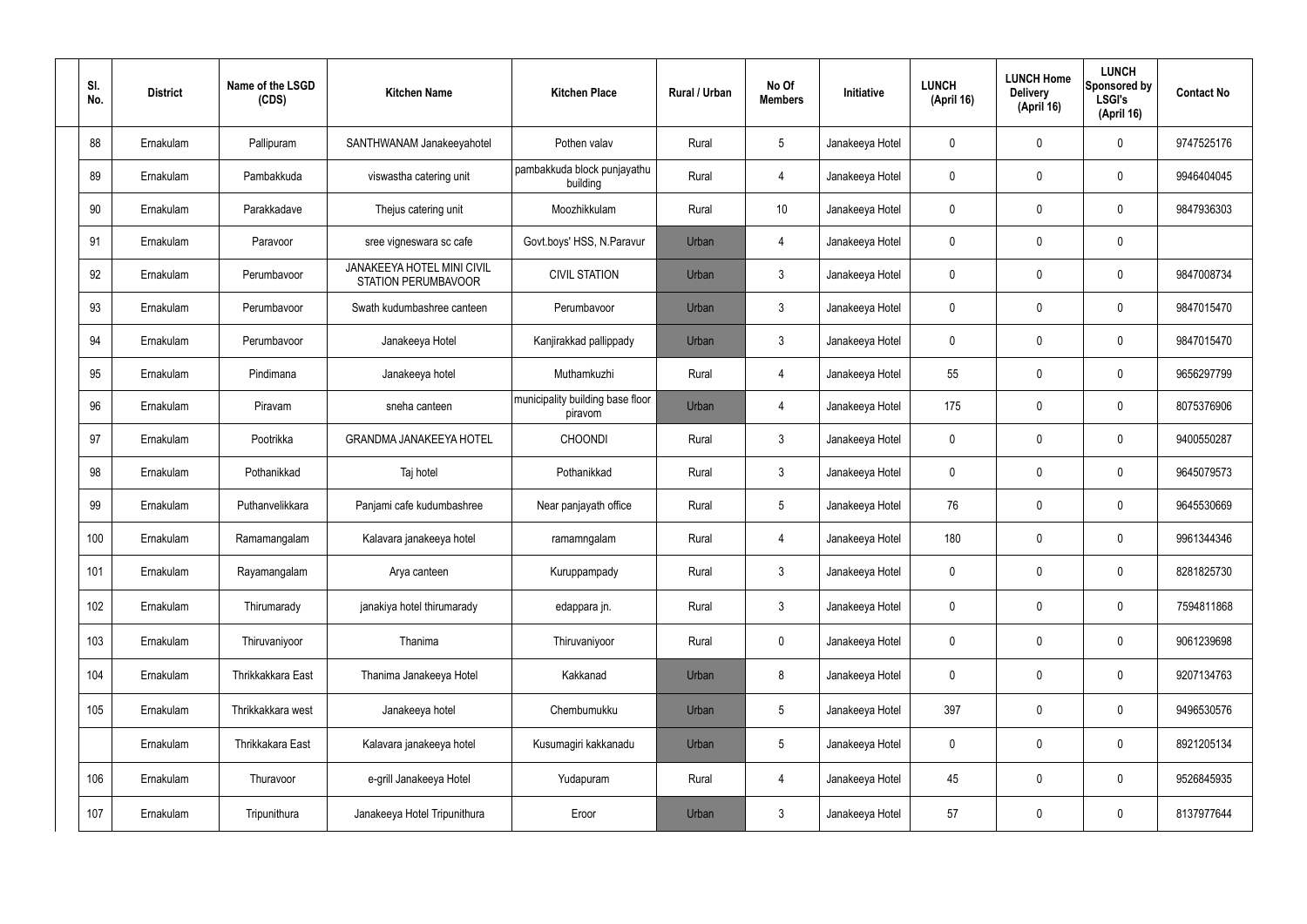|     | SI.<br>No.      | <b>District</b> | Name of the LSGD<br>(CDS) | <b>Kitchen Name</b>                         | <b>Kitchen Place</b>                              | Rural / Urban | No Of<br><b>Members</b> | Initiative      | <b>LUNCH</b><br>(April 16) | <b>LUNCH Home</b><br><b>Delivery</b><br>(April 16) | <b>LUNCH</b><br>Sponsored by<br><b>LSGI's</b><br>(April 16) | <b>Contact No</b> |
|-----|-----------------|-----------------|---------------------------|---------------------------------------------|---------------------------------------------------|---------------|-------------------------|-----------------|----------------------------|----------------------------------------------------|-------------------------------------------------------------|-------------------|
|     | 108             | Ernakulam       | Vadakkekkara              | vadakkekkara kudumbasree janakeeya<br>hotel | Madaplathuruth                                    | Rural         | 4                       | Janakeeya Hotel | 0                          | 0                                                  | $\mathbf 0$                                                 | 8301806778        |
|     | 109             | Ernakulam       | Vadavukode<br>Puthancruz  | <b>JANAKEEYA HOTEL</b>                      | Puthencruz                                        | Rural         | $\mathbf{3}$            | Janakeeya Hotel | 0                          | 0                                                  | $\boldsymbol{0}$                                            | $9.19E + 11$      |
|     | 110             | Ernakulam       | Valakom                   | Ruchi                                       | Valakom                                           | Rural         | $5\phantom{.0}$         | Janakeeya Hotel | 0                          | 0                                                  | $\pmb{0}$                                                   | 9074232700        |
|     | 111             | Ernakulam       | Varapuzha                 | <b>DURGA ACTIVITY</b>                       | CHETTIBHAGAM                                      | Rural         | 8                       | Janakeeya Hotel | 0                          | 0                                                  | $\mathbf 0$                                                 | 9496160074        |
|     | 112             | Ernakulam       | Vazhakulam                | Three Star Hotel                            | Marampally                                        | Rural         | $\mathbf{3}$            | Janakeeya Hotel | 34                         | $\mathbf 0$                                        | $\pmb{0}$                                                   | 6282644893        |
|     | 113             | Ernakulam       | Vengola                   | Janakeeya Hotel                             | Pathipalam                                        | Rural         | $5\phantom{.0}$         | Janakeeya Hotel | 88                         | $\mathbf 0$                                        | $\pmb{0}$                                                   | 8137887455        |
|     | 114             | Ernakulam       | Vengoor                   | <b>JANAKEEYA HOTEL</b>                      | Choorathod                                        | Rural         | $\overline{4}$          | Janakeeya Hotel | 42                         | $\mathbf 0$                                        | $\pmb{0}$                                                   | 9656904682        |
| 114 |                 |                 |                           |                                             |                                                   |               | 449                     |                 | 5352                       | 914                                                | $\overline{0}$                                              |                   |
|     | $\overline{1}$  | Idukki          | Adimaly                   | Friends Janakeeya Hotel                     | Adimaly                                           | Rural         | $\overline{4}$          | Janakeeya Hotel | 0                          | $\mathbf 0$                                        | $\pmb{0}$                                                   | 9961635779        |
|     | $\overline{2}$  | Idukki          | Alackode                  | Five Star Canteen                           | Elamdesham Block<br>Panchayath Building, Alakode  | Rural         | $5\phantom{.0}$         | Janakeeya Hotel | 0                          | 0                                                  | $\mathbf 0$                                                 | 9961482164        |
|     | $\mathbf{3}$    | Idukki          | Arakkulam                 | Sabhalyam                                   | Moolamattom                                       | Rural         | $\overline{4}$          | Janakeeya Hotel | 0                          | $\mathbf 0$                                        | $\pmb{0}$                                                   | 8848124921        |
|     | 4               | Idukki          | Ayyappancovil             | Maria Janakeeya Hotel                       | Parappu                                           | Rural         | $\mathbf{3}$            | Janakeeya Hotel | 0                          | 0                                                  | $\pmb{0}$                                                   | 9544622096        |
|     | 5               | Idukki          | Bysonvalley               | Famous Janakiya Hotel                       | Pottankad                                         | Rural         | 4                       | Janakeeya Hotel | 58                         | 0                                                  | 0                                                           | 9744566398        |
|     | $6\,$           | Idukki          | Chakkupallam              | Vanithasree Janakeeya Hotel                 | Anakkara                                          | Rural         | $\mathbf{3}$            | Janakeeya Hotel | 0                          | 0                                                  | $\mathbf 0$                                                 | 8075143547        |
|     | $\overline{7}$  | Idukki          | Devikulam                 | Kudumbashree Janakeeya Hotel                | Echo point                                        | Rural         | $\mathbf{3}$            | Janakeeya Hotel | 121                        | 0                                                  | $\mathbf 0$                                                 | 8281640208        |
|     | 8               | Idukki          | Edavetty                  | Kudumbashree Janakeeya Hotel                | Edavetty                                          | Rural         | $\mathbf{3}$            | Janakeeya Hotel | 0                          | 0                                                  | $\mathbf 0$                                                 | 6238694173        |
|     | 9               | Idukki          | Erattayar                 | Vanitha Janakeeya Hotel                     | Erattayar                                         | Rural         | 4                       | Janakeeya Hotel | 0                          | 0                                                  | $\mathbf 0$                                                 | 9188166929        |
|     | 10 <sup>°</sup> | Idukki          | Kamakshi                  | Kripa Catering                              | Thankamani                                        | Rural         | $5\phantom{.0}$         | Janakeeya Hotel | 0                          | 0                                                  | $\mathbf 0$                                                 | 9544021398        |
|     | 11              | Idukki          | Kanchiyar                 | Swadh Janakeeya Hotel                       | Kanchiyar                                         | Rural         | $5\phantom{.0}$         | Janakeeya Hotel | 70                         | 0                                                  | $\mathbf 0$                                                 | 8606856496        |
|     | 12              | Idukki          | Kanjikkuzhi               | Samarppanam                                 | Kanjikkuzhi                                       | Rural         | $\overline{4}$          | Janakeeya Hotel | 0                          | 0                                                  | $\mathbf 0$                                                 | 9447169262        |
|     | 13              | Idukki          | Kanthaloor                | Morningstar Janakeeya Hotel                 | Sahayagiri complex, near<br>Kanthalloor Bus stand | Rural         | $\overline{4}$          | Janakeeya Hotel | 203                        | 0                                                  | $\mathbf 0$                                                 | 9447941632        |
|     | 14              | Idukki          | Karimannoor               | Rujiya Catering Unit                        | Karimannoor                                       | Rural         | $5\phantom{.0}$         | Janakeeya Hotel | 0                          | 0                                                  | $\pmb{0}$                                                   | 9497454952        |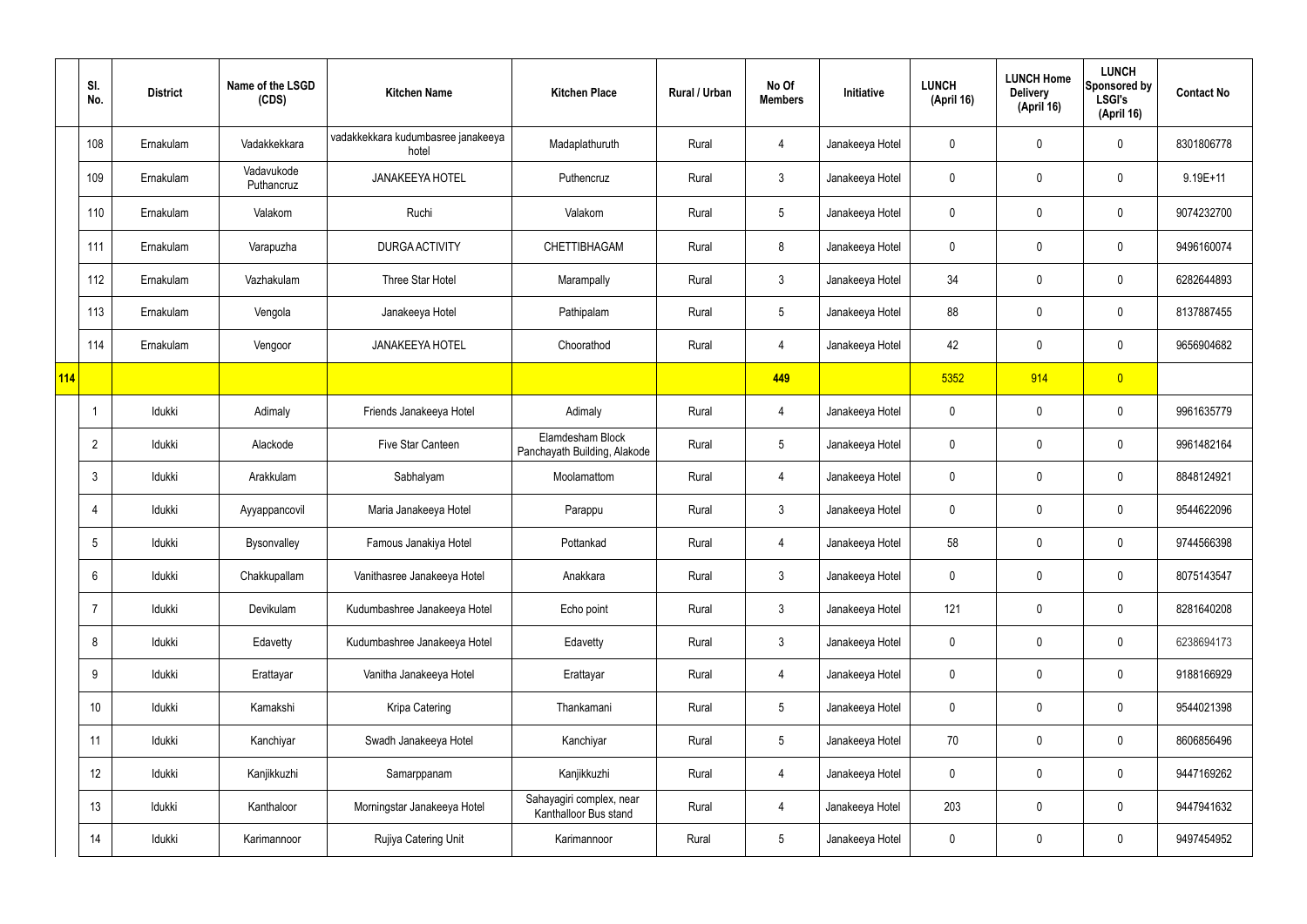|    | SI.<br>No. | <b>District</b> | Name of the LSGD<br>(CDS) | <b>Kitchen Name</b>                | <b>Kitchen Place</b>          | <b>Rural / Urban</b> | No Of<br><b>Members</b> | Initiative      | <b>LUNCH</b><br>(April 16) | <b>LUNCH Home</b><br><b>Delivery</b><br>(April 16) | <b>LUNCH</b><br>Sponsored by<br><b>LSGI's</b><br>(April 16) | <b>Contact No</b> |
|----|------------|-----------------|---------------------------|------------------------------------|-------------------------------|----------------------|-------------------------|-----------------|----------------------------|----------------------------------------------------|-------------------------------------------------------------|-------------------|
|    | 15         | Idukki          | Karunapuram               | Karuna Hotel                       | Panchayathu complex           | Rural                | 4                       | Janakeeya Hotel | 0                          | 0                                                  | $\pmb{0}$                                                   | 9961152820        |
|    | 16         | Idukki          | Kattappana                | Karunya Janakeeya Hotel            | Kattappana                    | Urban                | $5\phantom{.0}$         | Janakeeya Hotel | 290                        | $\mathbf 0$                                        | $\mathbf 0$                                                 | 9497684477        |
|    | 17         | Idukki          | Kodikkulam                | Kulirma Janakiya Hotel             | Kodikkulam                    | Rural                | $6^{\circ}$             | Janakeeya Hotel | 0                          | 0                                                  | $\pmb{0}$                                                   | 9605111852        |
|    | 18         | Idukki          | Kokkayar                  | Sevana Janakeeya hotel             | 35th Mile                     | Rural                | $\mathbf{3}$            | Janakeeya Hotel | 24                         | $\mathbf 0$                                        | $\pmb{0}$                                                   | 9562067674        |
|    | 19         | Idukki          | Konnathadi                | Friends Janakeeya Hotel            | Panickankudi                  | Rural                | $6^{\circ}$             | Janakeeya Hotel | 0                          | 0                                                  | $\pmb{0}$                                                   | 9544048878        |
|    | 20         | Idukki          | Konnathadi                | Janapriya Janakeeya Hotel          | Konnathadi                    | Rural                | $\mathbf{3}$            | Janakeeya Hotel | 0                          | $\mathbf 0$                                        | $\pmb{0}$                                                   | 9895147074        |
|    | 21         | Idukki          | Kudayathoor               | Kudumbashree Janakeeya Hotel       | Kanjar                        | Rural                | $\mathbf{3}$            | Janakeeya Hotel | 0                          | 0                                                  | $\pmb{0}$                                                   | 9526762560        |
|    | 22         | Idukki          | Kumaramangalam            | Kumaramangalam Janakeeya Hotel     | Kumaramangalam                | Rural                | 4                       | Janakeeya Hotel | 0                          | $\mathbf 0$                                        | $\mathbf 0$                                                 | 9745633509        |
|    | 23         | Idukki          | Kumili                    | Ruchi Hotel                        | Kumili                        | Rural                | 4                       | Janakeeya Hotel | 85                         | 0                                                  | $\pmb{0}$                                                   | 9447980637        |
|    | 24         | Idukki          | Manakkadu                 | Vanitha Hotel                      | Chittoor                      | Rural                | 3                       | Janakeeya Hotel | 0                          | $\mathbf 0$                                        | $\pmb{0}$                                                   | 8330097933        |
| 50 | 25         | Idukki          | Mankulam                  | Jeevanam Catering Janakeeya Hotel  | Panchayathu Building          | Rural                | 4                       | Janakeeya Hotel | 0                          | $\mathbf 0$                                        | $\mathbf 0$                                                 | 9495060505        |
|    | 26         | Idukki          | Mankulam                  | Happy Janakéeya Hotel              | Aanakkulam                    | Rural                | 3                       | Janakeeya Hotel | 75                         | $\mathbf 0$                                        | 0                                                           | 9496251027        |
|    | 27         | Idukki          | Marayoor                  | Malabar food court Janakeeya Hotel | Marayoor Near IDCB bank       | Rural                | 4                       | Janakeeya Hotel | 252                        | $\mathbf 0$                                        | $\mathbf 0$                                                 | 9446925610        |
|    | 28         | Idukki          | Mariyapuram               | Anaswara Hotel & Catering          | Idukki                        | Rural                | 4                       | Janakeeya Hotel | $\mathbf 0$                | $\mathbf 0$                                        | $\mathbf 0$                                                 | 9526329438        |
|    | 29         | Idukki          | Munnar                    | Annapoorna catering                | Lorry stand, old munnar       | Rural                | 5 <sub>5</sub>          | Janakeeya Hotel | 275                        | $\mathbf 0$                                        | $\mathbf 0$                                                 | 8281009478        |
|    | 30         | Idukki          | Muttom                    | Nila Janakeeya Hotel               | Muttom                        | Rural                | 3                       | Janakeeya hotel | 0                          | 0                                                  | $\mathbf 0$                                                 | 9961104818        |
|    | 31         | Idukki          | Nedumkandam               | Annus catering                     | Nedumkandam<br>Kizhakkekavala | Rural                | $\overline{4}$          | Janakeeya Hotel | $\pmb{0}$                  | $\mathbf 0$                                        | $\pmb{0}$                                                   | 9747458576        |
|    | 32         | Idukki          | Pallivasal                | <b>Blessing Janakeeya Hotel</b>    | Pallivasal                    | Rural                | $\overline{4}$          | Janakeeya Hotel | 0                          | 0                                                  | $\mathbf 0$                                                 | 9947981574        |
|    | 33         | Idukki          | Pampadumpara              | Thripthy Janakeeya Hotel           | Pampadumpara                  | Rural                | $\mathfrak{Z}$          | Janakeeya Hotel | $\pmb{0}$                  | $\mathbf 0$                                        | $\pmb{0}$                                                   | 9207150558        |
|    | 34         | Idukki          | Peermedu                  | Thripthy Janakeeya Hotel           | Peermedu                      | Rural                | $\mathfrak{Z}$          | Janakeeya Hotel | 0                          | $\mathbf 0$                                        | $\mathbf 0$                                                 | 9633311267        |
|    | 35         | Idukki          | Peruvanthanam             | Janakeeya Hotel                    | Peruvanthanam                 | Rural                | $5\phantom{.0}$         | Janakeeya Hotel | 0                          | $\mathbf 0$                                        | $\mathbf 0$                                                 | 9562274720        |
|    | 36         | Idukki          | Purappuzha                | Ammas Janakeeya Hotel              | Purappuzha                    | Rural                | $\mathfrak{Z}$          | Janakeeya Hotel | 0                          | $\mathbf 0$                                        | $\mathbf 0$                                                 | 9744954032        |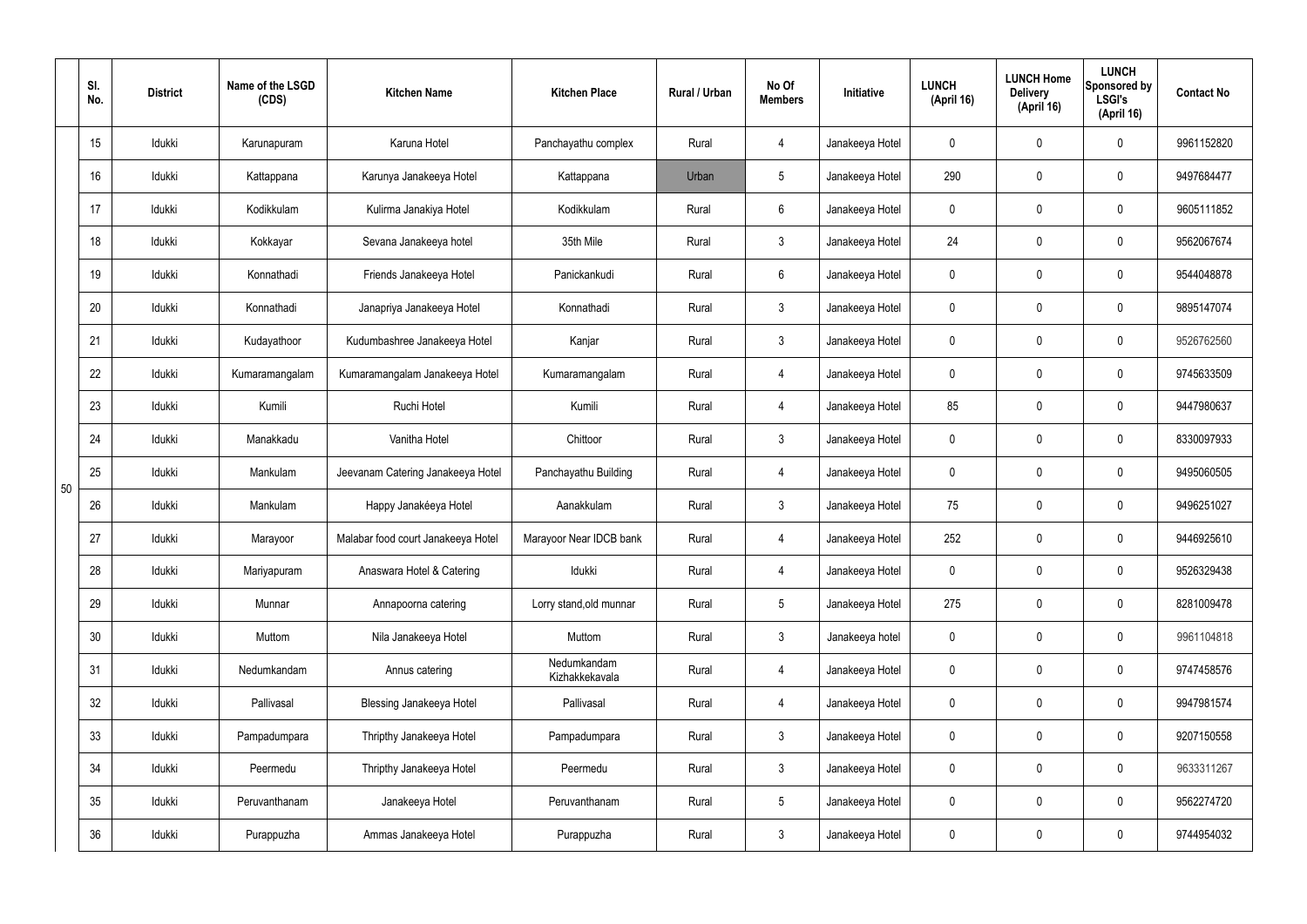|    | SI.<br>No.      | <b>District</b> | Name of the LSGD<br>(CDS) | <b>Kitchen Name</b>                       | <b>Kitchen Place</b>                      | Rural / Urban | No Of<br><b>Members</b> | <b>Initiative</b> | <b>LUNCH</b><br>(April 16) | <b>LUNCH Home</b><br><b>Delivery</b><br>(April 16) | <b>LUNCH</b><br>Sponsored by<br><b>LSGI's</b><br>(April 16) | <b>Contact No</b> |
|----|-----------------|-----------------|---------------------------|-------------------------------------------|-------------------------------------------|---------------|-------------------------|-------------------|----------------------------|----------------------------------------------------|-------------------------------------------------------------|-------------------|
|    | 37              | Idukki          | Rajakkadu                 | Janakeeya Hotel                           | Rajakkadu Town                            | Rural         | $\mathbf{3}$            | Janakeeya Hotel   | 448                        | $\mathbf 0$                                        | $\mathbf 0$                                                 | 9446766999        |
|    | 38              | Idukki          | Rajakumari                | Aiswarya Vanitha Restaurent               | Rajakumari South                          | Rural         | 4                       | Janakeeya Hotel   | $\mathbf 0$                | $\mathbf 0$                                        | $\mathbf 0$                                                 | 9526570410        |
|    | 39              | Idukki          | Santhanpara               | Janakeeya Hotel                           | Santhanpara                               | Rural         | $\overline{4}$          | Janakeeya Hotel   | 188                        | $\mathbf 0$                                        | $\mathbf 0$                                                 | 9526174553        |
|    | 40              | Idukki          | Senapathy                 | Ammoose Hotel                             | Mangathotty                               | Rural         | $\mathbf{3}$            | Janakeeya Hotel   | 150                        | $\mathbf 0$                                        | $\mathbf 0$                                                 | 9539396626        |
|    | 41              | Idukki          | Udumbannoor               | Kudumbashree Janakeeya Hotel              | Udumbannor                                | Rural         | $\mathbf{3}$            | Janakeeya Hotel   | 274                        | $\mathbf 0$                                        | $\mathbf 0$                                                 | 9633678438        |
|    | 42              | Idukki          | Upputhara                 | Samarppitha Janakeeya hotel               | Upputhara                                 | Rural         | $5\overline{)}$         | Janakeeya Hotel   | 106                        | $\mathbf 0$                                        | $\mathbf 0$                                                 | 9526590710        |
|    | 43              | Idukki          | Vandanmedu                | Dharshana Janakeeya Hotel                 | Vandanmedu                                | Rural         | $\overline{4}$          | Janakeeya Hotel   | 106                        | $\mathbf 0$                                        | $\mathbf 0$                                                 | 9744038737        |
|    | 44              | Idukki          | Vandiperiyar              | Vandiperiyar Janakeeya Hotel              | Vandiperiyar                              | Rural         | $5\phantom{.0}$         | Janakeeya Hotel   | $\mathbf 0$                | $\mathbf 0$                                        | $\mathbf 0$                                                 | 8086863254        |
|    | 45              | Idukki          | Vannappuram               | Souhrudham Janakeeya Hotel                | Vannappuram                               | Rural         | $5\overline{)}$         | Janakeeya Hotel   | $\mathbf 0$                | $\mathbf 0$                                        | $\mathbf 0$                                                 | 8113054492        |
|    | 46              | Idukki          | Vathikudy                 | Mahima                                    | Murickassery                              | Rural         | $\mathbf{3}$            | Janakeeya Hotel   | 105                        | $\mathbf 0$                                        | $\mathbf 0$                                                 | 8289945652        |
|    | 47              | Idukki          | Vattavada                 | Vattavada Kudumbashree Janakeeya<br>Hotel | Keekkara, Kovilur                         | Rural         | $\overline{4}$          | Janakeeya Hotel   | 220                        | $\mathbf 0$                                        | $\mathbf 0$                                                 | 9497790469        |
|    | 48              | Idukki          | Vazhathoppu               | Grahalakshmi Hotel & Catering             | Cheruthoni                                | Rural         | 4                       | Janakeeya Hotel   | $\mathbf 0$                | $\mathbf 0$                                        | $\mathbf 0$                                                 | 9496178884        |
|    | 49              | Idukki          | Vellathooval              | Flowers Janakeeya Hotel                   | Vellathooval                              | Rural         | $\overline{4}$          | Janakeeya Hotel   | $\mathbf 0$                | $\mathbf 0$                                        | $\mathbf 0$                                                 | 9961419892        |
|    | 50              | Idukki          | Velliyamattam             | Padhayam Kudumbashree Janakeeya<br>Hotel  | Velliyamattam                             | Rural         | $\overline{4}$          | Janakeeya Hotel   | $\mathbf 0$                | $\pmb{0}$                                          | $\mathbf 0$                                                 | 7902854627        |
| 50 |                 |                 |                           |                                           |                                           |               | 197                     |                   | 3050                       | $\pmb{0}$                                          | $\mathbf 0$                                                 |                   |
|    | $\overline{1}$  | Kannur          | Maloor                    | Maloor Janakeeya Hotel                    | Thrikandaripoyil, PO-<br>Thrikandaripoyil | Rural         | $\mathbf{3}$            | Janakeeya Hotel   | $\mathbf 0$                | $\pmb{0}$                                          | $\mathbf 0$                                                 | 9656132294        |
|    | $\overline{2}$  | Kannur          | Kolachery                 | Janakeeya Hotel                           | Kolachery Paramba, PO-<br>Kolacheri       | Rural         | $5\overline{)}$         | Janakeeya Hotel   | $\mathbf 0$                | $\pmb{0}$                                          | $\mathbf 0$                                                 | 9895324699        |
|    | $\mathfrak{Z}$  | Kannur          | Pinarayi                  | Janakeeya hotel, Pinarayi                 | Pinarayi                                  | Rural         | $6\phantom{.}6$         | Janakeeya Hotel   | $\mathbf 0$                | $\pmb{0}$                                          | $\mathbf 0$                                                 | 9447215211        |
|    | $\overline{4}$  | Kannur          | Muzhakunnu                | Thripthy Janakeeya Hotel                  | Kakkayangad, Muzhakkunnu                  | Rural         | $5\phantom{.0}$         | Janakeeya Hotel   | $\mathbf 0$                | $\pmb{0}$                                          | $\mathbf 0$                                                 | 9526047538        |
|    | $5\phantom{.0}$ | Kannur          | Chapparappadavu           | Kudumbasree janakeeya hotel               | Near village office,<br>Chapparappadav    | Rural         | $\mathbf{3}$            | Janakeeya Hotel   | $\mathbf 0$                | $\mathbf 0$                                        | $\mathbf 0$                                                 | 9605413324        |
|    | 6               | Kannur          | Iritty                    | Roopasree Kudumbashree hotel              | Koolichembra                              | Urban         | 8                       | Janakeeya Hotel   | $\mathbf 0$                | $\pmb{0}$                                          | $\mathbf 0$                                                 | 8589921533        |
|    | $\overline{7}$  | Kannur          | Dharmadam                 | Dharmadam Janakeeya hotel                 | Near Andalloor kav,<br>Dharmadam          | Rural         | $3\phantom{.0}$         | Janakeeya Hotel   | 77                         | $\pmb{0}$                                          | $\mathbf 0$                                                 | 9526975778        |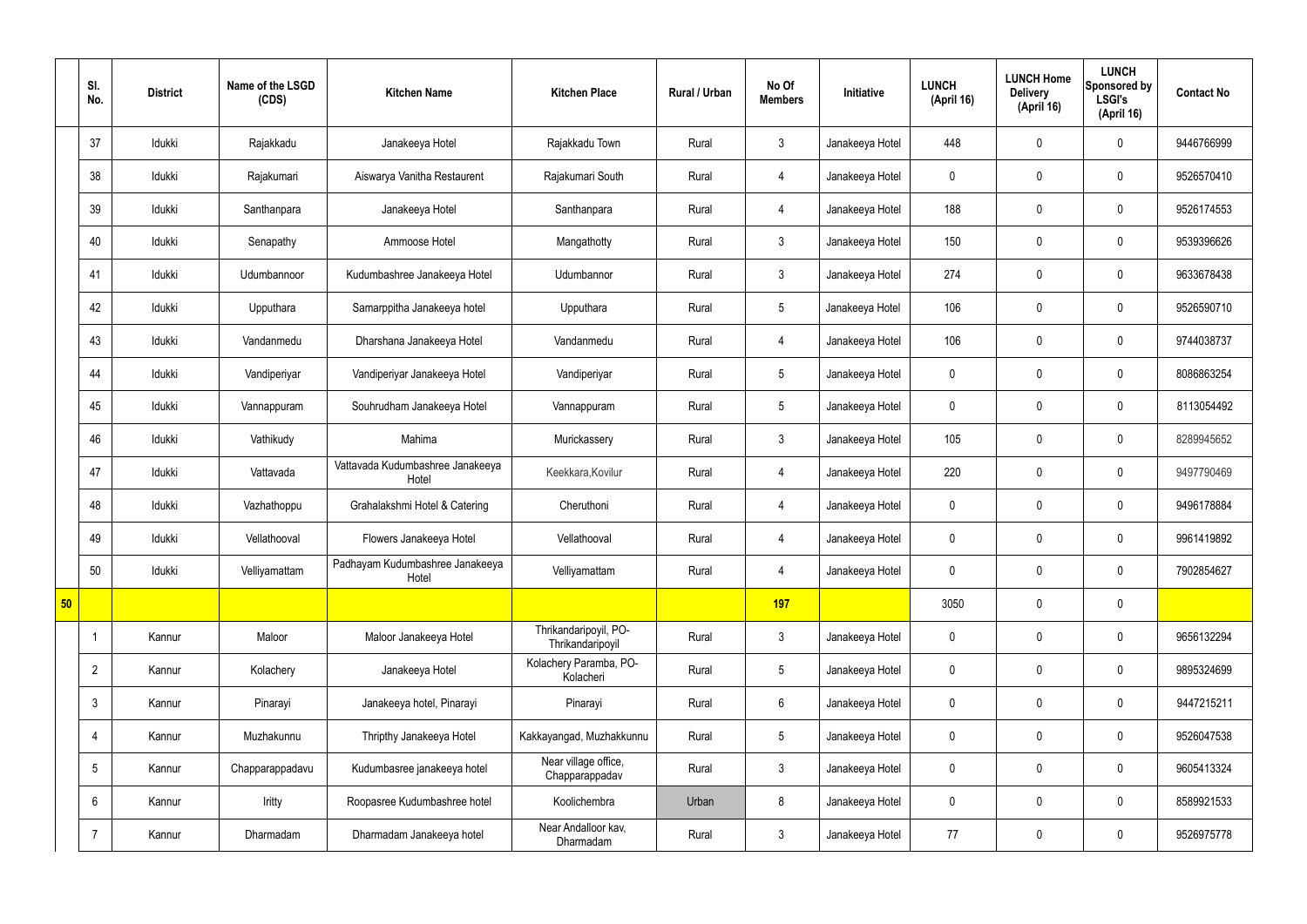| SI.<br>No. | <b>District</b> | Name of the LSGD<br>(CDS)   | <b>Kitchen Name</b>                                | <b>Kitchen Place</b>                           | Rural / Urban | No Of<br><b>Members</b> | Initiative      | <b>LUNCH</b><br>(April 16) | <b>LUNCH Home</b><br><b>Delivery</b><br>(April 16) | <b>LUNCH</b><br>Sponsored by<br><b>LSGI's</b><br>(April 16) | <b>Contact No</b> |
|------------|-----------------|-----------------------------|----------------------------------------------------|------------------------------------------------|---------------|-------------------------|-----------------|----------------------------|----------------------------------------------------|-------------------------------------------------------------|-------------------|
| 8          | Kannur          | Peralassery                 | Janakeeya Hotel                                    | Peralassery Town, PO -<br>Mundallur            | Rural         | 9                       | Janakeeya Hotel | 392                        | 0                                                  | $\mathbf 0$                                                 | 70256213909       |
| 9          | Kannur          | Kadannappalli<br>Panappuzha | Kudumbasree janakeeya hotel                        | Chanthappura                                   | Rural         | $\overline{4}$          | Janakeeya Hotel | 71                         | $\mathbf 0$                                        | $\mathbf 0$                                                 | 9961089935        |
| 10         | Kannur          | Anthur                      | Janakeeya hotel                                    | Dharmasala                                     | Urban         | $5\phantom{.0}$         | Janakeeya Hotel | 0                          | 0                                                  | $\mathbf 0$                                                 | 9544138650        |
| 11         | Kannur          | Cheruthazham                | Janakeeya Hotel (Thripthi<br>Kudumbashree Canteen) | Pilathara                                      | Rural         | $\mathbf{3}$            | Janakeeya Hotel | 0                          | 0                                                  | $\mathbf 0$                                                 | 9947540361        |
| 12         | Kannur          | Peravoor                    | Kudumbashree Janakeeya Hotel                       | Peravoor Bus stand, Peravoor<br>P <sub>O</sub> | Rural         | $\mathbf{3}$            | Janakeeya Hotel | 138                        | 0                                                  | $\mathbf 0$                                                 | 9947567857        |
| 13         | Kannur          | Kalliassery                 | Janakeeya Hotel                                    | Irinav Road, Payyattam, PO-<br>Irinav          | Rural         | $\overline{4}$          | Janakeeya Hotel | 142                        | 0                                                  | $\mathbf 0$                                                 | 8848330570        |
| 14         | Kannur          | Panniyannur                 | Janakeeya Hotel                                    | Panoor Block office compound                   | Rural         | $6\phantom{.}6$         | Janakeeya Hotel | 0                          | 0                                                  | $\mathbf 0$                                                 | 9447449875        |
| 15         | Kannur          | Kannapuram                  | Janakeeya Hotel                                    | Chynaclay road, Kannapuram                     | Rural         | $5\phantom{.0}$         | Janakeeya Hotel | 0                          | 0                                                  | $\mathbf 0$                                                 | 8089127045        |
| 16         | Kannur          | Sreekandapuram              | Janakeeya Hotel                                    | Sreekandapuram, near bus<br>stand              | Urban         | $5\phantom{.0}$         | Janakeeya Hotel | 0                          | 0                                                  | $\mathbf 0$                                                 | 7591948757        |
| 17         | Kannur          | Thalasseri                  | Janakeeya Hotel                                    | New bus stand, Thalasseri                      | Urban         | $6\phantom{.}6$         | Janakeeya Hotel | 0                          | 0                                                  | $\mathbf 0$                                                 | 9446263864        |
| 18         | Kannur          | Chokli                      | Janakeeya Hotel                                    | Olavilam, Chokli                               | Rural         | $5\phantom{.0}$         | Janakeeya Hotel | 0                          | 0                                                  | $\mathbf 0$                                                 | 9846892821        |
| 19         | Kannur          | Udayagiri                   | Janakeeya Hotel                                    | Karthikapuram                                  | Rural         | 4                       | Janakeeya Hotel | 0                          | 0                                                  | $\mathbf 0$                                                 | 9562375342        |
| 20         | Kannur          | Karivellur Peralam          | Janakeeya Hotel                                    | Panchayah building,<br>Onakkunnu               | Rural         | 4                       | Janakeeya Hotel | 0                          | 0                                                  | $\mathbf 0$                                                 | 7025519714        |
| 21         | Kannur          | Muzhappilangad              | Janakeeya Hotel                                    | Near FCI godown,<br>Muzhappilangad             | Rural         | $5\phantom{.0}$         | Janakeeya Hotel | $\mathbf 0$                | 0                                                  | $\mathbf 0$                                                 | 7306005267        |
| 22         | Kannur          | Narath                      | Janakeeya Hotel                                    | Janakeeya Hotel, Kambil,<br>Narath             | Rural         | $\overline{7}$          | Janakeeya Hotel | $\pmb{0}$                  | 0                                                  | $\mathbf 0$                                                 | 9747441162        |
| 23         | Kannur          | Payyannur                   | Janakeeya Hotel                                    | Municipality compoud,<br>Payyannur             | Urban         | $\mathbf{3}$            | Janakeeya Hotel | $\pmb{0}$                  | 0                                                  | $\mathbf 0$                                                 | 9526620805        |
| 24         | Kannur          | Kangol Alappadamba          | Janakeeya Hotel                                    | Mathil, Near Kangol<br>Alappadamba Panchayath  | Rural         | $\overline{4}$          | Janakeeya Hotel | $\pmb{0}$                  | 0                                                  | $\mathbf 0$                                                 | 9495296142        |
| 25         | Kannur          | Naduvil                     | Janakeeya Hotel                                    | Panchayath compound,<br>Naduvil town           | Rural         | $\overline{4}$          | Janakeeya Hotel | 0                          | 0                                                  | $\mathbf 0$                                                 | 7902902490        |
| 26         | Kannur          | Koothuparamba               | Janakeeya Hotel                                    | Manghad Vayal, Near HSS<br>Koothuparamba, PO-  | Urban         | 8                       | Janakeeya Hotel | $\mathbf 0$                | 0                                                  | $\mathbf 0$                                                 | 9645608253        |
| 27         | Kannur          | Kuttiatoor                  | Janakeeya Hotel                                    | Near Panchayath office,<br>Chattukappara       | Rural         | $5\phantom{.0}$         | Janakeeya Hotel | 51                         | 0                                                  | $\mathbf 0$                                                 | 9544644195        |
| 28         | Kannur          | Kathirur                    | Janakeeya Hotel                                    | Panchayath office building,<br>Kathirur        | Rural         | $5\phantom{.0}$         | Janakeeya Hotel | 68                         | 0                                                  | $\overline{1}$                                              | 8129404833        |
| 29         | Kannur          | Panoor                      | Janakeeya Hotel                                    | Elangode, Panoor                               | Urban         | $\overline{5}$          | Janakeeya Hotel | 108                        | $\pmb{0}$                                          | $\pmb{0}$                                                   | 9605852157        |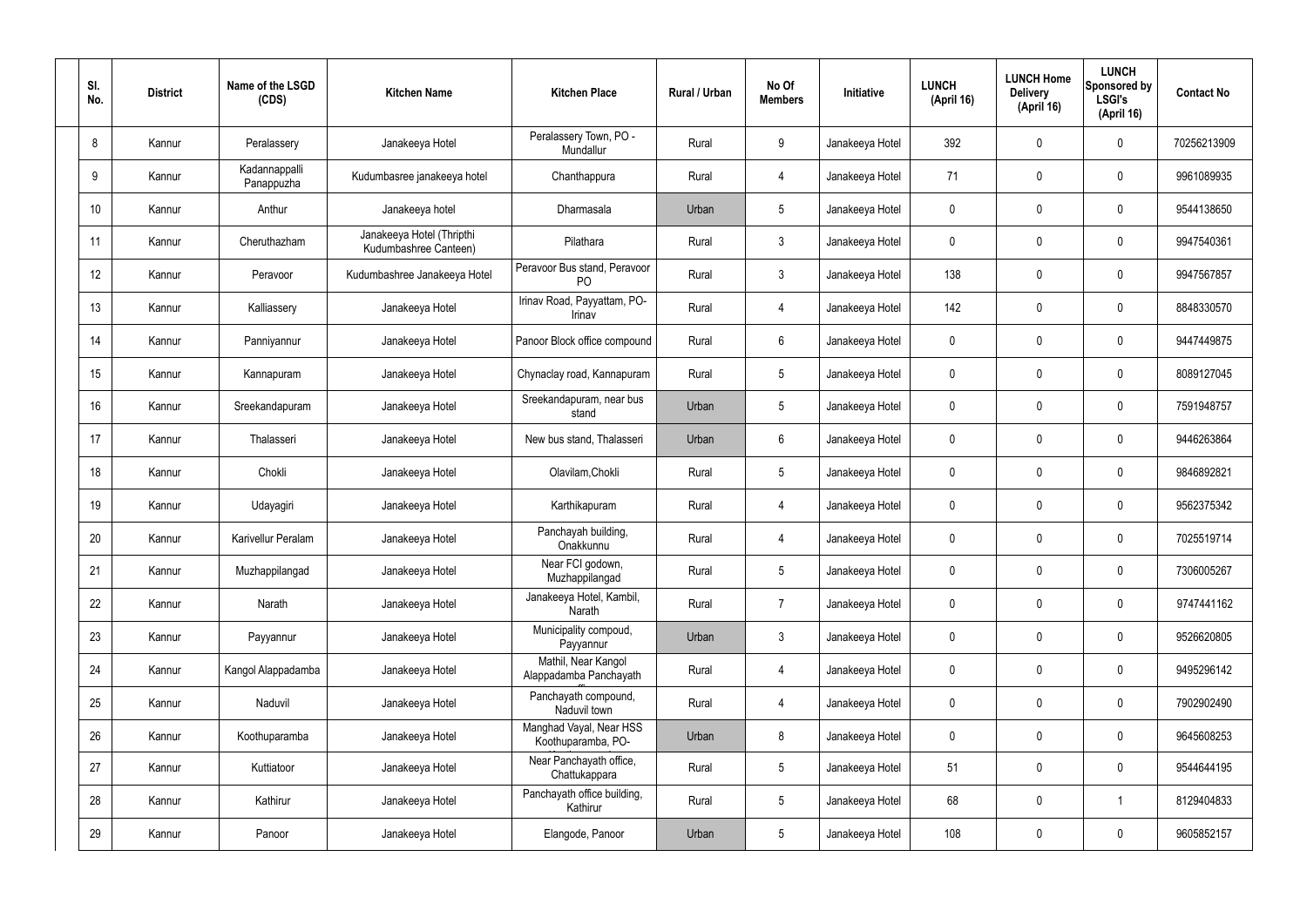|    | SI.<br>No. | <b>District</b> | Name of the LSGD<br>(CDS) | <b>Kitchen Name</b> | <b>Kitchen Place</b>                                           | Rural / Urban | No Of<br><b>Members</b> | Initiative      | <b>LUNCH</b><br>(April 16) | <b>LUNCH Home</b><br><b>Delivery</b><br>(April 16) | <b>LUNCH</b><br>Sponsored by<br><b>LSGI's</b><br>(April 16) | <b>Contact No</b> |
|----|------------|-----------------|---------------------------|---------------------|----------------------------------------------------------------|---------------|-------------------------|-----------------|----------------------------|----------------------------------------------------|-------------------------------------------------------------|-------------------|
|    | 30         | Kannur          | Chirakkal                 | Janakeeya Hotel     | Chirakkal weavers,<br>Puthiyatheru                             | Rural         | $5\overline{)}$         | Janakeeya Hotel | $\mathbf 0$                | $\mathbf 0$                                        | $\mathbf 0$                                                 | 9895854873        |
|    | 31         | Kannur          | Eranjoli                  | Janakeeya Hotel     | Near Thalassery RTO office,<br>Chungam                         | Rural         | $5\overline{)}$         | Janakeeya Hotel | $\mathbf 0$                | $\mathbf 0$                                        | $\mathbf 0$                                                 | 9656368808        |
|    | 32         | Kannur          | Payam                     | Janakeeya Hotel     | Near Panchayath office,<br>Madathil                            | Rural         | 4                       | Janakeeya Hotel | $\mathbf 0$                | $\mathbf 0$                                        | $\mathbf 0$                                                 | 9496554678        |
|    | 33         | Kannur          | Eramam Kuttoor            | Janakeeya Hotel     | Mathamangalam, Near CDS<br>office                              | Rural         | 4                       | Janakeeya Hotel | $\mathbf 0$                | $\mathbf 0$                                        | $\mathbf 0$                                                 | 9562473576        |
|    | 34         | Kannur          | Ramanthally               | Janakeeya hotel     | Ramanthally                                                    | Rural         | 4                       | Janakeeya Hotel | $\mathbf 0$                | $\mathbf 0$                                        | $\mathbf 0$                                                 | 9496705429        |
|    | 35         | Kannur          | Thripangottur             | Janakeeya Hotel     | Kallikkandy, Thripangottur                                     | Rural         | 3                       | Janakeeya Hotel | $\mathbf 0$                | $\mathbf 0$                                        | $\mathbf 0$                                                 | 9495191659        |
|    | 36         | Kannur          | Madayi                    | Janakeeya Hotel     | Eripuram, Near Vrindhavan<br>Residency, PO Pazhayangadi        | Rural         | $\mathbf{3}$            | Janakeeya Hotel | 66                         | 0                                                  |                                                             | 7561006271        |
|    | 37         | Kannur          | Kelakam                   | Janakeeya Hotel     | Kelakam PO                                                     | Rural         | $\mathbf{3}$            | Janakeeya Hotel | $\mathbf 0$                | 0                                                  | $\mathbf 0$                                                 | 8113866296        |
|    | 38         | Kannur          | Kurumathoor               | Janakeeya Hotel     | Near GVHSS, Kurumathoor                                        | Rural         | $\mathbf{3}$            | Janakeeya Hotel | 122                        | 0                                                  | $\mathbf 0$                                                 | 9633816470        |
|    | 39         | Kannur          | Peringome Vayakkara       | Janakeeya Hotel     | Peringome, Near Police station                                 | Rural         | $5\phantom{.0}$         | Janakeeya Hotel | $\mathbf 0$                | 0                                                  | $\mathbf 0$                                                 | 9961413726        |
|    | 40         | Kannur          | Munderi                   | Janakeeya Hotel     | Kanjirode Karakkadu, Munderi                                   | Rural         | 4                       | Janakeeya Hotel | $\mathbf 0$                | $\mathbf 0$                                        | $\mathbf 0$                                                 | 8547609196        |
|    | 41         | Kannur          | Anjarakandy               | Janakeeya Hotel     | Panayatham Paramba,<br>Anjarankandy                            | Rural         | $\overline{4}$          | Janakeeya Hotel | $\mathbf 0$                | 0                                                  | $\mathbf 0$                                                 | 9496900755        |
| 91 | 42         | Kannur          | Ayyankkunnu               | Janakeeya Hotel     | Ayyankunnu Panchayth<br>Anghadikkadavu                         | Rural         | 4                       | Janakeeya Hotel | $\mathbf 0$                | 0                                                  | $\mathbf{0}$                                                | 9946734976        |
|    | 43         | Kannur          | Padiyoor                  | Janakeeya Hotel     | Padiyoor PO                                                    | Rural         | $\overline{4}$          | Janakeeya Hotel | $\mathbf 0$                | $\pmb{0}$                                          | $\mathbf 0$                                                 | 9539028498        |
|    | 44         | Kannur          | Ezhome                    | Janakeeya Hotel     | Pazhayangadi bus stand,<br>Ezhom                               | Rural         | $5\overline{)}$         | Janakeeya Hotel | 235                        | $\pmb{0}$                                          | $\mathbf 0$                                                 | 8086910862        |
|    | 45         | Kannur          | Koodali                   | Janakeeya Hotel     | Near Koodali Panchayath<br>Office, Kololam, PO -<br>Edavannoor | Rural         | $\overline{4}$          | Janakeeya Hotel | $\pmb{0}$                  | 0                                                  | $\mathbf 0$                                                 | 9526524230        |
|    | 46         | Kannur          | Pappinisseri              | Janakeeya Hotel     | Near EMS Smaraka Govt.<br>Higher secondary school,             | Rural         | $\overline{4}$          | Janakeeya Hotel | $\pmb{0}$                  | $\pmb{0}$                                          | $\mathbf 0$                                                 | 9605727307        |
|    | 47         | Kannur          | Mattannur                 | Janakeeya Hotel     | Near Municipality office,<br>Mattannur                         | Urban         | $5\overline{)}$         | Janakeeya Hotel | $\pmb{0}$                  | $\pmb{0}$                                          | $\mathbf 0$                                                 | 7510706897        |
|    | 48         | Kannur          | Chenghalayi               | Janakeeya Hotel     | Valakai, Chenghalayi                                           | Rural         | $\mathbf{3}$            | Janakeeya Hotel | $\pmb{0}$                  | $\pmb{0}$                                          | $\mathbf 0$                                                 | 8547696233        |
|    | 49         | Kannur          | Pattiam                   | Janakeeya Hotel     | Cheruvancheri PO,<br>Cheruvancheri                             | Rural         | $\overline{4}$          | Janakeeya Hotel | $\pmb{0}$                  | $\pmb{0}$                                          | $\mathbf 0$                                                 | 7025025275        |
|    | 50         | Kannur          | Thaliparamba              | Janakeeya Hotel     | Municipality compoud,<br>Thaliparamba                          | Urban         | 4                       | Janakeeya Hotel | 87                         | $\pmb{0}$                                          | $\pmb{0}$                                                   | 8547849019        |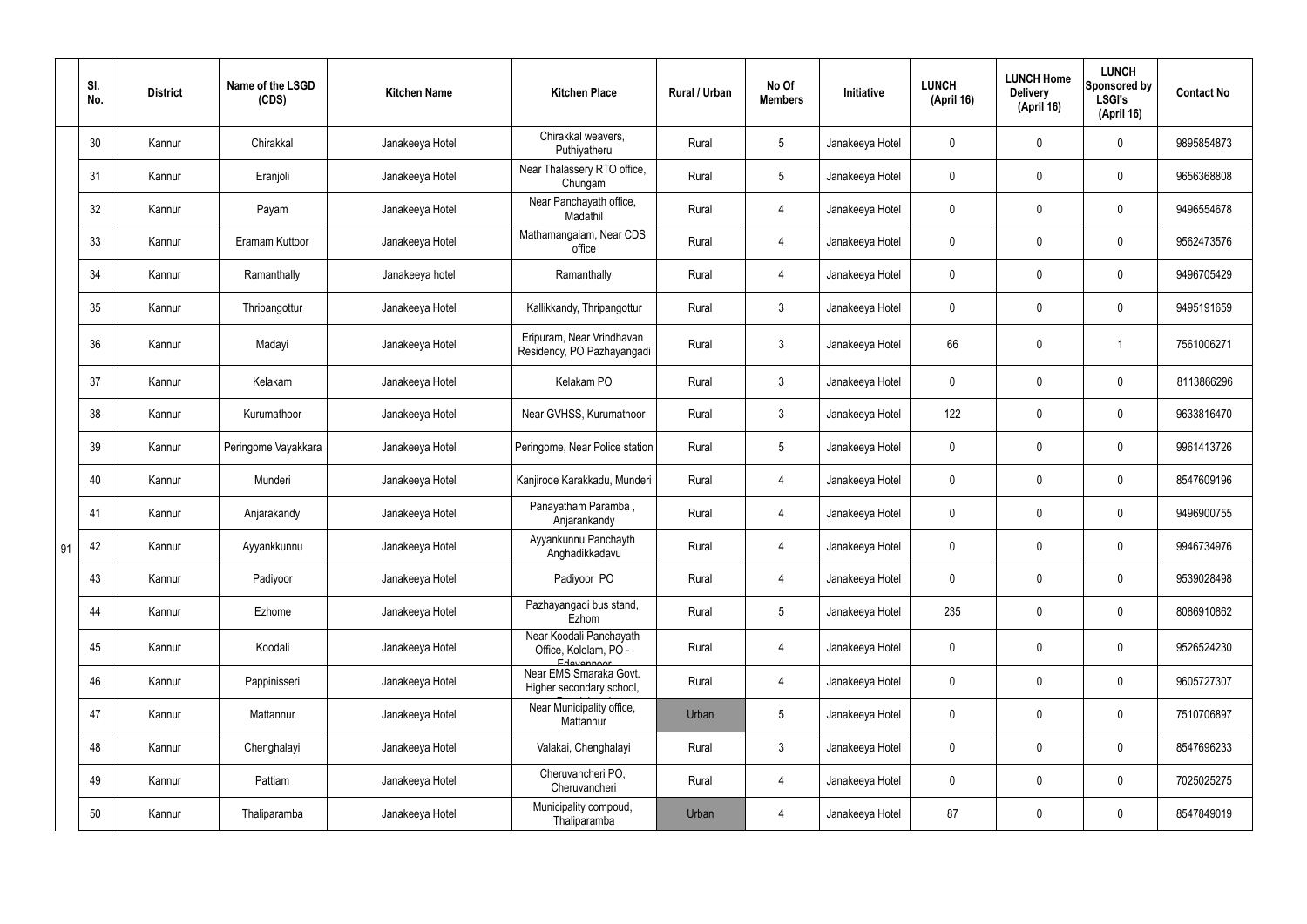| SI.<br>No. | <b>District</b> | Name of the LSGD<br>(CDS) | <b>Kitchen Name</b>                          | <b>Kitchen Place</b>                                    | Rural / Urban | No Of<br><b>Members</b> | Initiative      | <b>LUNCH</b><br>(April 16) | <b>LUNCH Home</b><br><b>Delivery</b><br>(April 16) | <b>LUNCH</b><br>Sponsored by<br><b>LSGI's</b><br>(April 16) | <b>Contact No</b> |
|------------|-----------------|---------------------------|----------------------------------------------|---------------------------------------------------------|---------------|-------------------------|-----------------|----------------------------|----------------------------------------------------|-------------------------------------------------------------|-------------------|
| 51         | Kannur          | Payyavoor                 | Janakeeya Hotel                              | Payyavoor - PO, Payyavoor                               | Rural         | $5\overline{)}$         | Janakeeya Hotel | $\mathbf 0$                | $\mathbf 0$                                        | $\mathbf 0$                                                 | 9495311608        |
| 52         | Kannur          | Kottiyoor                 | Janakeeya Hotel                              | Neendunokki, Kottiyoor - PO                             | Rural         | $5\phantom{.0}$         | Janakeeya Hotel | $\mathbf 0$                | $\mathbf 0$                                        | $\mathbf 0$                                                 | 6282565854        |
| 53         | Kannur          | Kunnothparamba            | Janakeeya Hotel                              | Kunnothparamba PO,<br>Kunnothparamba                    | Rural         | $\mathbf{3}$            | Janakeeya Hotel | $\mathbf 0$                | $\mathbf 0$                                        | $\mathbf 0$                                                 | 8156840487        |
| 54         | Kannur          | Pariyaram                 | Janakeeya Hotel                              | Near Panchayath Office,<br>Chithappile poyil, Pariyaram | Rural         | 4                       | Janakeeya Hotel | 116                        | 0                                                  | $\mathbf 0$                                                 | 9744385083        |
| 55         | Kannur          | Kunjimangalam             | Janakeeya Hotel                              | Old Post office building,<br>Andamkovil, Kunjimangalam  | Rural         | 4                       | Janakeeya Hotel | $\mathbf 0$                | $\mathbf 0$                                        | $\mathbf 0$                                                 | 9526981326        |
| 56         | Kannur          | Thillenkeri               | Janakeeya Hotel                              | Thekkam poyil, Near Uliyil<br>Town                      | Rural         | $\mathbf{3}$            | Janakeeya Hotel | $\mathbf 0$                | 0                                                  | $\mathbf 0$                                                 | 9745059451        |
| 57         | Kannur          | Chittariparamba           | Janakeeya Hotel                              | Poovathinkeezhil, PO-<br>Chittariparamba                | Rural         | $6\overline{6}$         | Janakeeya Hotel | $\mathbf 0$                | $\mathbf 0$                                        | $\mathbf 0$                                                 | 8943506825        |
| 58         | Kannur          | Mayyil                    | Janakeeya Hotel                              | Near Mayyil Panchayath office,<br>Mayyil                | Rural         | $\overline{4}$          | Janakeeya Hotel | $\mathbf 0$                | 0                                                  | $\mathbf 0$                                                 | 9526072638        |
| 59         | Kannur          | Cherukunnu                | Janakeeya Hotel                              | Pallichal, PO - Cherukunnu,<br>Pin -670301              | Rural         | 4                       | Janakeeya Hotel | 151                        | 0                                                  | $\mathbf 0$                                                 | 8547361298        |
| 60         | Kannur          | Aaralam                   | Janakeeya Hotel                              | Athikkal, PO - Keezhpally                               | Rural         | $5\overline{)}$         | Janakeeya Hotel | $\mathbf 0$                | $\mathbf 0$                                        | $\mathbf 0$                                                 | 9961285762        |
| 61         | Kannur          | Alakkode                  | Janakeeya Hotel                              | Therthally, Therthally PO,<br>Alakkode                  | Rural         | $5\overline{)}$         | Janakeeya Hotel | $\mathbf 0$                | $\mathbf 0$                                        | $\mathbf 0$                                                 | 8547045070        |
| 62         | Kannur          | Malappattam               | Janakeeya Hotel                              | Near Malappattam<br>panchayath, Malappattam             | Rural         | $\mathbf{3}$            | Janakeeya Hotel | $\pmb{0}$                  | 0                                                  | $\overline{0}$                                              | 9400571842        |
| 63         | Kannur          | Kanichar                  | Janakeeya Hotel                              | Kanichar PO, Kanichar                                   | Rural         | 3                       | Janakeeya Hotel | $\mathbf 0$                | $\mathbf 0$                                        | 0                                                           | 9526167667        |
| 64         | Kannur          | Mokeri                    | Kudumbashree Janakeeya Hotel,<br>Mokeri      | Vallangad, Mokeri                                       | Rural         | $5\phantom{.0}$         | Janakeeya Hotel | $\pmb{0}$                  | 0                                                  | $\mathbf 0$                                                 | 9947037223        |
| 65         | Kannur          | Anjarakandy 2             | Kudumbashree Janakeeya Hotel,<br>Anjarakandy | Kavinmoola, Anjarakandy                                 | Rural         | $5\phantom{.0}$         | Janakeeya Hotel | $\pmb{0}$                  | 0                                                  | $\mathbf 0$                                                 | 9446657510        |
| 66         | Kannur          | Newmahi                   | Kudumbashree Janakeeya Hotel                 | Newmahi bridge, Newmahi                                 | Rural         | $\mathbf{3}$            | Janakeeya Hotel | 0\$                        | 0\$                                                | 0\$                                                         | 9946056862        |
| 67         | Kannur          | Keezhallur                | Janakeeya Hotel                              | Kummanam, Elambara                                      | Rural         | $\mathbf{3}$            | Janakeeya Hotel | $\pmb{0}$                  | 0                                                  | $\mathbf 0$                                                 | 9947648580        |
| 68         | Kannur          | Chembilode                | Janakeeya hotel                              | Chakkarakal bus stand,<br>mowanchery                    | Rural         | $5\phantom{.0}$         | Janakeeya Hotel | $\pmb{0}$                  | 0                                                  | $\mathbf 0$                                                 | 9847951631        |
| 69         | Kannur          | vengad                    | Janakeeya hotel                              | mambaram                                                | Rural         | $6\phantom{.}6$         | Janakeeya Hotel | $\pmb{0}$                  | 0                                                  | $\mathbf 0$                                                 | 7902970902        |
| 70         | Kannur          | Azhikode                  | Janakeeya hotel                              | vankulathvayayal                                        | Rural         | 4                       | Janakeeya Hotel | $\pmb{0}$                  | 0                                                  | $\mathbf 0$                                                 | 9895910633        |
| 71         | Kannur          | Kolayad                   | Janakeeya hotel                              | kolayad                                                 | rural         | $\mathbf{3}$            | janakeeya hotel | $\pmb{0}$                  | 0                                                  | $\boldsymbol{0}$                                            | 8592065431        |
| 72         | Kannur          | valapattanam              | janakeeya hotel                              | mill road, valapattanam                                 | rural         | $\mathbf{3}$            | janakeeya hotel | $\pmb{0}$                  | 0                                                  | $\boldsymbol{0}$                                            | 9061345312        |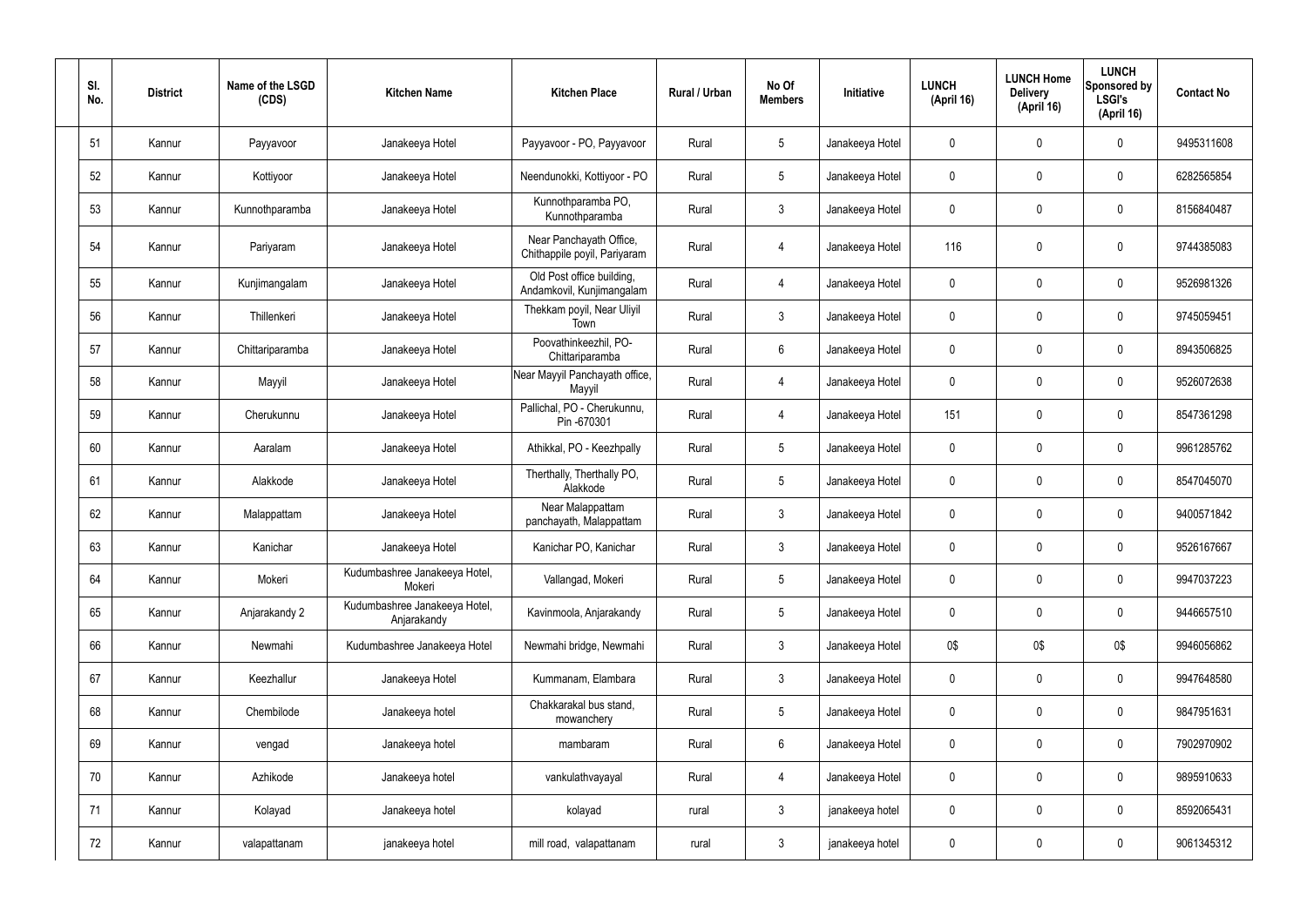|    | SI.<br>No.     | <b>District</b> | Name of the LSGD<br>(CDS) | <b>Kitchen Name</b>        | <b>Kitchen Place</b>                                        | <b>Rural / Urban</b> | No Of<br><b>Members</b> | Initiative      | <b>LUNCH</b><br>(April 16) | <b>LUNCH Home</b><br><b>Delivery</b><br>(April 16) | <b>LUNCH</b><br>Sponsored by<br><b>LSGI's</b><br>(April 16) | <b>Contact No</b> |
|----|----------------|-----------------|---------------------------|----------------------------|-------------------------------------------------------------|----------------------|-------------------------|-----------------|----------------------------|----------------------------------------------------|-------------------------------------------------------------|-------------------|
|    | 73             | Kannur          | Anthur 2                  | annapoorna janakeeya hotel | paliyath valapp, po morazha                                 | urban                | 3                       | janakeeya hotel | $\boldsymbol{0}$           | $\mathbf 0$                                        | $\mathbf 0$                                                 | 9526183004        |
|    | 74             | Kannur          | payyannur 2               | janakeeya hotel            | kaniyeri, po vellur                                         | urban                | $\mathbf{3}$            | janakeeya hotel | $\mathbf 0$                | $\mathbf 0$                                        | $\mathbf 0$                                                 | 8301817232        |
|    | 75             | Kannur          | cherupuzha                | janakeeya hotel            | near panjayath office,<br>cherupuzha, 670511                | rural                | 4                       | janakeeya hotel | 257                        | $\mathbf 0$                                        | $\mathbf 0$                                                 | 8547114024        |
|    | 76             | Kannur          | Eruvessy                  | Janakeeya hotel            | Panchayath office road,<br>Chemberi                         | Rural                | 4                       | Janakeeya hotel | 268                        | $\mathbf 0$                                        | $\mathbf 0$                                                 | 9544893463        |
|    | 77             | Kannur          | Pattuvam                  | Janakeeya Hotel            | Near Pattuvam panchayath<br>office, Pattuvam                | Rural                | 5                       | Janakeeya hotel | $\boldsymbol{0}$           | $\mathbf 0$                                        | $\mathbf 0$                                                 | 9539731430        |
|    | 78             | Kannur          | Mangattidom               | Janakeeya Hotel            | Kaitheri idam, Nirmalagiri PO,<br>Mangattidom               | Rural                | $\overline{7}$          | Janakeeya hotel | $\boldsymbol{0}$           | $\mathbf 0$                                        | $\mathbf 0$                                                 | 9207253934        |
|    | 79             | Kannur          | Panoor                    | Janakeeya Hotel            | Thundayi peedika, Pukkom,<br>Panoor PO                      | Urban                | 5                       | Janakeeya hotel | 121                        | $\mathbf 0$                                        | $\mathbf 0$                                                 | 9605852157        |
|    | 80             | Kannur          | Kottayam                  | Janakeeya hotel            | Kottayam malabar, Kottayam<br>panchayath building, Kottayam | Rural                | 5                       | Janakeeya hotel | $\boldsymbol{0}$           | $\mathbf 0$                                        | $\mathbf 0$                                                 | 9656672187        |
|    | 81             | Kannur          | Ulikkal                   | Janakeeya hotel            | Vattiyam thodu (po) Mattara,<br>Ulikkal, 670705             | Rural                | 5                       | Janakeeya hotel | $\boldsymbol{0}$           | $\mathbf 0$                                        | $\mathbf 0$                                                 | 8086777517        |
|    | 82             | Kannur          | Kadambur                  | Janakeeya hotel            | Kadachira, Kadambur                                         | Rural                | 5                       | Janakeeya hotel | $\boldsymbol{0}$           | $\mathbf 0$                                        | $\mathbf 0$                                                 | 9847178332        |
|    | 83             | Kannur          | Irikkoor                  | Janakeeya hotel            | Peruvalathuparambu, PO -<br>Irikkoor                        | Rural                | $\overline{4}$          | Janakeeya hotel | 57                         | $\mathbf 0$                                        | $\mathbf 0$                                                 | 9746864255        |
|    | 84             | Kannur          | Mattool                   | Janakeeya hotel            | Mattool central, Mattool                                    | Rural                | 5                       | Janakeeya hotel | $\boldsymbol{0}$           | $\mathbf 0$                                        | $\mathbf 0$                                                 | 9895321842        |
|    | 85             | Kannur          | Thalasseri -2             | Janakeeya hotel            | Thalayi harbour, Thalasseri                                 | Urban                | 5                       | Janakeeya hotel | $\boldsymbol{0}$           | $\mathbf 0$                                        | $\mathbf 0$                                                 | 9605745402        |
|    | 86             | Kannur          | Kannur                    | Janakeeya hotel            | Pallipoyil division, Kannur<br>corporation                  | Urban                | $\mathfrak{Z}$          | Janakeeya hotel | $\mathbf 0$                | $\pmb{0}$                                          | $\mathbf 0$                                                 | 9745243643        |
|    | 87             | Kannur          | Ulikkal                   | Janakeeya hotel            | Manikkadavu PO,<br>Manikkadadavu - 670705                   | Rural                | 5                       | Janakeeya hotel | $\mathbf 0$                | $\pmb{0}$                                          | $\mathbf 0$                                                 | 8547972988        |
|    | 88             | Kannur          | payam                     | Janakeeya hotel            | vallithod, Kiliyanthara po<br>670706                        | Rural                | 5                       | Janakeeya Hotel | $\pmb{0}$                  | $\mathbf 0$                                        | $\mathbf 0$                                                 | 8848760234        |
|    | 89             | Kannur          | Naduvil                   | Janakeeya Hotel            | karuvanchal                                                 | Rural                | $6\overline{6}$         | janakeeya hotel | $\mathbf 0$                | $\mathbf 0$                                        | $\mathbf 0$                                                 | 9495191934        |
|    | 90             | Kannur          | Mattanur-2                | Janakeeya Hotel            | Uruvachal                                                   | Urban                |                         | Janakeeya Hotel | $\pmb{0}$                  | $\pmb{0}$                                          | $\mathbf 0$                                                 | 9400477400        |
|    | 91             | Kannur          | Peringome -2              | Janakeeya Hotel            | Padiyottuchal                                               | Rural                | $5\overline{)}$         | Janakeeya Hotel | 108                        | $\pmb{0}$                                          | $\mathbf 0$                                                 |                   |
| 91 |                |                 |                           |                            |                                                             |                      | 396                     |                 | 2527                       | $\boldsymbol{0}$                                   | $\overline{2}$                                              |                   |
|    |                | kasaragod       | kayyur cheemeni           | janakeeya hotel cheemeni   | cheemeni                                                    | Rural                | 4                       | janakeeya hotel | $\pmb{0}$                  |                                                    |                                                             |                   |
|    | $\overline{2}$ | Kasaragod       | Pilicode                  | Janakeeya Hotel, Pilicode  | Kalikkadavu                                                 | Rural                | 4                       | Janakeeya Hotel | $\pmb{0}$                  | $\pmb{0}$                                          | $\mathbf 0$                                                 | 9944087661        |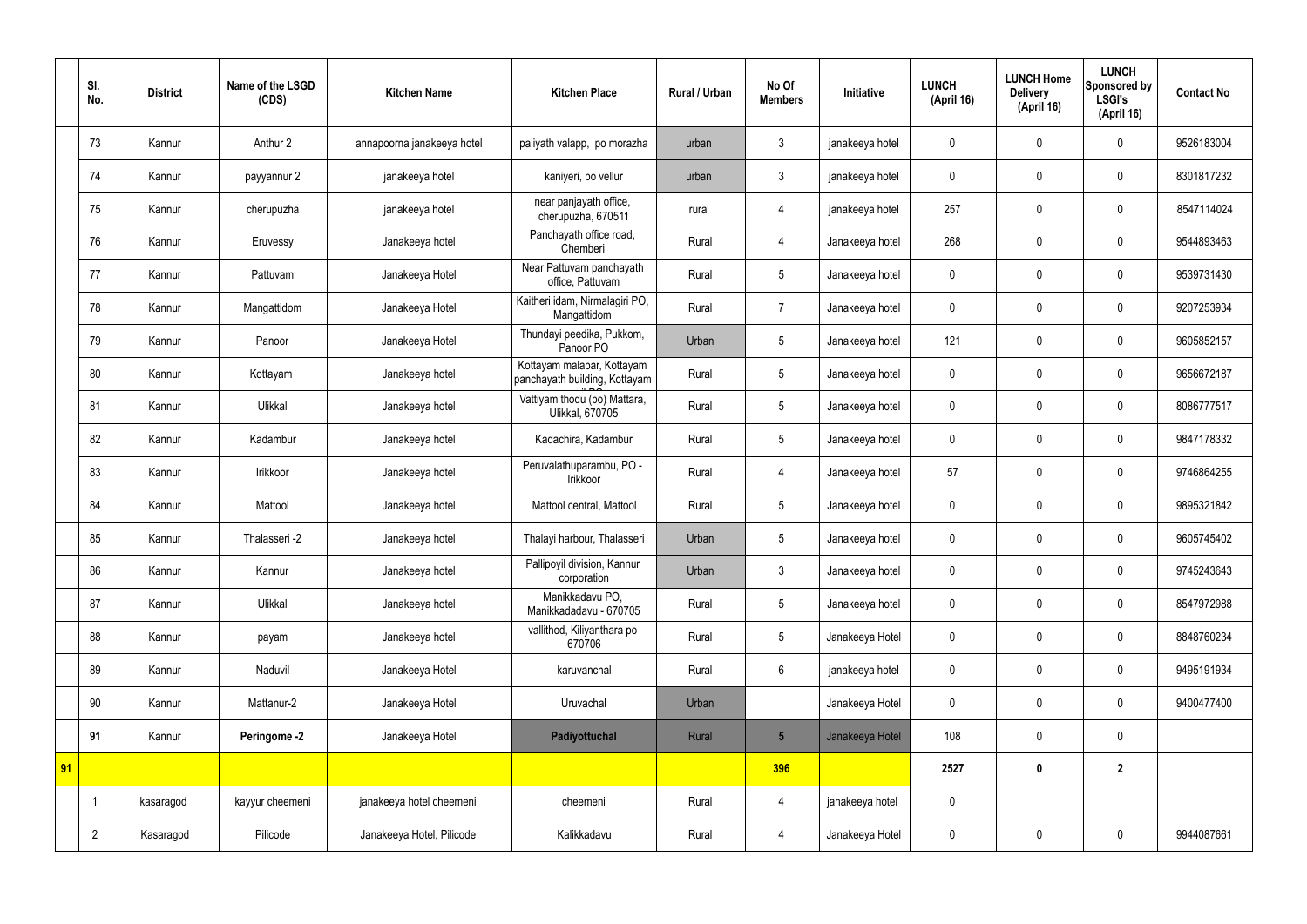| SI.<br>No.     | <b>District</b> | Name of the LSGD<br>(CDS) | <b>Kitchen Name</b>             | <b>Kitchen Place</b>  | Rural / Urban | No Of<br><b>Members</b> | <b>Initiative</b> | <b>LUNCH</b><br>(April 16) | <b>LUNCH Home</b><br><b>Delivery</b><br>(April 16) | <b>LUNCH</b><br>Sponsored by<br><b>LSGI's</b><br>(April 16) | <b>Contact No</b> |
|----------------|-----------------|---------------------------|---------------------------------|-----------------------|---------------|-------------------------|-------------------|----------------------------|----------------------------------------------------|-------------------------------------------------------------|-------------------|
| $\mathbf{3}$   | Kasaragod       | Kodom belur               | janakeeya hotel kalichanadukkam | Kalichanadukkam       | Rural         | 4                       | Janakeeya Hotel   | 0                          | $\mathbf 0$                                        | $\mathbf 0$                                                 | 9562820280        |
| 4              | Kasaragod       | Chemnad                   | Oruma janakeeya hotel           | Koliyadkam            | Rural         | $5\overline{)}$         | Janakeeya Hotel   | $\mathbf 0$                | $\mathbf 0$                                        | $\mathbf 0$                                                 | 9567660603        |
| 5              | Kasaragod       | Trikarpur                 | Janakeeya Hotel                 | Trikaripur            | Rural         | $5\overline{)}$         | Janakeeya Hotel   | $\mathbf 0$                | $\mathbf 0$                                        | $\mathbf 0$                                                 | 8086392698        |
| 6              | Kasaragod       | Panathady                 | janakeeya hotel panthoor        | Panathoor             | Rural         | $\overline{4}$          | Janakeeya Hotel   | $\mathbf 0$                | $\mathbf 0$                                        | $\mathbf 0$                                                 | 8943109804        |
| $\overline{7}$ | Kasaragod       | West eleri                | Thripthi Janakeeya hotel        | Bheemanadi            | Rural         | $\overline{4}$          | Janakeeya Hotel   | $\mathbf 0$                | $\pmb{0}$                                          | $\mathbf 0$                                                 | 9497847040        |
| 8              | Kasaragod       | Madikai                   | Salkara Janakeeya hotel         | Madikai               | Rural         | $\mathbf{3}$            | Janakeeya Hotel   | 52                         | $\pmb{0}$                                          | $\mathbf 0$                                                 | 8281850733        |
| 9              | Kasaragod       | Valiyaparamba             | Janakeeya hotel                 | Valiyaparamba         | Rural         | $\mathbf{3}$            | Janakeeya Hotel   | $\mathbf 0$                | $\pmb{0}$                                          | $\mathbf 0$                                                 | 9745962447        |
| 10             | Kasaragod       | Ajanur                    | Janakeeya hotel                 | Vellikkoth            | Rural         | $\mathbf{3}$            | Janakeeya Hotel   | $\mathbf 0$                | $\mathbf 0$                                        | $\mathbf 0$                                                 | 7558068272        |
| 11             | Kasaragod       | Badiadka                  | Janakeeya hotel                 | Badiadka              | Rural         | $\overline{4}$          | Janakeeya Hotel   | $\mathbf 0$                | $\mathbf 0$                                        | $\mathbf 0$                                                 | 9539359291        |
| 12             | Kasaragod       | Kuttikkol                 | Janakeeya hotel                 | Kuttikkol             | Rural         | $\overline{4}$          | Janakeeya Hotel   | $\mathbf 0$                | $\mathbf 0$                                        | $\mathbf 0$                                                 | 8547062480        |
| 13             | Kasaragod       | Delampadi                 | Janakeeya hotel                 | Delampadi             | Rural         | $\overline{4}$          | Janakeeya hotel   | $\mathbf 0$                | $\pmb{0}$                                          | $\mathbf 0$                                                 | 9496702505        |
| 14             | Kasaragod       | Meenja                    | Janakeeya hotel                 | Miyapadav             | Rural         | $\overline{4}$          | Janakeeya Hotel   | 75                         | $\mathbf 0$                                        | $\mathbf 0$                                                 | 9497161960        |
| 15             | Kasaragod       | Puthige                   | Janakeeya hotel                 | Puthige               | Rural         | $\mathfrak{Z}$          | Janakeeya hotel   | $\mathbf 0$                | $\mathbf 0$                                        | $\mathbf 0$                                                 | 8592071686        |
| 16             | Kasaragod       | Bedaduka                  | Janakeeya hotel                 | Kundamkuzhi           | Rural         | $\mathbf{3}$            | Janakeeya hotel   | $\mathbf 0$                | $\pmb{0}$                                          | $\mathbf 0$                                                 | 8281092860        |
| 17             | Kasaragod       | muliyar                   | Janakeeya Hotel                 | Bovikanam             | Rural         | 9                       | Janakeeya Hotel   | 153                        | $\pmb{0}$                                          | $\mathbf 0$                                                 | 7034632654        |
| 18             | Kasaragod       | Pallikara                 | Janakeeya Hotel                 | Pallikara             | Rural         | $\overline{4}$          | Janakeeya Hotel   | $\pmb{0}$                  | $\pmb{0}$                                          | $\mathbf 0$                                                 | 7034016505        |
| 19             | Kasaragod       | Kinanoor karinthalam      | Janakeeya Hotel                 | Parappa               | Rural         | $5\phantom{.0}$         | Janakeeya hotel   | 180                        | $\pmb{0}$                                          | $\mathbf 0$                                                 | 9526063885        |
| 20             | Kasaragod       | Nileswaram                | Janakeeya Hotel                 | Nileswaram market     | Urban         | $5\phantom{.0}$         | Janakeeya hotel   | $\pmb{0}$                  | $\pmb{0}$                                          | $\mathbf 0$                                                 | 6235177323        |
| 21             | Kasaragod       | Kanhangad 1               | Janakeeya hotel                 | Kanhangad town        | Urban         | $5\phantom{.0}$         | Janakeeya hotel   | \$0                        | $\pmb{0}$                                          | $\mathbf 0$                                                 | 8111858204        |
| 22             | Kasaragod       | Kanhangad 1               | Janakeeya hotel                 | Nr.Mini civil station | Urban         | $\mathbf{3}$            | Janakeeya hotel   | 163                        | 125                                                | $\mathbf 0$                                                 | 9495561250        |
| 23             | Kasaragod       | Paivalige                 | Janakeeya hotel                 | Paivalige             | Rural         | $\overline{4}$          | Janakeeya hotel   | $\pmb{0}$                  | $\pmb{0}$                                          | $\mathbf 0$                                                 | 7356491447        |
| 24             | Kasaragod       | Manjeswaram               | Janakeeya Hotel                 | Manjeswaram           | Rural         | 4                       | Janakeeya Hotel   | 52                         | $\pmb{0}$                                          | $\boldsymbol{0}$                                            | 9562867549        |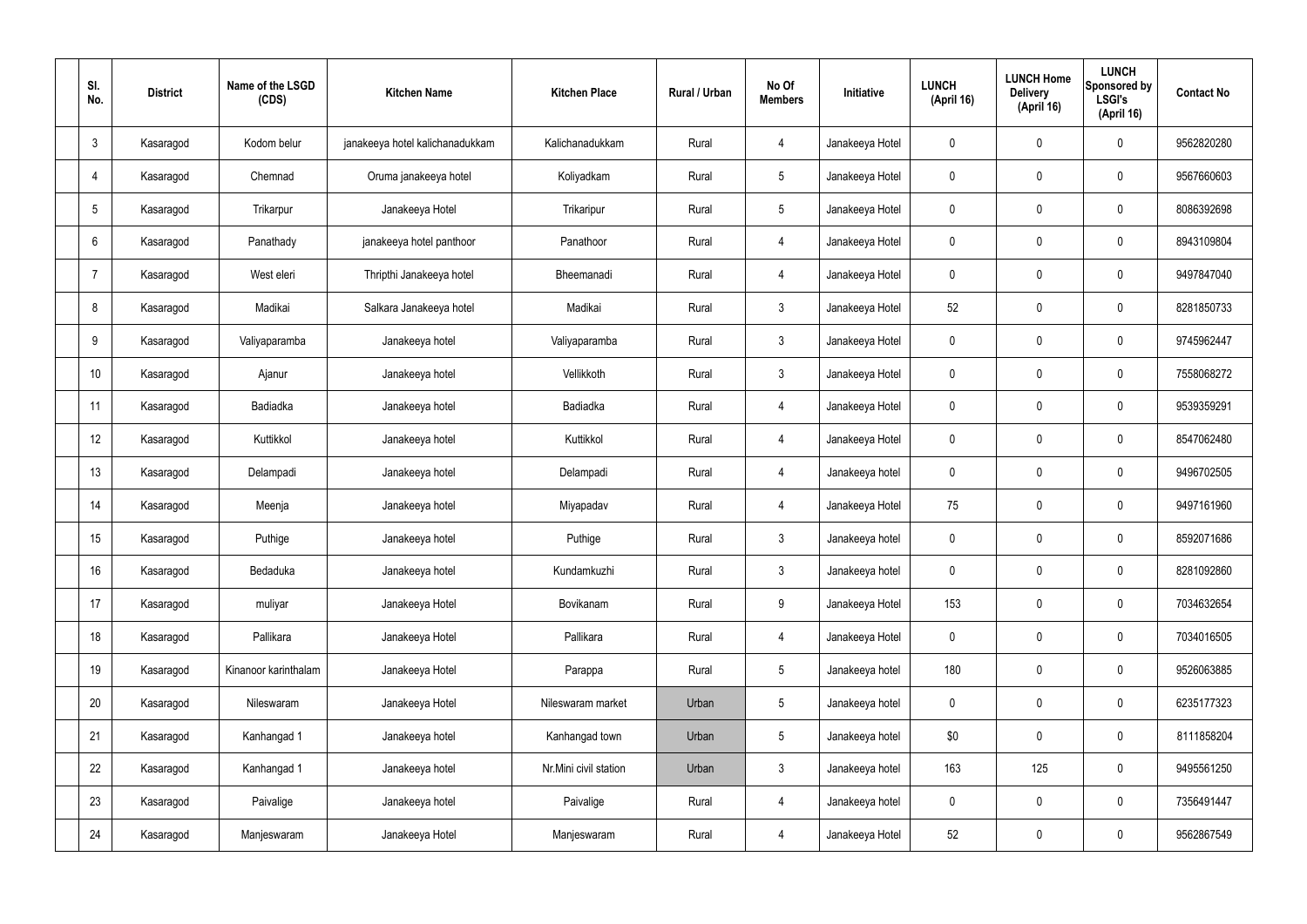|    | SI.<br>No. | <b>District</b> | Name of the LSGD<br>(CDS) | <b>Kitchen Name</b>     | <b>Kitchen Place</b> | <b>Rural / Urban</b> | No Of<br><b>Members</b> | Initiative      | <b>LUNCH</b><br>(April 16) | <b>LUNCH Home</b><br><b>Delivery</b><br>(April 16) | <b>LUNCH</b><br>Sponsored by<br><b>LSGI's</b><br>(April 16) | <b>Contact No</b> |
|----|------------|-----------------|---------------------------|-------------------------|----------------------|----------------------|-------------------------|-----------------|----------------------------|----------------------------------------------------|-------------------------------------------------------------|-------------------|
|    | 25         | Kasaragod       | Kanhangad 2               | Janakeeya Hotel         | Kottrachal           | Urban                | $\mathbf{3}$            | Janakeeya Hotel | $\mathbf 0$                | $\mathbf 0$                                        | $\mathbf 0$                                                 | 7025961094        |
|    | 26         | Kasaragod       | Cheruvathur               | Janakeeya hotel         | Kavumchira           | Rural                | 5                       | Janakeeya Hotel | 270                        | $\mathbf 0$                                        | $\mathbf 0$                                                 | 9562358039        |
|    | 27         | Kasaragod       | Padne                     | Janakeeya Hotel         | Nadakkavu            | Rural                | $\mathbf{3}$            | Janakeeya Hotel | $\mathbf 0$                | $\mathbf 0$                                        | $\mathbf 0$                                                 | 9744087661        |
|    | 28         | Kasaragod       | Kasaragod                 | Janakeeya Hotel         | Kasaragod            | Urban                | $\overline{4}$          | Janakeeya Hotel | $\mathbf 0$                | $\pmb{0}$                                          | $\pmb{0}$                                                   | 9633400269        |
|    | 29         | Kasarkode       | Pallikkara                | Janakeeya Hotel         | Perladukkam          | Rural                | $\overline{4}$          | Janakeeya Hotel | $\boldsymbol{0}$           | $\pmb{0}$                                          | $\mathbf 0$                                                 | 9544582935        |
|    | 30         | Kasargode       | Kumbala                   | Janakeeya Hotel         | Kumbala              | Rural                | $\mathfrak{Z}$          | Janakeeya Hotel | $\mathbf 0$                | $\pmb{0}$                                          | $\mathbf 0$                                                 | 7012142329        |
|    | 31         | Kasargode       | Karadka                   | Janakeeya Hotel         | Mulleria             | Rural                | $\overline{7}$          | Janakeeya Hotel | 125                        | $\pmb{0}$                                          | $\mathbf 0$                                                 | 8281395910        |
|    | 32         | Kasaragode      | Vorkady                   | Janakeeya Hotel         | Vorkady              | Rural                | $\mathbf{3}$            | Janakeeya Hotel | $\mathbf 0$                | $\mathbf 0$                                        | $\mathbf 0$                                                 | 8547223339        |
|    | 33         | Kasaragode      | Balal                     | Janakeeya hotel         | Balal                | Rural                | $\mathbf{3}$            | Janakeeya hotel | $\boldsymbol{0}$           | $\mathbf 0$                                        | $\mathbf 0$                                                 | 7510839676        |
|    | 34         | Kasaragod       | Nileswaram                | mahima janakeeya hotel  | kanichira            | urban                | $\overline{4}$          | janakeeya hotel | $\mathbf 0$                | $\pmb{0}$                                          | $\mathbf 0$                                                 | 8590121681        |
|    | 35         | Kasaragode      | Kallar                    | janakeeya hotel         | kallar               | rural                | $\overline{4}$          | janakeeya hotel | $\boldsymbol{0}$           | $\pmb{0}$                                          | $\pmb{0}$                                                   | 9562820280        |
|    | 36         | Kasaragode      | Mangalpady                | janakeeya hotel         | mangalpady           | rural                | $\overline{4}$          | janakeeya hotel | $\mathbf 0$                | $\pmb{0}$                                          | $\pmb{0}$                                                   | 9633488309        |
|    | 37         | kasaragod       | Uduma                     | granma janakeeya hotel  | palakkunnu           | Rural                | $\overline{4}$          | janakeeya hotel | $\mathbf 0$                | $\mathbf 0$                                        | $\mathbf 0$                                                 | 8129957159        |
|    | 38         | Kasaragod       | pullur periya             | Salkara Janakeeya hotel | periya               | Rural                | $5\phantom{.0}$         | janakeeya hotel | $\pmb{0}$                  | $\pmb{0}$                                          | $\mathbf 0$                                                 | 8547309266        |
|    | 39         | kasaragod       | kumbadaje                 | janakeeya hotel         | kumbadaje            | Rural                | $\mathfrak{Z}$          | janakeeya hotel | 31                         | $\pmb{0}$                                          | $\pmb{0}$                                                   | 8593848698        |
|    | 40         | Kasaragod       | Chengala                  | Janakeeya Hotel         | Cherkkala            | Rural                | $\mathfrak{Z}$          | Janakeeya Hotel | $\mathbf 0$                | $\pmb{0}$                                          | $\pmb{0}$                                                   |                   |
|    | 41         | kasaragod       | East eleri                | janakeeya hotel         | east eleri           | Rural                | $\mathfrak{Z}$          | janakeeya hotel | 89                         | $\pmb{0}$                                          | $\pmb{0}$                                                   |                   |
|    | 42         | kasaragod       | karadka                   | janakeeya hotel         | karmam thody         | Rural                | $10$                    | janakeeya hotel | $\mathbf 0$                | $\boldsymbol{0}$                                   | $\pmb{0}$                                                   |                   |
|    | 43         | kasargod        | madhur                    | janakeeya hotel         | madhur               | Rural                |                         | janakeeya hotel | $\mathbf 0$                |                                                    |                                                             |                   |
|    | 44         | kasargod        | Cheruvathur               | janakeeya hotel         | cheruvathur          | Rural                |                         | janakeeya hotel | $\pmb{0}$                  |                                                    |                                                             |                   |
| 43 |            |                 |                           |                         |                      |                      | 175                     |                 | 1190                       | $\pmb{0}$                                          | $\pmb{0}$                                                   |                   |
|    |            | Kollam          | Chathannur                | Memsahib                | Sheemaaty junction   | Rural                | $5\phantom{.0}$         | Janakeeya Hotel | 335                        | $\pmb{0}$                                          | $\pmb{0}$                                                   | 9446246685        |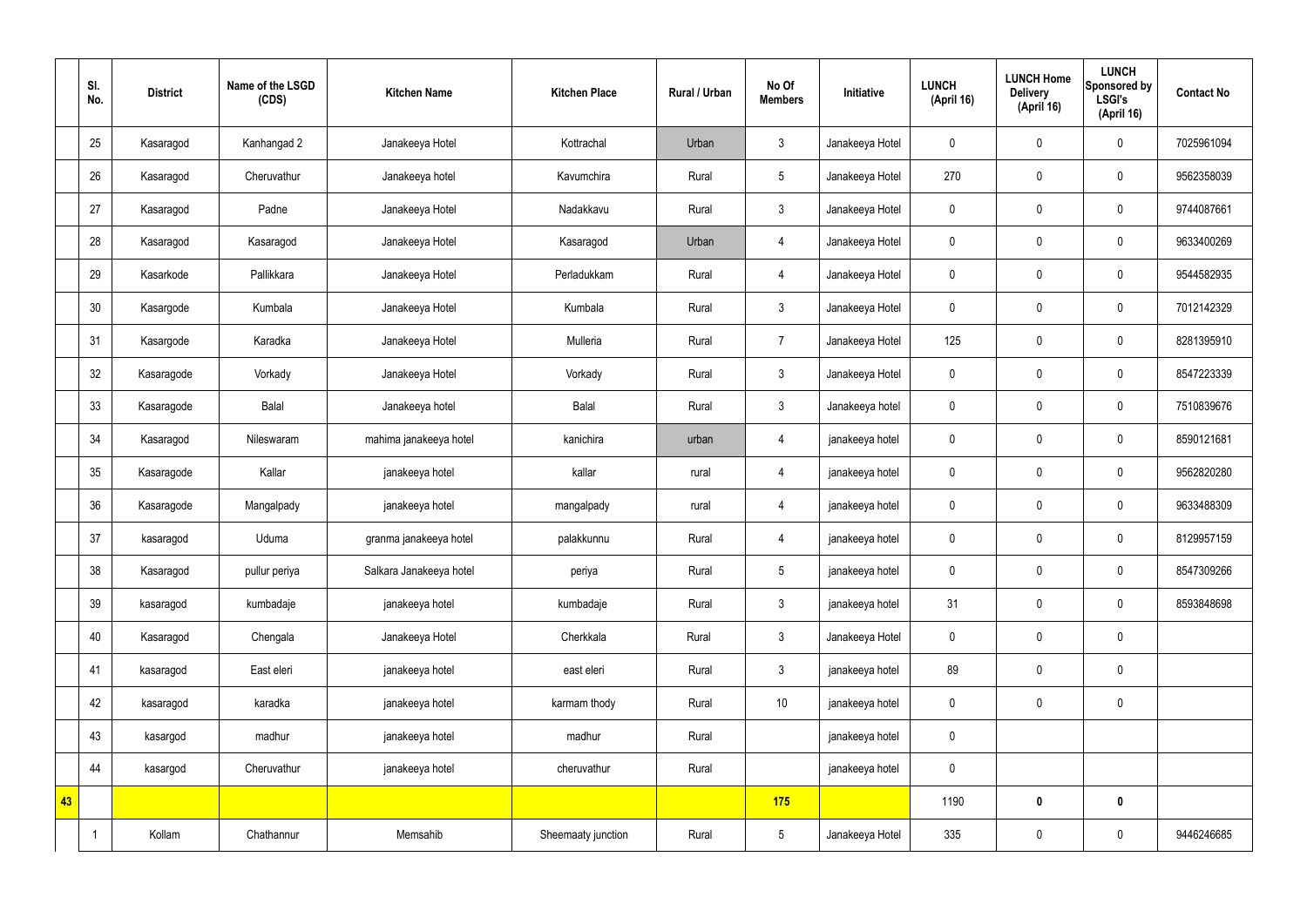| SI. | No.             | <b>District</b> | Name of the LSGD<br>(CDS) | <b>Kitchen Name</b>              | <b>Kitchen Place</b>                 | Rural / Urban | No Of<br><b>Members</b> | <b>Initiative</b> | <b>LUNCH</b><br>(April 16) | <b>LUNCH Home</b><br><b>Delivery</b><br>(April 16) | <b>LUNCH</b><br>Sponsored by<br><b>LSGI's</b><br>(April 16) | <b>Contact No</b> |
|-----|-----------------|-----------------|---------------------------|----------------------------------|--------------------------------------|---------------|-------------------------|-------------------|----------------------------|----------------------------------------------------|-------------------------------------------------------------|-------------------|
|     | $\overline{2}$  | Kollam          | Melila                    | <b>Atham Unit</b>                | Melila                               | Rural         | $\overline{7}$          | Janakeeya Hotel   | $\mathbf 0$                | 0                                                  | $\mathbf 0$                                                 | 9961178040        |
|     | $\mathbf{3}$    | Kollam          | Kulakkada                 | Ruchi Snacks & Catering Unit     | Poovattoor                           | Rural         | $\overline{4}$          | Janakeeya Hotel   | 187                        | $\mathbf 0$                                        | $\mathbf 0$                                                 | 7907941183        |
|     | $\overline{4}$  | Kollam          | Ittiva                    | Nanma Janakeeya hotel            | Kattampally                          | Rural         | $5\phantom{.0}$         | Janakeeya Hotel   | $\mathbf 0$                | $\mathbf 0$                                        | $\mathbf 0$                                                 | 9809171887        |
|     | $5\phantom{.0}$ | Kollam          | Sooranad North            | Nanma catering unit              | Sooranadu higher secondary<br>school | Rural         | $5\phantom{.0}$         | Janakeeya Hotel   | 187                        | $\mathbf 0$                                        | $\mathbf 0$                                                 | 9846082469        |
|     | 6               | Kollam          | Clappana                  | Bismi catering                   | Palakulangara                        | Rural         | $5\phantom{.0}$         | Janakeeya Hotel   | $\mathbf 0$                | $\mathbf 0$                                        | $\mathbf 0$                                                 | 9847901413        |
|     | $\overline{7}$  | Kollam          | Mayyanad                  | Krishnas Janakeeya hotel         | Eravipuram                           | Rural         | $\mathbf{3}$            | Janakeeya Hotel   | 93                         | 0                                                  | $\mathbf 0$                                                 | 9656477455        |
|     | 8               | Kollam          | Mayyanad                  | Souhridha Janakeeya hotel        | Pattarumukku,                        | Rural         | 9                       | Janakeeya Hotel   | 250                        | $\mathbf 0$                                        | $\mathbf 0$                                                 | 7902645448        |
|     | 9               | Kollam          | Kulasekharapuram          | adi sakthi                       | Puthentheruvu.                       | Rural         | $5\phantom{.0}$         | Janakeeya Hotel   | 198                        | 0                                                  | $\mathbf 0$                                                 | 9656890790        |
|     | 10              | Kollam          | Thekkumbhagam             | Krishna hotel                    | Nadakavu junction                    | Rural         | $\overline{4}$          | Janakeeya Hotel   | 52                         | $\mathbf 0$                                        | $\mathbf 0$                                                 | 9961070031        |
|     | 11              | Kollam          | Oachira                   | Parabhramam catering             | near oachira , ITI canteen,          | Rural         | 4                       | Janakeeya Hotel   | $\mathbf 0$                | 0                                                  | $\mathbf 0$                                                 | 9562283927        |
|     | 12              | Kollam          | Thodiyoor                 | Samridhi activity group          | Lpschool thodiyoor                   | Rural         | $5\phantom{.0}$         | Janakeeya Hotel   | $\mathbf 0$                | 0                                                  | $\mathbf 0$                                                 | 9895703572        |
|     | 13              | Kollam          | Thrikkovilvattom          | Murari catering, janakeeya hotel | Mukhathala                           | Rural         | 4                       | Janakeeya Hotel   | 112                        | $\mathbf 0$                                        | $\mathbf 0$                                                 | 9847072544        |
|     | 14              | Kollam          | Sasthamcotta              | Sreedurgha catering              | Jemini hotel sasthamcotta            | Rural         | $\overline{7}$          | Janakeeya Hotel   | 268                        | 0                                                  | $\mathbf 0$                                                 | 9744368496        |
|     | 15              | Kollam          | Kollam                    | Athulya catering                 | Thirumullavaram                      | Urban         | 4                       | Janakeeya Hotel   | 205                        | $\mathbf 0$                                        | $\mathbf 0$                                                 | 9048646080        |
|     | 16              | Kollam          | West Kallada              | Keerthi catering                 | Karalimukku                          | Rural         | $5\overline{)}$         | Janakeeya Hotel   | $\mathbf 0$                | $\mathbf 0$                                        | $\mathbf 0$                                                 | 9605206907        |
|     | 17              | Kollam          | Thazhava                  | Pavizham                         | Karutheri junction                   | Rural         | $5\overline{)}$         | Janakeeya Hotel   | 224                        | 0                                                  | $\mathbf 0$                                                 | 8086704216        |
|     | 18              | Kollam          | Kollam                    | Niravu catering                  | Chinnakkada                          | Urban         | $5\phantom{.0}$         | Janakeeya Hotel   | 268                        | 0                                                  | $\mathbf 0$                                                 | 9633073613        |
|     | 19              | Kollam          | Kundara                   | Ammu Catering unit               | Mulavana LP school                   | Rural         | $\overline{4}$          | Janakeeya Hotel   | 126                        | 0                                                  | $\mathbf 0$                                                 | 9633518572        |
|     | 20              | Kollam          | Neduvathur                | Pooja hotel                      | Thevalappuram                        | Rural         | $\mathfrak{Z}$          | Janakeeya Hotel   | 41                         | 0                                                  | $\mathbf 0$                                                 | 9745376675        |
|     | 21              | Kollam          | Punalur                   | Jyothi Catering                  | Punalur                              | Urban         | $\overline{4}$          | Janakeeya Hotel   | 195                        | 0                                                  | $\mathbf 0$                                                 | 9961249345        |
|     | 22              | Kollam          | Punalur                   | Mahima Catering                  | Punalur                              | Urban         | $5\phantom{.0}$         | Janakeeya Hotel   | 225                        | 0                                                  | $\mathbf 0$                                                 | 9496112957        |
|     | 23              | Kollam          | Punalur                   | Safalyam Catering                | Punalur                              | Urban         | $5\phantom{.0}$         | Janakeeya Hotel   | 339                        | 0                                                  | $\mathbf 0$                                                 | 9495476197        |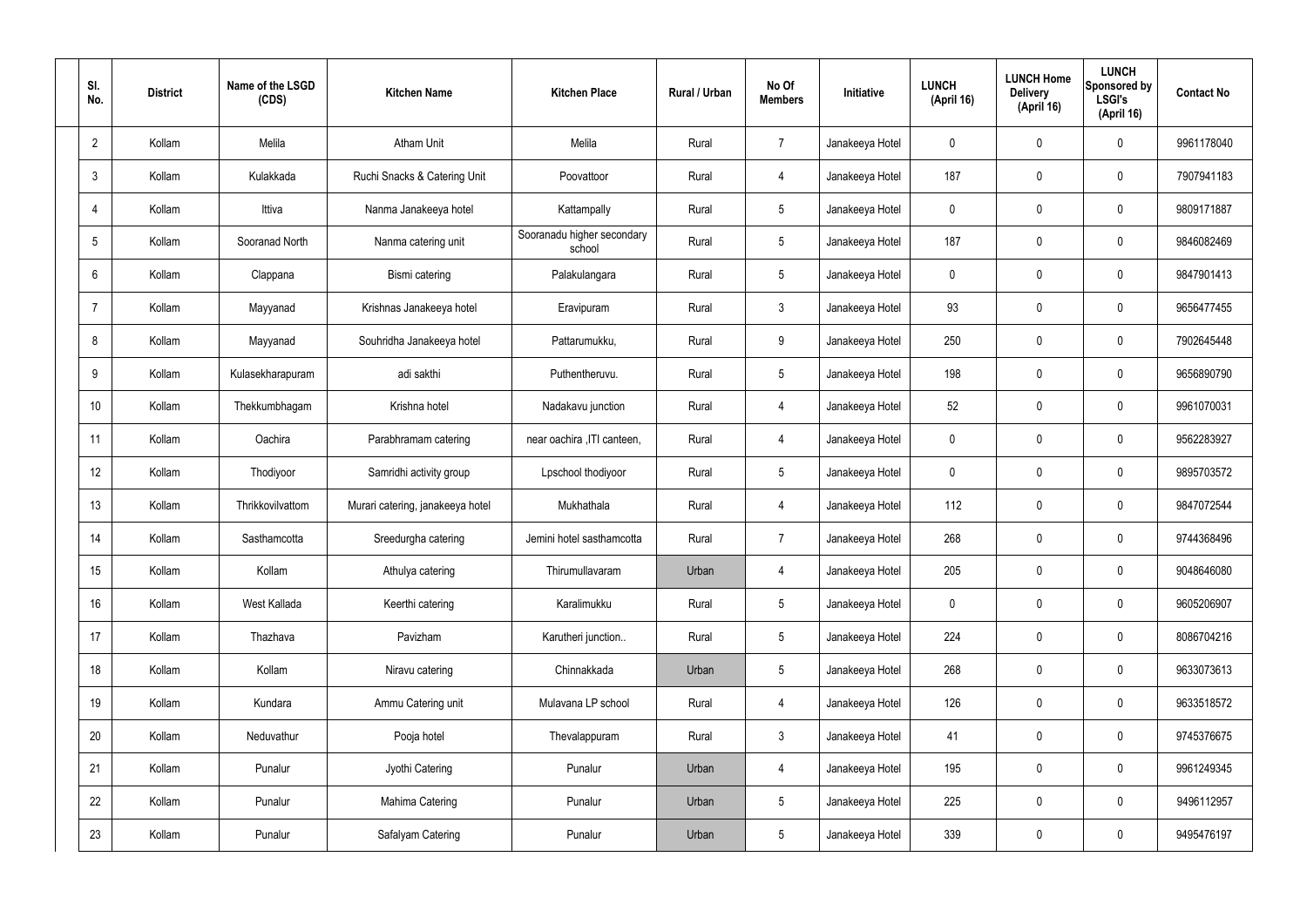|    | SI.<br>No. | <b>District</b> | Name of the LSGD<br>(CDS) | <b>Kitchen Name</b>      | <b>Kitchen Place</b>              | Rural / Urban | No Of<br><b>Members</b> | Initiative      | <b>LUNCH</b><br>(April 16) | <b>LUNCH Home</b><br><b>Delivery</b><br>(April 16) | <b>LUNCH</b><br>Sponsored by<br><b>LSGI's</b><br>(April 16) | <b>Contact No</b> |
|----|------------|-----------------|---------------------------|--------------------------|-----------------------------------|---------------|-------------------------|-----------------|----------------------------|----------------------------------------------------|-------------------------------------------------------------|-------------------|
|    | 24         | Kollam          | Thrikkaruva               | Janakeeya Bhakshanashala | Thinavila Junction Kanjaveli      | Rural         | 4                       | Janakeeya Hotel | $\mathbf 0$                | $\mathbf 0$                                        | $\mathbf 0$                                                 | 9645069880        |
|    | 25         | Kollam          | Chithara                  | AKG Janakeeya Hotel      | Kizhakkumbagom                    | Rural         | $5\overline{)}$         | Janakeeya Hotel | $\mathbf 0$                | $\mathbf 0$                                        | $\mathbf 0$                                                 | 9495701987        |
|    | 26         | Kollam          | South Paravur             | Kshree janakeeya hotel   | Busstand , paravur                | Urban         | $5\overline{)}$         | Janakeeya Hotel | $\mathbf 0$                | $\mathbf 0$                                        | $\mathbf 0$                                                 | 8606179380        |
|    | 27         | Kollam          | Mynagappally              | Anugraha hotel           | Kadappa                           | Rural         | $5\overline{)}$         | Janakeeya Hotel | 237                        | $\mathbf 0$                                        | $\mathbf 0$                                                 | 9995085705        |
|    | 28         | Kollam          | Mandrothuruthu            | Janakeeya Bhakshanashala | Thoombummukham                    | Rural         | $\overline{4}$          | Janakeeya Hotel | 61                         | $\mathbf 0$                                        | $\mathbf 0$                                                 | 9526648057        |
|    | 29         | Kollam          | Karungappally             | Bagya catering           | Muncipality                       | Urban         | 4                       | Janakeeya Hotel | $\mathbf 0$                | $\mathbf 0$                                        | $\mathbf 0$                                                 | 9947702130        |
|    | 30         | Kollam          | Kollam East               | Bharathlekshmi           | Vadakkevila                       | Urban         | $\mathbf{3}$            | Janakeeya Hotel | $\mathbf 0$                | $\mathbf 0$                                        | $\mathbf 0$                                                 | 9744300901        |
|    | 31         | Kollam          | Chavara                   | Harisree janakeya hotel  | Panchayath                        | Rural         | $\mathbf{3}$            | Janakeeya Hotel | 42                         | $\mathbf 0$                                        | $\mathbf 0$                                                 | 9995166343        |
|    | 32         | Kollam          | Pavithreswaram            | Kairali                  | Pavithreswaram                    | Rural         | 4                       | Janakeeya Hotel | 162                        | $\mathbf 0$                                        | $\mathbf 0$                                                 | 9605836414        |
|    | 33         | Kollam          | Veliyam                   | Kantharees               | Panchayathu building              | Rural         | $5\overline{)}$         | Janakeeya Hotel | 146                        | $\mathbf 0$                                        | $\mathbf 0$                                                 | 9562111715        |
|    | 34         | Kollam          | Velinalloor               | Quality Janakeeya hotel  | Alummod, Velinalloor              | Rural         | 4                       | Janakeeya Hotel | $\mathbf 0$                | $\mathbf 0$                                        | $\mathbf 0$                                                 | 9605896303        |
|    | 35         | Kollam          | Elamadu                   | Swaruma janakeeya hotel  | Near cooperative bank,<br>Elamadu | Rural         | $\mathbf{3}$            | Janakeeya Hotel | $\mathbf 0$                | $\mathbf 0$                                        | $\mathbf 0$                                                 | 8129611321        |
|    | 36         | Kollam          | Kadakkal                  | Nanma janakeeya hotel    | Kadakkal                          | Rural         | 4                       | Janakeeya Hotel | $\mathbf 0$                | 0                                                  | $\mathbf 0$                                                 | 9847936390        |
|    | 37         | Kollam          | Perayam                   | Janakeeya hotel          | Onambalam                         | Rural         | 4                       | Janakeeya Hotel | $\mathbf 0$                | $\mathbf 0$                                        | $\mathbf 0$                                                 | 9446855866        |
|    | 38         | Kollam          | Ezhukone                  | Ezhukone janakeeya hotel | Near panchayathu office           | Rural         | $5\phantom{.0}$         | Janakeeya Hotel | 210                        | $\mathbf 0$                                        | $\mathbf 0$                                                 | 8086757275        |
| 80 | 39         | Kollam          | Adichanalloor             | Ruchikkoottu             | Mylakkaadu                        | Rural         | $\overline{4}$          | Janakeeya Hotel | $\mathbf 0$                | 0                                                  | $\mathbf 0$                                                 | 8136954461        |
|    | 40         | Kollam          | Poruvazhi                 | Amma janakeeya hotel     | Poruvaxhy                         | Rural         | $5\overline{)}$         | Janakeeya Hotel | 228                        | 0                                                  | $\mathbf 0$                                                 | 9656421272        |
|    | 41         | Kollam          | Nilamel                   | Vanitha Janakeeya Hotel  | Nilamel                           | Rural         | $\overline{4}$          | Janakeeya Hotel | $\mathbf 0$                | 0                                                  | $\mathbf 0$                                                 | 9447407264        |
|    | 42         | Kollam          | Panmana                   | SV janakeeya hotel       | Kollaka CN junction               | Rural         | $\mathbf{3}$            | Janakeeya Hotel | $\mathbf 0$                | 0                                                  | $\mathbf 0$                                                 | 8113020216        |
|    | 43         | Kollam          | Ummannoor                 | Thanal                   | Nellikunnam                       | Rural         | $\overline{4}$          | Janakeeya Hotel | 178                        | 0                                                  | $\mathbf 0$                                                 | 9656194614        |
|    | 44         | Kollam          | Kulathupuzha              | Karunya Janakeeya Hotel  | Thinkal karikkam                  | Rural         | $\overline{4}$          | Janakeeya Hotel | 175                        | 0                                                  | $\mathbf 0$                                                 | 9048034267        |
|    | 45         | Kollam          | Kareepra                  | Kareepra janakeeya hotel | Panchayathu office junction       | Rural         | $5\phantom{.0}$         | Janakeeya Hotel | $\pmb{0}$                  | 0                                                  | $\overline{0}$                                              | 9656783244        |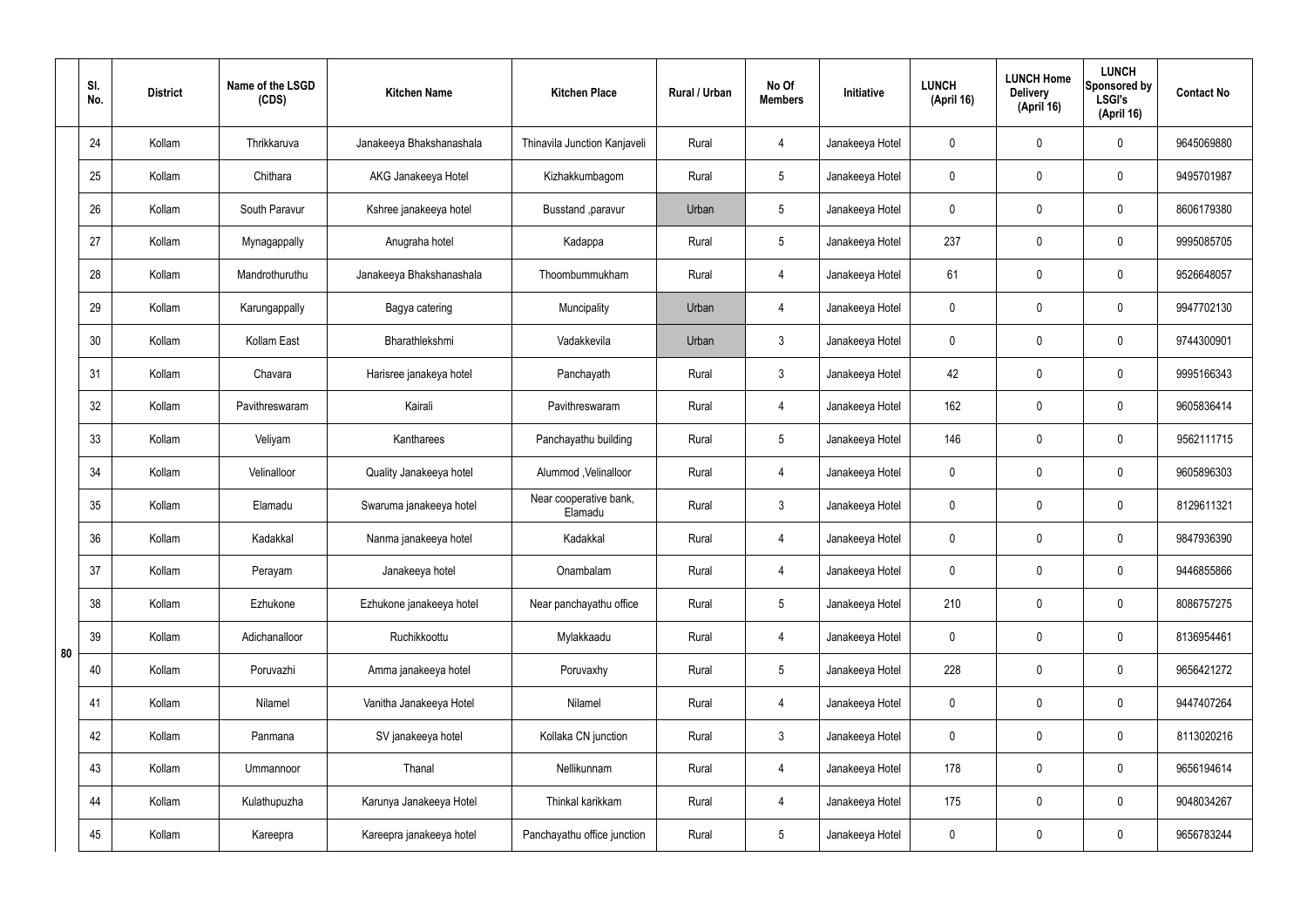| SI.<br>No. | <b>District</b> | Name of the LSGD<br>(CDS) | <b>Kitchen Name</b>                              | <b>Kitchen Place</b>                                 | Rural / Urban | No Of<br><b>Members</b> | Initiative      | <b>LUNCH</b><br>(April 16) | <b>LUNCH Home</b><br><b>Delivery</b><br>(April 16) | <b>LUNCH</b><br>Sponsored by<br><b>LSGI's</b><br>(April 16) | <b>Contact No</b> |
|------------|-----------------|---------------------------|--------------------------------------------------|------------------------------------------------------|---------------|-------------------------|-----------------|----------------------------|----------------------------------------------------|-------------------------------------------------------------|-------------------|
| 46         | Kollam          | Piravanthur               | Thanima catering unit                            | Piravanthoor                                         | Rural         | $5\phantom{.0}$         | Janakeeya Hotel | 98                         | 0                                                  | $\mathbf 0$                                                 | 9207907284        |
| 47         | Kollam          | Karavaloor                | Sreelekshmi Janakeeya Hotel                      | Karavalur                                            | Rural         | $5\phantom{.0}$         | Janakeeya Hotel | 137                        | 0                                                  | $\mathbf 0$                                                 | 9745719860        |
| 48         | Kollam          | Kunnathur                 | Sneha janakeeya hotel                            | Bhoothakuzhi                                         | Rural         | $\mathbf{3}$            | Janakeeya Hotel | $\mathbf 0$                | 0                                                  | $\mathbf 0$                                                 | 9061504141        |
| 49         | Kollam          | Alayaman                  | Sreelakam Janakeeya Hotel                        | Karukone                                             | Rural         | $\overline{4}$          | Janakeeya Hotel | 207                        | 0                                                  | $\mathbf 0$                                                 | 8592858448        |
| 50         | Kollam          | Kottarakkara              | Ruchi                                            | Kottarakkara christuraj hospital<br>hospital canteen | Urban         | $5\phantom{.0}$         | Janakeeya Hotel | 174                        | 0                                                  | $\mathbf 0$                                                 | 9447997809        |
| 51         | Kollam          | Chirakkara                | Bhoomika Jh                                      | Bhajanamadam mukku                                   | Rural         | $5\phantom{.0}$         | Janakeeya Hotel | $\mathbf 0$                | 0                                                  | $\mathbf 0$                                                 | 9567024263        |
| 52         | Kollam          | Kalluvathukkal            | Deepam Jh                                        | Parippally                                           | Rural         | 4                       | Janakeeya Hotel | $\mathbf 0$                | 0                                                  | $\mathbf 0$                                                 | 8593984144        |
| 53         | Kollam          | Chirakkara                | Niram Jh                                         | Vadakkemukku ,chirakkara                             | Rural         | $\overline{4}$          | Janakeeya Hotel | 171                        | 0                                                  | $\mathbf 0$                                                 | 9847286593        |
| 54         | Kollam          | Velinalloor               | Mathrika janakeeya hotel                         | Govt PHC canteen                                     | Rural         | $\overline{4}$          | Janakeeya Hotel | $\mathbf 0$                | 0                                                  | $\mathbf 0$                                                 | 7592859804        |
| 55         | Kollam          | East Kallada              | kudumbashree janakeeya hotel                     | marthandapuram                                       | Rural         | $5\phantom{.0}$         | Janakeeya Hotel | 218                        | 0                                                  | $\mathbf 0$                                                 | 9746964557        |
| 56         | Kollam          | Anchal                    | Malu janakeeya hotel                             | Anchal, Town ward                                    | Rural         | $\mathbf{3}$            | Janakeeya Hotel | $\mathbf 0$                | 0                                                  | $\boldsymbol{0}$                                            | 9656920091        |
| 57         | Kollam          | Kummil                    | Sreebhadra janakeeya hotel                       | Thachonam                                            | Rural         | $\mathfrak{Z}$          | Janakeeya Hotel | $\mathbf 0$                | 0                                                  | $\boldsymbol{0}$                                            | 9846327312        |
| 58         | Kollam          | Yeroor                    | Oottupura janakeeya hotel                        | yeroor                                               | Rural         | 6                       | Janakeeya Hotel | 0                          | 0                                                  | $\mathbf 0$                                                 | 9526031467        |
| 59         | Kollam          | Nedumpana                 | Samthripthy janakeeya hotel                      | Pallimon                                             | Rural         | $\overline{4}$          | Janakeeya Hotel | $\mathbf 0$                | 0                                                  | $\mathbf 0$                                                 | 9539780119        |
| 60         | Kollam          | Kollam                    | Ishwarya janakeeya hotel                         | Near collectorate, Thevally<br>division              | Urban         | $\mathbf{3}$            | Janakeeya Hotel | $\mathbf 0$                | $\mathbf 0$                                        | $\mathbf 0$                                                 | 8848893882        |
| 61         | Kollam          | Edamulakkal               | Sahya janakeeya hotel                            | Edamulackal                                          | Rural         | $\overline{4}$          | Janakeeya Hotel | 142                        | $\mathbf 0$                                        | $\mathbf 0$                                                 | 7025532998        |
| 62         | Kollam          | Mylom                     | Amrutha                                          | Inchakkadu                                           | Rural         | $5\phantom{.0}$         | Janakeeya Hotel | $\mathbf 0$                | $\mathbf 0$                                        | $\mathbf 0$                                                 | 9539780965        |
| 63         | Kollam          | Thevalakkara              | Kerala Janakeeya Hotel                           | Thevalakkara                                         | Rural         | $\mathbf{3}$            | Janakeeya Hotel | 21                         | 0                                                  | $\mathbf 0$                                                 | 9847291089        |
| 64         | Kollam          | Thalavoor                 | Kudumbasheree Nadan<br>Bhakshanashala            | Pidavoor                                             | Rural         | $\overline{4}$          | Janakeeya Hotel | 141                        | $\mathbf 0$                                        | $\mathbf 0$                                                 | 9747324839        |
| 65         | Kollam          | Vilakkudy                 | vadhanam                                         | <b>KUNNICODU</b>                                     | Rural         | $5\phantom{.0}$         | Janakeeya Hotel | 167                        | 0                                                  | $\mathbf 0$                                                 | 9526354689        |
| 66         | Kollam          | Poothakkulam              | Avani catering                                   | Poothakkulam gp                                      | Rural         | $\overline{4}$          | Janakeeya Hotel | 86                         | 0                                                  | $\mathbf 0$                                                 | 9562782082        |
| 67         | Kollam          | Pathanapuram              | Pathanapuram Grama Panchayath<br>Janakeeya Hotel | Pathanapuram                                         | Rural         | 4                       | Janakeeya Hotel | 83                         | 0                                                  | $\boldsymbol{0}$                                            | 9061291033        |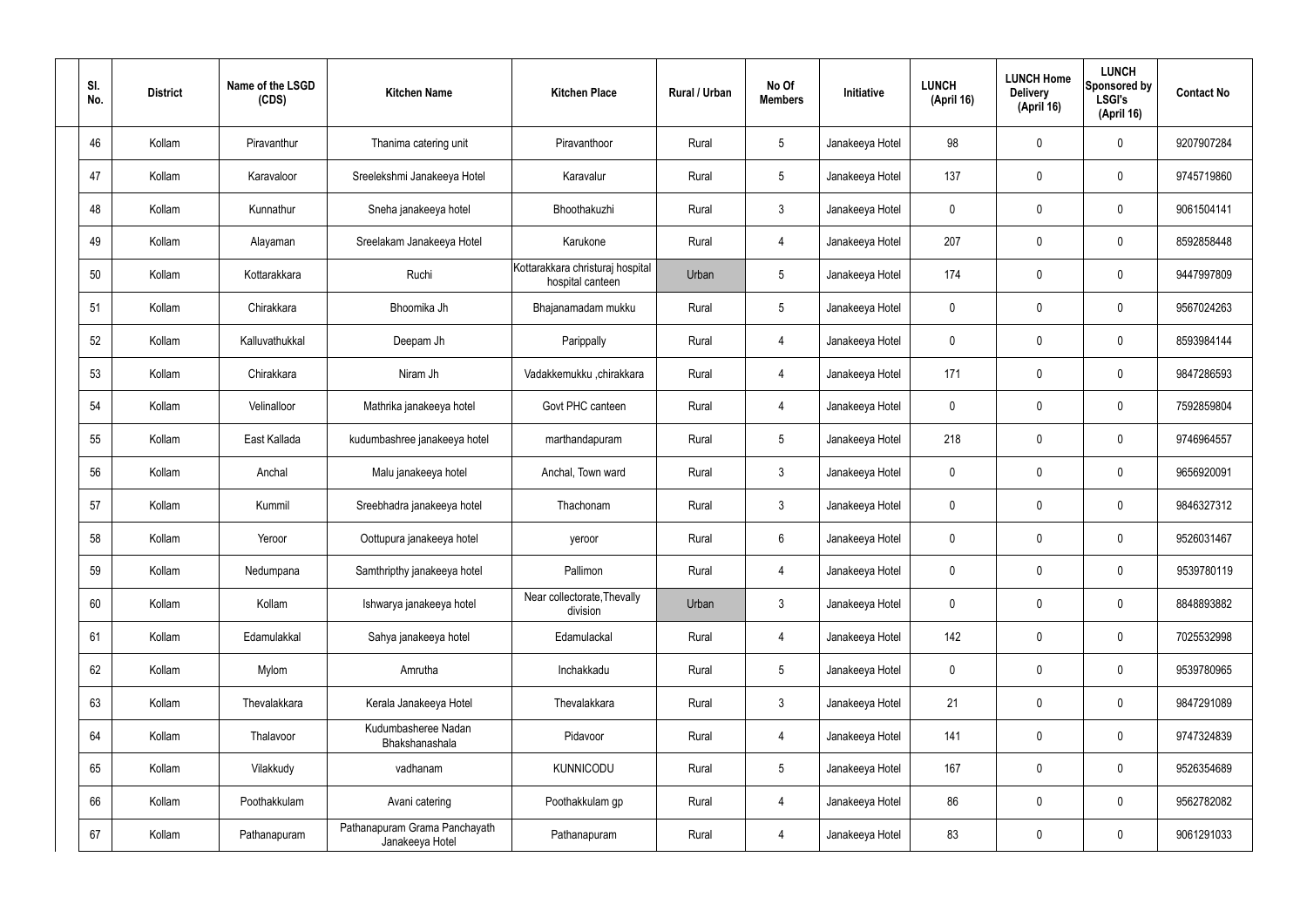|    | SI.<br>No.      | <b>District</b> | Name of the LSGD<br>(CDS) | <b>Kitchen Name</b>        | <b>Kitchen Place</b>      | <b>Rural / Urban</b> | No Of<br><b>Members</b> | Initiative      | <b>LUNCH</b><br>(April 16) | <b>LUNCH Home</b><br><b>Delivery</b><br>(April 16) | <b>LUNCH</b><br>Sponsored by<br><b>LSGI's</b><br>(April 16) | <b>Contact No</b> |
|----|-----------------|-----------------|---------------------------|----------------------------|---------------------------|----------------------|-------------------------|-----------------|----------------------------|----------------------------------------------------|-------------------------------------------------------------|-------------------|
|    | 68              | Kollam          | Chadayamangalam           | Real janakeeya hotel       | Chadayamangalam           | Rural                | $\mathbf{3}$            | Janakeeya Hotel | $\mathbf 0$                | $\mathbf 0$                                        | $\mathbf 0$                                                 | 9562123039        |
|    | 69              | Kollam          | Elampalloor               | Kalavara janakeeya hotel   | Ashupathri mukku, Kundara | Rural                | $5\phantom{.0}$         | Janakeeya Hotel | 310                        | $\mathbf 0$                                        | $\mathbf 0$                                                 | 8943182967        |
|    | 70              | Kollam          | Kottamkara                | Ishwarya janakeeya hotel   | Keralapuram               | Rural                | $5\phantom{.0}$         | Janakeeya Hotel | $\mathbf 0$                | $\mathbf 0$                                        | $\mathbf 0$                                                 | 9747765979        |
|    | 71              | Kollam          | Vettikavala               | Nanma                      | Vettikkavala              | Rural                | $\mathbf{3}$            | Janakeeya Hotel | 220                        | $\mathbf 0$                                        | $\mathbf 0$                                                 | 9645070430        |
|    | 72              | Kollam          | Pooyappally               | Anaswara janakeeya hotel   | Maruthamanpally           | Rural                | $5\phantom{.0}$         | Janakeeya Hotel | $\mathbf 0$                | $\mathbf 0$                                        | $\mathbf 0$                                                 | 9947289476        |
|    | 73              | Kollam          | Thenmala                  | Nanma janakeeya hotel      | Thenmala                  | Rural                | 4                       | Janakeeya Hotel | $\mathbf 0$                | $\mathbf 0$                                        | $\mathbf 0$                                                 | 9446274943        |
|    | 74              | Kollam          | Pattazhi                  | Suprabhatham Catering Unit | pattazhy                  | Rural                | $\overline{4}$          | Janakeeya Hotel | 57                         | $\mathbf 0$                                        | $\mathbf 0$                                                 | 9495195796        |
|    | 75              | Kollam          | Neendakara                | Darshana Janakeeya Hotel   | Puthenthura Junction      | Rural                | $\mathbf{3}$            | Janakeeya Hotel | $\mathbf 0$                | $\mathbf 0$                                        | $\mathbf 0$                                                 | 9633106463        |
|    | 76              | Kollam          | Panayam                   | snehadeepam activity group | Thanikkamukku             | Rural                | $\overline{4}$          | Janakeeya Hotel | $\mathbf 0$                | $\mathbf 0$                                        | $\mathbf 0$                                                 | 8606117577        |
|    | 77              | Kollam          | Clappana                  | Vijayasree                 | Near alumpeedika junction | Rural                | $5\phantom{.0}$         | Janakeeya Hotel | 110                        | $\mathbf 0$                                        | $\mathbf 0$                                                 | 9567797660        |
|    | 78              | Kollam          | Sooranad South            | Akshaya janakeeya hotel    | Patharam                  | Rural                | $\overline{4}$          | Janakeeya Hotel | 278                        | $\mathbf 0$                                        | $\mathbf 0$                                                 | 9746919825        |
|    | 79              | Kollam          | Edamulakkal               | Deepam janakeeya hotel     | Edamulackal               | Rural                | $\mathbf{3}$            | Janakeeya Hotel | 310                        | $\mathbf 0$                                        | $\mathbf 0$                                                 | 9400684494        |
|    | 80              | Kollam          | Aryankavu                 | Sevana janakeeya hotel     | Kazhuthurutty             | Rural                | $\mathfrak{Z}$          | Janakeeya Hotel | 110                        | $\mathbf 0$                                        | $\mathbf 0$                                                 | 8921381398        |
|    | 81              | Kollam          | Pattazhi Vadakkekara      | Annapoorna                 | Kaduvathode               | Rural                | $\overline{4}$          | Janakeeya Hotel | 106                        | $\mathbf 0$                                        | $\mathbf 0$                                                 | 7561013776        |
|    | 82              | Kollam          | Kulasekharapuram          | Vinayaka                   | Puthiykavu                | Rural                | $\overline{\mathbf{4}}$ | Janakeeya Hotel | 227                        | $\mathbf 0$                                        | $\mathbf 0$                                                 | 9947499053        |
| 82 |                 |                 |                           |                            |                           |                      | 354                     |                 | 8117                       | $\bullet$                                          | $\overline{\mathbf{0}}$                                     |                   |
|    | -1              | Kottayam        | Akalakkunnam              | Navaruchi                  | Chengalam                 | Rural                | $5\phantom{.0}$         | Janakeeya Hotel | $\mathbf 0$                | $\mathbf 0$                                        | $\mathbf 0$                                                 | 9188362235        |
|    | $\overline{2}$  | kottayam        | Akalakunnam               | Janakeeya Hotel            | Akalakunnam               | Rural                | $5\phantom{.0}$         | Janakeeya Hotel | $\boldsymbol{0}$           | $\pmb{0}$                                          | $\mathbf 0$                                                 | 8086245950        |
|    | $\mathbf{3}$    | Kottayam        | Arpookkara                | Niravu                     | <b>Medical College</b>    | Rural                | 8                       | Janakeeya Hotel | 120                        | $\pmb{0}$                                          | $\mathbf 0$                                                 | 9744719092        |
|    | 4               | Kottayam        | Arpookkara                | Ruchi Janakeeya Hotel      | Kaippuzha mutt            | Rural                | $\overline{4}$          | Janakeeya Hotel | $\pmb{0}$                  | $\pmb{0}$                                          | $\mathbf 0$                                                 | 9847147156        |
|    | $5\phantom{.0}$ | Kottayam        | Athirampuzha              | Hannas                     | Mannanam                  | Rural                | 4                       | Janakeeya Hotel | $\mathbf 0$                | $\pmb{0}$                                          | $\mathbf 0$                                                 | 9496136682        |
|    | 6               | Kottayam        | Ayarkunnam                | Panchami Unit              | Near PHC Ayarkunnam       | Rural                | $5\phantom{.0}$         | Janakeeya Hotel | $\boldsymbol{0}$           | $\pmb{0}$                                          | $\boldsymbol{0}$                                            | 9744560994        |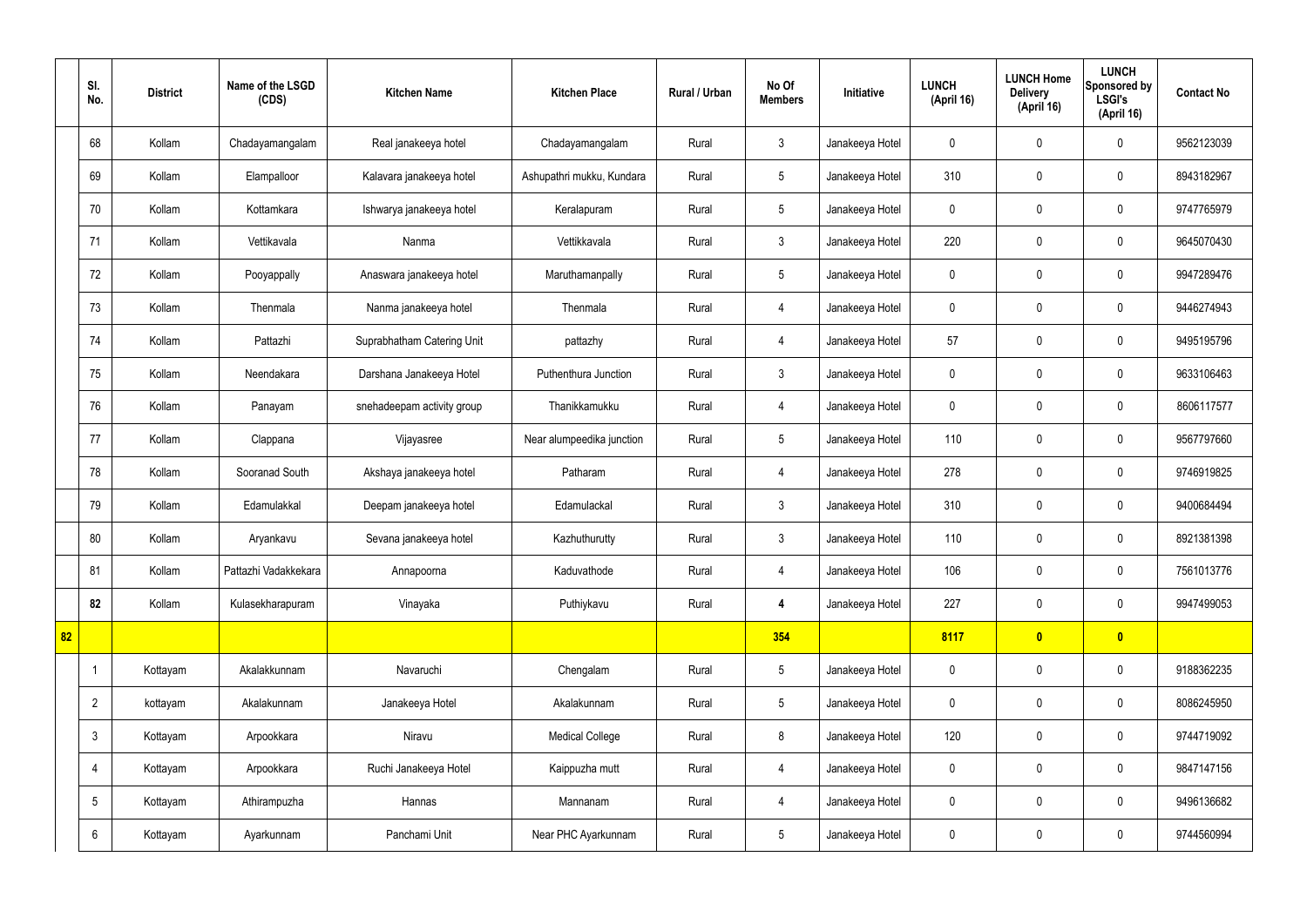| SI.<br>No.     | <b>District</b> | Name of the LSGD<br>(CDS) | <b>Kitchen Name</b>             | <b>Kitchen Place</b>                   | Rural / Urban | No Of<br><b>Members</b> | <b>Initiative</b> | <b>LUNCH</b><br>(April 16) | <b>LUNCH Home</b><br><b>Delivery</b><br>(April 16) | <b>LUNCH</b><br>Sponsored by<br><b>LSGI's</b><br>(April 16) | <b>Contact No</b> |
|----------------|-----------------|---------------------------|---------------------------------|----------------------------------------|---------------|-------------------------|-------------------|----------------------------|----------------------------------------------------|-------------------------------------------------------------|-------------------|
| $\overline{7}$ | Kottayam        | Aymanam                   | Bisiya                          | Aymanam panchayath hall                | Rural         | $\mathbf{3}$            | Janakeeya Hotel   | $\mathbf 0$                | 0                                                  | $\mathbf 0$                                                 | 9544560606        |
| 8              | Kottayam        | Bharananganam             | Kudumbshree nadan bhakshanasala | Bharananganam                          | Rural         | $\mathbf{3}$            | Janakeeya Hotel   | $\mathbf 0$                | 0                                                  | $\mathbf 0$                                                 | 8113827680        |
| 9              | Kottayam        | Changanassery             | Janakeeya Hotel                 | Near Railway station                   | Urban         | $\mathbf{3}$            | Janakeeya Hotel   | 120                        | $\mathbf 0$                                        | $\mathbf 0$                                                 | 7560866821        |
| 10             | Kottayam        | Chemp                     | Thanima                         | Chemp                                  | Rural         | $\overline{4}$          | Janakeeya Hotel   | $\mathbf 0$                | 0                                                  | $\mathbf 0$                                                 | 9809940907        |
| 11             | Kottayam        | Chirakkadav               | <b>Udaya Catering Unit</b>      | Mahatma Gandhi Town Hall,<br>Ponkunnam | Rural         | $5\phantom{.0}$         | Janakeeya Hotel   | $\mathbf 0$                | 0                                                  | $\mathbf 0$                                                 | 6282479410        |
| 12             | Kottayam        | Chirakkadav               | Sargam                          | Thekkethu Kavala                       | Rural         | $\mathbf{3}$            | Janakeeya Hotel   | 45                         | 0                                                  | $\mathbf 0$                                                 | 9656087110        |
| 13             | Kottayam        | Elikulam                  | Janakeeya Hotel Elikkulam       | Manchakuzhy                            | Rural         | $\mathbf{3}$            | Janakeeya Hotel   | 98                         | $\mathbf 0$                                        | $\mathbf 0$                                                 | 9074768314        |
| 14             | Kottayam        | Erumeli                   | Janakeeya Hotel Erumeli         | Erumeli                                | Rural         | $\overline{4}$          | Janakeeya Hotel   | 123                        | 0                                                  | $\mathbf 0$                                                 | 8078201554        |
| 15             | Kottayam        | Ettumanoor                | Gramashree cafe kudumbasree     | Nandanam auditorium,<br>Ettumanoor     | Urban         | $5\phantom{.0}$         | Janakeeya Hotel   | 127                        | $\mathbf 0$                                        | $\mathbf 0$                                                 | 9847334071        |
| 16             | Kottayam        | Kadanad                   | Thanal catering                 | Kadanad                                | Rural         | $5\phantom{.0}$         | Janakeeya Hotel   | 62                         | 0                                                  | $\mathbf 0$                                                 | 9048099040        |
| 17             | Kottayam        | Kadaplamattam             | Salt &pepper                    | Near Kadaplamattom CDS                 | Rural         | 4                       | Janakeeya Hotel   | 41                         | 0                                                  | $\mathbf 0$                                                 | 9645400860        |
| 18             | Kottayam        | Kadaplamattam             | Kadaplamattam Janakeeya Hotel   | Vayala                                 | Rural         | 4                       | Janakeeya Hotel   | 29                         | 45                                                 | $\mathbf 0$                                                 | 9446804954        |
| 19             | Kottayam        | Kaduthuruthy              | Janakeeya Hotel                 | Panchayath premise                     | Rural         | $6\phantom{.}6$         | Janakeeya Hotel   | 92                         | 0                                                  | $\mathbf 0$                                                 | 9847166464        |
| 20             | Kottayam        | Kallara                   | Vasuki Janakeeya hotel          | Kallara                                | Rural         | $\mathbf{3}$            | Janakeeya Hotel   | 100                        | $\mathbf 0$                                        | $\mathbf 0$                                                 | 9846103478        |
| 21             | Kottayam        | Kanakkari                 | Jesus                           | Pattithanam                            | Rural         | $5\overline{)}$         | Janakeeya Hotel   | 147                        | $\mathbf 0$                                        | $\mathbf 0$                                                 | 9447192439        |
| 22             | Kottayam        | Kangazha                  | Sulabha                         | Pathanadu                              | Rural         | $5\phantom{.0}$         | Janakeeya Hotel   | $\mathbf 0$                | $\mathbf 0$                                        | $\mathbf 0$                                                 | 9847438293        |
| 23             | Kottayam        | Kanjirapally              | Vanitha canteen                 | Panchayath premise                     | Rural         | $\mathfrak{Z}$          | Janakeeya Hotel   | 104                        | 0                                                  | $\mathbf 0$                                                 | 9605391868        |
| 24             | Kottayam        | Karoor                    | Unarvu janakeeya hotel          | Valavoor                               | Rural         | $5\phantom{.0}$         | Janakeeya Hotel   | $\mathbf 0$                | 0                                                  | $\mathbf 0$                                                 | 8304903250        |
| 25             | Kottayam        | Karukachal                | Sukrutham Catering Unit         | Karukachal                             | Rural         | $5\phantom{.0}$         | Janakeeya Hotel   | 40                         | 0                                                  | $\mathbf 0$                                                 | 9847766843        |
| 26             | Kottayam        | Kidangoor                 | Janakeeya hotel                 | Kidangoor Panchayath                   | Rural         | $\mathfrak{Z}$          | Janakeeya Hotel   | $\pmb{0}$                  | 0                                                  | $\mathbf 0$                                                 | 9048080292        |
| 27             | Kottayam        | Kooroppada                | Achus Janakeeya Hotel           | Panchayath                             | Rural         | $\mathfrak{Z}$          | Janakeeya Hotel   | $\mathbf 0$                | 0                                                  | $\mathbf 0$                                                 | 9778121989        |
| 28             | Kottayam        | Koottickal                | Janakeeya hotel                 | Koottickal                             | Rural         | $5\,$                   | Janakeeya Hotel   | 104                        | 0                                                  | $\mathbf 0$                                                 | 9645219929        |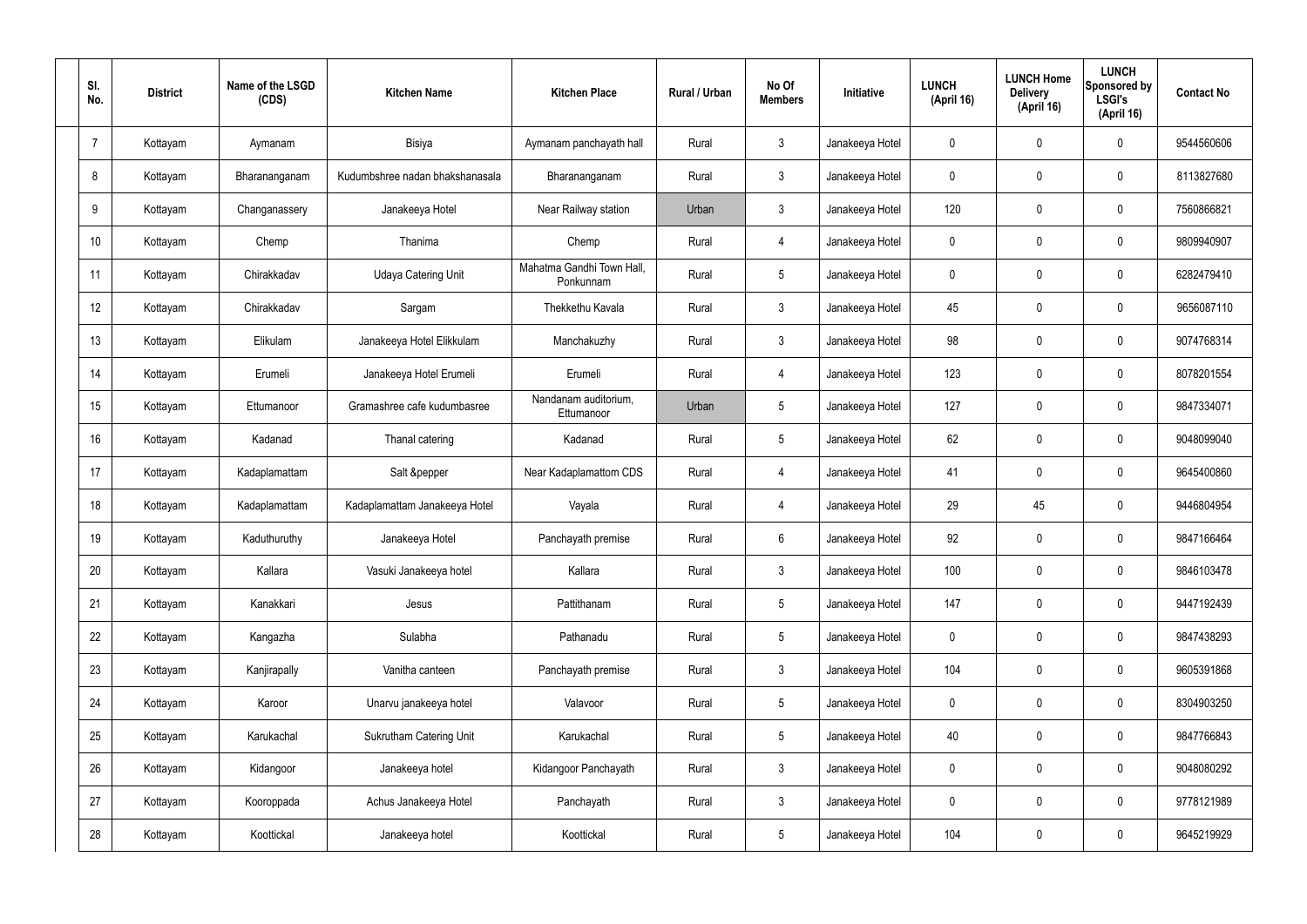|    | SI.<br>No. | <b>District</b> | Name of the LSGD<br>(CDS) | <b>Kitchen Name</b>             | <b>Kitchen Place</b>           | Rural / Urban | No Of<br><b>Members</b> | Initiative      | <b>LUNCH</b><br>(April 16) | <b>LUNCH Home</b><br><b>Delivery</b><br>(April 16) | <b>LUNCH</b><br>Sponsored by<br><b>LSGI's</b><br>(April 16) | <b>Contact No</b> |
|----|------------|-----------------|---------------------------|---------------------------------|--------------------------------|---------------|-------------------------|-----------------|----------------------------|----------------------------------------------------|-------------------------------------------------------------|-------------------|
|    | 29         | Kottayam        | Koruthodu                 | Koruthodu Janakeeya Hotel       | Koruthodu                      | Rural         | $6\overline{6}$         | Janakeeya Hotel | 132                        | $\mathbf 0$                                        | $\mathbf 0$                                                 | 7510770418        |
|    | 30         | Kottayam        | KottayamNorth             | Alfa Canteen                    | Municipality Kottayam          | Urban         | $5\overline{)}$         | Janakeeya Hotel | 136                        | $\mathbf 0$                                        | $\mathbf 0$                                                 | 9846571923        |
|    | 31         | Kottayam        | KottayamNorth             | Kerala cafe janakeeya hotel     | Choottuveli                    | Urban         | $\mathbf{3}$            | Janakeeya Hotel | 380                        | $\mathbf 0$                                        | $\mathbf 0$                                                 | 8129337294        |
|    | 32         | Kottayam        | KottayamNorth             | Maria Janakeeya Hotel           | Chungam                        | Urban         | $5\overline{)}$         | Janakeeya Hotel | 193                        | $\mathbf 0$                                        | $\mathbf 0$                                                 | 9744843928        |
|    | 33         | Kottayam        | Kuravilangadu             | kudumbashree janakeeya hotel    | kuravilangady by pass junction | Rural         | $5\overline{)}$         | Janakeeya Hotel | 219                        | $\mathbf 0$                                        | $\mathbf 0$                                                 | 7559022364        |
|    | 34         | Kottayam        | Kurichi                   | Swad Catering                   | Cheruvelippadi                 | Rural         | 4                       | Janakeeya Hotel | 106                        | $\mathbf 0$                                        | $\mathbf 0$                                                 | 9847891917        |
|    | 35         | Kottayam        | Madappally                | SR catering                     | Mammoodu                       | Rural         | 3                       | Janakeeya Hotel | $\mathbf 0$                | $\mathbf 0$                                        | $\mathbf 0$                                                 | 9747702203        |
|    | 36         | Kottayam        | Manimala                  | Vanitha canteen                 | Manimala                       | Rural         | 3                       | Janakeeya Hotel | 107                        | $\mathbf 0$                                        | $\mathbf 0$                                                 | 9946318069        |
|    | 37         | Kottayam        | Manjoor                   | Oruma catering unit             | Kuruppanthara                  | Rural         | $5\phantom{.0}$         | Janakeeya Hotel | 79                         | $\mathbf 0$                                        | $\mathbf 0$                                                 | 9349189590        |
|    | 38         | Kottayam        | Marangattupilly           | Marangattupilly Janakeeya Hotel | Marangattupilly                | Rural         | 4                       | Janakeeya Hotel | 98                         | $\mathbf 0$                                        | $\mathbf 0$                                                 | 9544416772        |
|    | 39         | Kottayam        | Maravanthuruth            | Changathi                       | Maravanthuruth                 | Rural         | 4                       | Janakeeya Hotel | 63                         | $\mathbf 0$                                        | $\mathbf 0$                                                 | 9744598169        |
|    | 40         | Kottayam        | Meenachil                 | Akshaya Janakeeya hotel         | Idamattam                      | Rural         | 4                       | Janakeeya Hotel | $\mathbf 0$                | $\mathbf 0$                                        | $\mathbf 0$                                                 | 9747190979        |
|    | 41         | Kottayam        | Meenachil                 | Archana janakeeya Hotel         | Paika                          | Rural         | 5                       | Janakeeya Hotel | $\mathbf 0$                | $\mathbf 0$                                        | $\mathbf 0$                                                 | 9048759539        |
| 82 | 42         | Kottayam        | Meenadom                  | Nainus                          | Meenadom                       | Rural         | 3                       | Janakeeya Hotel | $\mathbf 0$                | $\pmb{0}$                                          | $\mathbf 0$                                                 | 9539752801        |
|    | 43         | Kottayam        | Melukavu                  | Seenayi Cafe centre             | Melukavumattam                 | Rural         | $5\overline{)}$         | Janakeeya Hotel | $\mathbf 0$                | $\pmb{0}$                                          | $\mathbf 0$                                                 | 9744546703        |
|    | 44         | Kottayam        | Moonnilav                 | Aiswarya                        | Moonnilav                      | Rural         | $3\phantom{a}$          | Janakeeya Hotel | 97                         | $\mathbf 0$                                        | $\mathbf 0$                                                 | 8281227689        |
|    | 45         | Kottayam        | Mulakkulam                | Janakeeya Hotel                 | Moorkkattilpadi                | Rural         | $\overline{4}$          | Janakeeya Hotel | 109                        | $\pmb{0}$                                          | $\mathbf 0$                                                 | 9747856382        |
|    | 46         | Kottayam        | Mundakkayam               | Janakeeya Hotel Mundakkayam     | Mundakkayam                    | Rural         | $6\overline{6}$         | Janakeeya Hotel | 56                         | 0                                                  | $\mathbf 0$                                                 | 9495314979        |
|    | 47         | Kottayam        | Nedumkunnam               | Nanma Kudumbashree Unit         | Nedumkunnam                    | Rural         | 5 <sup>5</sup>          | Janakeeya Hotel | $\mathbf 0$                | $\pmb{0}$                                          | $\mathbf 0$                                                 | 7306791612        |
|    | 48         | Kottayam        | Neendoor                  | Gruhasree ME Unit               | Panchayath                     | Rural         | $3\phantom{a}$          | Janakeeya Hotel | $\mathbf 0$                | 0                                                  | $\mathbf 0$                                                 | 9847756958        |
|    | 49         | Kottayam        | Njeezhoor                 | Annapoorna Janakeeya Hotel      | Panchayath                     | Rural         | $\overline{4}$          | Janakeeya Hotel | 98                         | 0                                                  | $\mathbf 0$                                                 | 9745246839        |
|    | 50         | Kottayam        | Pala                      | Angel Janakeeya Hotel           | Pala Municipality              | Urban         | 4                       | Janakeeya Hotel | $\pmb{0}$                  | 0                                                  | $\boldsymbol{0}$                                            | 9745963125        |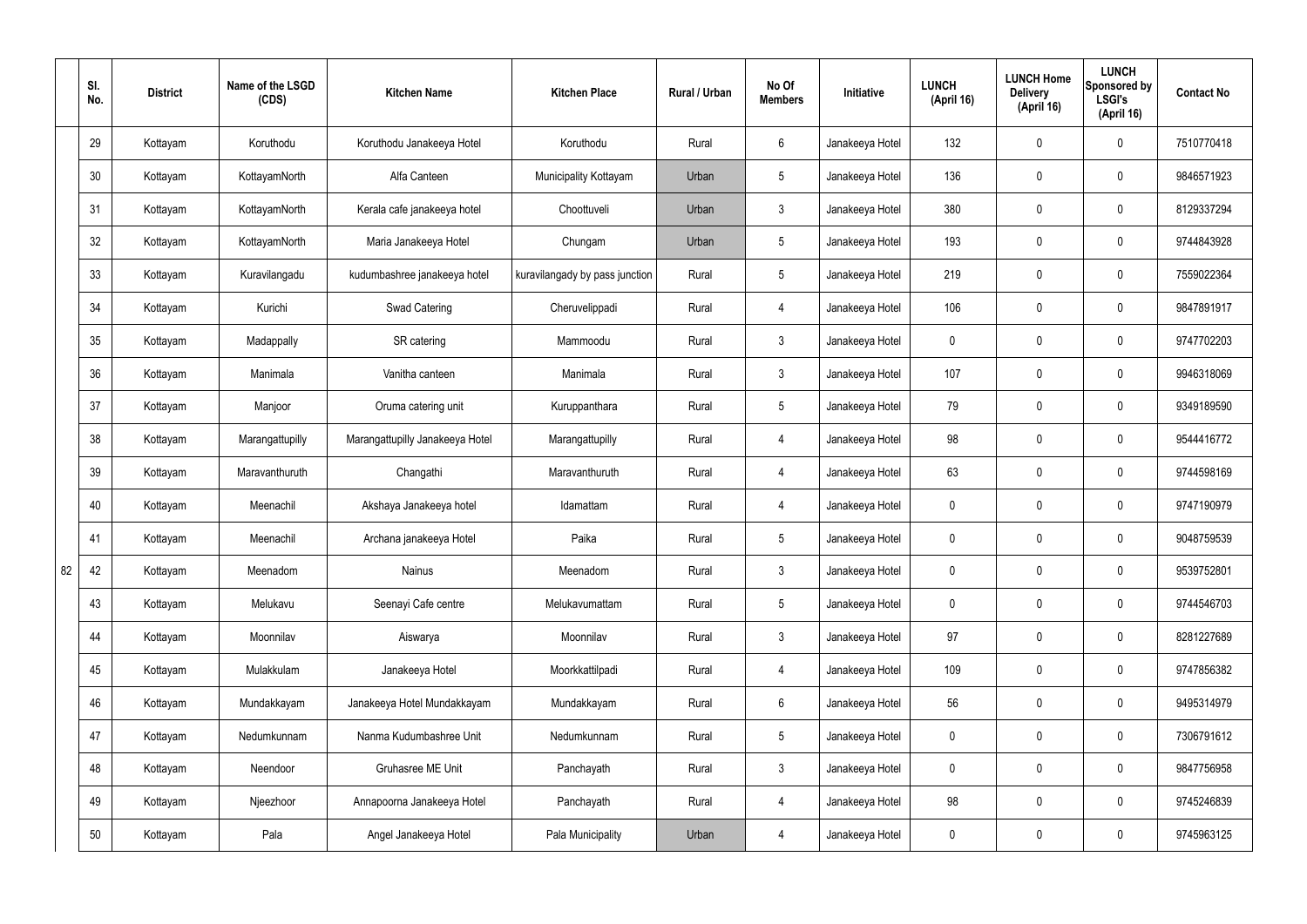| SI.<br>No. | <b>District</b> | Name of the LSGD<br>(CDS) | <b>Kitchen Name</b>          | <b>Kitchen Place</b>     | Rural / Urban | No Of<br><b>Members</b> | Initiative      | <b>LUNCH</b><br>(April 16) | <b>LUNCH Home</b><br><b>Delivery</b><br>(April 16) | <b>LUNCH</b><br>Sponsored by<br><b>LSGI's</b><br>(April 16) | <b>Contact No</b> |
|------------|-----------------|---------------------------|------------------------------|--------------------------|---------------|-------------------------|-----------------|----------------------------|----------------------------------------------------|-------------------------------------------------------------|-------------------|
| 51         | Kottayam        | Pala                      | Harithasree catering         | Chethimattam             | Urban         | $5\phantom{.0}$         | Janakeeya Hotel | $\mathbf 0$                | $\mathbf 0$                                        | 0                                                           | 9895154240        |
| 52         | Kottayam        | Pallickathodu             | Sangeetha                    | Pallickathodu Bus stand  | Rural         | $\mathbf{3}$            | Janakeeya Hotel | $\mathbf 0$                | $\mathbf 0$                                        | 0                                                           | 9633814381        |
| 53         | Kottayam        | Pampady                   | Thrupthi                     | Pampady Town             | Rural         | $5\phantom{.0}$         | Janakeeya Hotel | 0                          | $\mathbf 0$                                        | 0                                                           | 9633013622        |
| 54         | Kottayam        | Panachikkadu              | Ruchi Canteen                | Paruthumpara             | Rural         | $5\phantom{.0}$         | Janakeeya Hotel | 112                        | $\mathbf 0$                                        | 0                                                           | 9656411494        |
| 55         | Kottayam        | Parathodu                 | Janakeeya Hotel Parathodu    | Panchayath               | Rural         | $\overline{4}$          | Janakeeya Hotel | 78                         | $\mathbf 0$                                        | 0                                                           | 7907455541        |
| 56         | Kottayam        | Paippadu                  | Thejus                       | Paippadu                 | Rural         | $5\phantom{.0}$         | Janakeeya Hotel | 180                        | $\mathbf 0$                                        | 0                                                           | 7034621426        |
| 57         | Kottayam        | Poonjar                   | Haritham                     | Poonjar                  | Rural         | $5\phantom{.0}$         | Janakeeya Hotel | 98                         | $\boldsymbol{0}$                                   | 0                                                           | 9495235348        |
| 58         | Kottayam        | poonjar south             | Sowbhagya Janakeeya Hotel    | poonjar south            | Rural         | $\overline{4}$          | Janakeeya Hotel | 107                        | $\mathbf 0$                                        | 0                                                           | 9495151799        |
| 59         | Kottayam        | Puthuppalli               | Ammaveedu                    | Puthuppally bus stand    | Rural         | $5\phantom{.0}$         | Janakeeya Hotel | 136                        | $\boldsymbol{0}$                                   | 0                                                           | 9947156548        |
| 60         | Kottayam        | Ramapuram                 | Ruchi                        | Ramapuram                | Rural         | $\overline{4}$          | Janakeeya Hotel | 175                        | $\mathbf 0$                                        | 0                                                           | 9495107277        |
| 61         | Kottayam        | T.V.Puram                 | Vijaya Janakeeya Hotel       | TV Puram                 | Rural         | $\mathbf{3}$            | Janakeeya Hotel | $\mathbf 0$                | 0                                                  | 0                                                           | 9847614136        |
| 62         | Kottayam        | Teekkoy                   | Kairali                      | Vagamattom, Kallambhagam | Rural         | $\mathbf{3}$            | Janakeeya Hotel | 147                        | 0                                                  | 0                                                           | 7025702768        |
| 63         | Kottayam        | Thalanad                  | Nanma                        | Muttambhagam Kavala      | Rural         | $\mathbf{3}$            | Janakeeya Hotel | 0                          | 0                                                  | 0                                                           | 9961289547        |
| 64         | Kottayam        | Thalappalam               | Ameya                        | Thalappalam              | Rural         | $\overline{4}$          | Janakeeya Hotel | 143                        | $\mathbf 0$                                        | 0                                                           | 7025932626        |
| 65         | Kottayam        | Thalayolaparambu          | kudumbashree janakeeya hotel | Thalayolaparambu         | Rural         | $\mathbf{3}$            | Janakeeya Hotel | 89                         | $\mathbf 0$                                        | 0                                                           | 7994830570        |
| 66         | Kottayam        | Thidanadu                 | Janani                       | Chemmlamattam            | Rural         | $6\overline{6}$         | Janakeeya Hotel | 98                         | $\mathbf 0$                                        | 0\$                                                         | 9562695545        |
| 67         | Kottayam        | Thidanadu                 | Krishna                      | Near Panchayath          | Rural         | $\overline{4}$          | Janakeeya Hotel | 110                        | $\pmb{0}$                                          | 0                                                           | 9605565960        |
| 68         | Kottayam        | Thiruvarppu               | Sreeparvathy food products   | Illickal                 | Rural         | $\mathbf{3}$            | Janakeeya Hotel | $\mathbf 0$                | $\mathbf 0$                                        | 0                                                           | 9747289846        |
| 69         | Kottayam        | Thrikkodithanam           | Swanthanam                   | Thrikkodithanam          | Rural         | $5\phantom{.0}$         | Janakeeya Hotel | 57                         | $\mathbf 0$                                        | 0                                                           | 7902729237        |
| 70         | Kottayam        | Udayanapuram              | Uppum Mulakum                | Nerekadavu               | Rural         | $\mathbf{3}$            | Janakeeya Hotel | 86                         | $\mathbf 0$                                        | 0                                                           | 8111850728        |
| 71         | Kottayam        | Udayanapuram              | Aiswarya Activity Group      | Vaikom Block Panchayath  | Rural         | $5\phantom{.0}$         | Janakeeya Hotel | 129                        | $\mathbf 0$                                        | 0                                                           | 9847437286        |
| 72         | Kottayam        | Uzhavoor                  | Uzhavoor Janakeeya Hotel     | Uzhavoor Town            | Rural         | $\boldsymbol{8}$        | Janakeeya Hotel | 279                        | 0                                                  | 0                                                           | 9746074266        |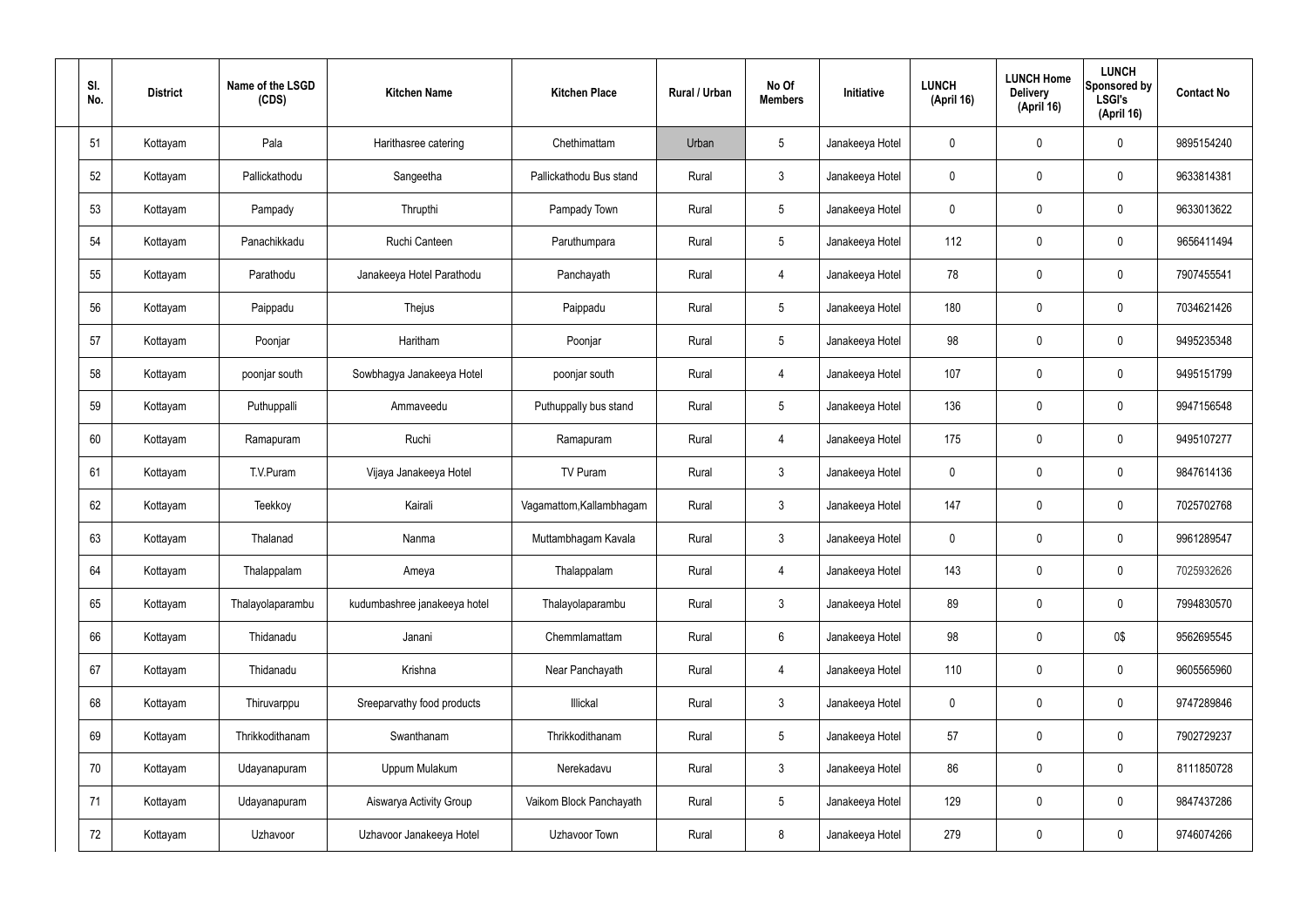|    | SI.<br>No.      | <b>District</b> | Name of the LSGD<br>(CDS) | <b>Kitchen Name</b>                                      | <b>Kitchen Place</b>                        | Rural / Urban | No Of<br><b>Members</b> | Initiative      | <b>LUNCH</b><br>(April 16) | <b>LUNCH Home</b><br><b>Delivery</b><br>(April 16) | <b>LUNCH</b><br>Sponsored by<br><b>LSGI's</b><br>(April 16) | <b>Contact No</b> |
|----|-----------------|-----------------|---------------------------|----------------------------------------------------------|---------------------------------------------|---------------|-------------------------|-----------------|----------------------------|----------------------------------------------------|-------------------------------------------------------------|-------------------|
|    | 73              | Kottayam        | Vaikom                    | <b>Chanees Eats</b>                                      | Chalapparambu                               | Urban         | 4                       | Janakeeya Hotel | 110                        | $\mathbf 0$                                        | $\mathbf 0$                                                 | 9446467389        |
|    | 74              | Kottayam        | Vakathanam                | Padheyam                                                 | Njaliakuzhi                                 | Rural         | $6\overline{6}$         | Janakeeya Hotel | $\mathbf 0$                | $\mathbf 0$                                        | $\mathbf 0$                                                 | 9495010073        |
|    | 75              | Kottayam        | Vazhappally               | Udayam                                                   | Vazhappally                                 | Rural         | $\overline{4}$          | Janakeeya Hotel | $\mathbf 0$                | $\mathbf 0$                                        | $\mathbf 0$                                                 | 9562267564        |
|    | 76              | Kottayam        | Vazhoor                   | Kudumbashree Canteen Unit At<br>Vazhoor Grama Panchayath | Vazhoor Grama Panchayath<br><b>Building</b> | Rural         | $5\phantom{.0}$         | Janakeeya Hotel | $\mathbf 0$                | $\mathbf 0$                                        | $\mathbf 0$                                                 | 9544717796        |
|    | 77              | Kottayam        | Vazhoor                   | New India                                                | Nedumavu                                    | Rural         | $\mathbf{3}$            | Janakeeya Hotel | $\mathbf 0$                | $\mathbf 0$                                        | $\mathbf 0$                                                 | 9744581242        |
|    | 78              | Kottayam        | Vechoor                   | Treeland Annapoorna                                      | <b>Bund Road</b>                            | Rural         | $\mathbf{3}$            | Janakeeya Hotel | $\mathbf 0$                | $\mathbf 0$                                        | $\mathbf 0$                                                 | 8606814487        |
|    | 79              | Kottayam        | Veliyannoor               | Thanima foods                                            | Veliyannoor                                 | Rural         | $\mathbf{3}$            | Janakeeya Hotel | 140                        | $\mathbf 0$                                        | $\mathbf 0$                                                 | 9744392147        |
|    | 80              | Kottayam        | Vellavoor                 | Uppum Mulakum Janakeeya Hotel                            | Panchayath premise                          | Rural         | $5\phantom{.0}$         | Janakeeya Hotel | 134                        | $\mathbf 0$                                        | $\mathbf 0$                                                 | 9188317288        |
|    | 81              | Kottayam        | Velloor                   | Puzhayoram catering                                      | Near Velloor cds office                     | Rural         | $\overline{4}$          | Janakeeya Hotel | 184                        | $\mathbf 0$                                        | $\mathbf 0$                                                 | 9895522286        |
|    | 82              | Kottayam        | Vijayapuram               | Niravu                                                   | Iranjal                                     | Rural         | $\mathbf{3}$            | Janakeeya Hotel | 39                         | $\mathbf 0$                                        | $\mathbf 0$                                                 | 9495245895        |
|    | 83              | Kottayam        | Vijayapuram               | Renown Janakeeya Hotel                                   | Vadavathoor                                 | Rural         | 5                       |                 | 109                        | $\pmb{0}$                                          | $\mathbf 0$                                                 | 8606536302        |
| 82 |                 |                 |                           |                                                          |                                             |               | 336                     |                 | $\mathbf 0$                | $\mathbf 0$                                        | $\mathbf 0$                                                 |                   |
|    |                 |                 |                           |                                                          |                                             |               |                         |                 | 5965                       | 45                                                 | $\mathbf 0$                                                 |                   |
|    |                 | Kozhikode       | Balussery                 | Unarvu Janakeeya Hotel                                   | Balussery                                   | Rural         | 5 <sub>5</sub>          | Janakeeya Hotel | $\pmb{0}$                  | $\pmb{0}$                                          | $\mathbf 0$                                                 | 95440 03929       |
|    | $\overline{2}$  | Kozhikode       | Panangad                  | Kairali Janakeeya Hotel                                  | Balussery mukku at KK<br>hospital           | Rural         | $\mathbf{3}$            | Janakeeya Hotel | $\pmb{0}$                  | $\pmb{0}$                                          | $\mathbf 0$                                                 | 97450 85782       |
|    | $\mathbf{3}$    | Kozhikode       | Koorachundu               | Swad Nirmmal Janakeeya hotel                             | Koorachundu                                 | Rural         | $\overline{4}$          | Janakeeya Hotel | 110                        | $\pmb{0}$                                          | $\mathbf 0$                                                 | 94967 07886       |
|    | 4               | Kozhikode       | Koorachundu               | Koottayma Janakeeya Hotel                                | Kallanode                                   | Rural         | $5\phantom{.0}$         | Janakeeya Hotel | $\pmb{0}$                  | $\pmb{0}$                                          | $\mathbf 0$                                                 | 94967 26850       |
|    | $5\phantom{.0}$ | Kozhikode       | Kottur                    | Kudumbashree Janakeeya Hotel Kottur                      | Kottur                                      | Rural         | $10$                    | Janakeeya Hotel | $\pmb{0}$                  | $\pmb{0}$                                          | $\mathbf 0$                                                 | 97456 72101       |
|    | 6               | Kozhikode       | Naduvannur                | Naduvannur Janakeeya Hotel                               | Naduvannur                                  | Rural         | $5\phantom{.0}$         | Janakeeya Hotel | 202                        | $\pmb{0}$                                          | $\mathbf 0$                                                 | 8592-031802       |
|    | $\overline{7}$  | Kozhikode       | Naduvannur                | FriendsJanakeeya Hotel                                   | Anjolimukku                                 | Rural         | $\mathbf{3}$            | Janakeeya Hotel | 273                        | $\pmb{0}$                                          | $\mathbf 0$                                                 | 9995947043        |
|    | 8               | Kozhikode       | Ulliyeri                  | Ruchi Janakeeya Hotel                                    | Ulliyeri                                    | Rural         | 4                       | Janakeeya Hotel | $\pmb{0}$                  | $\pmb{0}$                                          | $\mathbf 0$                                                 | 89434 06681       |
|    | 9               | Kozhikode       | Unnikulam                 | Swad Janakeeya Hotel                                     | Ekarool Kaappil Road                        | Rural         | $\mathbf{3}$            | Janakeeya Hotel | 608                        | $\pmb{0}$                                          | $\boldsymbol{0}$                                            | 85475 75474       |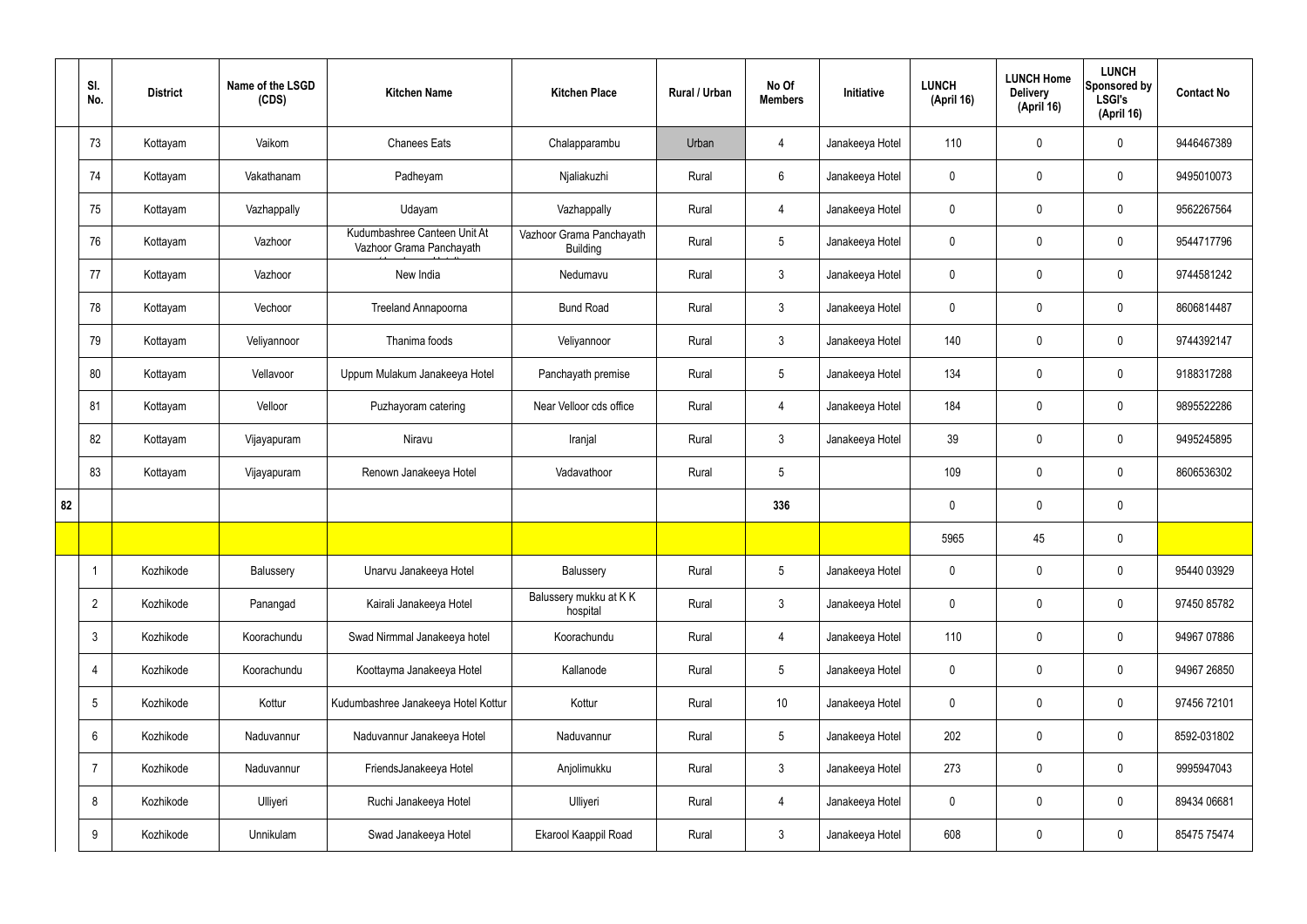| SI.<br>No. | <b>District</b> | Name of the LSGD<br>(CDS) | <b>Kitchen Name</b>            | <b>Kitchen Place</b>                  | Rural / Urban | No Of<br><b>Members</b> | Initiative      | <b>LUNCH</b><br>(April 16) | <b>LUNCH Home</b><br><b>Delivery</b><br>(April 16) | <b>LUNCH</b><br>Sponsored by<br><b>LSGI's</b><br>(April 16) | <b>Contact No</b> |
|------------|-----------------|---------------------------|--------------------------------|---------------------------------------|---------------|-------------------------|-----------------|----------------------------|----------------------------------------------------|-------------------------------------------------------------|-------------------|
| 10         | Kozhikode       | Unnikulam                 | Chaithanya Janakeeya Hotel     | Opposite unnikulam<br>gramapanchayath | Rural         | $\mathbf{3}$            | Janakeeya Hotel | 648                        | 0                                                  | $\mathbf 0$                                                 | 87141 31460       |
| 11         | Kozhikode       | Nanminda                  | Akshaya vanitha hotel          | Nanminda panchayath building          | Rural         | $5\phantom{.0}$         | Janakeeya Hotel | $\mathbf 0$                | 0                                                  | $\mathbf 0$                                                 | 9961184212        |
| 12         | Kozhikode       | Thalakkulathur            | Thalakkulathur Janakeeya Hotel | Parambath                             | Rural         | $5\phantom{.0}$         | Janakeeya Hotel | $\mathbf 0$                | 0                                                  | $\mathbf 0$                                                 | 7593067511        |
| 13         | Kozhikode       | Kakkodi                   | Kakkodi Janakeeya Hotel        | Kakkodi Bazar                         | Rural         | $\overline{7}$          | Janakeeya Hotel | $\mathbf 0$                | 0                                                  | $\mathbf 0$                                                 | 8943123615        |
| 14         | Kozhikode       | Chelannur                 | Oottupura Janakeeya Hotel      | Ambalathukulangara                    | Rural         | $\overline{7}$          | Janakeeya Hotel | $\mathbf 0$                | 0                                                  | $\mathbf 0$                                                 | 9846010528        |
| 15         | Kozhikode       | Narikkuni                 | Amma Janakeeya Hotel           | Narikkuni                             | Rural         | 4                       | Janakeeya Hotel | 67                         | 0                                                  | $\mathbf 0$                                                 | 9645606562        |
| 16         | Kozhikode       | Kakkoor                   | Janakeeya Hotel Kakkoor        | Kakkoor                               | Rural         | $5\phantom{.0}$         | Janakeeya Hotel | $\mathbf 0$                | 0                                                  | $\mathbf 0$                                                 | 8592050112        |
| 17         | Kozhikode       | Koduvally                 | Sadhya Janakeeya Hotel         | G M L P School, Koduvally             | Urban         | $5\phantom{.0}$         | Janakeeya Hotel | 380                        | 0                                                  | $\mathbf 0$                                                 | 8593898831        |
| 18         | Kozhikode       | Koduvally                 | KKN Janakeeya Hotel Koduvally  | Nellamkandi                           | Urban         | $\mathbf{3}$            | Janakeeya Hotel | $\mathbf 0$                | 0                                                  | $\mathbf 0$                                                 | 9847650894        |
| 19         | Kozhikode       | Koduvally                 | Swad Janakeeya Hotel           | Manipuram                             | Urban         | $5\phantom{.0}$         | Janakeeya Hotel | $\mathbf 0$                | 0                                                  | $\mathbf 0$                                                 | 9946991995        |
| 20         | Kozhikode       | Madavoor                  | Madavoor Janakeeya Hotel       | Near madavoor panchayath              | Rural         | $5\,$                   | Janakeeya Hotel | $\mathbf 0$                | 0                                                  | $\mathbf 0$                                                 | 8547590842        |
| 21         | Kozhikode       | Omasseri                  | Annapoornna Janakeeya Hotel    | Omasseri                              | Rural         | 4                       | Janakeeya Hotel | $\mathbf 0$                | 0                                                  | $\mathbf 0$                                                 | 9605102599        |
| 22         | Kozhikode       | Puthuppadi                | Ruchi Janakeeya Hotel          | Puthupadi                             | Rural         | $5\phantom{.0}$         | Janakeeya Hotel | 280                        | 0                                                  | 0                                                           | 7909113114        |
| 23         | Kozhikode       | Kizhakkoth                | Swad Janakeeya Hotel           | Mariveettilthazham                    | Rural         | $\overline{4}$          | Janakeeya Hotel | $\mathbf 0$                | 0                                                  | $\mathbf 0$                                                 | 9847086665        |
| 24         | Kozhikode       | Thamarassery              | Pavithram Janakeeya hotel      | Thamarassery old stand                | Rural         | $6\overline{6}$         | Janakeeya Hotel | $\mathbf 0$                | 0                                                  | $\mathbf 0$                                                 | 9048389661        |
| 25         | Kozhikode       | Kodenchery                | Kairali Janakeeya Hotel        | Kodenchery                            | Rural         | $\overline{4}$          | Janakeeya Hotel | $\mathbf 0$                | 0                                                  | $\mathbf 0$                                                 | 9446037829        |
| 26         | Kozhikode       | Koodaranji                | Ruchikkoot Janakeeya Hotel     | Koodaranji                            | Rural         | $6\,$                   | Janakeeya Hotel | $\mathbf 0$                | 0                                                  | $\mathbf 0$                                                 | 9496439278        |
| 27         | Kozhikode       | Thiruvambadi              | Pulari Janakeeya Hotel         | Thondimmal                            | Rural         | $5\phantom{.0}$         | Janakeeya Hotel | $\mathbf 0$                | $\mathbf 0$                                        | $\mathbf 0$                                                 | 7034264232        |
| 28         | Kozhikode       | Kattippara                | Ruchi Janakeeya Hotel          | Chamal                                | Rural         | $6\,$                   | Janakeeya Hotel | $\mathbf 0$                | $\mathbf 0$                                        | $\mathbf 0$                                                 | 7591974045        |
| 29         | Kozhikode       | Koyilandy North           | Naveena canteen                | Near new bus stand                    | Urban         | $\overline{7}$          | Janakeeya Hotel | $\mathbf 0$                | $\mathbf 0$                                        | $\mathbf 0$                                                 | 9544185262        |
| 30         | Kozhikode       | Koyilandy North           | Kulirma Janakeeya Hotel        | Near Kollamchira                      | Urban         | 10 <sup>°</sup>         | Janakeeya Hotel | $\pmb{0}$                  | 0                                                  | $\mathbf 0$                                                 | 8943191728        |
| 31         | Kozhikode       | Koyilandi South           | Snehadeepam Janakeeya Hotel    | Muthambi                              | Urban         | $6\,$                   | Janakeeya Hotel | 0                          | $\pmb{0}$                                          | $\mathbf 0$                                                 | 9188198658        |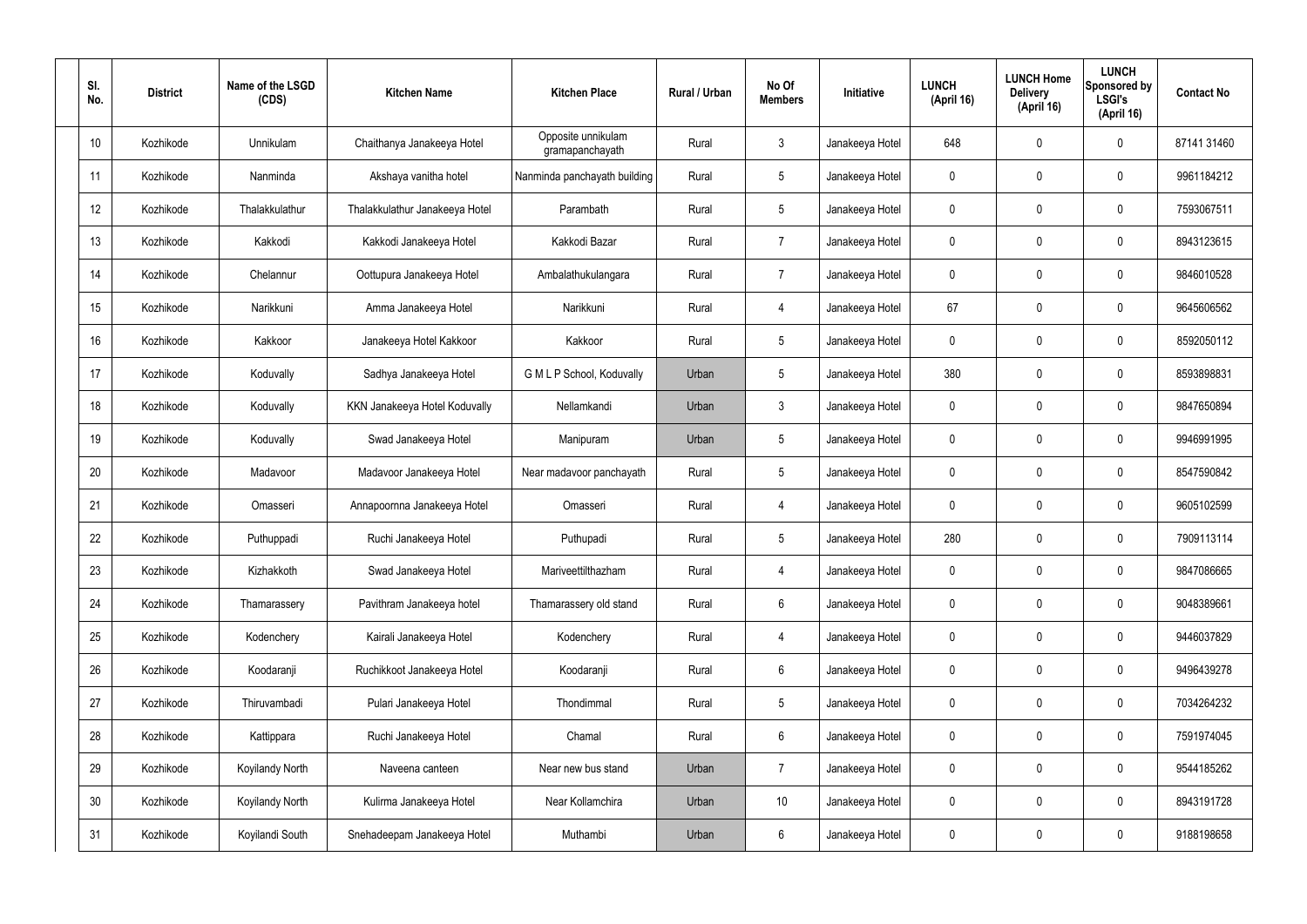| SI.<br>No. | <b>District</b> | Name of the LSGD<br>(CDS) | <b>Kitchen Name</b>         | <b>Kitchen Place</b>                        | Rural / Urban | No Of<br><b>Members</b> | Initiative      | <b>LUNCH</b><br>(April 16) | <b>LUNCH Home</b><br><b>Delivery</b><br>(April 16) | <b>LUNCH</b><br>Sponsored by<br><b>LSGI's</b><br>(April 16) | <b>Contact No</b> |
|------------|-----------------|---------------------------|-----------------------------|---------------------------------------------|---------------|-------------------------|-----------------|----------------------------|----------------------------------------------------|-------------------------------------------------------------|-------------------|
| 32         | Kozhikode       | Koyilandi South           | Sanam Janakeeya Hotel       | Koyilandi Market                            | Urban         | 3                       | Janakeeya Hotel | 0                          | 0                                                  | $\mathbf 0$                                                 | 9544185262        |
| 33         | Kozhikode       | Chengottukavu             | Amma Janakeeya Hotel        | Edakkulam                                   | Rural         | $5\phantom{.0}$         | Janakeeya Hotel | $\mathbf 0$                | 0                                                  | $\mathbf 0$                                                 | 9048235785        |
| 34         | Kozhikode       | Atholi                    | Atholi Janakeeya Hotel      | Kodassery                                   | Rural         | 4                       | Janakeeya Hotel | 0                          | 0                                                  | $\mathbf 0$                                                 | 9072499251        |
| 35         | Kozhikode       | Moodadi                   | Ruchi Janakeeya Hotel       | Moodadi                                     | Rural         | $5\phantom{.0}$         | Janakeeya Hotel | $\mathbf 0$                | 0                                                  | $\mathbf 0$                                                 | 8281226403        |
| 36         | Kozhikode       | Chemancheri               | Annapoornna Janakeeya Hotel | Pookkad                                     | Rural         | $5\,$                   | Janakeeya Hotel | 0                          | 0                                                  | $\mathbf 0$                                                 | 9048235785        |
| 37         | Kozhikode       | Arikkulam                 | Thanima Janakeeya Hotel     | Kurudimukku                                 | Rural         | 4                       | Janakeeya Hotel | $\mathbf 0$                | $\mathbf{0}$                                       | $\mathbf 0$                                                 | 9645137125        |
| 38         | Kozhikode       | Arikkulam                 | Ruchiyidam Janakeeya Hotel  | Arikkulam                                   | Rural         | 4                       | Janakeeya Hotel | 0                          | 0                                                  | $\mathbf 0$                                                 | 9048410803        |
| 39         | Kozhikode       | Kozhikode Central.        | Ruchikkoott                 | <b>District Veterinary Hospital</b>         | Urban         | $\mathfrak{Z}$          | Janakeeya Hotel | $\mathbf 0$                | $\mathbf{0}$                                       | $\mathbf 0$                                                 | 7025774213        |
| 40         | Kozhikode       | Kozhikode Central         | Sneha Ruchikkoott           | Mankavu                                     | Urban         | 4                       | Janakeeya Hotel | $\mathbf 0$                | 0                                                  | $\mathbf 0$                                                 | 8921995031        |
| 41         | Kozhikode       | Kozhikode Central         | Tripthi Janakeeya Hotel     | Near AMLP School,<br>Moozhikkal             | Urban         | $\mathbf{3}$            | Janakeeya Hotel | $\mathbf 0$                | 0                                                  | $\boldsymbol{0}$                                            | 8129200288        |
| 42         | Kozhikode       | Kozhikode Central         | New Ganesh                  | Kovoor, near library                        | Urban         | $5\phantom{.0}$         | Janakeeya Hotel | $\mathbf 0$                | 0                                                  | $\boldsymbol{0}$                                            | 9349123701        |
| 43         | Kozhikode       | Kozhikode Central         | Ruchippura Janakeeya Hotel  | Near Focus mall, New bus<br>stand Kozhikode | Urban         | $\mathfrak{Z}$          | Janakeeya Hotel | $\mathbf 0$                | 0                                                  | $\boldsymbol{0}$                                            | 9605602806        |
| 44         | Kozhikode       | Kozhikode Central         | Souparnika Janakeeya Hotel  | Medical college near chest<br>hospital      | Urban         | $6\phantom{.}6$         | Janakeeya Hotel | 0                          | 0                                                  | 0                                                           | 8281709784        |
| 45         | Kozhikode       | Kozhikode North           | Udayam kudumbasree canteen  | Thadambattuthazham                          | Urban         | $5\,$                   | Janakeeya Hotel | $\mathbf 0$                | $\mathbf 0$                                        | $\mathbf 0$                                                 | 7736850096        |
| 46         | Kozhikode       | Kozhikode North           | Ruchi                       | Elathoor, Chettikulam                       | Urban         | $\overline{4}$          | Janakeeya Hotel | $\mathbf 0$                | $\mathbf 0$                                        | $\mathbf 0$                                                 | 9947743713        |
| 47         | Kozhikode       | Kozhikode North           | Tasty Janakeeya Hotel       | Butt road                                   | Urban         | $5\phantom{.0}$         | Janakeeya Hotel | $\mathbf 0$                | $\mathbf 0$                                        | $\mathbf 0$                                                 | 9074462795        |
| 48         | Kozhikode       | Kozhikode North           | Oruma                       | Eranjikkal                                  | Urban         | 4                       | Janakeeya Hotel | $\mathbf 0$                | $\mathbf 0$                                        | $\mathbf 0$                                                 | 9497754632        |
| 49         | Kozhikode       | Feroke                    | Ruchi vanitha mess          | <b>Feroke Muncipality</b>                   | Urban         | $\overline{7}$          | Janakeeya Hotel | $\mathbf 0$                | 0                                                  | $\mathbf 0$                                                 | 9544468026        |
| 50         | Kozhikode       | Feroke                    | Mithra Janakeeya Hotel      | Ambalangadi                                 | Urban         | $5\,$                   | Janakeeya Hotel | 152                        | 0                                                  | $\mathbf 0$                                                 | 9847657229        |
| 51         | Kozhikode       | Feroke                    | Chemmeen Janakeeya Hotel    | Karuvanthuruthi                             | Urban         | 4                       | Janakeeya Hotel | 0                          | 0                                                  | $\mathbf 0$                                                 | 9747265293        |
| 52         | Kozhikode       | Ramanattukara             | Tasty catering unit         | Ramanattukara                               | Urban         | $6\,$                   | Janakeeya Hotel | 252                        | 0                                                  | $\mathbf 0$                                                 | 9961004004        |
| 53         | Kozhikode       | KozhikodeSouth            | Ushass cattering            | Meenchantha school                          | Urban         | $\sqrt{5}$              | Janakeeya Hotel | 0                          | 0                                                  | $\boldsymbol{0}$                                            | 9645629224        |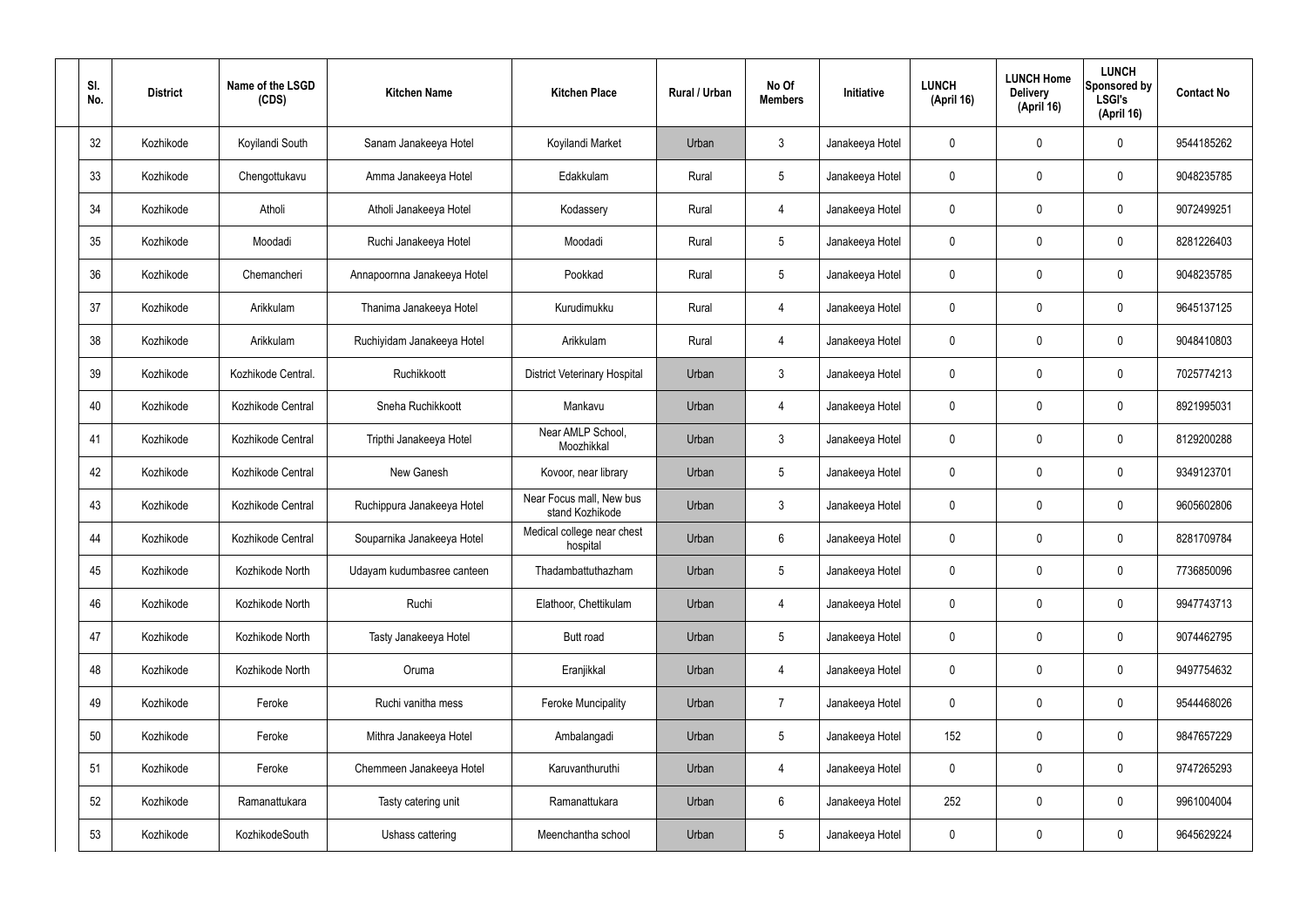|     | SI.<br>No. | <b>District</b> | Name of the LSGD<br>(CDS) | <b>Kitchen Name</b>                       | <b>Kitchen Place</b>               | Rural / Urban | No Of<br><b>Members</b> | Initiative      | <b>LUNCH</b><br>(April 16) | <b>LUNCH Home</b><br><b>Delivery</b><br>(April 16) | <b>LUNCH</b><br>Sponsored by<br><b>LSGI's</b><br>(April 16) | <b>Contact No</b> |
|-----|------------|-----------------|---------------------------|-------------------------------------------|------------------------------------|---------------|-------------------------|-----------------|----------------------------|----------------------------------------------------|-------------------------------------------------------------|-------------------|
| 107 | 54         | Kozhikode       | Kozhikode South           | Oruma                                     | Naduvattam                         | Urban         | 4                       | Janakeeya Hotel | 0                          | 0                                                  | $\mathbf 0$                                                 | 9747405960        |
|     | 55         | Kozhikode       | Kozhikode South           | Ruchi Janakeeya Hotel                     | Kundayithode                       | Urban         | $5\phantom{.0}$         | Janakeeya Hotel | 0                          | $\mathbf 0$                                        | $\mathbf 0$                                                 | 9526521036        |
|     | 56         | Kozhikode       | Kozhikode South           | Five star                                 | Palayam                            | Urban         | $\overline{4}$          | Janakeeya Hotel | 0                          | 0                                                  | $\mathbf 0$                                                 | 9744307041        |
|     | 57         | Kozhikode       | Olavanna                  | Kailamadam Janakeeya Hotel                | Pantheerankavu bypass              | Rural         | $6\phantom{.}6$         | Janakeeya Hotel | 0                          | $\mathbf 0$                                        | $\mathbf 0$                                                 | 9526123535        |
|     | 58         | Kozhikode       | Olavanna                  | Snehitha Janakeeya Hotel                  | Kunnathupalam                      | Rural         | $6\overline{6}$         | Janakeeya Hotel | 0                          | $\mathbf 0$                                        | $\mathbf 0$                                                 | 9072771905        |
|     | 59         | Kozhikode       | Kadalundi                 | Kadambhari Janakeeya Hotel                | Mannoor valavil                    | Rural         | $6\phantom{.}6$         | Janakeeya Hotel | 0                          | 0                                                  | $\mathbf 0$                                                 | 9349923675        |
|     | 60         | Kozhikode       | Mukkam                    | Mukkam Friends Janakeeya hotel            | Mukkam                             | Urban         | $\overline{4}$          | Janakeeya Hotel | 0                          | $\mathbf 0$                                        | $\mathbf 0$                                                 | 9497215604        |
|     | 61         | Kozhikode       | Mukkam                    | Oottupura Janakeeya Hotel                 | Manassery                          | Urban         | 4                       | Janakeeya Hotel | 0                          | 0                                                  | $\mathbf 0$                                                 | 9645563417        |
|     | 62         | Kozhikode       | Chathamangalam            | Prakruthi                                 | Chathamangalam vipanana<br>kendram | Rural         | $5\overline{)}$         | Janakeeya Hotel | 0                          | $\mathbf 0$                                        | $\mathbf 0$                                                 | 9745828787        |
|     | 63         | Kozhikode       | Chathamangalam            | Oruma                                     | Milk society                       | Rural         | $5\phantom{.0}$         | Janakeeya Hotel | 0                          | 0                                                  | $\mathbf 0$                                                 | 9847872378        |
|     | 64         | Kozhikode       | Perumanna                 | Thushara Janakeeya Hotel                  | Vallikkunnu                        | Rural         | $5\phantom{.0}$         | Janakeeya Hotel | 0                          | 0                                                  | $\mathbf 0$                                                 | 8113873612        |
|     | 65         | Kozhikode       | Kodiyathur                | Kanivu                                    | Eranjimavu                         | Rural         | 4                       | Janakeeya Hotel | 0                          | 0                                                  | $\mathbf 0$                                                 | 9048094053        |
|     | 66         | Kozhikode       | Karassery                 | Karassery CDS Janakeeya Hotel             | Near karassery panchayath          | Rural         | 4                       | Janakeeya Hotel | 268                        | 0                                                  | $\mathbf 0$                                                 | 9645120636        |
|     | 67         | Kozhikode       | Kuruvattoor               | Nanma Janakeeya Hotel                     | Payambra                           | Rural         | $\overline{4}$          | Janakeeya Hotel | 0                          | $\mathbf 0$                                        | $\mathbf 0$                                                 | 8547413299        |
|     | 68         | Kozhikode       | Mavoor                    | Koottayma Janakeeya Hotel                 | Mavoor                             | Rural         | $\overline{4}$          | Janakeeya Hotel | 290                        | $\mathbf 0$                                        | $\mathbf 0$                                                 | 9961856227        |
|     | 69         | Kozhikode       | Peruvayal                 | Tripthi Janakeeya Hotel                   | Velliparambu                       | Rural         | $5\overline{)}$         | Janakeeya Hotel | 0                          | $\mathbf 0$                                        | $\mathbf 0$                                                 | 6238723687        |
|     | 70         | Kozhikode       | Kuttiadi                  | Janakeeya Hotel                           | Kuttiadi Town                      | Rural         | 9                       | Janakeeya Hotel | 0                          | 0                                                  | $\mathbf 0$                                                 | 8606099575        |
|     | 71         | Kozhikode       | Kavilumpara               | Kavilumpara panchayath Janakeeya<br>Hotel | Thottilpalam                       | Rural         | $\overline{4}$          | Janakeeya Hotel | 228                        | 0                                                  | $\mathbf 0$                                                 | 8157900256        |
|     | 72         | Kozhikode       | Maruthonkara              | Thanima Janakeeya Hotel                   | Adukkath                           | Rural         | $5\overline{)}$         | Janakeeya Hotel | 0                          | 0                                                  | $\mathbf 0$                                                 | 9846974198        |
|     | 73         | Kozhikode       | Velom                     | Samridhi                                  | Kallumpuram - Theekkuni            | Rural         | $5\overline{)}$         | Janakeeya Hotel | 0                          | 0                                                  | $\mathbf 0$                                                 | 9846813401        |
|     | 74         | Kozhikode       | Kunnummal                 | Ruchi Janakeeya Hotel                     | Kakkattil                          | Rural         | $5\phantom{.0}$         | Janakeeya Hotel | 0                          | 0                                                  | $\mathbf 0$                                                 | 9605800608        |
|     | 75         | Kozhikode       | Naripatta                 | Sthree sakthi Janakeeya Hotel             | Kaiveli                            | Rural         | $5\phantom{.0}$         | Janakeeya Hotel | 0                          | 0                                                  | $\overline{0}$                                              | 9645339232        |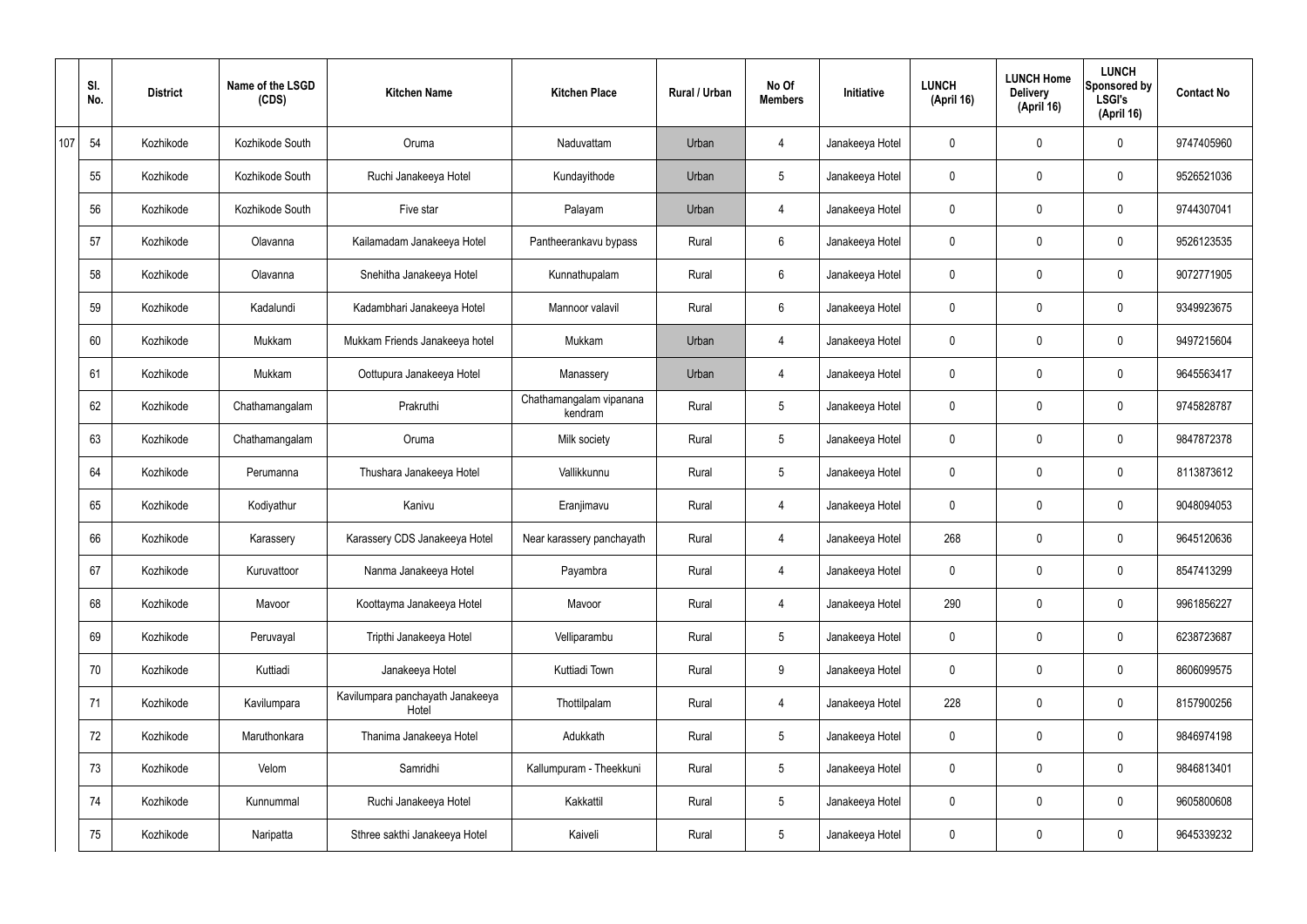| SI.<br>No. | <b>District</b> | Name of the LSGD<br>(CDS) | <b>Kitchen Name</b>                                  | <b>Kitchen Place</b>                               | Rural / Urban | No Of<br><b>Members</b> | <b>Initiative</b> | <b>LUNCH</b><br>(April 16) | <b>LUNCH Home</b><br><b>Delivery</b><br>(April 16) | <b>LUNCH</b><br>Sponsored by<br>LSGI's<br>(April 16) | <b>Contact No</b> |
|------------|-----------------|---------------------------|------------------------------------------------------|----------------------------------------------------|---------------|-------------------------|-------------------|----------------------------|----------------------------------------------------|------------------------------------------------------|-------------------|
| 76         | Kozhikode       | Kayakkodi                 | Samridhi Janakeeya Hotel                             | Kayakkodi                                          | Rural         | $5\phantom{.0}$         | Janakeeya Hotel   | 0                          | 0                                                  | $\mathbf 0$                                          | 9495587551        |
| 77         | Kozhikode       | Thurayur                  | Cds coffee house                                     | Thurayur                                           | Rural         | $5\overline{)}$         | Janakeeya Hotel   | 98                         | 0                                                  | $\mathbf 0$                                          | 9048028293        |
| 78         | Kozhikode       | Payyoli                   | Lady fingers janakeeya hotel                         | Payyoli Municipality                               | Urban         | 4                       | Janakeeya Hotel   | $\mathbf 0$                | 0                                                  | $\mathbf 0$                                          | 8606505900        |
| 79         | Kozhikode       | Meppayur                  | Ruchi canteen                                        | Meppayur                                           | Rural         | $5\overline{)}$         | Janakeeya Hotel   | 221                        | 0                                                  | $\mathbf 0$                                          | 9447469729        |
| 80         | Kozhikode       | Thikkodi                  | Kaippunnyam Janakeeya Hotel                          | Thikkodi                                           | Rural         | $5\overline{)}$         | Janakeeya Hotel   | $\mathbf 0$                | 0                                                  | $\mathbf 0$                                          | 9526071250        |
| 81         | Kozhikode       | Keezhariyur               | Tripthi Janakeeya Hotel                              | Arayanattu para                                    | Rural         | 8                       | Janakeeya Hotel   | $\mathbf 0$                | $\mathbf{0}$                                       | $\mathbf 0$                                          | 8592834034        |
| 82         | Kozhikode       | Chakkittappara            | Chakkittapara cds Hotel                              | Chakkittapara CDS                                  | Rural         | $\mathbf{3}$            | Janakeeya Hotel   | $\mathbf 0$                | $\mathbf{0}$                                       | $\mathbf 0$                                          | 9526881089        |
| 83         | Kozhikode       | Cheruvannur               | Vanitha canteen                                      | near cheruvannur panchayath<br>office, Cheruvannur | Rural         | $5\phantom{.0}$         | Janakeeya Hotel   | $\mathbf 0$                | $\mathbf{0}$                                       | $\mathbf 0$                                          | 9400676505        |
| 84         | Kozhikode       | Koothali                  | Salkara stationary cum Coffee house<br>and photostat | Near Koothali panchayath<br>office                 | Rural         | $6\phantom{.}6$         | Janakeeya Hotel   | $\mathbf 0$                | 0                                                  | $\mathbf 0$                                          | 9847642496        |
| 85         | Kozhikode       | Changaroth                | Changorath Janakeeya Hotel                           | Near Vadakkumbad HSS                               | Rural         | $5\phantom{.0}$         | Janakeeya Hotel   | $\mathbf 0$                | 0                                                  | $\mathbf 0$                                          | 9747353283        |
| 86         | Kozhikode       | Perambra                  | Perambra Janakeeya Hotel                             | Perambra                                           | Rural         | 4                       | Janakeeya Hotel   | $\mathbf 0$                | 0                                                  | $\mathbf 0$                                          | 6238677483        |
| 87         | Kozhikode       | Kayanna                   | Kudumbashree Janakeeya Hotel<br>Kayanna              | Kayanna Bazar                                      | Rural         | $\mathbf{3}$            | Janakeeya Hotel   | $\mathbf 0$                | 0                                                  | $\boldsymbol{0}$                                     | 9496130121        |
| 88         | Kozhikode       | Kayanna                   | Soorya janakeeya Hotel                               | Para Muthu Kayanna                                 | Rural         | $\mathbf{3}$            | Janakeeya Hotel   | 0                          | 0                                                  | 0                                                    | 95396 14209       |
| 89         | Kozhikode       | Nochad                    | Kudumbashree Janakeeya Hotel                         | Muliyangal                                         | Rural         | $5\phantom{.0}$         | Janakeeya Hotel   | $\mathbf 0$                | 0                                                  | $\mathbf 0$                                          | 7034944936        |
| 90         | Kozhikode       | Nochad                    | Ruchi Janakeeya Hotel                                | Kalpathur                                          | Rural         | $5\phantom{.0}$         | Janakeeya Hotel   | 100                        | $\mathbf 0$                                        | $\mathbf 0$                                          | 9946006742        |
| 91         | Kozhikode       | Ayenchery                 | Janakeeya Hotel Ayanchery                            | Ayanchery                                          | Rural         | 4                       | Janakeeya Hotel   | 200                        | $\mathbf 0$                                        | $\mathbf 0$                                          | 8078369520        |
| 92         | Kozhikode       | Maniyur                   | Ruchikoott Vanitha Hotel                             | Near maniyur panchayath<br>office, Navodaya stop   | Rural         | $\overline{4}$          | Janakeeya Hotel   | $\mathbf 0$                | $\mathbf 0$                                        | $\mathbf 0$                                          | 9400097895        |
| 93         | Kozhikode       | Villiappally              | Janakeeya Hotel Villiappally                         | Keezhal Mukku                                      | Rural         | 4                       | Janakeeya Hotel   | $\mathbf 0$                | $\mathbf 0$                                        | $\mathbf 0$                                          | 8086472039        |
| 94         | Kozhikode       | Thiruvallur               | Ruchi Janakeeya Hotel                                | Thiruvallur                                        | Rural         | $5\phantom{.0}$         | Janakeeya Hotel   | $\mathbf 0$                | $\mathbf 0$                                        | $\mathbf 0$                                          | 9400723619        |
| 95         | Kozhikode       | Edachery                  | Kudumbasree cafe and helpdesk                        | Edachery                                           | Rural         | 4                       | Janakeeya Hotel   | $\mathbf 0$                | 0                                                  | $\mathbf 0$                                          | 7736287974        |
| 96         | Kozhikode       | Nadapuram                 | Uttupura canteen and catering                        | Kallachi                                           | Rural         | $6\,$                   | Janakeeya Hotel   | $\mathbf 0$                | $\mathbf 0$                                        | $\mathbf 0$                                          | 9946448011        |
| 97         | Kozhikode       | Chekkyad                  | Ruchi vanitha hotel                                  | Puliyav                                            | Rural         | $\overline{4}$          | Janakeeya Hotel   | 0                          | 0                                                  | $\boldsymbol{0}$                                     | 9048541152        |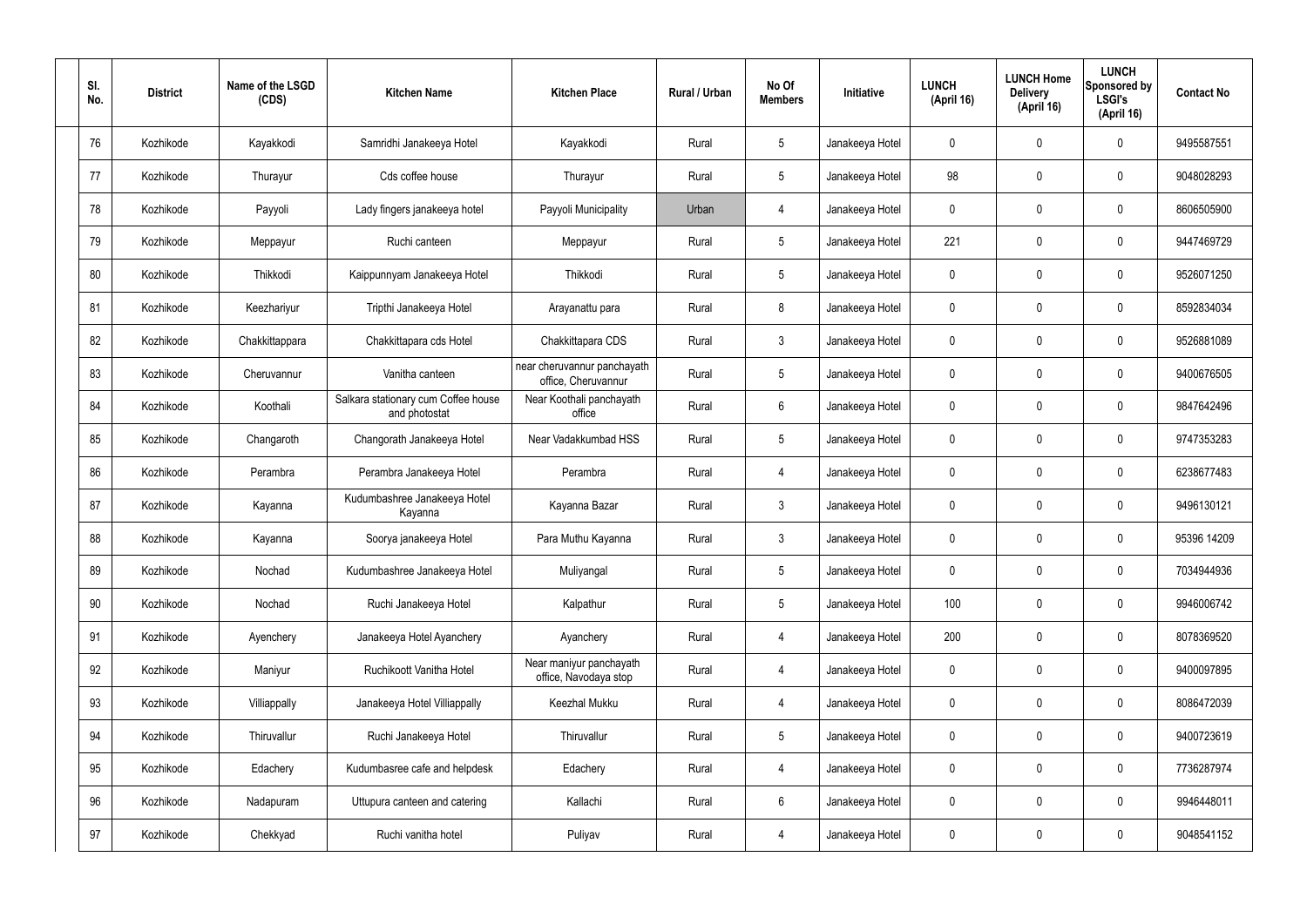|     | SI.<br>No.     | <b>District</b> | Name of the LSGD<br>(CDS) | <b>Kitchen Name</b>                   | <b>Kitchen Place</b>       | Rural / Urban | No Of<br><b>Members</b> | Initiative      | <b>LUNCH</b><br>(April 16) | <b>LUNCH Home</b><br><b>Delivery</b><br>(April 16) | <b>LUNCH</b><br>Sponsored by<br><b>LSGI's</b><br>(April 16) | <b>Contact No</b> |
|-----|----------------|-----------------|---------------------------|---------------------------------------|----------------------------|---------------|-------------------------|-----------------|----------------------------|----------------------------------------------------|-------------------------------------------------------------|-------------------|
|     | 98             | Kozhikode       | Valayam                   | Nanma Janakeeya Hotel                 | Valayam                    | Rural         | $5\phantom{.0}$         | Janakeeya Hotel | $\mathbf 0$                | $\mathbf 0$                                        | $\mathbf 0$                                                 | 9207821783        |
|     | 99             | Kozhikode       | Purameri                  | Nanma Janakeeya Hotel                 | Purameri                   | Rural         | $6\phantom{.}6$         | Janakeeya Hotel | $\mathbf 0$                | $\mathbf 0$                                        | $\mathbf 0$                                                 | 9745393164        |
|     | 100            | Kozhikode       | Vanimel                   | Vanimel Janakeeya Hotel               | Bhoomivathukkal            | Rural         | $5\overline{)}$         | Janakeeya Hotel | $\mathbf 0$                | $\mathbf 0$                                        | $\mathbf 0$                                                 | 9048163049        |
|     | 101            | Kozhikode       | Tuneri                    | Menma Oottupura Janakeeya Hotel       | Tuneri                     | Rural         | 3 <sup>5</sup>          | Janakeeya Hotel | $\mathbf 0$                | $\mathbf 0$                                        | $\mathbf 0$                                                 | 9745251928        |
|     | 102            | Kozhikode       | Onchiyam                  | Adukkala                              | Kannookkara                | Rural         | 3 <sup>5</sup>          | Janakeeya Hotel | $\mathbf 0$                | $\mathbf 0$                                        | $\mathbf 0$                                                 | 8606115054        |
|     | 103            | Kozhikode       | Chorode                   | Janani Hotel and Catering Unit        | Chorode                    | Rural         | $\overline{4}$          | Janakeeya Hotel | $\mathbf 0$                | $\mathbf 0$                                        | $\mathbf 0$                                                 | 9645426343        |
|     | 104            | Kozhikode       | Eramala                   | Janakeeya Hotel - Eramala             | Orkkatteri                 | Rural         | 8                       | Janakeeya Hotel | $\mathbf 0$                | $\mathbf 0$                                        | $\mathbf 0$                                                 | 9645239675        |
|     | 105            | Kozhikode       | Vadakara West             | Chithra Janakeeya Hotel               | Vadakara New bus stand     | Urban         | $\mathbf{3}$            | Janakeeya Hotel | $\mathbf 0$                | $\mathbf 0$                                        | $\mathbf 0$                                                 | 9387762939        |
|     | 106            | Kozhikode       | Vadakara East             | Janakeeya Hotel Vadakara Municipality | Edodi                      | Urban         | $6\phantom{.}6$         | Janakeeya Hotel | $\mathbf 0$                | $\mathbf 0$                                        | $\mathbf 0$                                                 | 9207604876        |
|     | 107            | Kozhikode       | Azhiyoor                  | Janakeeya Hotel Azhiyoor              | Chombala near Block Office | Rural         | $\mathbf{3}$            | Janakeeya Hotel | $\mathbf 0$                | $\mathbf 0$                                        | $\mathbf 0$                                                 | 8086159250        |
| 107 |                |                 |                           |                                       |                            |               | 514                     |                 | 4377                       | $\bullet$                                          | $\overline{\mathbf{0}}$                                     |                   |
|     | -1             | Malappuram      | Triprangode               | Vishista Vanitha Canteen              | Ottumpuram                 | Rural         | $5\phantom{.0}$         | Janakeeya Hotel | 192                        | 35                                                 | $\mathbf 0$                                                 | 9526951352        |
|     | $\overline{2}$ | Malappuram      | Kondotty-2                | Amrutham Janakeeya Hotel              | Kondotty busstand          | Urban         | 4                       | Janakeeya Hotel | $\mathbf 0$                | $\mathbf 0$                                        | $\mathbf 0$                                                 | 7356582539        |
|     | $\mathbf{3}$   | Malappuram      | Ponmundam                 | Janakeeya hotel                       | Athanikkal                 | Rural         | 4                       | Janakeeya Hotel | $\mathbf 0$                | $\mathbf 0$                                        | $\mathbf 0$                                                 |                   |
|     | 4              | Malappuram      | Ponnani-1                 | Samridhi                              | Ponnani                    | Urban         | 5 <sup>5</sup>          | Janakeeya Hotel | $\mathbf 0$                | $\pmb{0}$                                          | $\mathbf 0$                                                 |                   |
|     | 5              | Malappuram      | Parappanangadi            | Dithoos janakeeya hotel               | Parappanangadi             | Urban         | $3\phantom{a}$          | Janakeeya Hotel | $\mathbf 0$                | $\pmb{0}$                                          | $\mathbf 0$                                                 |                   |
|     | 6              | Malappuram      | Edayur                    | mathuraka vanita hotel                | vattaparamb                | Rural         | $3\phantom{a}$          | Janakeeya Hotel | $\mathbf 0$                | $\pmb{0}$                                          | $\mathbf 0$                                                 |                   |
|     | $\overline{7}$ | Malappuram      | Kaladi                    | Thripthi Janakeeya Hotel              | Naripparamb                | Rural         | $\overline{4}$          | Janakeeya Hotel | $\mathbf 0$                | $\pmb{0}$                                          | $\mathbf 0$                                                 |                   |
|     | 8              | Malappuram      | Tavanur                   | Snehitha                              | Ayankalam                  | Rural         | 5 <sup>5</sup>          | Janakeeya Hotel | 47                         | $\pmb{0}$                                          | $\mathbf 0$                                                 |                   |
|     | 9              | Malappuram      | Karulai                   | Janakeeya Hotel                       | Karulayi Town              | Rural         | $\overline{4}$          | Janakeeya Hotel | $\mathbf 0$                | $\pmb{0}$                                          | $\mathbf 0$                                                 | 9388070564        |
|     | 10             | Malappuram      | Melattur                  | Melattur Janakeeya Hotel              | Melattur                   | Rural         | 5 <sub>5</sub>          | Janakeeya Hotel | 252                        | $\pmb{0}$                                          | $\mathbf 0$                                                 | 9497644650        |
|     | 11             | Malappuram      | Vallikkunnu               | Ruchikootu                            | Anangadi                   | Rural         | 4                       | Janakeeya Hotel | $\pmb{0}$                  | $\pmb{0}$                                          | $\boldsymbol{0}$                                            | 9846828029        |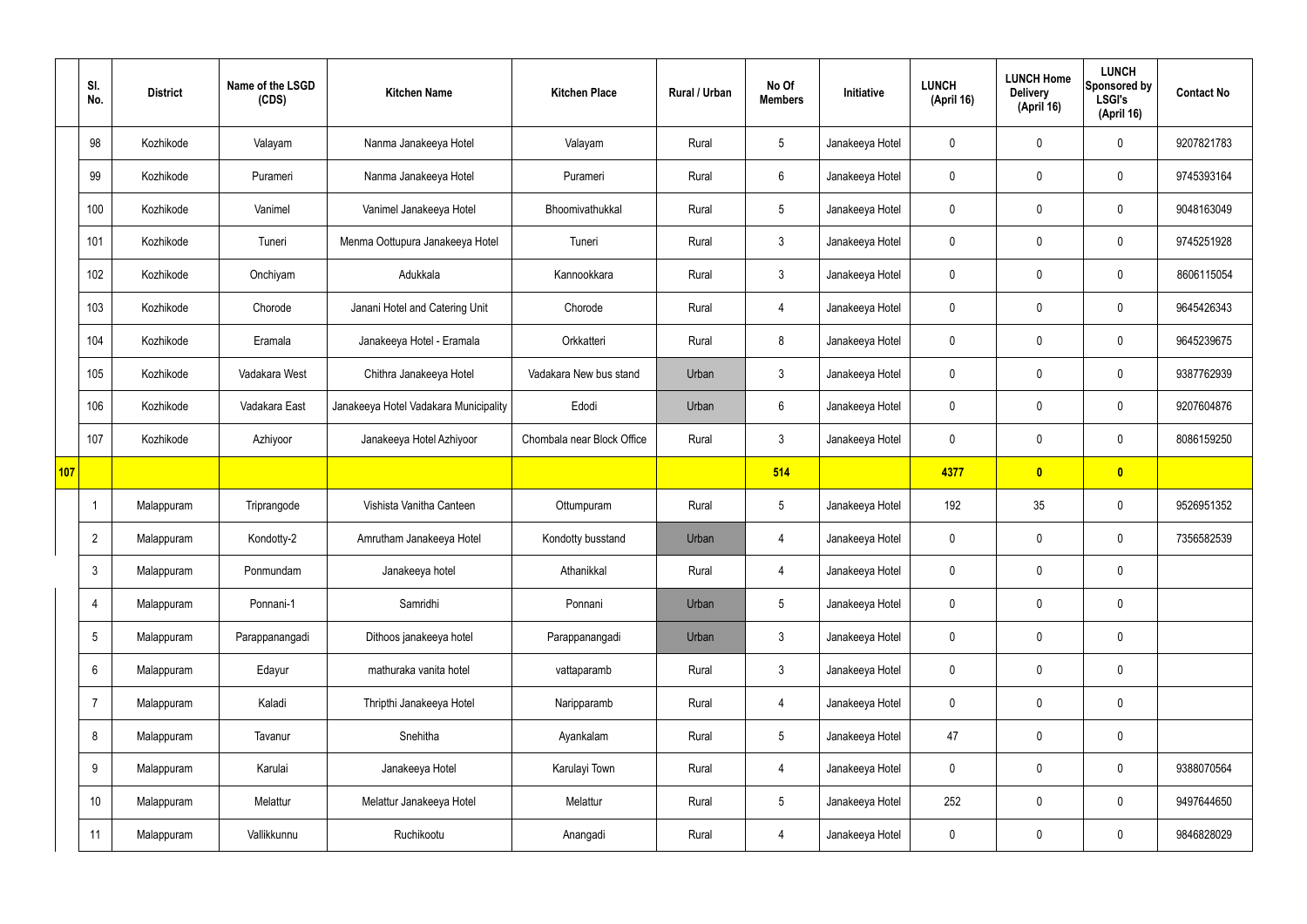| SI.<br>No. | <b>District</b> | Name of the LSGD<br>(CDS) | <b>Kitchen Name</b>         | <b>Kitchen Place</b>                     | Rural / Urban | No Of<br><b>Members</b> | Initiative      | <b>LUNCH</b><br>(April 16) | <b>LUNCH Home</b><br><b>Delivery</b><br>(April 16) | <b>LUNCH</b><br>Sponsored by<br>LSGI's<br>(April 16) | <b>Contact No</b> |
|------------|-----------------|---------------------------|-----------------------------|------------------------------------------|---------------|-------------------------|-----------------|----------------------------|----------------------------------------------------|------------------------------------------------------|-------------------|
| 12         | Malappuram      | Parappanangadi            | Sobhika Janakeeya hotel     | Parappanangadi                           | Urban         | 5                       | Janakeeya Hotel | $\mathbf 0$                | 0                                                  | $\mathbf 0$                                          | 9048220552        |
| 13         | Malappuram      | Vazhakkad                 | Ruchi hotel vazhakkad       | Gup school vazhakkad                     | Rural         | $5\overline{)}$         | Janakeeya Hotel | 120                        | 221                                                | $\overline{2}$                                       | 9656316072        |
| 14         | Malappuram      | Amarambalam               | Janakeeya Hotel             | Opposite Federal Bank<br>Pookkottumpadam | Rural         | $\overline{4}$          | Janakeeya Hotel | $\mathbf 0$                | 0                                                  | $\mathbf 0$                                          | 8157060589        |
| 15         | Malappuram      | Marakkara                 | <b>Famous Hotel</b>         | marakkara                                | Rural         | $\mathbf{3}$            | Janakeeya Hotel | $\mathbf 0$                | 0                                                  | $\mathbf 0$                                          | 6238909658        |
| 16         | Malappuram      | Ozhur                     | Archana Vanitha Canteen     | Pulparambu                               | Rural         | $\overline{2}$          | Janakeeya Hotel | $\mathbf 0$                | 0                                                  | $\mathbf 0$                                          | 9645906084        |
| 17         | Malappuram      | Keezhuparambu             | Sisiram hotel keezhuparambu | New bazar kuniyil                        | Rural         | $5\overline{)}$         | Janakeeya Hotel | $\mathbf 0$                | 0                                                  | $\mathbf 0$                                          | 8086830582        |
| 18         | Malappuram      | Irimbiliyam               | nandanam vanita hotel       | kotappuram                               | Rural         | $5\phantom{.0}$         | janakeeya Hotel | $\mathbf 0$                | 0                                                  | $\mathbf 0$                                          | 7306302029        |
| 19         | Malappuram      | Porur                     | Kudumbasree vanitha canteen | Cherukod                                 | Rural         | $\overline{4}$          | Janakeeya Hotel | 187                        | 0                                                  | $\mathbf 0$                                          | 9745425647        |
| 20         | Malappuram      | Tirunavaya                | Vibhava Cafesree            | Karathoor                                | Rural         | $\overline{4}$          | Janakeeya Hotel | 112                        | 20                                                 | $\mathbf 0$                                          | 9645414837        |
| 21         | Malappuram      | Moothedam                 | Moothedam janakeeya hotel   | Karappuram                               | Rural         | $\mathbf{3}$            | Janakeeya Hotel | 163                        | 0                                                  | $\mathbf 0$                                          | 9447630154        |
| 22         | Malappuram      | Vazhayur                  | Three Star Janakeeya Hotel  | Karad                                    | Rural         | 4                       | Janakeeya Hotel | $\mathbf 0$                | 0                                                  | $\mathbf 0$                                          | 9744305921        |
| 23         | Malappuram      | urngattiri                | Oottupura                   | Therattummal                             | Rural         | $5\phantom{.0}$         | Janakeeya Hotel | 76                         | 59                                                 | $\mathbf 0$                                          | 9562851125        |
| 24         | Malappuram      | Maranchery                | Janakeeya Hotel maranchey   | Panambad                                 | Rural         | $5\phantom{.0}$         | Janakeeya Hotel | $\mathbf 0$                | 0                                                  | $\mathbf 0$                                          | 9048081621        |
| 25         | Malappuram      | Athavanad                 | Janakeeya Bhakshanasala     | Vettichira                               | Rural         | $5\,$                   | Janakeeya Hotel | $\mathbf 0$                | $\mathbf 0$                                        | $\mathbf 0$                                          | 9495291580        |
| 26         | Malappuram      | Pothukal                  | Vanitha Canteen             | Nettikulam                               | Rural         | $6\overline{6}$         | Janakeeya Hotel | 75                         | $\mathbf 0$                                        | $\mathbf 0$                                          | 9048501397        |
| 27         | Malappuram      | Mampad                    | Bismi Cafe                  | Mampad                                   | Rural         | $\mathbf{3}$            | Janakeeya Hotel | $\mathbf 0$                | $\mathbf 0$                                        | $\mathbf 0$                                          | 9961170251        |
| 28         | Malappuram      | Marakkara                 | Ruchikoottu                 | <b>AC Nirappu</b>                        | Rural         | $5\phantom{.0}$         | Janakeeya Hotel | $\mathbf 0$                | $\mathbf 0$                                        | $\mathbf 0$                                          | 9745625415        |
| 29         | Malappuram      | Alipparambu               | Oottupura                   | Alipparambu                              | Rural         | $5\phantom{.0}$         | Janakeeya Hotel | $\mathbf 0$                | $\mathbf 0$                                        | $\mathbf 0$                                          | 9847690941        |
| 30         | Malappuram      | Valanchery                | Janakkeeya Hotel            | Valanchery                               | Urban         | $5\phantom{.0}$         | Janakeeya Hotel | $\mathbf 0$                | 0                                                  | $\mathbf 0$                                          | 8593812408        |
| 31         | Malappuram      | Chaliyar                  | Chaliyar Janakeeya Hotel    | Akambaadam                               | Rural         | $\mathfrak{Z}$          | Janakeeya Hotel | 182                        | 53                                                 | $\mathbf 0$                                          | 9605274841        |
| 32         | Malappuram      | Kalikavu                  | Friends Janakeeya Hotel     | Kalikavu                                 | Rural         | 4                       | Janakeeya Hotel | $\mathbf 0$                | $\mathbf 0$                                        | $\mathbf 0$                                          | 9745751684        |
| 33         | Malappuram      | Angadipuram               | Janakeeya Hotel             | Angadipuram                              | Rural         | $\overline{4}$          | Janakeeya Hotel | $\mathbf 0$                | 0                                                  | $\boldsymbol{0}$                                     | 7902314724        |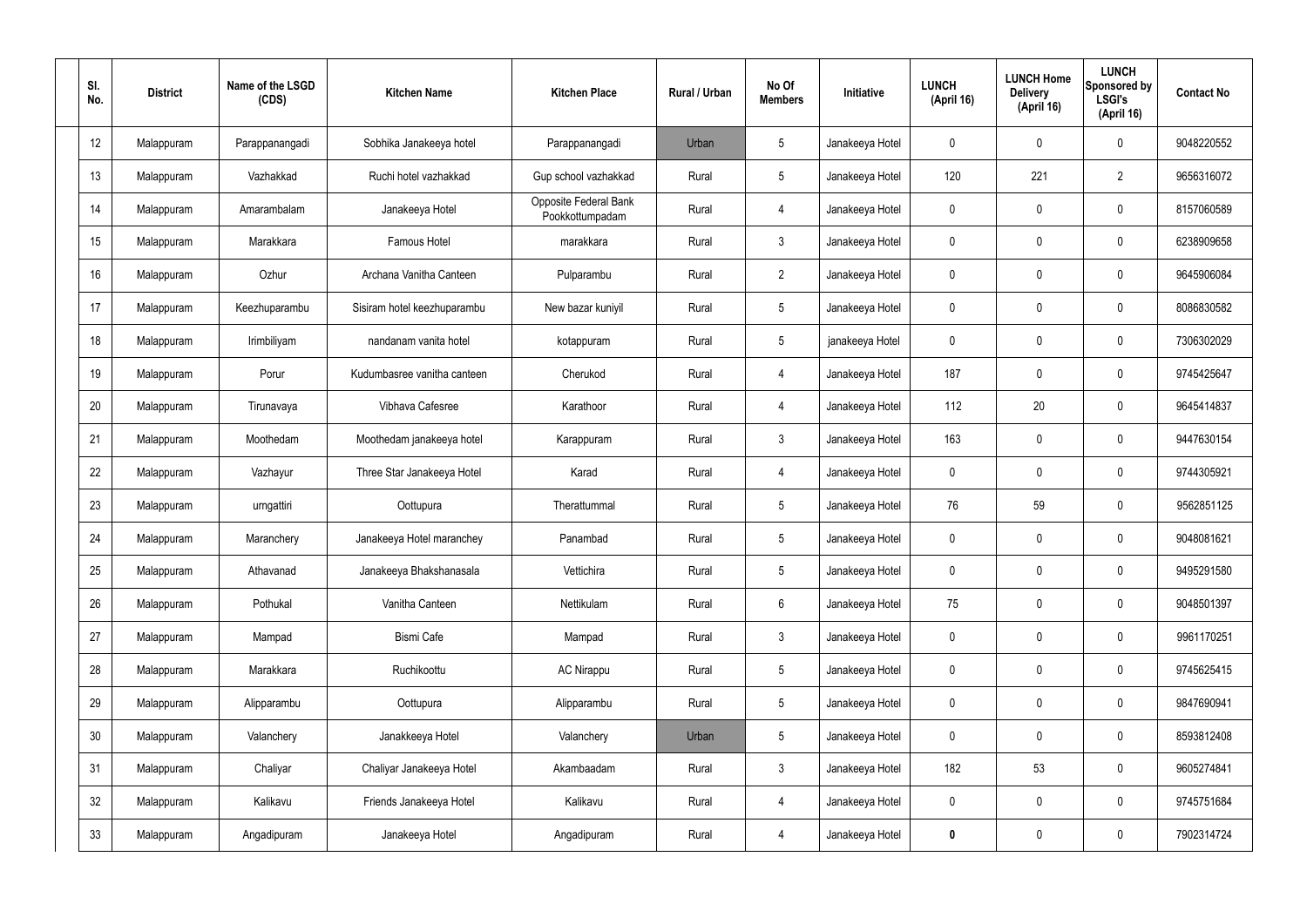| SI.<br>No. | <b>District</b> | Name of the LSGD<br>(CDS) | <b>Kitchen Name</b>                               | <b>Kitchen Place</b>   | Rural / Urban | No Of<br><b>Members</b> | Initiative      | <b>LUNCH</b><br>(April 16) | <b>LUNCH Home</b><br><b>Delivery</b><br>(April 16) | <b>LUNCH</b><br>Sponsored by<br><b>LSGI's</b><br>(April 16) | <b>Contact No</b> |
|------------|-----------------|---------------------------|---------------------------------------------------|------------------------|---------------|-------------------------|-----------------|----------------------------|----------------------------------------------------|-------------------------------------------------------------|-------------------|
| 34         | Malappuram      | Puzhakkattri              | Jasmin                                            | Puzhakkattiri          | Rural         | $5\,$                   | Janakeeya Hotel | 96                         | 135                                                | $\mathbf 0$                                                 | 9495497872        |
| 35         | Malappuram      | Nannamukku                | Tanima                                            | Nannamukku             | Rural         | $5\phantom{.0}$         | Janakeeya Hotel | $\mathbf 0$                | $\mathbf 0$                                        | $\mathbf 0$                                                 | 8943417885        |
| 36         | Malappuram      | Moorkkanad                | Oruma Janakeeya Hotel                             | Moorkkanad             | Rural         | $5\phantom{.0}$         | Janakeeya Hotel | 116                        | 71                                                 | $\mathbf 0$                                                 | 9605728248        |
| 37         | Malappuram      | Edavanna                  | Souhrtham Janakeeya Hotel                         | Edavanna               | Rural         | $5\phantom{.0}$         | Janakeeya Hotel | $\mathbf 0$                | $\mathbf 0$                                        | $\mathbf 0$                                                 | 9746986110        |
| 38         | Malappuram      | Tirur                     | Ruchi Janakeeya Hotel                             | Tirur                  | Urban         | 4                       | Janakeeya Hotel | 338                        | 68                                                 | $\mathbf 0$                                                 | 9895409528        |
| 39         | Malappuram      | Tirur                     | Amrutham Janakeeya Hotel                          | Tirur                  | Urban         | 4                       | Janakeeya Hotel | $\mathbf 0$                | 0                                                  | $\mathbf 0$                                                 | 9745074259        |
| 40         | Malappuram      | Edappal                   | Daya Cafesree                                     | Edappal                | Rural         | $5\phantom{.0}$         | Janakeeya Hotel | $\mathbf 0$                | 0                                                  | $\mathbf 0$                                                 | 9895439056        |
| 41         | Malappuram      | Koottilangadi             | Janakeeya Hotel                                   | Koottilangadi          | Rural         | $\overline{4}$          | Janakeeya Hotel | $\mathbf 0$                | 0                                                  | $\mathbf 0$                                                 | 9539471939        |
| 42         | Malappuram      | Vattamkulam               | Vibhava Janakeeya Hotel                           | Edappal                | Rural         | $\overline{4}$          | Janakeeya Hotel | $\mathbf 0$                | 0                                                  | $\mathbf 0$                                                 | 9744844512        |
| 43         | Malappuram      | Nilambur                  | Annapporna Janakeeya Hotel                        | Nilambur               | Urban         | 8                       | Janakeeya Hotel | $\mathbf 0$                | 0                                                  | $\mathbf 0$                                                 | 8547795364        |
| 44         | Malappuram      | Puzhakkattri              | PT Group                                          | Ramapuram              | Rural         | 4                       | Janakeeya Hotel | $\mathbf 0$                | 0                                                  | $\mathbf 0$                                                 | 9745108676        |
| 45         | Malappuram      | Vazhikkadavu              | Vanitha Janakeeya Hotel                           | Manimooli              | Rural         | 4                       | Janakeeya Hotel | $\mathbf 0$                | 0                                                  | $\mathbf 0$                                                 | 8943046755        |
| 46         | Malappuram      | Chungathara               | Chungathara Annapoorna Vanitha<br>Janakeeya Hotel | Chalikkulam            | Rural         | $\mathbf{3}$            | Janakeeya Hotel | 36                         | 0                                                  | 0                                                           | 9745674102        |
| 47         | Malappuram      | Vallikunnu                | Punathil Janakeeya Hotel                          | Vallikunnu             | Rural         | $\overline{4}$          | Janakeeya Hotel | $\mathbf 0$                | $\mathsf{0}$                                       | $\mathbf 0$                                                 | 9946051042        |
| 48         | Malappuram      | Tirurangadi               | Nirmalyam Janakeeya Hotel                         | Chanthappadi           | Urban         | $5\phantom{.0}$         | Janakeeya Hotel | 175                        | 201                                                | $\mathbf 0$                                                 | 9895168511        |
| 49         | Malappuram      | Purathur                  | Purathur Janakeeya Hotel                          | Kavilakkad             | Rural         | $\mathbf{3}$            | Janakeeya Hotel | $\pmb{0}$                  | 0                                                  | $\mathbf 0$                                                 | 9645170119        |
| 50         | Malappuram      | Kuruva                    | Swad                                              | Ambalaparamb           | Rural         | $\overline{4}$          | Janakeeya Hotel | $\pmb{0}$                  | 0                                                  | $\mathbf 0$                                                 | 9495993543        |
| 51         | Malappuram      | Perumanna Klari           | Perumanna Klari Janakeeya Hotel                   | Near Panjayathu office | Rural         | $\mathfrak{Z}$          | Janakeeya Hotel | 0                          | 0                                                  | $\mathbf 0$                                                 | 7306197556        |
| 52         | Malappuram      | Kuttippuram               | Janakeeya Hotel Kuttippurram                      | Kuttipuram             | Rural         | $5\phantom{.0}$         | Janakeeya Hotel | $\pmb{0}$                  | 0                                                  | $\mathbf 0$                                                 | 8921459017        |
| 53         | Malappuram      | Niramaruthur              | Annapporna Janakeeya Hotel                        | Mangad                 | Rural         | $\mathfrak{Z}$          | Janakeeya Hotel | $\pmb{0}$                  | 0                                                  | $\mathbf 0$                                                 | 9746334349        |
| 54         | Malappuram      | Veliyancode               | Cafe Kudumbashree                                 | Eramangalam            | Rural         | $\mathbf{3}$            | Janakeeya Hotel | $\pmb{0}$                  | 0                                                  | $\mathbf 0$                                                 | 9567575145        |
| 55         | Malappuram      | Pulilkal                  | Ruchi Koottu Janakeeya Hotel                      | Pulikkal               | Rural         | 4                       | Janakeeya Hotel | 75                         | $\pmb{0}$                                          | $\boldsymbol{0}$                                            | 9947039208        |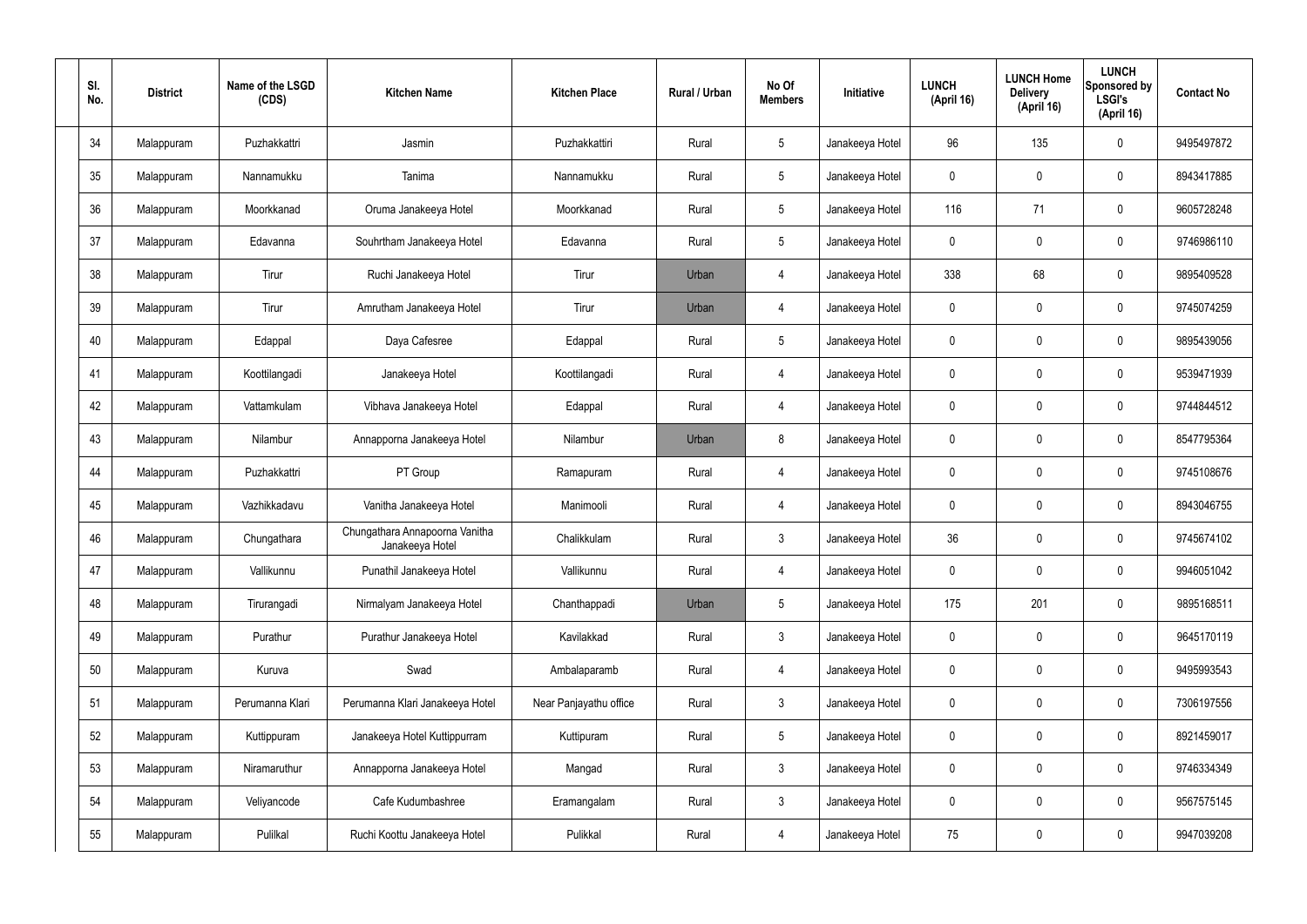| SI.<br>No. | <b>District</b> | Name of the LSGD<br>(CDS) | <b>Kitchen Name</b>          | <b>Kitchen Place</b> | Rural / Urban | No Of<br><b>Members</b> | Initiative      | <b>LUNCH</b><br>(April 16) | <b>LUNCH Home</b><br><b>Delivery</b><br>(April 16) | <b>LUNCH</b><br>Sponsored by<br><b>LSGI's</b><br>(April 16) | <b>Contact No</b> |
|------------|-----------------|---------------------------|------------------------------|----------------------|---------------|-------------------------|-----------------|----------------------------|----------------------------------------------------|-------------------------------------------------------------|-------------------|
| 56         | Malappuram      | Karuvarakund              | Janakeeya Hotel              | Karuvarakund         | Rural         | 4                       | Janakeeya Hotel | 137                        | 8                                                  | $\mathbf 0$                                                 | 9562233316        |
| 57         | Malappuram      | Thuvvur                   | Janakeeya Hotel              | Thuvvur              | Rural         | $5\overline{)}$         | Janakeeya Hotel | $\mathbf 0$                | 0                                                  | $\mathbf 0$                                                 | 8075365565        |
| 58         | Malappuram      | Kottakkal                 | Kottakkal Kitchen            | Kottakkal            | Urban         | $\mathbf{3}$            | Janakeeya Hotel | 230                        | 0                                                  | $\mathbf 0$                                                 | 9946216609        |
| 59         | Malappuram      | Kuzhimanna                | Mythri Janakkeeya Hotel      | Cheruparamb          | Rural         | 4                       | Janakeeya Hotel | 100                        | 0                                                  | $\mathbf 0$                                                 | 9961738543        |
| 60         | Malappuram      | Talakkad                  | Talakkad Janakeeya Hotel     | <b>BP</b> Angadi     | Rural         | 4                       | Janakeeya Hotel | 170                        | 30                                                 | $\mathbf 0$                                                 | 9447824517        |
| 61         | Malappuram      | Areecode                  | Haritha sree Janakeeya Hotel | Pookottuchola        | Rural         | 4                       | Janakeeya Hotel | 67                         | 22                                                 | $\mathbf 0$                                                 | 7025072558        |
| 62         | Malappuram      | Cherukkavu                | Kitchen Hut Janakeeya Hotel  | Chevayoor            | Rural         | 4                       | Janakeeya Hoel  | 174                        | 61                                                 | $\mathbf 0$                                                 | 9895195887        |
| 63         | Malappuram      | Thiruvali                 | Janakeeya hotel              | Thiruvali            | Rural         | $5\,$                   | Janakeeya Hotel | $\mathbf 0$                | 0                                                  | $\mathbf 0$                                                 | 9746385945        |
| 64         | Malappuram      | Alamcode                  | Janakeeya hotel              | Alamcode             | Rural         | $5\phantom{.0}$         | Janakeeya Hotel | $\mathbf 0$                | $\boldsymbol{0}$                                   | $\mathbf 0$                                                 | 8129368109        |
| 65         | Malappuram      | Manjeri 1                 | Cafe Janakeeya hotel         | Manjeri              | Urban         | 6                       | Janakeeya Hotel | $\mathbf 0$                | 0                                                  | $\mathbf 0$                                                 | 7336671011        |
| 66         | Malappuram      | kalpakanchery             | Janakeeya HOTEL              | Kalpakanchery        | Rural         | 4                       | Janakeeya Hotel | $\mathbf 0$                | 0                                                  | $\mathbf 0$                                                 | 9048929947        |
| 67         | Malappuram      | Kodur                     | Janakeeya hotel              | vadakkemanna         | Rural         | $\mathbf{3}$            | Janakeeya hotel | $\mathbf 0$                | $\boldsymbol{0}$                                   | $\mathbf 0$                                                 | 9605430938        |
| 68         | Malappuram      | Anakayam                  | janakeeya hotel              | Anakayam             | Rural         | $5\phantom{.0}$         | Janakeeya hotel | 0                          | $\mathbf 0$                                        | $\boldsymbol{0}$                                            | 7025840671        |
| 69         | Malappuram      | Malappuram                | Janakeeya Hotel              | Malappuram           | Urban         | $\mathbf{3}$            | Janakeeya Hotel | $\mathbf 0$                | 0                                                  | $\mathbf 0$                                                 | 8281125864        |
| 70         | Malappuram      | Tanur                     | Azhimukham Janakeeya hotel   | tanur                | Urba          | $3\phantom{a}$          | Janakeeya Hotel | $\pmb{0}$                  | 0                                                  | $\mathbf 0$                                                 | 7594914843        |
| 71         | Malappuram      | Elamkulam                 | Janapriya                    | Kunnakav             | Rural         | $\overline{\mathbf{4}}$ | Janakeeya Hotel | 179                        | 0                                                  | $\mathbf 0$                                                 | 9496725446        |
| 72         | Malappuram      | Wandoor                   | Janakeeya Hotel              | wandoor              | Rural         | $\overline{\mathbf{4}}$ | Janakeeya Hotel | 214                        | 0                                                  | $\mathbf 0$                                                 | 8086064498        |
| 73         | Malappuram      | Perinthalmanna            | samrthi janakeeya hotei      | Perinthalmanna       | Urban         | $5\phantom{.0}$         | Janakeeya hotel | 121                        | 0                                                  | $\mathbf 0$                                                 | 7994259773        |
| 74         | Malappuram      | Munniyur                  | Oottupura                    | Munniyur             | Rural         | $5\phantom{.0}$         | Janakeeya Hotel | $\mathbf 0$                | $\mathsf{0}$                                       | $\mathbf 0$                                                 |                   |
| 75         | Malappuram      | AR Nagar                  | Aiswarya                     | AR Nagar             | Rural         | $3\phantom{a}$          | Janakeeya Hotel | $\mathbf 0$                | 0                                                  | $\mathbf 0$                                                 |                   |
| 76         | Malappuram      | Thenjippalam              | Nanma                        | Thenjippalam         | Rural         | 4                       | Janakeeya Hotel | $\pmb{0}$                  | $\pmb{0}$                                          | $\mathbf 0$                                                 |                   |
| 77         | Malappuram      | Peruvallur                | Anugraha                     | Super bazar          | Rural         | $5\phantom{.0}$         | Jankeeya Hotel  | 0                          | $\pmb{0}$                                          | $\pmb{0}$                                                   | 9747037665        |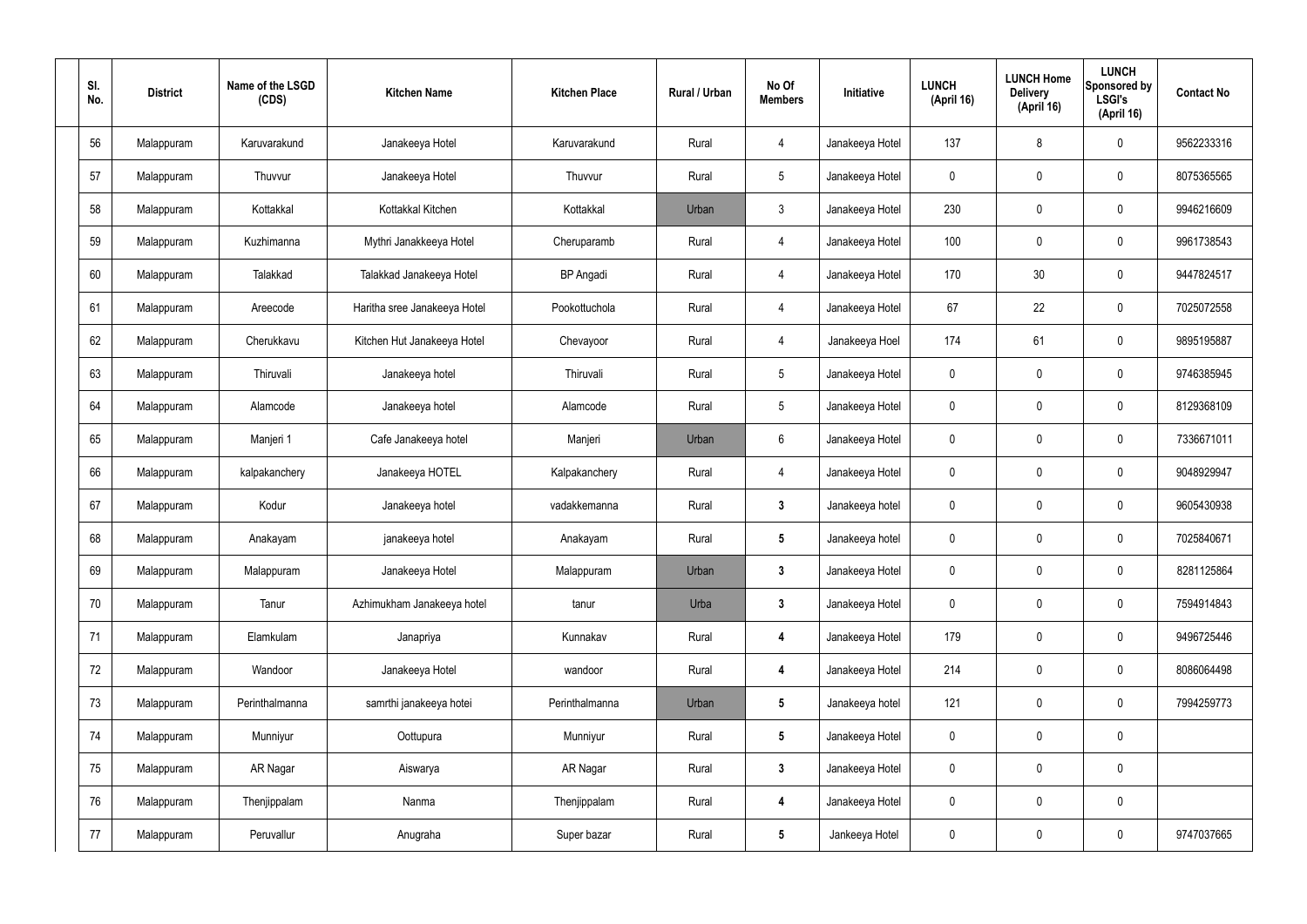| SI.<br>No. | <b>District</b> | Name of the LSGD<br>(CDS) | <b>Kitchen Name</b>        | <b>Kitchen Place</b> | Rural / Urban | No Of<br><b>Members</b> | Initiative      | <b>LUNCH</b><br>(April 16) | <b>LUNCH Home</b><br><b>Delivery</b><br>(April 16) | <b>LUNCH</b><br>Sponsored by<br><b>LSGI's</b><br>(April 16) | <b>Contact No</b> |
|------------|-----------------|---------------------------|----------------------------|----------------------|---------------|-------------------------|-----------------|----------------------------|----------------------------------------------------|-------------------------------------------------------------|-------------------|
| 78         | Malappuram      | Muthuvallur               | Nanma janakeeya hotel      | Muthuparambu         | Rural         | $\mathbf{3}$            | Janakeeya hotel | 0                          | $\mathbf 0$                                        | $\pmb{0}$                                                   | 9744406501        |
| 79         | Malappuram      | mankada                   | janakeeya hatel            | Aryiranazhipadi      | Rural         | $\mathbf{3}$            | janakeeya hotel | 0                          | $\mathbf 0$                                        | $\pmb{0}$                                                   | 9539855520        |
| 80         | Malappuram      | Vengara                   | Ponnoos hotel              | Vengara              | Rural         | 4'8#%                   | Janakeeya hotel | 289                        | $\mathbf 0$                                        | $\pmb{0}$                                                   | 9947424618        |
| 81         | Malappuram      | Pulpatta                  | Santhwanam Janakeeya hotel | Padikkal parambil    | Rural         | $5\phantom{.0}$         | Janakeeya hotel | 57                         | 214                                                | $\mathbf 0$                                                 | 9526367569        |
| 82         | Malappuram      | Keezhattur                | Keezhattur Janakeeya hotel | Keezhattur           | Rural         | $\boldsymbol{4}$        | Janakeeya hotel | 0                          | $\mathbf 0$                                        | $\pmb{0}$                                                   | 9539209640        |
| 83         | Malappuram      | Cheriyamundam             | Nanma janakeeya hotel      | Manchingapara        | Rural         | $\overline{4}$          | Janakeeya hotel | 0                          | $\mathbf 0$                                        | $\mathbf 0$                                                 | 9496048689        |
| 84         | Malappuram      | Chelambre                 | Soorya Janakeeya hotel     | Pulluparamb          | Rural         | $\mathbf{3}$            | Janakeeya hotel | 0                          | $\mathbf 0$                                        | $\pmb{0}$                                                   | 7994179285        |
| 85         | Malappuram      | Ponmala                   | Janakeeya hotel            | Chappangadi          | Rural         | $\overline{\mathbf{4}}$ | Janakeeya hotel | 198                        | $\pmb{0}$                                          | $\mathbf 0$                                                 | 9605811748        |
| 86         | Malappuram      | Thennala                  | <b>Bismi Hotel</b>         | Pookkiparamb         | Rural         | 4!                      | Jankeeya Hotel  | 110                        | $\mathbf 0$                                        | $\pmb{0}$                                                   | 9995757092        |
| 87         | Malappuram      | Tanalur                   | Janakeeya Hotel            | Tanalur              | Rural         | $\mathbf{3}$            | Jankeeya Hotel  | 0                          | $\pmb{0}$                                          | $\pmb{0}$                                                   |                   |
| 88         | Malappuram      | Parappur                  | Janakeeya Hotel            | Azad nagar           | Rural         | $5\phantom{.0}$         | Janakeeya Hotel | 0                          | $\pmb{0}$                                          | $\pmb{0}$                                                   | 9961091317        |
| 89         | Malappuram      | Oorakam                   | Ammoos                     | Panchayath padi      | Rural         | $\mathbf{3}$            | Janakeeya Hotel | 176                        | $\mathbf 0$                                        | $\pmb{0}$                                                   | 9526449294        |
| 90         | Malappuram      | Nannambra                 | Veeturuchi                 | Kundoor Athani       | Rural         | $\overline{4}$          | Janakeeya Hotel | 0                          | $\mathbf 0$                                        | $\mathbf 0$                                                 | 9400618659        |
| 91         | Malappuram      | Pandikkad                 | Janakeeya Hotel            | Pandikkad            | Rural         | $\overline{\mathbf{4}}$ | Janakeeya Hotel | 275                        | $\mathbf 0$                                        | $\pmb{0}$                                                   | 9995504081        |
| 92         | Malappuram      | Chokkad                   | Natturuchi                 | Chokkad              | Rural         | $5\phantom{.0}$         | Janakeeya Hotel | $\mathbf 0$                | $\overline{0}$                                     | $\mathbf 0$                                                 |                   |
| 93         | Malappuram      | Cheekode                  | Cheekode Janakeeya Hotel   | Cheekode             | Rural         | $\overline{\mathbf{4}}$ | Janakeeya Hotel | 0                          | $\mathbf 0$                                        | $\pmb{0}$                                                   |                   |
| 94         | Malappuram      | Makkarapparamb            | Subiksha                   | Makkarapparamb       | Rural         | $3\phantom{a}$          | Janakeeya Hotel | 64                         | 23                                                 | $\pmb{0}$                                                   | 8089003770        |
| 95         | Malappuram      | Ponnani-1                 | Devi Janakeeya Hotel       | Ponnani              | Urban         | $5\phantom{.0}$         | Janakeeya Hotel | 324                        | $\mathbf 0$                                        | $\mathbf 0$                                                 | 9961919097        |
| 96         | malappuram      | Mangalam                  | Soubagya                   | mangalam             | Rural         | $5\phantom{.0}$         | janakeeya hotel | 0                          | $\mathbf 0$                                        | $\mathbf 0$                                                 |                   |
| 97         | Malappuram      | Trikkalangode             | janakeeya hotel            | karakkunnu           | Rural         | $6\phantom{.}6$         | Janakeeya Hotel | 0                          | $\overline{0}$                                     | $\pmb{0}$                                                   |                   |
| 98         | Malppuram       | Morayur                   | Janakeeya hotel            | Valanchery           | Rural         | $\mathbf{3}$            | Janakeeya hotel | 0                          | $\mathbf 0$                                        | $\mathbf 0$                                                 |                   |
| 99         | Malappuram      | Perumbadapp               | Janakeeya hotel            | Perumbadapp          | Rural         | $\overline{\mathbf{4}}$ | Janakeeya hotel | 97                         | 58                                                 | $\pmb{0}$                                                   |                   |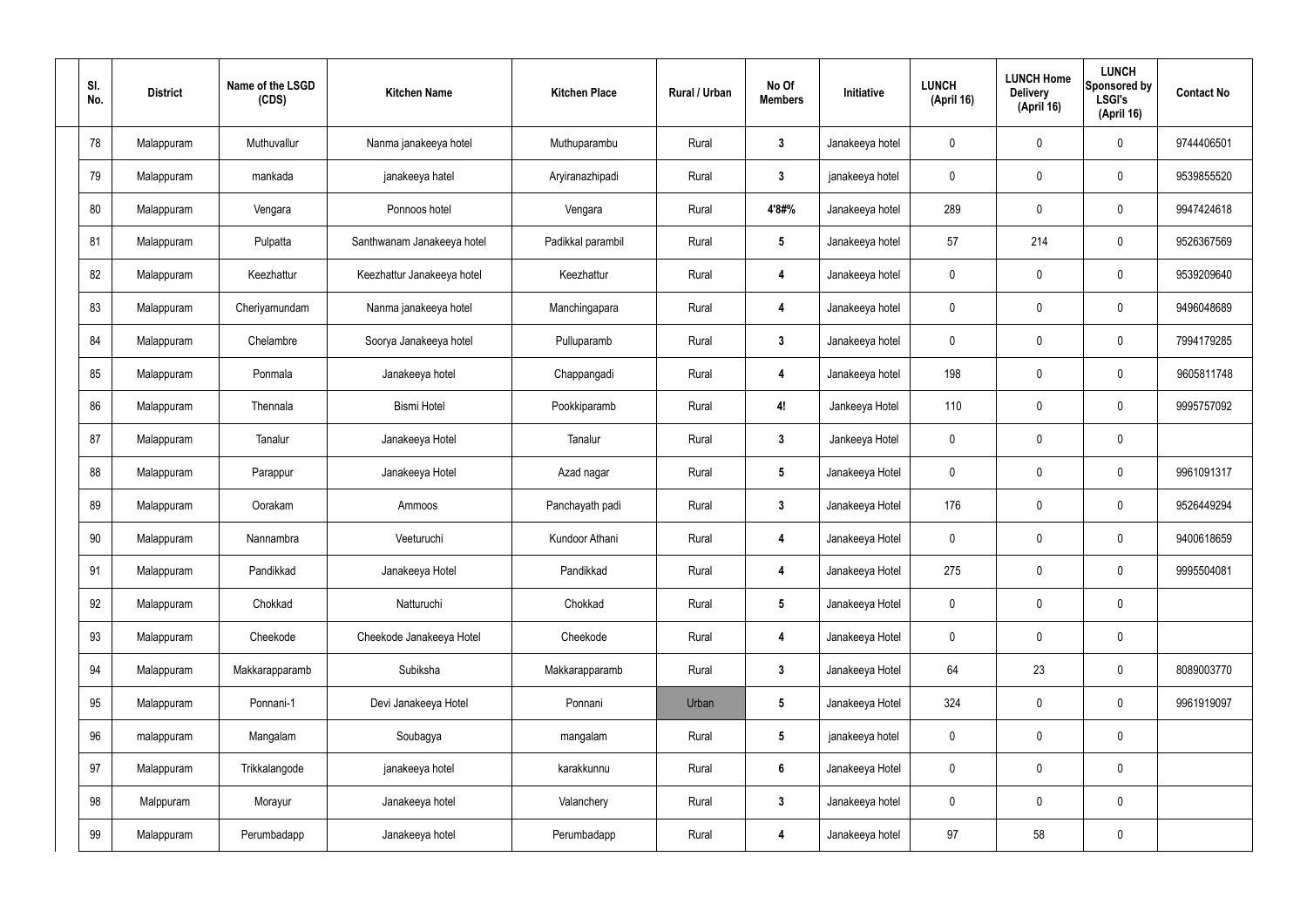| SI.<br>No. | <b>District</b> | Name of the LSGD<br>(CDS) | <b>Kitchen Name</b>        | <b>Kitchen Place</b> | Rural / Urban | No Of<br><b>Members</b> | Initiative      | <b>LUNCH</b><br>(April 16) | <b>LUNCH Home</b><br><b>Delivery</b><br>(April 16) | <b>LUNCH</b><br>Sponsored by<br><b>LSGI's</b><br>(April 16) | <b>Contact No</b> |
|------------|-----------------|---------------------------|----------------------------|----------------------|---------------|-------------------------|-----------------|----------------------------|----------------------------------------------------|-------------------------------------------------------------|-------------------|
| 100        | Malappuram      | Vettom                    | Samruthi Janakeeya Hotel   | Puthanpeedika        | Rural         | $\sqrt{5}$              | Janakeeya hotel | 0                          | $\pmb{0}$                                          | 0                                                           |                   |
| 101        | Malappuram      | Kondotty                  | Janakeeya hotel            | vazhakad             | <b>RURAL</b>  | $\overline{4}$          | janakeeya hotel | 252                        | 189                                                | 0                                                           |                   |
| 102        | Malappuram      | Pulamanthol               | Janakeeya hotel            | pulamanthole         | <b>RURAL</b>  | $\overline{4}$          | Janakeeya hotel | 228                        | $\mathbf 0$                                        | 0                                                           |                   |
| 103        | Malappuram      | Valavannur                | Jankeeya hotel             | Valavannur           | <b>RURAL</b>  | $5\phantom{.0}$         | Janakeeya hotel | 0                          | $\mathbf 0$                                        | 0                                                           |                   |
| 104        | Malappuram      | kottakkal                 | Subhiksha Janakeeya hotel  | kotakkal             | <b>URBAN</b>  | 4                       | Janakeeya hotel | 147                        | $\mathbf 0$                                        | 0                                                           |                   |
| 105        | Malappuram      | Vettom                    | Thripthi Janakeeya Hotel   | Vadikkal             | <b>RURAL</b>  | $\overline{4}$          | Janakeeya hotel | $\mathbf 0$                | $\mathbf 0$                                        | 0                                                           |                   |
| 106        | Malappuram      | Nilambur                  | Ajva Janakeeya hotel       | Minarvapadi          | <b>URBAN</b>  | $\sqrt{5}$              | Janakeeya hotel | 0                          | $\mathbf 0$                                        | 0                                                           |                   |
| 107        | Malappuram      | Nilambur                  | Unity Janakeeya hotel      | nilambur             | <b>URBAN</b>  | $\overline{4}$          | Janakeeya hotel | 470                        | $\mathbf 0$                                        | 0                                                           |                   |
| 108        | Malappuram      | Vallikkunn                | Rasakkut                   | Vallikunnu           | Rural         | $\overline{4}$          | janakeeyahotel  | 0                          | $\mathbf 0$                                        | 0                                                           |                   |
| 109        | Malappuram      | kuruva                    | Ruchi                      | Kurava               | Rural         | $5\phantom{.0}$         | Janakeeyahotel  | 90                         | 64                                                 | 0                                                           | 9745414800        |
| 110        | Malappuram      | Kannamangalam             | Ruchikoott                 | Cheroor              | Rural         | $\mathbf{3}$            | Janakeeya Hotel | 0                          | $\mathbf 0$                                        | 0                                                           |                   |
| 111        | Malappuram      | Othungal                  | janakeeya hotel            | Othukkungal          | Rural         | $5\phantom{.0}$         | Janakeeya Hotel | $\mathbf 0$                | $\mathbf 0$                                        | 0                                                           | 9656716066        |
| 112        | Malappuram      | Pookkottur                | janakeeya hotel            | valluvambram         | Rural         | 4                       | Janakeeya Hotel | 0                          | $\mathbf 0$                                        | 0                                                           | 9447334084        |
| 113        | Malappuram      | Edakkara                  | Edakkara janakeeya hotel   | Edakkara             | Rural         | -4                      | janakeeya hotel | $\mathbf 0$                | $\mathbf 0$                                        | 0                                                           |                   |
| 114        | Malappuram      | porur                     | Thanima Janakeeya Hotel    | Porur                | Rural         | $\mathbf{3}$            | janakeeya hotel | 45                         | $\mathbf 0$                                        | $\pmb{0}$                                                   | 9539928567        |
| 115        | Malappuram      | Pulikkal                  | al madeena Janakeeya Hotel | pulikkal             | Rural         | $\overline{\mathbf{4}}$ | Janakeeya Hotel | 0                          | $\mathbf 0$                                        | 0                                                           |                   |
| 116        | malappuram      | Tanur                     | amma janakeeyahottel       | Tanur                | Urban         | $5\phantom{.0}$         | janakeeyahottel | $\mathbf 0$                | $\mathbf 0$                                        | $\pmb{0}$                                                   |                   |
| 117        | malappuram      | Pallikkal                 | padheyam janakeeyahottel   | Pallikkal            | Rural         | $5\phantom{.0}$         | janakeeyahotel  | 0                          | $\mathbf 0$                                        | 0                                                           |                   |
| 118        | Malappuram      | Chelembra                 | janakeeyahotel2            | Chelembra            | Rural         | $\overline{4}$          | janakeeyahotel  | $\mathbf 0$                | $\mathbf 0$                                        | 0                                                           |                   |
| 119        | Malappuram      | Purathur                  | Safa Janakeeya Hotel       | Paravanna            | Rural         | $\boldsymbol{4}$        | Janakeeya Hotel | $\mathbf 0$                | $\mathbf 0$                                        | 0                                                           |                   |
| 120        | malappuram      | vazhayur                  | puthuma janakeeyahotel     | Vazhayur             | Rural         | 4                       | janakeeyahotel  | 100                        | 50                                                 | 0                                                           |                   |
| 121        | malappuram      | Mangalam                  | Swathistam                 | Vadikkal             | Rural         | 4                       | janakeeyahotel  | 0                          | $\bm{0}$                                           | 0                                                           |                   |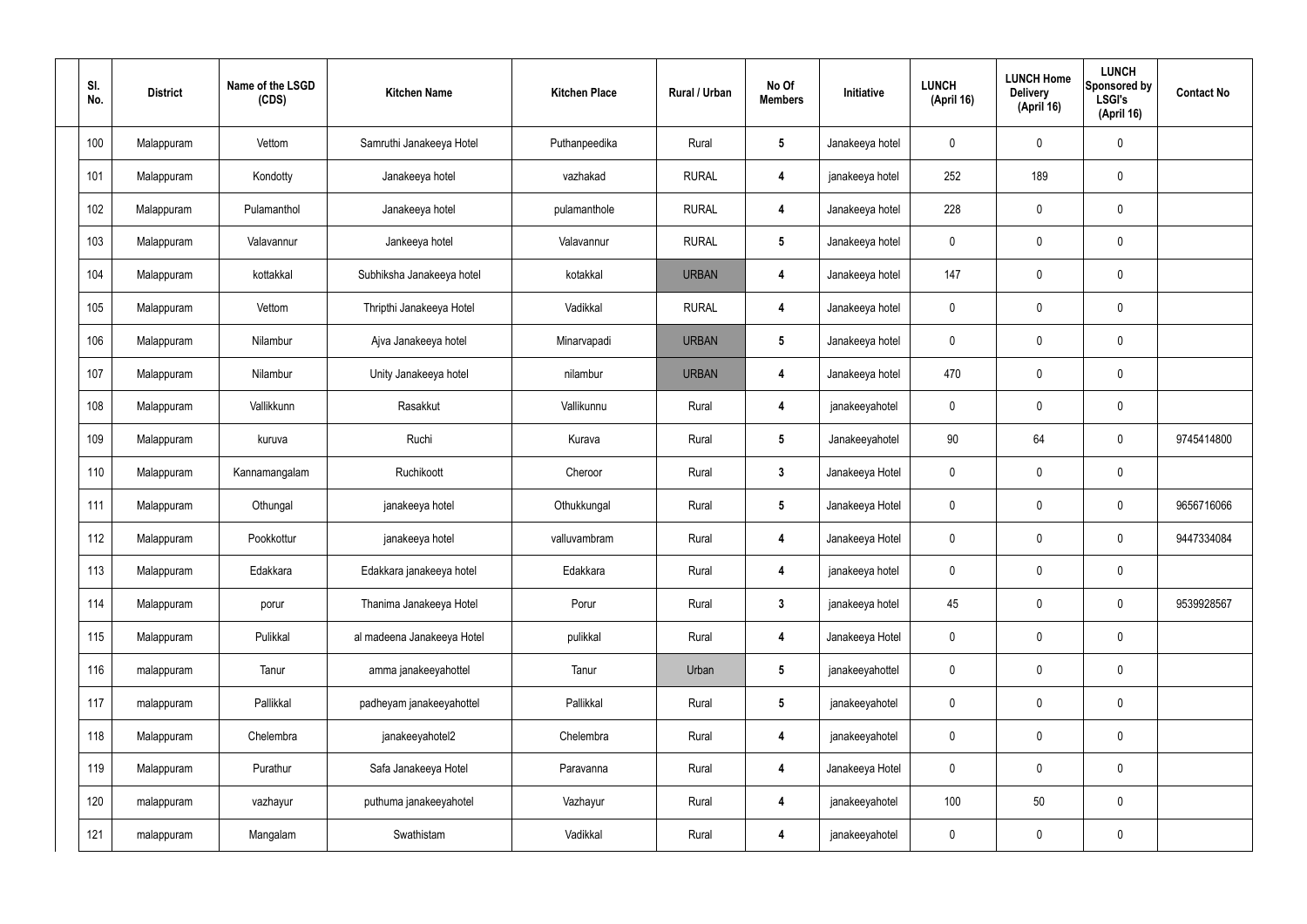|     | SI.<br>No.     | <b>District</b> | Name of the LSGD<br>(CDS) | <b>Kitchen Name</b>          | <b>Kitchen Place</b>                      | Rural / Urban | No Of<br><b>Members</b> | Initiative      | <b>LUNCH</b><br>(April 16) | <b>LUNCH Home</b><br><b>Delivery</b><br>(April 16) | <b>LUNCH</b><br>Sponsored by<br><b>LSGI's</b><br>(April 16) | <b>Contact No</b> |
|-----|----------------|-----------------|---------------------------|------------------------------|-------------------------------------------|---------------|-------------------------|-----------------|----------------------------|----------------------------------------------------|-------------------------------------------------------------|-------------------|
|     | 122            | malappuram      | kuttippuram               | nilayoram janakeeya hotel    | Kuttipuram                                | Rural         | 4                       | janakeeyahotel  | $\mathbf 0$                | $\mathbf 0$                                        | $\pmb{0}$                                                   |                   |
|     | 123            | malapluram      | thazhekode                | Thazhekode Janakeeya Hotel   | Thazhekode                                | Rural         | $\overline{4}$          | Janakeeya Hotel | 200                        | $\mathbf 0$                                        | $\mathbf 0$                                                 |                   |
|     | 124            | malappuram      | munniyur                  | my kitchen                   | Alinchuvad                                | Rural         | $5\phantom{.0}$         | janakeeya hotel | $\mathbf 0$                | $\mathbf 0$                                        | $\mathbf 0$                                                 | 8589809765        |
|     | 125            | Malappuram      | Mangalam                  | Ruchikkoottu                 | Mangalam                                  | Rural         | $\overline{4}$          | Janakeeya hotel | $\mathbf 0$                | $\mathbf 0$                                        | $\mathbf 0$                                                 |                   |
|     | 126            | Malappuram      | Ponnani                   | Thripthi                     | Ponnani                                   | Urban         | $5\phantom{.0}$         | Janakeeya Hotel | $\mathbf 0$                | $\mathbf 0$                                        | $\mathbf 0$                                                 |                   |
|     | 127            | Malappuram      | Tanur                     | Krishna                      | Tanur                                     | Urban         | $5\phantom{.0}$         | janakeeya hotel | $\mathbf 0$                | $\mathbf 0$                                        | $\mathbf 0$                                                 |                   |
|     | 128            | Malappuram      | Thazhekode                | ashraya                      | Maatrakkal                                | <b>RURAL</b>  | $6\phantom{.}6$         | janakeeya hotel | 176                        | $\mathbf 0$                                        | $\mathbf 0$                                                 |                   |
| 128 |                |                 |                           |                              |                                           |               | 532                     |                 | 6932                       | 1582                                               | 2                                                           |                   |
|     | -1             | Palakkad        | Elapully                  | Nakshathra Vanitha canteen   | Canteen                                   | Rural         | 4                       | Janakeeya Hotel | $\mathbf 0$                | $\mathbf 0$                                        | $\mathbf 0$                                                 | 6932              |
|     | $\overline{2}$ | Palakkad        | Nalleppilly               | Vanitha Canteen              | Canteen                                   | Rural         | 4                       | Janakeeya Hotel | $\mathbf 0$                | $\mathbf 0$                                        | $\mathbf 0$                                                 | 9656232569        |
|     | 3              | Palakkad        | Chittur                   | Thanal vanitha Canteen       | Thathamangalam, Mettuvalavu               | Urban         | $\mathbf{3}$            | Janakeeya Hotel | 351                        | 0                                                  | $\mathbf 0$                                                 | 9447105400        |
|     | $\overline{4}$ | Palakkad        | chittur                   | urapp janakeeya hotel        | Anicode junction                          | urban         | $5\overline{)}$         | Janakeeya hotel | 157                        | $\mathbf 0$                                        | $\mathbf 0$                                                 | 9349930549        |
|     | 5              | Palakkad        | polpully                  | subiksha janakeeya hotel     | kallootiyal                               | Rural         | $5\overline{)}$         | Janakeeya hotel | 148                        | $\mathbf 0$                                        | $\mathbf 0$                                                 | 9495197498        |
|     | 6              | Palakkad        | Eruthenpathy              | Nila janakeeya hotel         | Mooniilmada muniyappan<br>kshethram near  | Rural         | $5\overline{)}$         | Janakeeya hotel | 125                        | $\mathbf 0$                                        | $\mathbf 0$                                                 | 9037290925        |
|     | $\overline{7}$ | Palakkad        | Perumatty                 | Nanam Janakeeya hotel        | kannimari                                 | Rural         | $3\phantom{a}$          | Janakeeya hotel | $\mathbf 0$                | $\mathbf 0$                                        | $\mathbf 0$                                                 | 9605529657        |
|     | 8              | Palakkad        | Vadakarapathy             | soubhagya janakeeya hotel    | vadakarapathy panchayath                  | Rural         | $5\overline{)}$         | Janakeeya hotel | $\mathbf 0$                | $\mathbf 0$                                        | $\mathbf 0$                                                 | 9633578756        |
|     | 9              | Palakkad        | Kozhinjampara             | Sreesakthi Janakeeya hotel   | Kozhinjampara<br>gramapanchayth, near bus | Rural         | $5\phantom{.0}$         | Janakeeya hotel | $\mathbf 0$                | $\mathbf 0$                                        | $\mathbf 0$                                                 | 9847121105        |
|     | 10             | Palakkad        | Vadakkenchery             | Oottupura Vanitha Canteen    | Panchayath building,<br>Vadakkenchery     | Rural         | $\overline{4}$          | Janakeeya Hotel | 195                        | 0                                                  | $\mathbf 0$                                                 | 9656360141        |
|     | 11             | Palakkad        | PKD North                 | Cafesree                     | opp. ksrtc bus stand,<br>Manjakulam road  | Urban         | $5\overline{)}$         | Janakeeya Hotel | $\mathbf 0$                | 0                                                  | $\mathbf 0$                                                 | 9037332005        |
|     | 12             | Palakkad        | Ongallur                  | Amma canteen                 | Ongallur vipanana kendram                 | Rural         | $\overline{4}$          | Janakeeya Hotel | 98                         | 0                                                  | $\mathbf 0$                                                 | 7560924507        |
|     | 13             | Palakkad        | Muthuthala                | Sreelakshmi vanitha canteen  | Muthuthala panchayath                     | Rural         | $\overline{4}$          | Janakeeya Hotel | $\mathbf 0$                | $\mathbf 0$                                        | $\mathbf 0$                                                 | 7558865485        |
|     | 14             | Palakkad        | Koppam                    | Natturuchi kudumbashree cafe | Near koppam village                       | Rural         | $5\phantom{.0}$         | Janakeeya Hotel | $\pmb{0}$                  | 0                                                  | $\boldsymbol{0}$                                            | 8075779172        |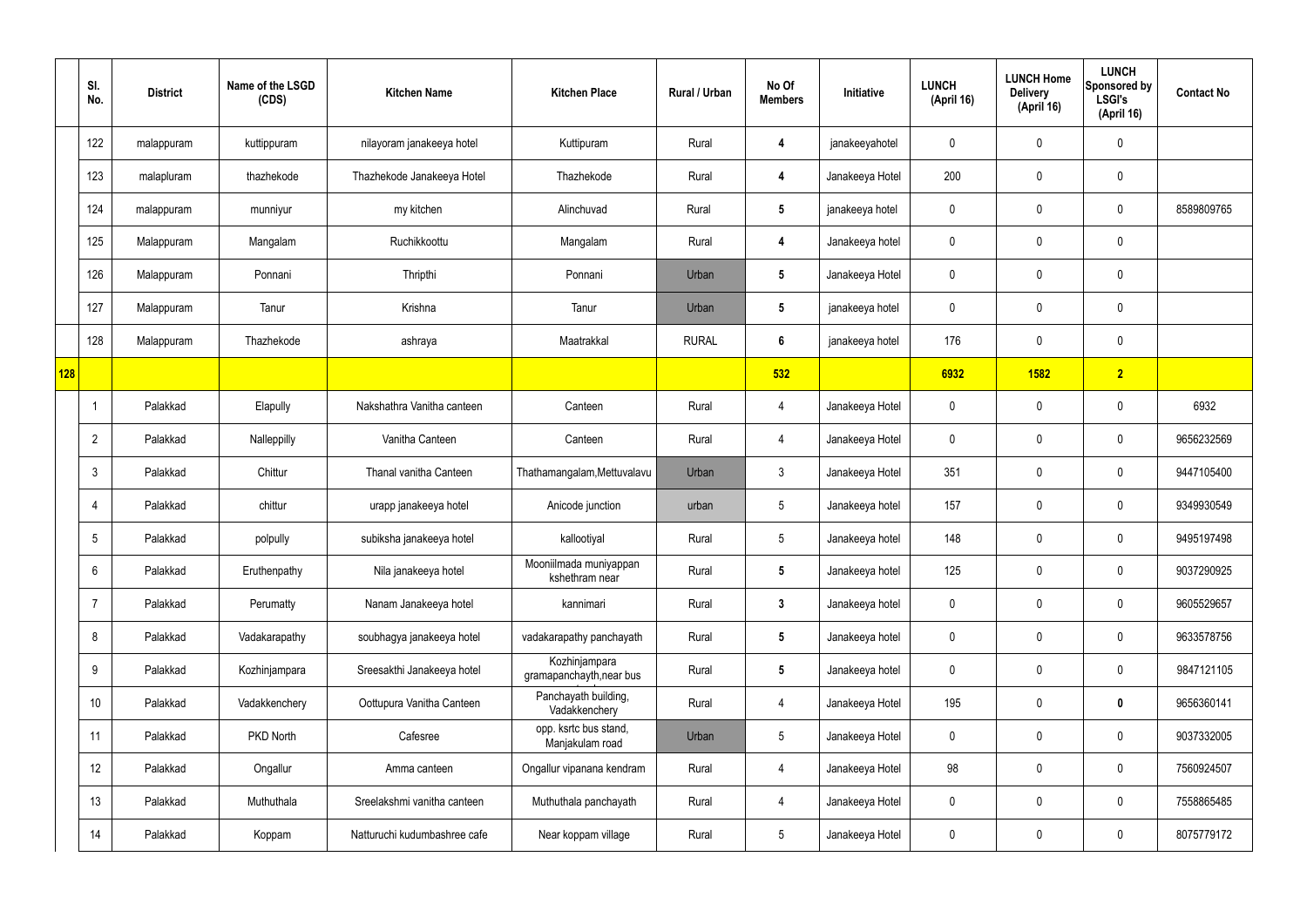| SI.<br>No. | <b>District</b> | Name of the LSGD<br>(CDS) | <b>Kitchen Name</b>             | <b>Kitchen Place</b>                      | Rural / Urban | No Of<br><b>Members</b> | Initiative       | <b>LUNCH</b><br>(April 16) | <b>LUNCH Home</b><br><b>Delivery</b><br>(April 16) | <b>LUNCH</b><br>Sponsored by<br><b>LSGI's</b><br>(April 16) | <b>Contact No</b> |
|------------|-----------------|---------------------------|---------------------------------|-------------------------------------------|---------------|-------------------------|------------------|----------------------------|----------------------------------------------------|-------------------------------------------------------------|-------------------|
| 15         | Palakkad        | Paruthur                  | Mamatty vanitha canteen         | Near panchayath                           | Rural         | 5                       | Janakeeya Hotel  | 83                         | 0                                                  | $\mathbf 0$                                                 | 9544847874        |
| 16         | Palakkad        | Vilayur                   | Souhritha caffesree (Ruchipura) | Near Vilayur Panchayath                   | Rural         | 6                       | Janakeeya Hotel  | 198                        | 0                                                  | $\mathbf 0$                                                 | 9747342046        |
| 17         | palakkad        | Kulukkallur               | Snehitha Janakeeya hotel        | Kulukkallur panchayath                    | Rural         | $5\phantom{.0}$         | Janakeeya hotel  | 78                         | 0                                                  | $\mathbf 0$                                                 | 9746701454        |
| 18         | Palakkad        | Pattambi                  | Janakeeya hotel                 | near Govt samskritha college,<br>Pattambi | Urban         | 4                       | Janakeeya hotel  | $\mathbf 0$                | 0                                                  | $\mathbf 0$                                                 | 9562043428        |
| 19         | Palakkad        | Erimayur                  | Thanima Vanitha Canteen         | Panchayath building, Erimayur             | Rural         | $5\overline{)}$         | Janakeeya Hotel  | 35                         | 0                                                  | $\overline{2}$                                              | 9746440633        |
| 20         | Palakkad        | Kizhekkencheri            | Vanitha Canteen                 | Panchayath Building,<br>Kizhakkenchery    | Rural         | 4                       | Janakeeya Hotel  | $\mathbf 0$                | $\mathbf 0$                                        | $\mathbf 0$                                                 | 9747923418        |
| 21         | Palakkad        | Peringottukkurrissi       | Aiswarya Vanitha canteen        | Panchayth building                        | Rural         | $\mathbf{3}$            | Janakeeya Hotel  | $\mathbf 0$                | $\mathbf 0$                                        | $\mathbf 0$                                                 | 9048665884        |
| 22         | Palakkad        | Mundoor                   | Bharath vanitha canteen         | Panchayath building                       | Rural         | $\mathbf{3}$            | Janakeeya Hotel  | $\mathbf 0$                | 84                                                 | $\mathbf 0$                                                 | 8592830607        |
| 23         | Palakkad        | Kodumbu                   | kripa                           | kodumb panchayath                         | Rural         | 4                       | Janakeeya HoteL  | $\mathbf 0$                | 0                                                  | $\mathbf 0$                                                 | 9048682860        |
| 24         | Palakkad        | Thirumittakode            | Thirumuttam Janakeeya Hotel     | Karukaputhur                              | Rural         | 6                       | Janakeeya Hotel  | 115                        | 0                                                  | $\mathbf 0$                                                 | 9072841599        |
| 25         | Palakkad        | Akathethara               | Nanma canteen                   | kalyanamandapam                           | Rural         | $\mathbf{3}$            | Janakeeya Hotel  | $\mathbf 0$                | 0                                                  | $\mathbf 0$                                                 | 7025563510        |
| 26         | Palakkad        | Marutharoad               | flavours cantteen               | panchayath                                | Rural         | $5\phantom{.0}$         | Janakeeya Hotela | $\mathbf 0$                | 0                                                  | $\boldsymbol{0}$                                            | 9746227966        |
| 27         | Palakkad        | Trithala                  | Kairali Vanitha Hotel           | Thirthala                                 | Rural         | $5\phantom{.0}$         | Janakeeya Hotel  | 98                         | 0                                                  | 0                                                           | 9048710155        |
| 28         | Palakkad        | Kongad                    | Annapoorna vanitha canteen      | Near Kongad village office                | Rural         | $5\phantom{.0}$         | Janakeeya Hotel  | 103                        | $\mathbf 0$                                        | $\mathbf 0$                                                 | 9645425774        |
| 29         | Palakkad        | Sreekrishnapuram          | Subiksha canteen                | Near panchayath office                    | Rural         | $3\phantom{a}$          | Janakeeya Hotel  | $\mathbf 0$                | $\mathbf 0$                                        | $\mathbf 0$                                                 | 8086697226        |
| 30         | Palakkad        | Pallassana                | dhanalakshmi vanitha canteen    | pallassana panchayath<br>building         | Rural         | $5\phantom{.0}$         | Janakeeya Hotel  | 163                        | $\mathbf 0$                                        | $\mathbf 0$                                                 | 8943225892        |
| 31         | Palakkad        | Nenmmara                  | Nemmara Janakeeya hotel         | Nemmara junction                          | Rural         | $\overline{4}$          | Janakeeya hotel  | 318                        | $\mathbf 0$                                        | $\mathbf 0$                                                 | 8157850935        |
| 32         | Palakkad        | Ayilur                    | Janakeeya hotel                 | Thalavettanpara, Ayilur                   | Rural         | $\mathbf{3}$            | Janakeeya hotel  | 179                        | 0                                                  | $\mathbf 0$                                                 | 9539517856        |
| 33         | Palakkad        | Melarkode                 | Janakeeya Hotel                 | near Melarkode panchayath                 | Rural         | 4                       | Janakeeya hotel  | 158                        | 0                                                  | $\mathbf 0$                                                 | 8606193918        |
| 34         | Palakkad        | Vandazhi                  | janakeeya hotel                 | Kaniyamangalam                            | Rural         | $\mathbf{3}$            | Janakeeya hotel  | 59                         | 0                                                  | $\mathbf 0$                                                 | 9645919937        |
| 35         | Palakkad        | Nelliayampathy            | Janakeeya hotel                 | near Panchayat, kaikaty                   | Rural         | $\overline{4}$          | Janakeeya hotel  | 82                         | $\mathbf 0$                                        | $\mathbf 0$                                                 | 9497123529        |
| 36         | Palakkad        | Elavanchery               | Snehatheeram                    | Near GUPS, Vattekkad                      | Rural         | $5\phantom{.0}$         | Janakeeya Hotel  | 252                        | 0                                                  | $\boldsymbol{0}$                                            | 9744195274        |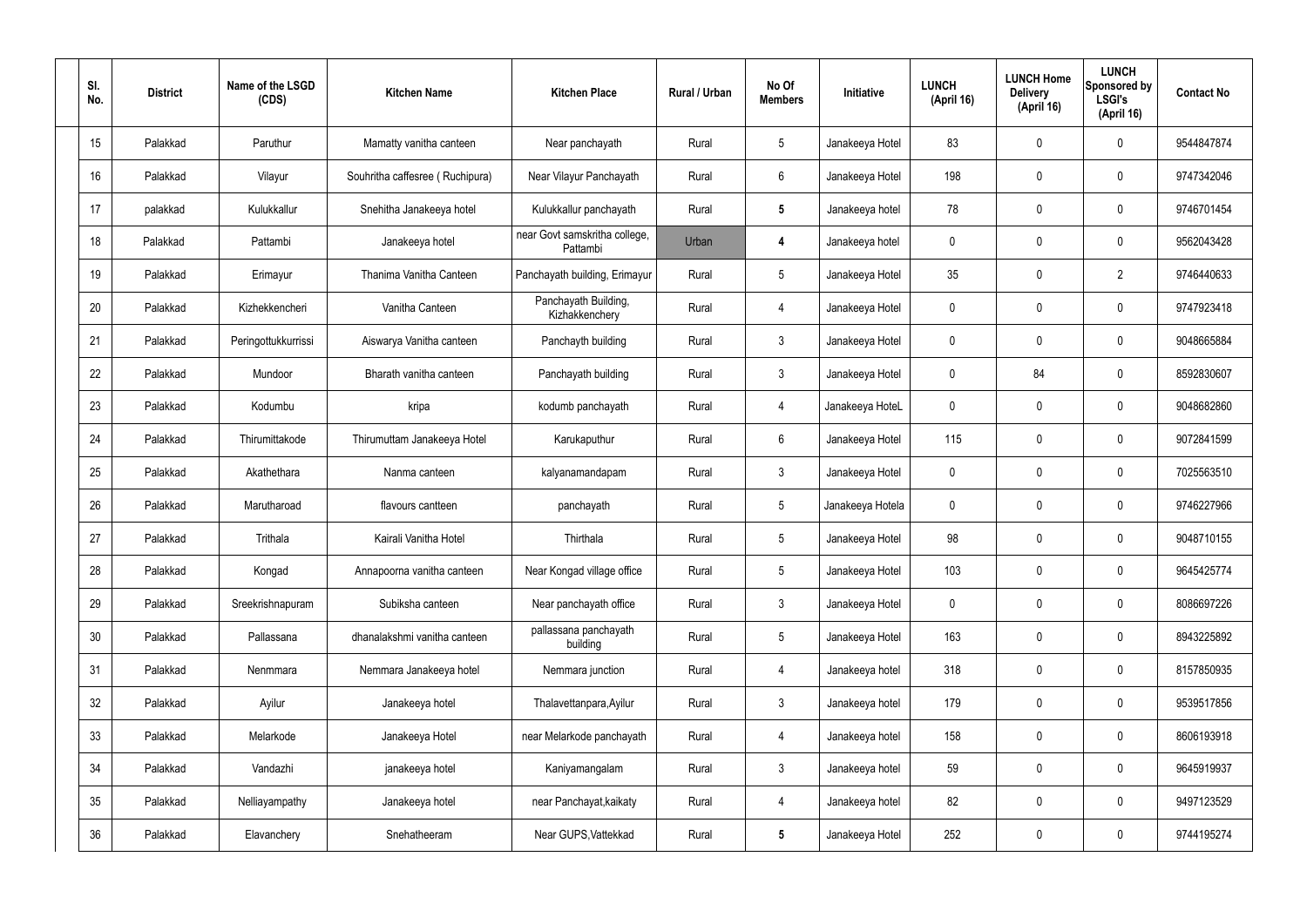|     | SI.<br>No. | <b>District</b> | Name of the LSGD<br>(CDS) | <b>Kitchen Name</b>                      | <b>Kitchen Place</b>                            | Rural / Urban | No Of<br><b>Members</b> | Initiative       | <b>LUNCH</b><br>(April 16) | <b>LUNCH Home</b><br><b>Delivery</b><br>(April 16) | <b>LUNCH</b><br>Sponsored by<br><b>LSGI's</b><br>(April 16) | <b>Contact No</b> |
|-----|------------|-----------------|---------------------------|------------------------------------------|-------------------------------------------------|---------------|-------------------------|------------------|----------------------------|----------------------------------------------------|-------------------------------------------------------------|-------------------|
|     | 37         | Palakkad        | Kollemkode                | Priya Vanitha Canteen                    | Block Panchayath Office,<br>Kollengode          | Rural         | $\overline{4}$          | Janakeeya Hotel  | 135                        | $\mathbf 0$                                        | $\mathbf 0$                                                 | 9745456764        |
|     | 38         | Palakkad        | Koduvayur                 | Samridhi Kudumbashree Vanitha<br>Canteen | Panchayath Building                             | Rural         | $5\overline{)}$         | Janakeeya Hotel  | $\mathbf 0$                | $\mathbf 0$                                        | $\mathbf 0$                                                 | 8086263595        |
|     | 39         | Palakkad        | Pattanchery               | Sreelakshmi vanitha canteen              | Panchayath Building                             | Rural         | $\overline{4}$          | Janakeeya Hotel  | 52                         | $\mathbf 0$                                        | $\mathbf 0$                                                 | 8086916932        |
|     | 40         | Palakkad        | Pudunagaram               | Janakeeya Hotel                          | Near KSEB, Pudunagaram                          | Rural         | $\boldsymbol{4}$        | Janakeeya hotel  | $\mathbf 0$                | $\mathbf 0$                                        | $\mathbf 0$                                                 | 9497241598        |
|     | 41         | Palakkad        | Vadavanoor                | Sree Muruka Janakeeya Hotel              | Vydhyasala, Vadavanoor                          | Rural         | $5\phantom{.0}$         | Janakeeya hotel  | $\mathbf 0$                | $\mathbf 0$                                        | $\mathbf 0$                                                 | 9567011729        |
|     | 42         | Palakkad        | Peruvemba                 | Samridi Janakeeya Hotel                  | Peruvemba Junction                              | Rural         | $\boldsymbol{4}$        | Jankeeya hotel   | $\mathbf 0$                | $\mathbf 0$                                        | $\mathbf 0$                                                 | 918089611261      |
|     | 43         | Palakkad        | Muthalamada               | Janakeeya Hotel                          | Chulliyarmedu                                   | Rural         | $\boldsymbol{4}$        | Jankeeya hotel   | 327                        | $\mathbf 0$                                        | $\mathbf 0$                                                 | 9633730067        |
|     | 44         | Palakkad        | Cherppalasseri            | Swad Janakiyahotel, CPY                  | Scheduled caste coperative<br>society hall, cpy | Urban         | 5                       | Janakeeya Hotel  | 235                        | $\mathbf 0$                                        | $\mathbf 0$                                                 | 9447746082        |
|     | 45         | Palakkad        | Vellinezhi                | Aiswarya kudumbashree                    | Adakkaputhur                                    | Rural         | $\mathbf{3}$            | Janakeeya Hotel  | 61                         | $\mathbf 0$                                        | $\mathbf 0$                                                 | 9747730588        |
|     | 46         | Palakkad        | Keralasseri               | Bhagyasree janakeeya hotel               | Near village office                             | Rural         | $\mathbf{3}$            | Janakeeya Hotel  | 50                         | $\mathbf 0$                                        | $\mathbf 0$                                                 | 8606125128        |
|     | 47         | Palakkad        | Kottayi                   | Kudumbashree Vanitha canteen             | Near Kottayi Panchayath                         | Rural         | $\overline{4}$          | Jankeeya hotel   | $\mathbf 0$                | $\mathbf 0$                                        | $\mathbf 0$                                                 | 9605699847        |
|     | 48         | Palakkad        | anakkara                  | udayasurya vanitha canteen               | kumbidi                                         | rural         | $5\phantom{.0}$         | Janakeeya Hotel  | $\mathbf 0$                | 0                                                  | $\mathbf 0$                                                 | 9895947614        |
|     | 49         | Palakkad        | kappur                    | jeevanam hotel                           | kumaranellur                                    | rural         | 6                       | Janakeeya Hotel  | $\mathbf 0$                | 0                                                  | $\mathbf 0$                                                 | 9605308385        |
| 102 | 50         | Palakkad        | Malampauzha               | Nandhanam canteen                        | near fantasy park                               | Rural         | $5\phantom{.0}$         | Janakeeya HotelT | $\mathbf 0$                | $\mathbf 0$                                        | $\mathbf 0$                                                 | 807587062         |
|     | 51         | Palakkad        | Puduppariyaram            | Anaswara Canteen                         | Panchayath                                      | Rural         | $\overline{4}$          | Janakeeya Hotel  | $\mathbf 0$                | $\mathbf 0$                                        | $\mathbf 0$                                                 | 9526677781        |
|     | 52         | Palakkad        | kadambazhipuram           | Reshmi janakeeya hotel                   | 16 mail                                         | Rural         | 5 <sup>5</sup>          | Janakeeya Hotel  | 55                         | $\mathbf 0$                                        | $\mathbf 0$                                                 | 9048375891        |
|     | 53         | Palakkad        | Kadambazhipuram           | Ardhram Janakeeya hotel                  | Pulapatta                                       | Rural         | $\mathbf{3}$            | Janakeeya Hotel  | $\mathbf 0$                | $\pmb{0}$                                          | $\mathbf 0$                                                 | 9495775246        |
|     | 54         | Palakkad        | Kannambra                 | Sree kurumba canteen                     | kannambra                                       | Rural         | $\overline{4}$          | Janakeeya Hotel  | 176                        | $\pmb{0}$                                          | $\mathbf 0$                                                 | 8157815819        |
|     | 55         | Palakkad        | karakkurissi              | Janakiya hotel                           | Near ammus auditorium,<br>Ayappankavu           | Rural         | $\mathbf{3}$            | Janakeeya Hotel  | 82                         | $\pmb{0}$                                          | $\mathbf 0$                                                 | 6238788932        |
|     | 56         | Palakkad        | Thenkara                  | Subiksham janakeeya hotel                | Ayurveda hospital compound<br>Then kara         | Rural         | $5\phantom{.0}$         | Janakeeya Hotel  | $\mathbf 0$                | $\mathbf 0$                                        | $\mathbf 0$                                                 | 9747557333        |
|     | 57         | Palakkad        | Alanallur                 | Keerthi vanitha canteen and catering     | Near panchayath Alanallur                       | Rural         | $5\phantom{.0}$         | Janakeeya hotel  | 237                        | $\mathbf 0$                                        | $\mathbf 0$                                                 | 9495447569        |
|     | 58         | Palakkad        | Pudur                     | Asil canteen                             | Pudur panchayath                                | Rural         | 4                       | Janakeeya hotel  | 44                         | $\pmb{0}$                                          | $\boldsymbol{0}$                                            | 8086968050        |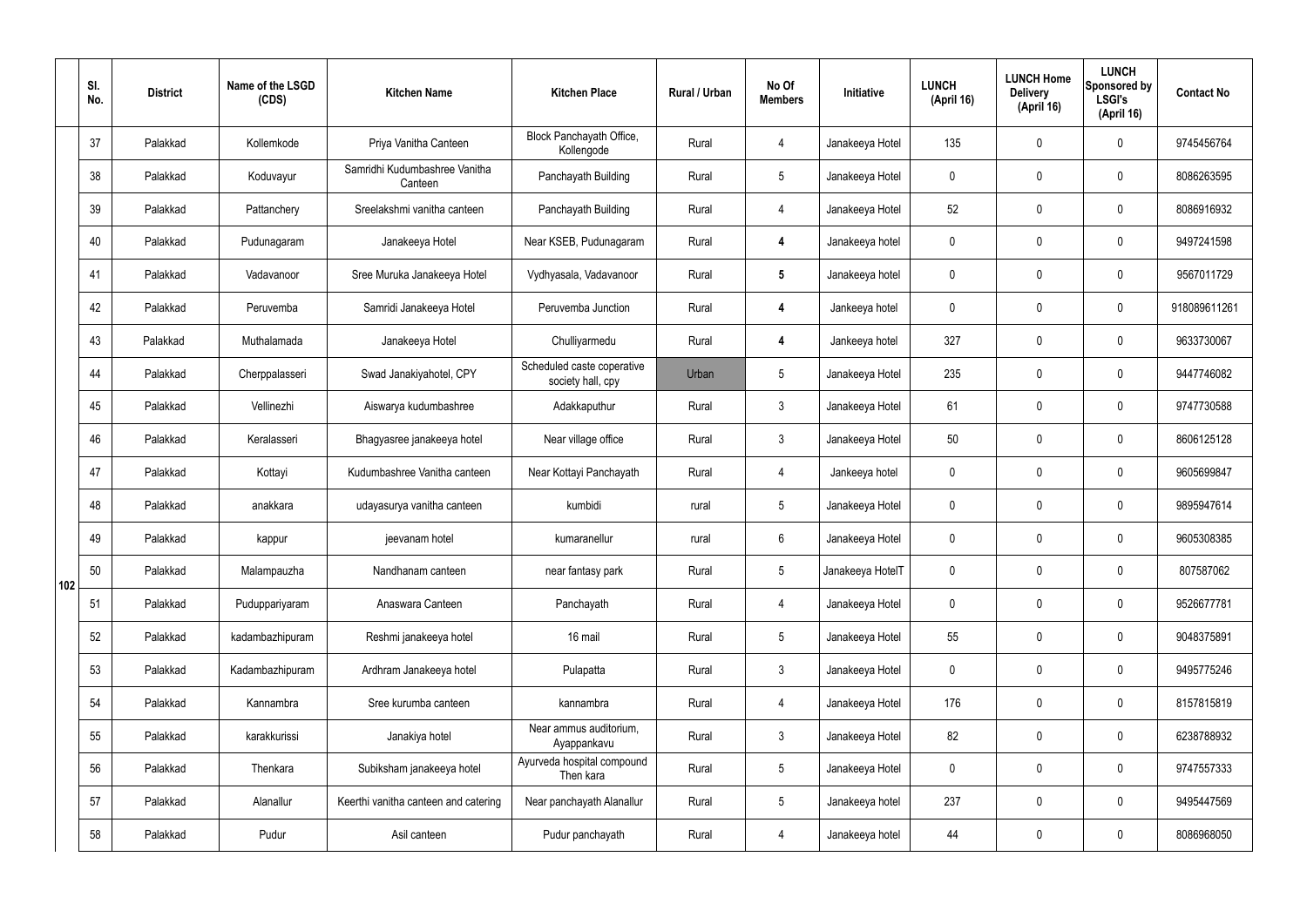| SI.<br>No. | <b>District</b> | Name of the LSGD<br>(CDS) | <b>Kitchen Name</b>                         | <b>Kitchen Place</b>                              | Rural / Urban | No Of<br><b>Members</b> | Initiative       | <b>LUNCH</b><br>(April 16) | <b>LUNCH Home</b><br><b>Delivery</b><br>(April 16) | <b>LUNCH</b><br>Sponsored by<br><b>LSGI's</b><br>(April 16) | <b>Contact No</b> |
|------------|-----------------|---------------------------|---------------------------------------------|---------------------------------------------------|---------------|-------------------------|------------------|----------------------------|----------------------------------------------------|-------------------------------------------------------------|-------------------|
| 59         | Palakkad        | Parali                    | Annasree Janakeeya hotel                    | Near parali panchayath                            | Rural         | 4                       | Janakeeya hotel  | 175                        | 0                                                  | $\mathbf 0$                                                 | 8281829238        |
| 60         | Palakkad        | Mannur                    | Kudumbasree janakeeya hotel                 | Mannur panchayath                                 | Rural         | $5\phantom{.0}$         | Janakeeya hotel  | $\mathbf 0$                | $\mathbf 0$                                        | $\mathbf 0$                                                 | 9495771095        |
| 61         | Palakkad        | Kuzhalmannam              | Janasree jankeeya hotel                     | Kuzhalmannam block<br>panchayth                   | Rural         | $\mathbf{3}$            | Jankeeya hotel   | $\mathbf 0$                | 0                                                  | $\mathbf 0$                                                 | 9847364980        |
| 62         | Palakkad        | Kavassery                 | samridhi Janakeeya Hotel                    | Alathur road, kavasheery                          | Rural         | $6\phantom{.}6$         | Janakeeya hotel  | $\mathbf 0$                | 0                                                  | $\mathbf 0$                                                 | 9747570761        |
| 63         | palakkad        | chalissery                | Thanal janakeeya hotel                      | chalissery panchayath building                    | Rural         | $\mathfrak{Z}$          | Janakeeya hotel  | 25                         | $\boldsymbol{0}$                                   | $\boldsymbol{0}$                                            | 9562702284        |
| 64         | palakkad        | Kottopadam                | Iva canteen and catering janakeeya<br>hotel | <b>Block building, Near</b><br>aryambavu junction | Rural         | 4                       | Janakeeya hotel  | $\mathbf 0$                | 0                                                  | $\mathbf 0$                                                 | 9074818126        |
| 65         | palakkad        | kumaramputhur             | Ruchi cafe janakeeya hotel                  | Panchayath kumaramputhur                          | Rural         | $\mathbf{3}$            | Janakeeya hotel  | $\mathbf 0$                | 0                                                  | $\mathbf 0$                                                 | 8589968705        |
| 66         | palakkad        | Malampuzha                | Amma janakeeya hotel                        | kadukkamkunnu, Malampuzha                         | Rural         | $3\phantom{a}$          | Janakeeya hotel. | $\mathbf 0$                | 0                                                  | $\mathbf 0$                                                 | 9446521664        |
| 67         | palakkad        | Alathur                   | Rich Janakeeya hotel                        | Near bus stand, Alathur                           | Rural         | 4                       | Janakeeya hotel  | 220                        | $\boldsymbol{0}$                                   | 11                                                          | 9947030779        |
| 68         | palakkad        | Karimpuzha                | Janakeeya hotel                             | Karimpuzha panchayath                             | Rural         | $\mathbf{3}$            | Janakeeya hotel  | $\mathbf 0$                | 0                                                  | $\mathbf 0$                                                 | 9961502739        |
| 69         | Palakkad        | Thenkurissi               | Eyeshee janakeeya hotel                     | Panchayth building,<br>Thenkurissi                | Rural         | 4                       | Jankeeya hotel   | $\mathbf 0$                | 0                                                  | $\mathbf 0$                                                 | 9995662723        |
| 70         | Palakkad        | Agali                     | Janakeeya Hotel                             | Block Panchayath building,<br>Agali               | Rural         | $5\phantom{.0}$         | Jankeeya hotel   | $\mathbf 0$                | 0                                                  | $\mathbf 0$                                                 | 9037878897        |
| 71         | Palakkad        | Sholayur                  | Powrnami janakeeya hotel                    | anakkatty bus stand                               | Rural         | 4                       | Jankeeya hotel   | 71                         | 0                                                  | $\Omega$                                                    | 9159556404        |
| 72         | Palakkad        | Puthushery                | Janakeeya hotel                             | Puthushery panchayath                             | Rural         | $5\phantom{.0}$         | Janakeeya hotel  | $\pmb{0}$                  | 0                                                  | $\mathbf 0$                                                 | 9562772723        |
| 73         | Palakkad        | Karimba                   | Janakeeya hotel                             | Panchayath premise                                | Rural         | $3\phantom{a}$          | Janakeeya Hotel  | 0                          | 0                                                  | $\mathbf 0$                                                 | 9562163979        |
| 74         | Palakkad        | Nagalasseri               | Janakeeya hotel                             | near koottanad bus stand                          | Rural         | $5\phantom{.0}$         | Janakeeya hotel  | 0                          | 0                                                  | $\mathbf 0$                                                 | 8921928291        |
| 75         | Palakkad        | Mathur                    | Nila janakeeya Hotel                        | Near Panchayth, Mathur                            | Rural         | 4                       | Jankeeya hotel   | 0                          | 0                                                  | $\mathbf 0$                                                 | 9562356483        |
| 76         | Palakkad        | Chalavara                 | Janakeeya hotel                             | Chalavara panchayath                              | Rural         | $5\phantom{.0}$         | Janakeeya hotel  | 0                          | 0                                                  | $\mathbf 0$                                                 | 9544659942        |
| 77         | Palakkad        | Ananganadi                | vanitha cateen                              | near Ananganadi panchayath                        | Rural         | $\mathfrak{Z}$          | Janakeeya Hotel  | 0                          | 0                                                  | $\mathbf 0$                                                 | 8921410495        |
| 78         | Palakkad        | Lakkidiperur              | Janakeeya hotel                             | Lekkidi perur panchayath                          | Rural         | $5\phantom{.0}$         | Jankeeya hotel   | 0                          | 0                                                  | $\mathbf 0$                                                 | 6238921903        |
| 79         | Palakkad        | Nellaya                   | Janakeeya hotel                             | Nellaya panchayath                                | Rural         | 4                       | Janakeeya hotel  | 0                          | 0                                                  | $\mathbf 0$                                                 | 9562432883        |
| 80         | Palakkad        | Shornur                   | Oottupura Janakeeya hotel                   | near bus stand, Shoranur                          | Urban         | $\sqrt{5}$              | Janakeeya hotel  | 0                          | 0                                                  | $\mathbf 0$                                                 | 9747102377        |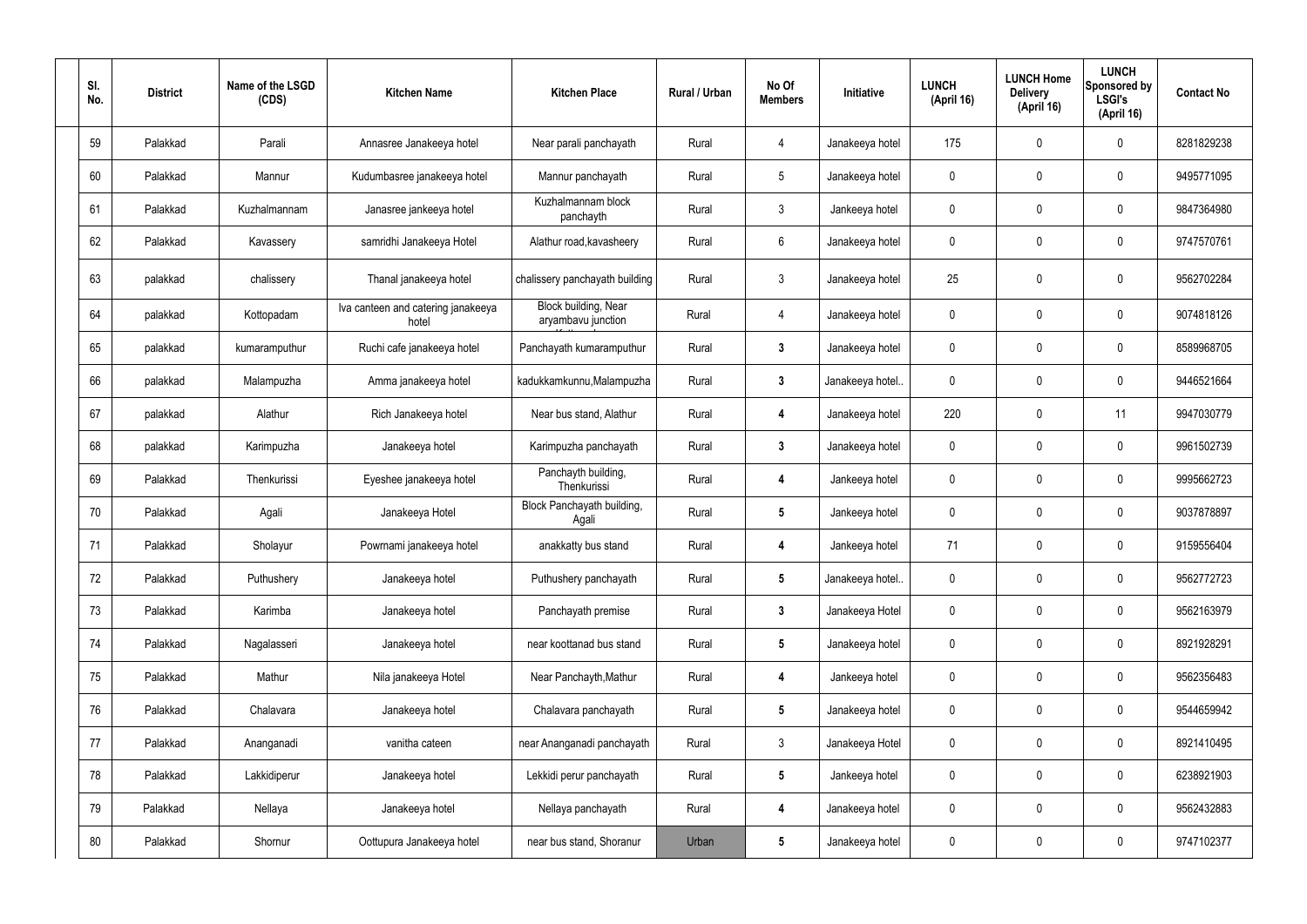| SI.<br>No. | <b>District</b> | Name of the LSGD<br>(CDS) | <b>Kitchen Name</b>             | <b>Kitchen Place</b>                       | <b>Rural / Urban</b> | No Of<br><b>Members</b> | Initiative      | <b>LUNCH</b><br>(April 16) | <b>LUNCH Home</b><br><b>Delivery</b><br>(April 16) | <b>LUNCH</b><br>Sponsored by<br><b>LSGI's</b><br>(April 16) | <b>Contact No</b> |
|------------|-----------------|---------------------------|---------------------------------|--------------------------------------------|----------------------|-------------------------|-----------------|----------------------------|----------------------------------------------------|-------------------------------------------------------------|-------------------|
| 81         | Palakkad        | Shornur                   | Snehadeepam Janakeeya hotel     | Shoranur municipality                      | Urban                | 4                       | Janakeeya hotel | $\mathbf 0$                | 0                                                  | $\mathbf 0$                                                 | 6238755729        |
| 82         | Palakkad        | Thrikkadiri               | Janakeeya hotel                 | Samskarika nilayam                         | Rural                | $\overline{4}$          | Janakeeya hotel | $\mathbf 0$                | $\mathbf 0$                                        | $\mathbf 0$                                                 | 9544806032        |
| 83         | palakkad        | Vaniyamkulam              | Janakeeya hotel                 | near PK DAS hospital                       | Rural                | $\mathbf{3}$            | Janakeeya hotel | 135                        | 0                                                  | $\mathfrak{Z}$                                              | 9947408415        |
| 84         | Palakkad        | Ambalappara               | Janakiya hotel                  | ambalappara<br>kalyanamandapam             | Rural                | 5                       | Janakeeya Hotel | $\mathbf 0$                | $\mathbf 0$                                        | $\mathbf 0$                                                 | 8129562289        |
| 85         | Palakkad        | Vallappuzha               | Janakeeya hotel                 | Hayath Complex, Vallappuzha                | Rural                | $5\phantom{.0}$         | Janakeeya Hotel | $\mathbf 0$                | 0                                                  | $\mathbf 0$                                                 | 8086406897        |
| 86         | Palakkad        | Shoranur                  | Ela janakeeya hotel             | Vpc market, kulappully                     | Urban                | 3                       | Janakeeya hotel | $\mathbf 0$                | $\mathbf 0$                                        | $\mathbf 0$                                                 | 8129769113        |
| 87         | Palakkad        | Mankara                   | Subiksha Janakeeya hotel        | Near Mankara Panchayath                    | Rural                | $5\phantom{.0}$         | Janakeeya hotel | 75                         | $\mathbf 0$                                        | $\mathbf 0$                                                 | 8549045637        |
| 88         | Palakkad        | Kanjirapuzha              | Surya Janakeeya hotel,          | Kanjirapuzha, panchayath                   | Rural                | $5\phantom{.0}$         | Janakeeya hotel | $\mathbf 0$                | $\mathbf 0$                                        | $\mathbf 0$                                                 | 9048698194        |
| 89         | Palakkad        | Thachanattukara           | Haritham janakeeya hotel        | 53 mile, Thachanattukara                   | Rural                | $\mathbf{3}$            | Janakeeya hotel | $\mathbf 0$                | 0                                                  | $\mathbf 0$                                                 | 9605097810        |
| 90         | Palakkad        | Puthukode                 | Puthuma jankeeya hotel          | Thachanadi junction                        | Rural                | 6                       | Janakeeya hotel | $\boldsymbol{0}$           | $\mathbf 0$                                        | $\mathbf 0$                                                 | 9744459080        |
| 91         | Palakkad        | Tarur                     | Jankeeya Hotel                  | Infront of vilage office, Tarurk           | Rural                | $\overline{\mathbf{4}}$ | Janakeeya hotel | $\mathbf 0$                | $\mathbf 0$                                        | $\mathbf 0$                                                 | 8606780959        |
| 92         | Palakkad        | Pirayiri                  | Janakeeya hotel                 | Near Panchayath office                     | Rural                | $5\phantom{.0}$         | Janakeeya hotel | $\boldsymbol{0}$           | $\pmb{0}$                                          | $\mathbf 0$                                                 | 9037495586        |
| 93         | Palakkad        | Palakkad ulb              | Ruchi                           | Near Balaji hospital, Fort<br>Maidan       | Urban                | 4                       | Janakeeya hotel | 150                        | $\mathbf 0$                                        | $\mathbf 0$                                                 | 7994185687        |
| 94         | Palakkad        | Pookkottukavu             | Punya                           | Pookkottukavu Centre                       | Rural                | 4                       | Janakeeya Hotel | 92                         | $\pmb{0}$                                          | $\mathbf 0$                                                 | 9745511432        |
| 95         | Palakkad        | Kuthanoor                 | Suryodayam jankeeya hotel       | Kalapara, kuthanoor                        | Rural                | $5\phantom{.0}$         | Jankeeya hotel  | $\pmb{0}$                  | $\mathbf 0$                                        | $\mathbf 0$                                                 | 9995159738        |
| 96         | Palakkad        | Thiruvegappura            | Janakeeya Hotel                 | Kaippuram                                  | Rural                | $5\phantom{.0}$         | Jankeeya hotel  | 134                        | $\pmb{0}$                                          | $\mathbf 0$                                                 | 8921882903        |
| 97         | Palakkad        | Thachampara               | Vanitha canteen Janakeeya Hotel | Thachampara town                           | Rural                | 4                       | Jankeeya hotel  | $\pmb{0}$                  | $\pmb{0}$                                          | $\mathbf 0$                                                 | 9497826216        |
| 98         | Palakkad        | Kannadi                   | Sweet jankeeya hotel            | Yakkara junction                           | Rural                | 3                       | Jankeeya hotel  | 355                        | $\mathbf 0$                                        | $\mathbf 0$                                                 | 9846918028        |
| 99         | Palakkad        | Pattithara                | Bavana janakeeya hotel          | kottappadam                                | Rural                | $5\phantom{.0}$         | Janakeeya hotel | $\pmb{0}$                  | $\pmb{0}$                                          | $\mathbf 0$                                                 | 9074163402        |
| 100        | Palakkad        | Mannarkkad                | Janakeeya Hotel                 | muncipal building, busstand,<br>mannarkkad | Urban                | 4                       | Janakeeya hotel | $\pmb{0}$                  | $\pmb{0}$                                          | $\mathbf 0$                                                 |                   |
| 101        | Palakkad        | Pirayiri                  | Kudumbashree janakeeya hotel    | Kallekkad Block Panchayath                 | Rural                | $5\phantom{.0}$         | janakeeya hotel | 71                         | $\pmb{0}$                                          | $\mathbf 0$                                                 | 8137940343        |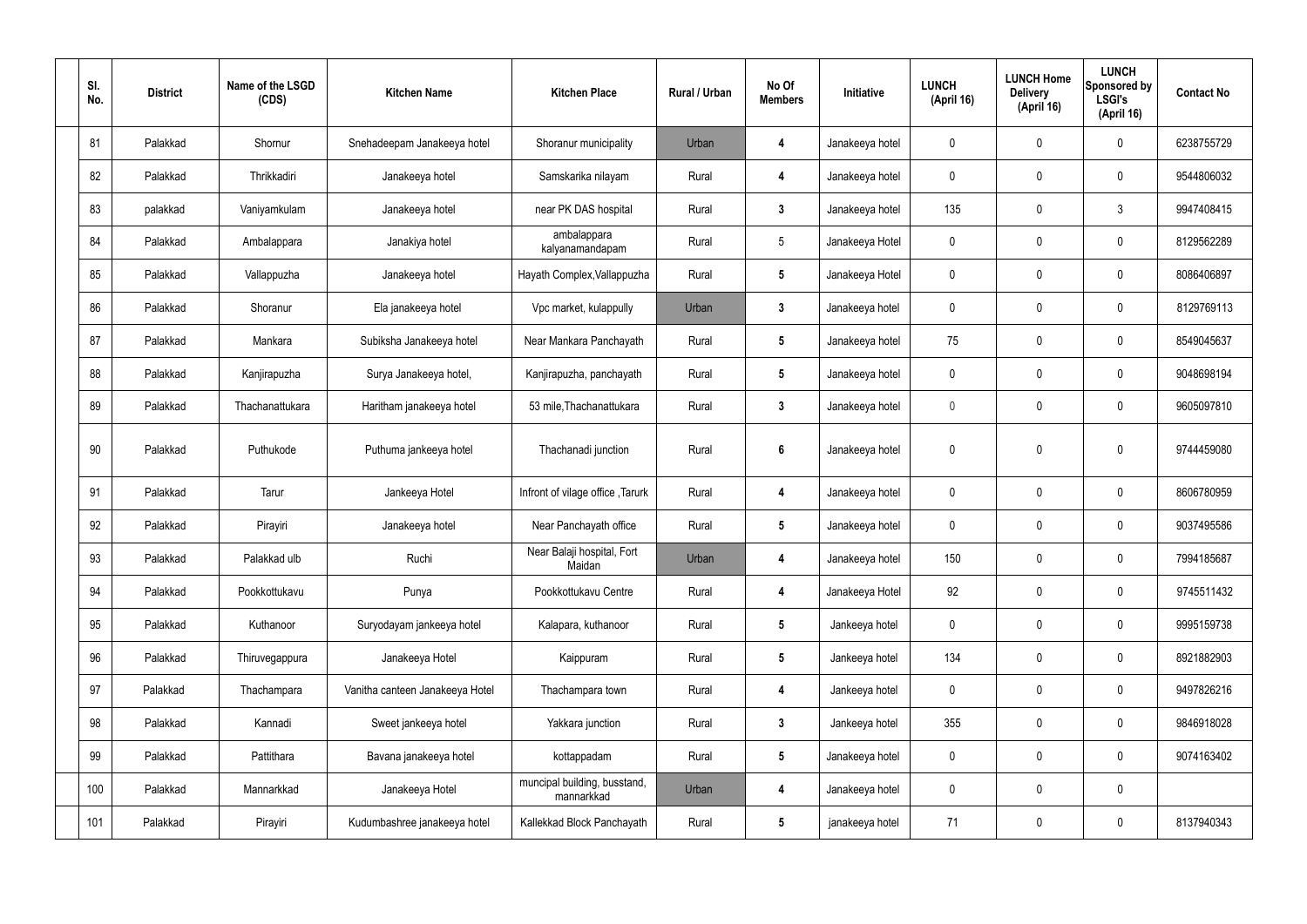|    | SI.<br>No.      | <b>District</b> | Name of the LSGD<br>(CDS) | <b>Kitchen Name</b>             | <b>Kitchen Place</b>  | Rural / Urban | No Of<br><b>Members</b> | Initiative      | <b>LUNCH</b><br>(April 16) | <b>LUNCH Home</b><br><b>Delivery</b><br>(April 16) | <b>LUNCH</b><br>Sponsored by<br><b>LSGI's</b><br>(April 16) | <b>Contact No</b> |
|----|-----------------|-----------------|---------------------------|---------------------------------|-----------------------|---------------|-------------------------|-----------------|----------------------------|----------------------------------------------------|-------------------------------------------------------------|-------------------|
|    | 102             | Palakkad        | Marutharoad               | Sreelakshmi janakeeya hotel     | Pirivusala            | Rural         | 4                       | janakeeya hotel | 0                          | 0                                                  | $\mathbf 0$                                                 | 9048636162        |
|    | 103             | Palakkad        | Puthussery                | Ruchi janakeeya hotel           | puthussery junction   | Rural         | $5\overline{)}$         | janakeeya hotel | 0                          | $\mathbf 0$                                        | $\pmb{0}$                                                   |                   |
| 99 |                 |                 |                           |                                 |                       |               | 439                     |                 | 5952                       | 84                                                 | 16                                                          |                   |
|    |                 | Pathanamthitta  | Anicadu                   | Janatha janakeeya hotel         | Nooromave             | Rural         | $\mathbf{3}$            | Janakeeya Hotel | 0                          | $\mathbf 0$                                        | $\mathbf 0$                                                 | 6282875679        |
|    | $\overline{2}$  | Pathanamthitta  | Kaviyoor                  | Janakeeya Hotel                 | Manakkachira          | Rural         | 4                       | Janakeeya Hotel | 0                          | 0                                                  | $\mathbf 0$                                                 | 9747886172        |
|    | $\mathbf{3}$    | Pathanamthitta  | Kottanadu                 | Janakeeya Hotel                 | Kottanadu             | Rural         | 4                       | Janakeeya Hotel | 100                        | 0                                                  | $\mathbf 0$                                                 | 6282382608        |
|    | $\overline{4}$  | Pathanamthitta  | Kalloopara                | Janakeeya Hotel                 | Kalloopara            | Rural         | $5\overline{)}$         | Janakeeya Hotel | 62                         | 0                                                  | $\mathbf 0$                                                 | 9947471024        |
|    | $5\phantom{.0}$ | Pathanamthitta  | Kunnamthanam              | Thripthi Hotel                  | Kunnamthanam          | Rural         | $\mathbf{3}$            | Janakeeya Hotel | 37                         | $\mathbf 0$                                        | $\mathbf 0$                                                 | 6235908328        |
|    | 6               | pathanamthitta  | mallappally               | janakeeya hotel                 | mallappally           | Rural         | $\mathbf{3}$            | janakeeya hotel | 119                        | 0                                                  | $\mathbf 0$                                                 | 9744194830        |
|    | 7               | Pathanamthitta  | kottangal                 | janakeeya hotel                 | kottangal             | Rural         | $\mathbf{3}$            | Janakeeya Hotel | 0                          | 0                                                  | $\mathbf 0$                                                 | 9526690541        |
|    | 8               | Pathanamthitta  | Nedumpuram                | Nedumpram Janakeeya Hotel       | Podiyadi              | Rural         | $5\overline{)}$         | Janakeeya Hotel | 0                          | 0                                                  | $\mathbf 0$                                                 | 919188291409      |
|    | 9               | Pathanamthitta  | Niranam                   | Sakhi cafe                      | Niranam               | Rural         | $\mathbf{3}$            | Janakeeya Hotel | 47                         | 0                                                  | $\mathbf 0$                                                 | 919526423710      |
|    | 10              | Pathanamthitta  | Peringara                 | Haritha samrudhi Catering       | <b>PMVHS Pringara</b> | Rural         | 4                       | Janakeeya Hotel | 90                         | 0                                                  | $\mathbf 0$                                                 | 919961219550      |
|    | 11              | Pathanamthitta  | Peringara                 | Pulari janakeeya Hotel          | swamipalam            | Rural         | 4                       | Janakeeya hotel | 56                         | $\mathbf 0$                                        | $\mathbf 0$                                                 | 919656132036      |
|    | 12              | Pathanamthitta  | Kuttor                    | Nanma Catering                  | <b>GHS Kuttoor</b>    | Rural         | 3 <sup>1</sup>          | Janakeeya Hotel | $\mathbf 0$                | 0                                                  | $\mathbf 0$                                                 | 919526323212      |
|    | 13              | Pathanamthitta  | Kadapra                   | Niradeepam janakeeya hotel      | Kadapra               | Rural         | 4                       | Janakeeya Hotel | $\mathbf 0$                | 0                                                  | $\mathbf 0$                                                 | 9656512066        |
|    | 14              | Pathanamthitta  | Eraviperoor               | Avi cafe                        | Avi cafe              | Rural         | $\mathbf{3}$            | Janakeeya Hotel | $\mathbf 0$                | 0                                                  | $\mathbf 0$                                                 | 6238013293        |
|    | 15              | Pathanamthitta  | Koipuram                  | Ammas kudumbashree cafe         | Muttamon              | Rural         | $5\overline{)}$         | Janakeeya Hotel | $\mathbf 0$                | 0                                                  | $\mathbf 0$                                                 | 9961485931        |
|    | 16              | Pathanamthitta  | Thottappuzhassery         | Thottapuzhassery Jankeeya Hotel | Thottapuzhassery      | Rural         | 4                       | Janakeeya Hotel | $\mathbf 0$                | 0                                                  | $\mathbf 0$                                                 | 9656403054        |
|    | 17              | Pathanamthitta  | Puramattom                | Top N Taste                     | Puramattom            | Rural         | $\mathbf{3}$            | Janakeeya Hotel | 30 <sub>o</sub>            | 0                                                  | $\mathbf 0$                                                 | 9526728230        |
|    | 18              | Pathanamthitta  | Ayroor                    | Janakeeya Hotel                 | Ayroor                | Rural         | $6\phantom{.}6$         | Janakeeya Hotel | 46                         | 0                                                  | $\mathbf 0$                                                 | 8086653951        |
|    | 19              | Pathanamthitta  | Ezhumattor                | Swad Hotel                      | Thadiyoor             | Rural         | $\mathfrak{Z}$          | Janakeeya Hotel | 0                          | 0                                                  | $\overline{0}$                                              | 9526857335        |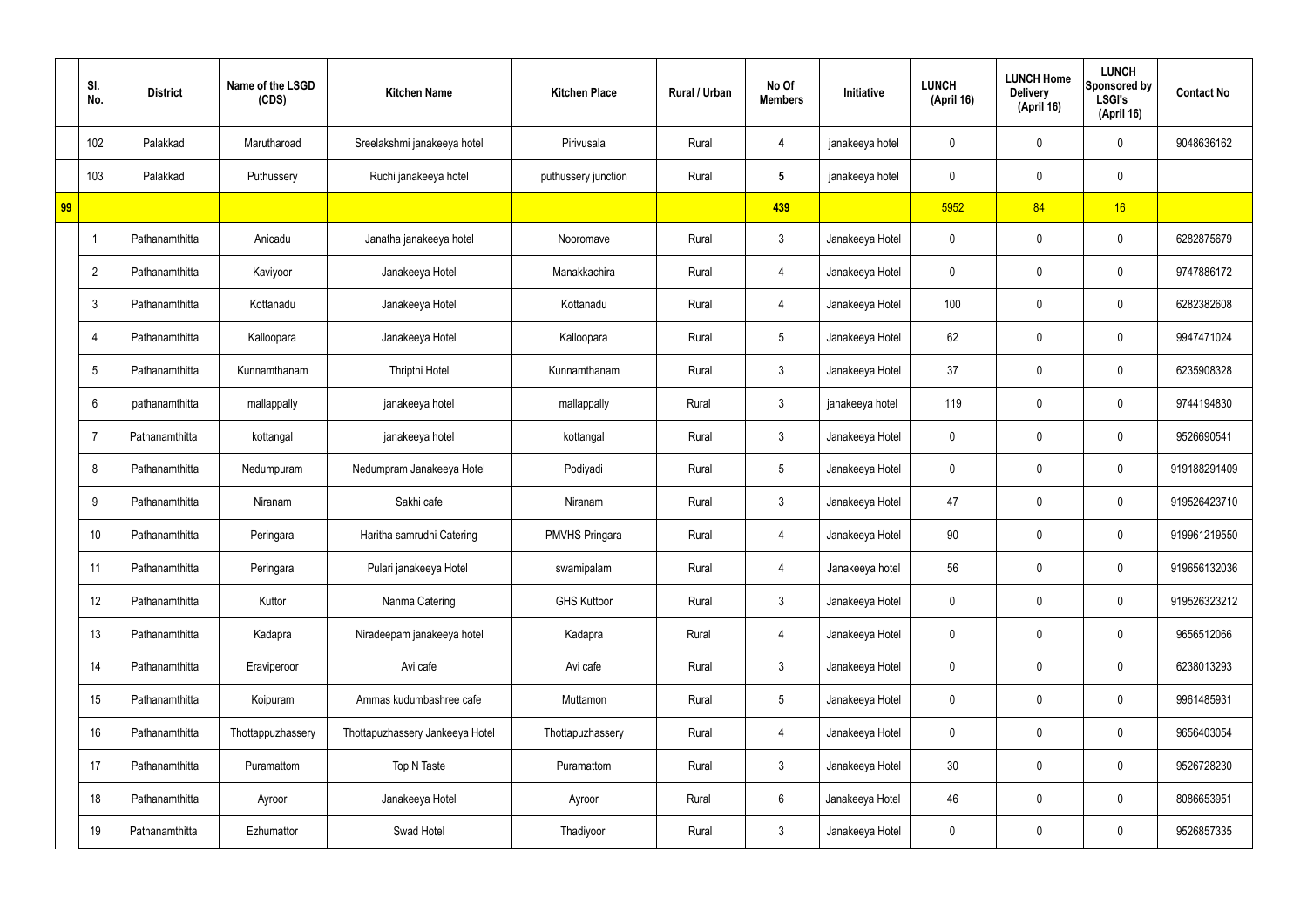|    | SI.<br>No. | <b>District</b> | Name of the LSGD<br>(CDS) | <b>Kitchen Name</b>       | <b>Kitchen Place</b>        | Rural / Urban | No Of<br><b>Members</b> | Initiative      | <b>LUNCH</b><br>(April 16) | <b>LUNCH Home</b><br><b>Delivery</b><br>(April 16) | <b>LUNCH</b><br>Sponsored by<br><b>LSGI's</b><br>(April 16) | <b>Contact No</b> |
|----|------------|-----------------|---------------------------|---------------------------|-----------------------------|---------------|-------------------------|-----------------|----------------------------|----------------------------------------------------|-------------------------------------------------------------|-------------------|
|    | 20         | Pathanamthitta  | Kozhencherry              | Ruchi Janakeeya hotel     | Community hall, kozhenchery | Rural         | $\overline{4}$          | Janakeeya Hotel | 0                          | 0                                                  | $\mathbf 0$                                                 | 9947387912        |
|    | 21         | Pathanamthitta  | Mallappuzhassery          | Snehadeepam               | Paramootil                  | Rural         | 6                       | Janakeeya Hotel | $\mathbf 0$                | 0                                                  | $\mathbf 0$                                                 | 9847170052        |
|    | 22         | Pathanamthitta  | Chennerkara               | Thanal Kudumbasree Cafe   | Nallanikunnu                | Rural         | $5\phantom{.0}$         | Janakeeya Hotel | 0                          | 0                                                  | $\mathbf 0$                                                 | 9747469562        |
|    | 23         | Pathanamthitta  | Cherukole                 | Janakeeya Hotel           | Cherukole                   | Rural         | $\mathbf{3}$            | Janakeeya Hotel | $\mathbf 0$                | 0                                                  | $\mathbf 0$                                                 | 7907811728        |
|    | 24         | Pathanamthitta  | Elanthoor                 | Janakeeya Hotel           | Vary                        | Rural         | $\overline{4}$          | Janakeeya Hotel | $\mathbf 0$                | 0                                                  | $\mathbf 0$                                                 | 9946047385        |
|    | 25         | Pathanamthitta  | naranganam                | janakeeya hotel           | kadammanitta                | Rural         | $\mathbf{3}$            | janakeeya hotel | $\mathbf 0$                | 0                                                  | $\mathbf 0$                                                 | 9744478962        |
|    | 26         | Pathanamthitta  | Omalloor                  | Janakeeya Hotel           | Omalloor                    | Rural         |                         | Janakeeya Hotel | $\mathbf 0$                | 0                                                  | $\mathbf 0$                                                 |                   |
|    | 27         | Pathanamthitta  | Chittar                   | Chittar janakiya hotel    | Koothattukulam              | Rural         | $\mathbf{3}$            | Janakeeya Hotel | 75                         | 0                                                  | $\mathbf 0$                                                 | 9072374618        |
|    | 28         | Pathanamthitta  | Naranammoozhi             | Thanima                   | Arakkamon                   | Rural         | $\mathbf{3}$            | Janakeeya Hotel | $\mathbf 0$                | 0                                                  | $\mathbf 0$                                                 | 9605021278        |
|    | 29         | Pathanamthitta  | Perunadu                  | Perunadu Janakeeya Hotel  | Perunadu                    | Rural         | $5\phantom{.0}$         | Janakeeya Hotel | $\mathbf 0$                | 0                                                  | $\mathbf 0$                                                 |                   |
| 58 | 30         | Pathanamthitta  | Ranni-Angadi              | Angadi Janakeeya Hotel    | Thoodathil church hall      | Rural         | $5\phantom{.0}$         | Janakeeya Hotel | 0                          | 0                                                  | $\boldsymbol{0}$                                            | 9961190622        |
|    | 31         | Pathanamthitta  | Ranni-Pazhavangadi        | Navami Hotel              | Makkappuzha                 | Rural         | 4                       | Janakeeya Hotel | $\mathbf 0$                | 0                                                  | $\boldsymbol{0}$                                            | 9562135824        |
|    | 32         | Pathanamthitta  | Seethathodu               | Thanima catering unit     | Seethathodu                 | Rural         | $5\phantom{.0}$         | Janakeeya Hotel | 61                         | 47                                                 | $\mathbf 0$                                                 | 9747622310        |
|    | 33         | Pathanamthitta  | Ranni                     | Janakeeya Hotel           | Ranni                       | Rural         | $\overline{4}$          | Janakeeya Hotel | $5\phantom{.0}$            | 35                                                 | $\mathbf 0$                                                 | 99462338752       |
|    | 34         | Pathanamthitta  | Vechhoochira              | Annapoorneswary hotel     | Venkurinji                  | Rural         | $\overline{4}$          | Janakeeya Hotel | 60                         | $\mathbf 0$                                        | $\mathbf 0$                                                 | 8547264134        |
|    | 35         | Pathanamthitta  | Vadasserikara             | Thannal Janakeeya Hotel   | Vadasserikara               | Rural         | $5\phantom{.0}$         | Janakeeya Hotel | 28                         | 82                                                 | $\mathbf 0$                                                 | 8590107684        |
|    | 36         | Pathanamthitta  | Vallickodu                | Janakeeya Hotel           | Vallicodu                   | Rural         | $5\,$                   | Janakeeya Hotel | $\mathbf 0$                | $\mathbf 0$                                        | $\mathbf 0$                                                 | 8547121591        |
|    | 37         | Pathanamthitta  | Pramadom                  | Aishwarya Janakeeya Hotel | Pramadom                    | Rural         | $\mathbf{3}$            | Janakeeya Hotel | $\mathbf 0$                | 0                                                  | $\mathbf 0$                                                 | 9495312020        |
|    | 38         | Pathanamthitta  | Aruvappulam               | Janakeeya Hotel           | Kallely                     | Rural         | $\mathfrak{Z}$          | Janakeeya Hotel | $\mathbf 0$                | 0                                                  | $\mathbf 0$                                                 | 9656700499        |
|    | 39         | Pathanamthitta  | mylapra                   | Manna janakeeya hotel     | mylapra                     | Rural         | $\mathfrak{Z}$          | janakeeya hotel | 0                          | $\boldsymbol{0}$                                   | $\mathbf 0$                                                 | 9961750470        |
|    | 40         | Pathanamthitta  | Thannithodu               | Flowers janakeeya hotel   | Thannithodu                 | Rural         | $\mathfrak{Z}$          | Janakeeya hotel | $\mathbf 0$                | $\mathbf 0$                                        | $\mathbf 0$                                                 | 9061295035        |
|    | 40         | Pathanamthitta  | Malayappuzha              | Janakeeya Hotel           | Malayappuzha                | Rural         | $\mathfrak{Z}$          | Janakeeya Hotel | 0                          | 0                                                  | $\pmb{0}$                                                   |                   |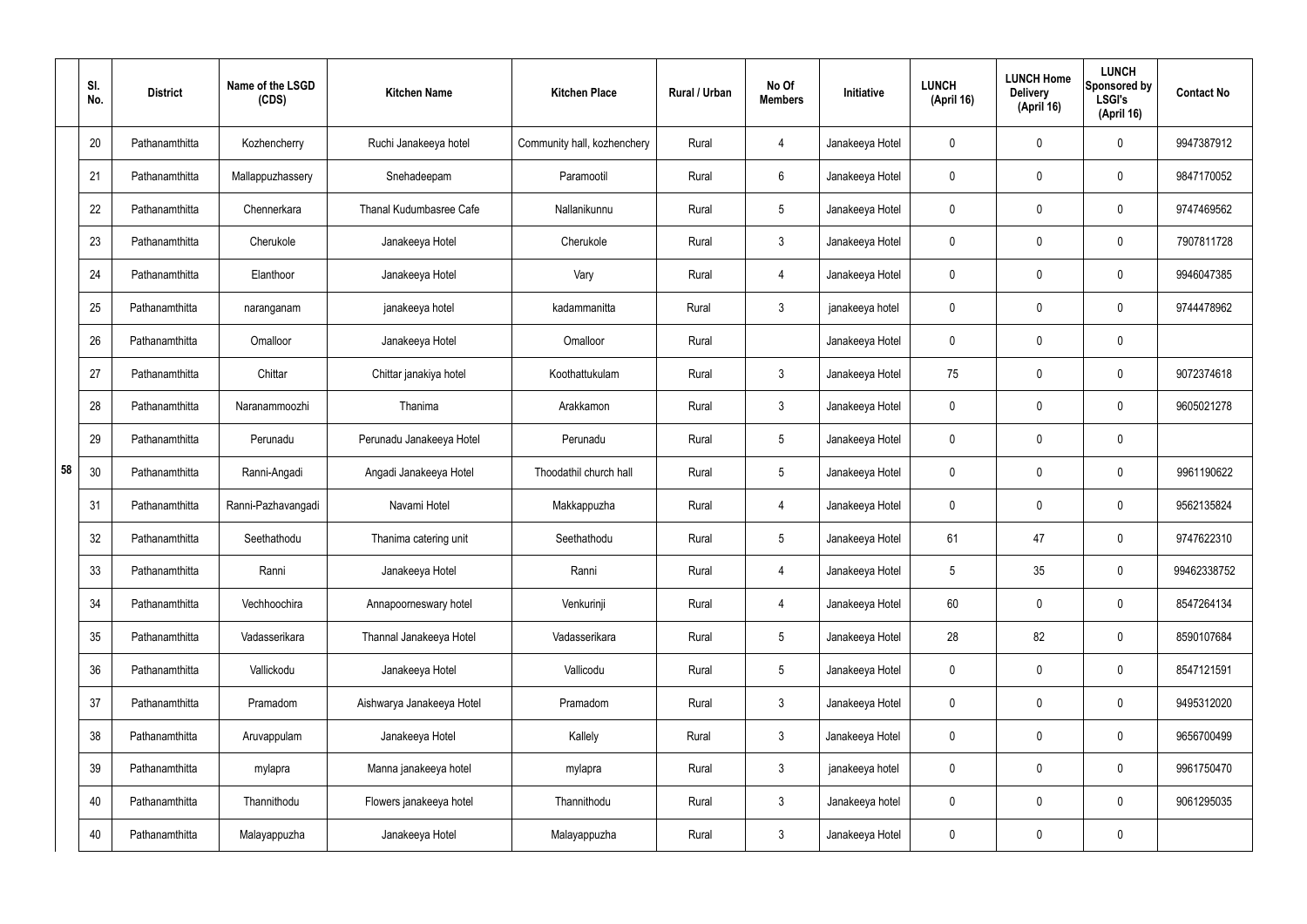|    | SI.<br>No.     | <b>District</b>    | Name of the LSGD<br>(CDS) | <b>Kitchen Name</b>           | <b>Kitchen Place</b>                 | Rural / Urban | No Of<br><b>Members</b> | Initiative      | <b>LUNCH</b><br>(April 16) | <b>LUNCH Home</b><br><b>Delivery</b><br>(April 16) | <b>LUNCH</b><br>Sponsored by<br><b>LSGI's</b><br>(April 16) | <b>Contact No</b> |
|----|----------------|--------------------|---------------------------|-------------------------------|--------------------------------------|---------------|-------------------------|-----------------|----------------------------|----------------------------------------------------|-------------------------------------------------------------|-------------------|
|    | 41             | Pathanamthitta     | Konni                     | Janakeeya Hotel               | Konni                                | Rural         | $\mathbf{3}$            | Janakeeya Hotel | $\mathbf 0$                | $\mathbf 0$                                        | $\mathbf 0$                                                 |                   |
|    | 43             | Pathanamthitta     | Kalanjoor                 | Kalanjoor janakeeya Hotel     | Kalanjoor                            | Rural         | $\overline{4}$          | Janakeeya Hotel | $\mathbf 0$                | $\mathbf 0$                                        | $\mathbf 0$                                                 | 6238045066        |
|    | 44             | Pathanamthitta     | Ezhamkulam                | Swad Catering Unit            | Enathu                               | Rural         | $5\phantom{.0}$         | Janakeeya Hotel | $\mathbf 0$                | $\mathbf 0$                                        | $\mathbf 0$                                                 | 9747243317        |
|    | 45             | Pathanamthitta     | Kodumon                   | Ruchiyidam Janakeeya Hotel    | Kodumon                              | Rural         | $\overline{7}$          | Janakeeya Hotel | $\mathbf 0$                | $\mathbf 0$                                        | $\mathbf 0$                                                 | 75611017112       |
|    | 46             | Pathanamthitta     | Erathu                    | Janakeeya Hotel               | Erathu                               | Rural         | 4                       | Janakeeya Hotel | $\mathbf 0$                | $\mathbf 0$                                        | $\mathbf 0$                                                 | 9645102262        |
|    | 47             | Pathanamthitta     | Enadimangalam             | Janakeeya Hotel               | Elamannoor                           | Rural         | $\overline{4}$          | Janakeeya Hotel | $\pmb{0}$                  | $\mathbf 0$                                        | $\mathbf 0$                                                 |                   |
|    | 48             | Pathanamthitta     | Kadampanadu               | Janakeeya Hotel               | Mannady                              | Rural         | $\mathbf{3}$            | Janakeeya Hotel | $\mathbf 0$                | $\mathbf 0$                                        | $\mathbf 0$                                                 |                   |
|    | 49             | Pathanamthitta     | Pallickal                 |                               |                                      | Rural         |                         | Janakeeya Hotel | $\mathbf 0$                | $\mathbf 0$                                        | $\mathbf 0$                                                 |                   |
|    | 50             | Pathanamthitta     | Thumpamon                 | Ruchi Cafe                    | Mampilali                            | Rural         | $5\phantom{.0}$         | Janakeeya Hotel | $\mathbf 0$                | $\mathbf 0$                                        | $\mathbf 0$                                                 | 9188300026        |
|    | 51             | Pathanamthitta     | Kulanada                  | Bhagyalekshmi cafe unit       | Kaipuzha                             | Rural         | $\mathbf{3}$            | Janakeeya Hotel | $\mathbf 0$                | $\mathbf 0$                                        | $\mathbf 0$                                                 |                   |
|    | 52             | Pathanamthitta     | Pandalam Thekkekara       | Pandalam Thekkekara           | Thatta                               | Rural         | $\mathbf{3}$            | Janakeeya Hotel | 119                        | $\mathbf 0$                                        | $\mathbf 0$                                                 | 9526224922        |
|    | 53             | Pathanamthitta     | Aranmula                  | Janakeeya Hotel               | Aranmula                             | Rural         | $5\phantom{.0}$         | Janakeeya Hotel | 12                         | $\mathbf 0$                                        | $\mathbf 0$                                                 | 9656296503        |
|    | 54             | Pathanamthitta     | Mezhuveli                 | Thripthi Janakeeya Hotel      | Mezhuveli                            | Rural         | $\mathbf{3}$            | Janakeeya Hotel | $\pmb{0}$                  | $\mathbf 0$                                        | $\mathbf 0$                                                 | 9495265971        |
|    | 55             | Pathanamthitta     | Adoor                     | Amma Catering Unit            | Adoor                                | Urban         | $5\phantom{.0}$         | Janakeeya Hotel | 38                         | $\pmb{0}$                                          | $\mathbf 0$                                                 | 8606887490        |
|    | 56             | Pathanamthitta     | Pandalam                  | Ruchi catering                | Sivarenjini Auditorium               | Urban         | $5\overline{)}$         | Janakeeya Hotel | $\pmb{0}$                  | $\pmb{0}$                                          | $\mathbf 0$                                                 | 9846212739        |
|    | 57             | Pathanamthitta     | Thiruvalla East           | janakeeya hotel               | near private bus stand<br>thiruvalla | Urban         | $5\phantom{.0}$         | Janakeeya Hotel | 288                        | $\pmb{0}$                                          | $\pmb{0}$                                                   | 919847729416      |
|    | 58             | Pathanamthitta     | Thiruvalla West           | janakeeya hotel               | kizhakkan muthoor                    | Urban         | $5\phantom{.0}$         | Janakeeya Hotel | $\pmb{0}$                  | $\mathbf 0$                                        | $\mathbf 0$                                                 | 919656132036      |
|    | 59             | Pathanamthitta     | Pathanamthitta            | Janakeeya Hotel               | Near Municipality Office             | Urban         | $5\phantom{.0}$         | Janakeeya Hotel | 110                        | $\mathbf 0$                                        | $\mathbf 0$                                                 |                   |
| 58 |                |                    |                           |                               |                                      |               | 229                     |                 | 1383                       | <b>164</b>                                         | $\bullet$                                                   |                   |
|    |                | Thiruvananthapuram | Parassala                 | Bhagyalekshmi janakeeya hotel | Mundaplavila                         | Rural         | $5\phantom{.0}$         | Janakeeya Hotel | 299                        | $\bm{0}$                                           | $\bf{0}$                                                    | 9895463718        |
|    | $\overline{2}$ | Thiruvananthapuram | Karode                    | Karode janakeeya hotel        | Paavaara,<br>pazhaya uchakkada       | Rural         | $5\phantom{.0}$         | Janakeeya Hotel | 318                        | $\bm{0}$                                           | $\bf{0}$                                                    | 9605122139        |
|    | $\mathbf{3}$   | Thiruvananthapuram | Thirupuram                | Thirupuram janakeeya hotel    | Pazhayakada                          | Rural         | $5\phantom{.0}$         | Janakeeya Hotel | 105                        | $\pmb{0}$                                          | $\bf{0}$                                                    | 7034723987        |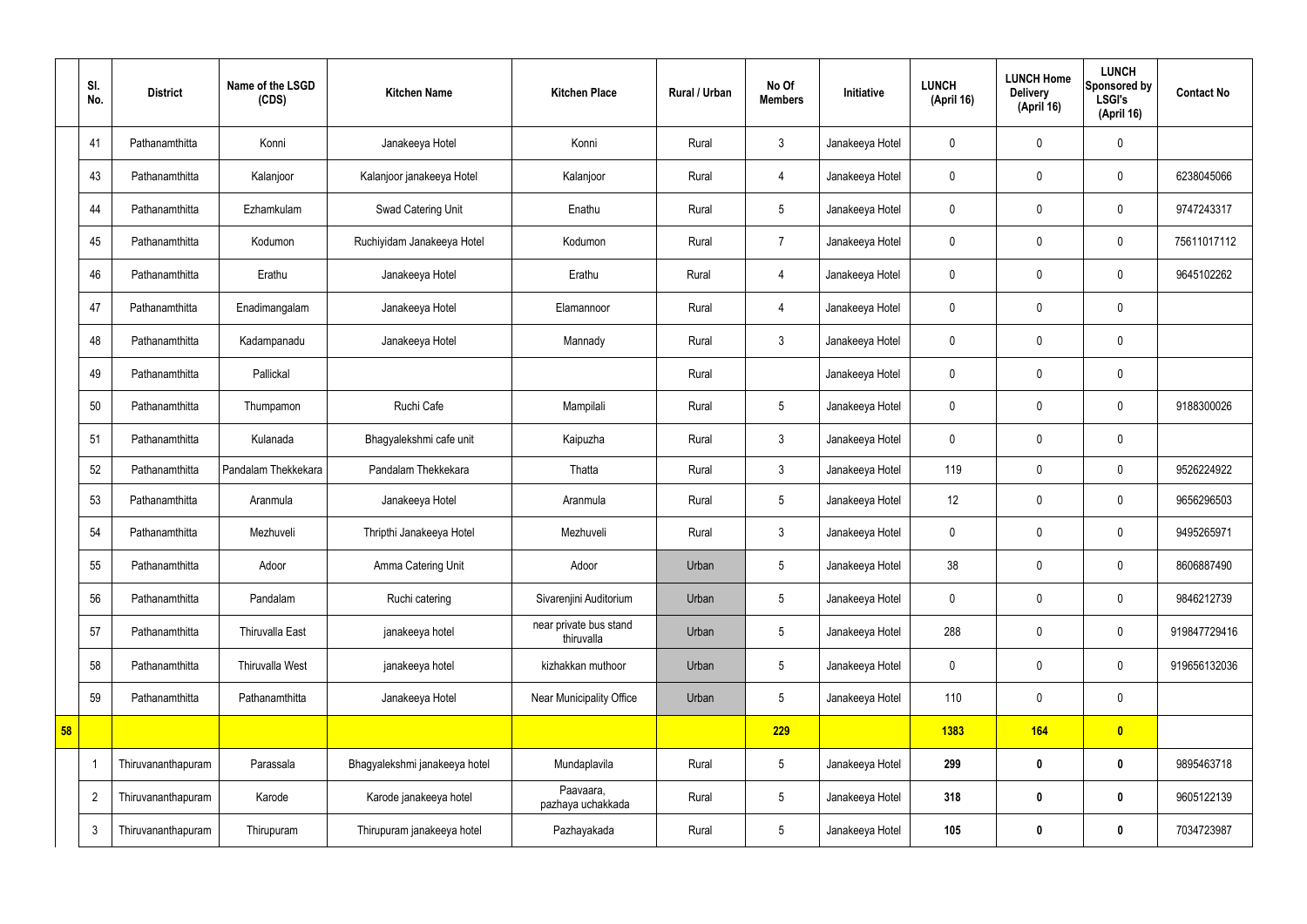| SI.<br>No.     | <b>District</b>    | Name of the LSGD<br>(CDS) | <b>Kitchen Name</b>                       | <b>Kitchen Place</b>                       | Rural / Urban | No Of<br><b>Members</b> | Initiative      | <b>LUNCH</b><br>(April 16) | <b>LUNCH Home</b><br><b>Delivery</b><br>(April 16) | <b>LUNCH</b><br>Sponsored by<br><b>LSGI's</b><br>(April 16) | <b>Contact No</b> |
|----------------|--------------------|---------------------------|-------------------------------------------|--------------------------------------------|---------------|-------------------------|-----------------|----------------------------|----------------------------------------------------|-------------------------------------------------------------|-------------------|
| $\overline{4}$ | Thiruvananthapuram | Chenkal                   | Karuna janakeeya hotel                    | Udiyankulangara                            | Rural         | $5\phantom{.0}$         | Janakeeya Hotel | 250                        | 0                                                  | 0                                                           | 9746726109        |
| 5              | Thiruvananthapuram | Kulathoor                 | Nakshatra janakeeya hotel                 | Attapuram                                  | Rural         | $5\phantom{.0}$         | Janakeeya Hotel | 286                        | 0                                                  | $\boldsymbol{0}$                                            | 8301924221        |
| 6              | Thiruvananthapuram | Neyyattinkara 1           | Oottupura                                 | Neyyattinkara                              | Urban         | $5\phantom{.0}$         | Janakeeya Hotel | 0                          | 0                                                  | $\boldsymbol{0}$                                            | 8129192485        |
| $\overline{7}$ | Thiruvananthapuram | Neyyattinkara 1           | Cafesree Janakeeya Hotel                  | Vazhimukku                                 | Urban         | $5\phantom{.0}$         | Janakeeya Hotel | 436                        | 0                                                  | $\boldsymbol{0}$                                            | 9995604997        |
| 8              | Thiruvananthapuram | Neyyattinkara 1           | Thripthi janakeeya Hotel                  | perumpazhuthoor                            | urban         | 4                       | janakeeya Hotel | 150                        | 0                                                  | $\boldsymbol{0}$                                            | 6282944199        |
| 9              | Thiruvananthapuram | Neyyattinkara 2           | Harsha catering unit                      | Neyyattinkara                              | Urban         | $5\phantom{.0}$         | Janakeeya Hotel | 0                          | 0                                                  | $\boldsymbol{0}$                                            | 9048822770        |
| 10             | Thiruvananthapuram | Neyyattinkara 2           | Devarose Janakeeya Hotel                  | Amaravila                                  | Urban         | $5\phantom{.0}$         | Janakeeya Hotel | 0                          | 0                                                  | $\boldsymbol{0}$                                            | 9995028659        |
| 11             | Thiruvananthapuram | Kollayil                  | ems janakeeya hotel                       | Dhanuvachapuram                            | Rural         | $5\phantom{.0}$         | Janakeeya Hotel | 465                        | 0                                                  | $\boldsymbol{0}$                                            | 8157880624        |
| 12             | Thiruvananthapuram | Kunnathukal               | Aiswarya Janakeeya Hotel -<br>Kunnathukal | Kuruwad, paliyodu                          | Rural         | $\mathfrak{Z}$          | Janakeeya Hotel | 0                          | 0                                                  | $\boldsymbol{0}$                                            | 9539549507        |
| 13             | Thiruvananthapuram | Vellarada                 | Eden Janakeeya Hotel                      | Panachamoodu, Vellarada                    | Rural         | $5\phantom{.0}$         | Janakeeya Hotel | 117                        | 0                                                  | $\mathbf 0$                                                 | 8547973305        |
| 14             | Thiruvananthapuram | Vellarada                 | Chandrika Janakeeya Hotel - Vellarada     | Vellarada                                  | Rural         | $6\phantom{.}$          | Janakeeya Hotel | 610                        | 0                                                  | $\mathbf 0$                                                 | 9539366295        |
| 15             | Thiruvananthapuram | Aryankode                 | Aryan Janakeeya Hotel - Aryankode         | Aryankode                                  | Rural         | $5\phantom{.0}$         | Janakeeya Hotel | 302                        | 0                                                  | $\boldsymbol{0}$                                            | 9746905408        |
| 16             | Thiruvananthapuram | Aryankode                 | stree souhritha jh                        | chemboor                                   | Rural         | $5\phantom{.0}$         | Janakeeya Hotel | 158                        | 0                                                  | $\mathbf 0$                                                 |                   |
| 17             | Thiruvananthapuram | Ottashekharamangala<br>m  | Minnaram Janakeeya Hotel                  | Kuravara, Near<br>Ottashekharamangalam UPS | Rural         | 4                       | Janakeeya Hotel | 310                        | 0                                                  | $\mathbf 0$                                                 | 9567553161        |
| 18             | Thiruvananthapuram | Kollayil                  | Janakeeya Hotel                           | Mylakkara                                  | Rural         | $5\phantom{.0}$         | Janakeeya Hotel | 117                        | $\boldsymbol{0}$                                   | $\mathbf 0$                                                 | 9605076268        |
| 19             | Thiruvananthapuram | perunkadavila             | shankholi janakeeya hotel                 | perunkadavila                              | rural         | $\mathfrak{Z}$          | Janakeeya Hotel | 187                        | $\boldsymbol{0}$                                   | $\pmb{0}$                                                   |                   |
| 20             | Thiruvananthapuram | Amboori                   | Janakeeya Hotel                           | Amboori                                    | Rural         | $5\phantom{.0}$         | Janakeeya Hotel | 123                        | $\boldsymbol{0}$                                   | $\pmb{0}$                                                   | 9747169098        |
| 21             | Thiruvananthapuram | Athiyanoor                | Kudumbashree janakeeya hotel              | Venpakal                                   | Rural         | 4                       | Janakeeya Hotel | 0                          | $\boldsymbol{0}$                                   | $\mathbf 0$                                                 | 919562752580      |
| 22             | Thiruvananthapuram | Kottukal                  | Vismaya janakeeya hotel                   | Uchakkada                                  | Rural         | $5\phantom{.0}$         | Janakeeya Hotel | 145                        | $\boldsymbol{0}$                                   | $\mathbf 0$                                                 | 6282447041        |
| 23             | Thiruvananthapuram | Kottukal                  | Udaya janakeeya Hotel                     | Punnakkulam                                | Rural         | 4                       | Janakeeya Hotel | 0                          | $\boldsymbol{0}$                                   | $\pmb{0}$                                                   |                   |
| 24             | Thiruvananthapuram | Karumkulam                | Alil Janakeeya Hotel                      | Pallam                                     | Rural         | $5\phantom{.0}$         | Janakeeya Hotel | 112                        | $\boldsymbol{0}$                                   | $\pmb{0}$                                                   | 917736513673      |
| 25             | Thiruvananthapuram | Venganoor                 | Venganoor Ruchi janakeeya hotel           | Peringamala                                | Rural         | 10 <sup>°</sup>         | Janakeeya Hotel | 85                         | $\boldsymbol{0}$                                   | $\pmb{0}$                                                   | 9656309710        |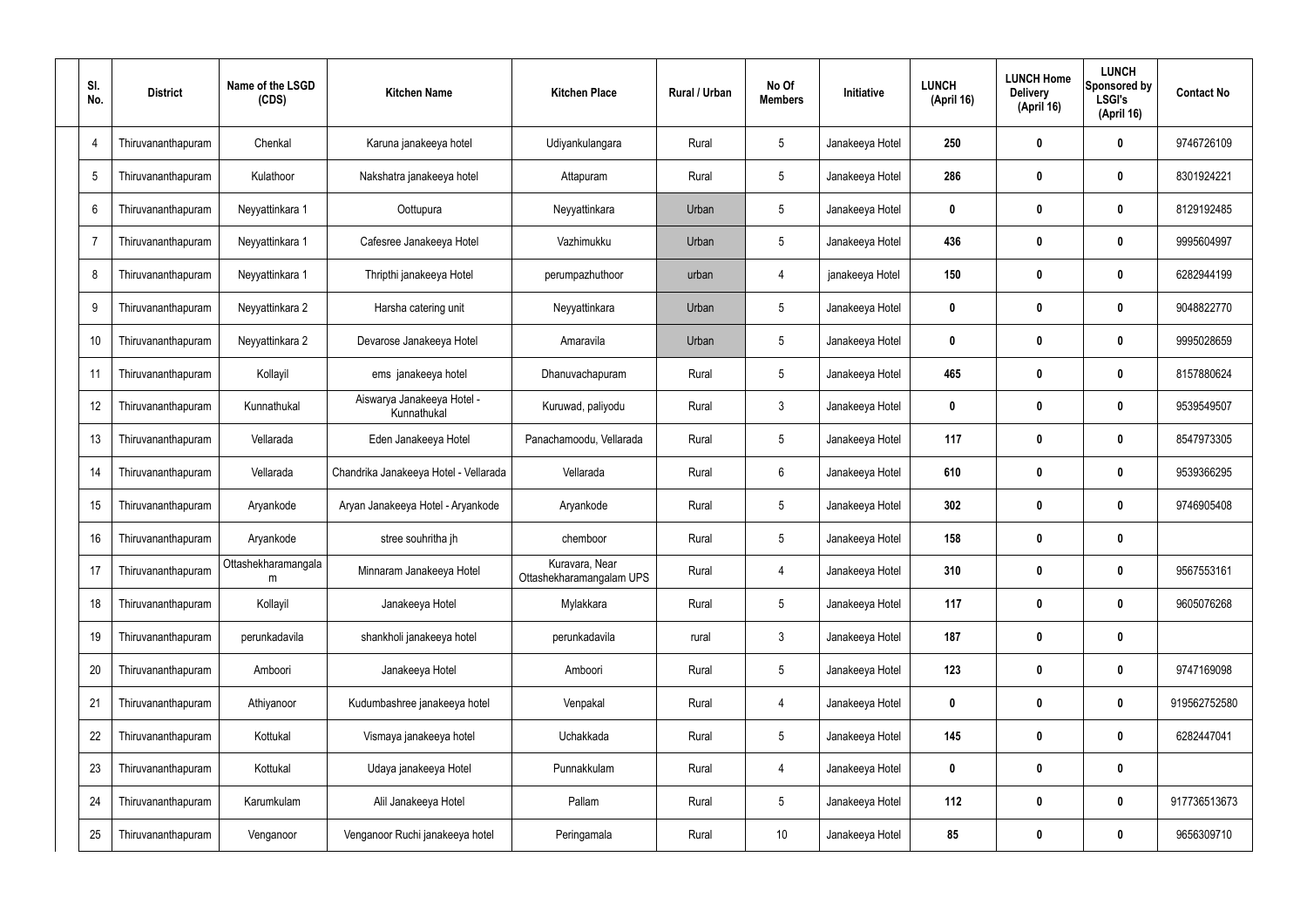| SI.<br>No. | <b>District</b>    | Name of the LSGD<br>(CDS)  | <b>Kitchen Name</b>                           | <b>Kitchen Place</b>                              | Rural / Urban | No Of<br><b>Members</b> | Initiative      | <b>LUNCH</b><br>(April 16) | <b>LUNCH Home</b><br><b>Delivery</b><br>(April 16) | <b>LUNCH</b><br>Sponsored by<br><b>LSGI's</b><br>(April 16) | <b>Contact No</b> |
|------------|--------------------|----------------------------|-----------------------------------------------|---------------------------------------------------|---------------|-------------------------|-----------------|----------------------------|----------------------------------------------------|-------------------------------------------------------------|-------------------|
| 26         | Thiruvananthapuram | Vilavoorkkal               | Priyam Janakeeya Hotel                        | Chanthamukku, Peyadu Jn                           | Rural         | 5                       | Janakeeya Hotel | 321                        | 0                                                  | 0                                                           | 7902504494        |
| 27         | Thiruvananthapuram | Vilavoorkal                | Vilavoorkal janakeeya hotel                   | Pottayil                                          | Rural         | $5\phantom{.0}$         | Janakeeya Hotel | 299                        | 0                                                  | 0                                                           | 9497883130        |
| 28         | Thiruvananthapuram | Kalliyoor                  | Stree Shakthi Janakeeya Hotel                 | Kalliyoor                                         | Rural         | 5                       | Janakeeya Hotel | 243                        | 0                                                  | 0                                                           | 9074998782        |
| 29         | Thiruvananthapuram | Maranalloor                | Mayooram Janakeeya Hotel                      | Mannadikkonam                                     | Rural         | 4                       | Janakeeya Hotel | 175                        | 0                                                  | $\boldsymbol{0}$                                            | 9847371025        |
| 30         | Thiruvananthapuram | Pallichal                  | Vandhanam Janakeeya hotel                     | Naruvamoodu                                       | Rural         | 4                       | Janakeeya Hotel | 178                        | 0                                                  | 0                                                           | 9562636222        |
| 31         | Thiruvananthapuram | Vilappil                   | Sreebhadra janakeey a hotel                   | peyad                                             | Rural         | $5\phantom{.0}$         | Janakeeya Hotel | 234                        | 0                                                  | $\boldsymbol{0}$                                            | 919496194745      |
| 32         | Thiruvananthapuram | Malayinkeezhu              | Thapasya janakeeya hotel                      | Aruvacode                                         | Rural         | $5\phantom{.0}$         | Janakeeya Hotel | 177                        | 0                                                  | 0                                                           | 9074329707        |
| 3,3        | Thiruvananthapuram | balaramapuram              | Karunya                                       | balaramapuram                                     | Rural         | $5\phantom{.0}$         | Janakeeya Hotel | 221                        | 0                                                  | $\boldsymbol{0}$                                            |                   |
| 34         | Thiruvananthapuram | Andoorkonam                | Thiruvathira janakeeya hotel                  | Kaniyapuram                                       | Rural         | $\mathbf{3}$            | Janakeeya Hotel | 180                        | 0                                                  | 0                                                           | 8921698989        |
| 35         | Thiruvananthapuram | Kadinamkulam               | Sabarmathi janakeeya hotel                    | Chitattumukku                                     | Rural         | 4                       | Janakeeya Hotel | 60                         | 0                                                  | $\mathbf 0$                                                 |                   |
| 36         | Thiruvananthapuram | Azhoor                     | Kudumbadsree janakeeya hotel                  | Azhoor                                            | Rural         | 4                       | Janakeeya Hotel | 90                         | 0                                                  | 0                                                           | 8129060294        |
| 37         | Thiruvanathapuram  | Pothencode                 | Pothencode Kudumbashree Janakeeya<br>hotel    | Pothencode ayiroorppara<br>Farmers centre         | Rural         | $5\phantom{.0}$         | Janakeeya Hotel | 150                        | 0                                                  | $\bf{0}$                                                    | 9037832338        |
| 38         | Thiruvananthapuram | Mangalapuram               | Mangalapuram Kudumbashree<br>Janakeeya Hotel  | Managalapuram Junction,<br>Near Panchayath Office | Rural         | 5                       | Janakeeya Hotel | 210                        | 0                                                  | 0                                                           | 9995459534        |
| 39         | Thiruvananthapuram | Mangalapuram               | Swad Kudumbashree Janakeeya hotel             | Murukkumpuzha                                     | Rural         | $\mathfrak{Z}$          | Janakeeya Hotel | 150                        | 0                                                  | $\mathbf 0$                                                 | 8281624670        |
| 40         | Thiruvananthapuram | Mangalapuram               | Ruchisagaram Kudumbashree<br>Janakeeya Hotel  | Chembakamangalam                                  | Rural         | $5\,$                   | Janakeeya Hotel | 110                        | $\boldsymbol{0}$                                   | $\mathbf 0$                                                 | 8139079929        |
| 41         | Thiruvanathapuram  | <b>TVM Corporation CDS</b> | Krishnakripa Janakeeya hotel                  | Anayara                                           | Urban         | $\sqrt{5}$              | Janakeeya Hotel | 455                        | 0                                                  | $\pmb{0}$                                                   | 9745823832        |
| 42         | Thiruvanathapuram  | <b>TVM Corporation CDS</b> | Vanitha Janakeeya Hotel                       | Manvila                                           | Urban         | 4                       | Janakeeya Hotel | 350                        | $\boldsymbol{0}$                                   | $\mathbf 0$                                                 | 8129412369        |
| 43         | Thiruvanathapuram  | <b>TVM Corporation CDS</b> | Bhagyalekshmi Kudumbashree<br>Janakeeya Hotel | EK Nayanar Trust, Medical<br>College              | Urban         | $6\,$                   | Janakeeya Hotel | 250                        | 0                                                  | $\pmb{0}$                                                   |                   |
| 44         | Thiruvanathapuram  | <b>TVM Corporation CDS</b> | Tripthi Janakeeya Hotel                       | Pallithura                                        | Urban         | $\mathfrak{Z}$          | Janakeeya Hotel | 350                        | $\boldsymbol{0}$                                   | $\pmb{0}$                                                   | 9387738568        |
| 45         | Thiruvanathapuram  | <b>TVM Corporation CDS</b> | soubhagya janakeeya Hotel                     | kazhakoottam                                      | Urban         | $\mathfrak{Z}$          | janakeeya Hotel | 455                        | 0                                                  | $\mathbf 0$                                                 | 8921555192        |
| 46         | Thiruvanathapuram  | <b>TVM Corporation CDS</b> | Uthradam Janakeeya Hotel                      | Pattom                                            | Urban         | $\mathfrak{Z}$          | janakeeya Hotel | 78                         | $\boldsymbol{0}$                                   | $\mathbf 0$                                                 | 8281062575        |
| 47         | Thiruvananthapuram | <b>TVM Corporation CDS</b> | Kismath Janakeeya Hotel                       | Pottakuzhi                                        | Urban         | $\mathfrak{Z}$          | Janakeeya Hotel | 450                        | 0                                                  | $\boldsymbol{0}$                                            | 8281088923        |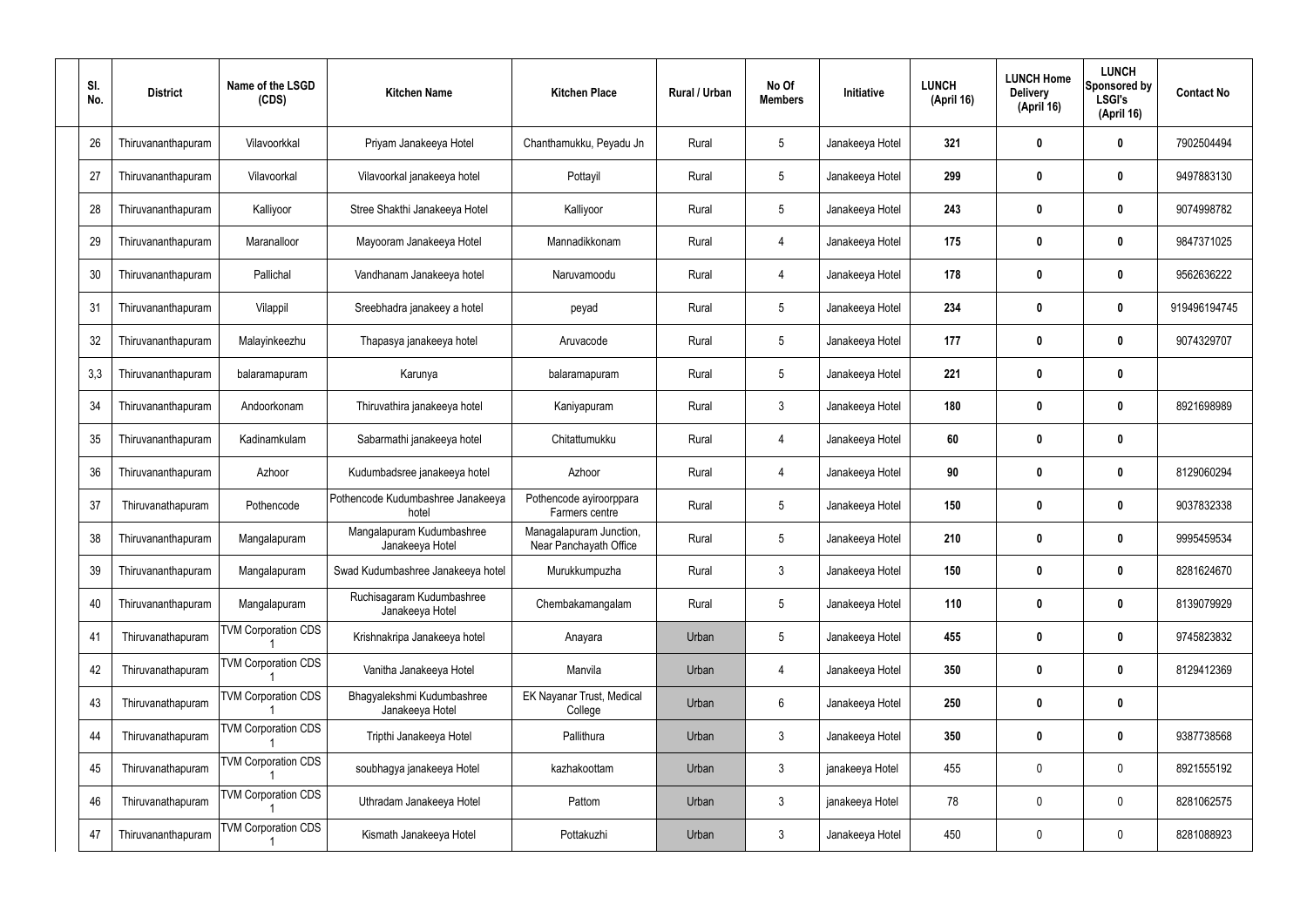|     | SI.<br>No. | <b>District</b>    | Name of the LSGD<br>(CDS)                    | <b>Kitchen Name</b>                  | <b>Kitchen Place</b>                              | Rural / Urban | No Of<br><b>Members</b> | Initiative      | <b>LUNCH</b><br>(April 16) | <b>LUNCH Home</b><br><b>Delivery</b><br>(April 16) | <b>LUNCH</b><br>Sponsored by<br><b>LSGI's</b><br>(April 16) | <b>Contact No</b> |
|-----|------------|--------------------|----------------------------------------------|--------------------------------------|---------------------------------------------------|---------------|-------------------------|-----------------|----------------------------|----------------------------------------------------|-------------------------------------------------------------|-------------------|
|     | 48         | Thiruvananthapuram | <b>TVM Corporation CDS</b>                   | Anugraha janakeeya Hotel             | sreekaryam                                        | Urban         | 4                       | Janakeeya Hotel | 250                        | 0                                                  | $\mathbf 0$                                                 |                   |
|     | 49         | Thiruvananthapuram | <b>TVM Corporation CDS</b>                   | janakeeya hotel                      | mannarakkonam                                     | Urban         | $\mathbf{3}$            | Janakeeya Hotel | 436                        | 0                                                  | $\pmb{0}$                                                   | 8129179622        |
|     | 50         | Thiruvananthapuram | <b>TVM Corporation CDS</b>                   | Salt and Pepper                      | Poomalliyoorkkonam                                | Urban         | $\mathbf{3}$            | Janakeeya Hotel | 354                        | 0                                                  | $\mathbf 0$                                                 | 8593986935        |
|     | 51         | Thiruvananthapuram | <b>TVM Corporation CDS</b>                   | Sreebhadra Janakeeya Hotel           | Pettah                                            | Urban         | 4                       | Janakeeya Hotel | 321                        | 0                                                  | $\pmb{0}$                                                   | 9847227647        |
|     | 52         | Thiruvananthapuram | <b>TVM Corporation CDS</b>                   | kalavara Janakeeya Hotel             | vattiyoorkavu                                     | Urban         | $\mathbf{3}$            | Janakeeya Hotel | 354                        | 0                                                  | $\mathbf 0$                                                 | 9847655426        |
|     | 53         | Thiruvananthapuram | <b>TVM Corporation CDS</b>                   | punartham kudumbashree               | kudappanakunnu                                    | Urban         | $\mathfrak{Z}$          | Janakeeya Hotel | 176                        | 0                                                  | $\pmb{0}$                                                   | 9747115789        |
|     | 54         | Thiruvananthapuram | <b>TVM Corporation CDS</b><br>$\overline{2}$ | peroor JH                            | Palayam                                           | Urban         | $\mathbf{3}$            | Janakeeya Hotel | 0                          | 0                                                  | 0                                                           | 8086119633        |
| 110 | 55         | Thiruvananthapuram | Aryanadu                                     | Aryanad Janakeeya Hotel              | Aryanad                                           | Rural         | 6                       | Janakeeya Hotel | 218                        | 0                                                  | $\pmb{0}$                                                   | 9207447839        |
|     | 56         | Thiruvananthapuram | Kuttichal                                    | Kutichal Janakeeya Hotel             | Kuttichal                                         | Rural         | $5\phantom{.0}$         | Janakeeya Hotel | 155                        | 0                                                  | $\mathbf 0$                                                 | 9446331479        |
|     | 57         | Thiruvananthapuram | Poovachal                                    | Poovachal Janakeeya Hotel            | Poovachal Panchayath                              | Rural         | $5\phantom{.0}$         | Janakeeya Hotel | 0                          | 0                                                  | $\boldsymbol{0}$                                            | 9495225046        |
|     | 58         | Thiruvananthapuram | Vithura                                      | Navodaya Janakeeya hotel             | Koppam, Vithura                                   | Rural         | 4                       | Janakeeya Hotel | 0                          | 0                                                  | $\mathbf 0$                                                 | 9946837014        |
|     | 59         | Thiruvananthapuram | Tholicode                                    | Tholicode Janakeeya Hotel            | Pulimoodu, Near Bharath<br>Petrol Pump, Tholicode | Rural         | 4                       | Janakeeya Hotel | 190                        | 0                                                  | $\mathbf 0$                                                 | 9539995862        |
|     | 60         | Thiruvananthapuram | uzhamalackal                                 | mazhavil jh                          | Puthukulangara                                    | Rural         | $5\overline{)}$         | Janakeeya Hotel | 288                        | 0                                                  | $\mathbf 0$                                                 | 96457 54988       |
|     | 61         | Thiruvananthapuram | <b>TVPM Corpn CDS 4</b>                      | Maithri Janakeeya Hotel              | Poozhyakkunnu, Nemom, TVM                         | Urban         | 5                       | Janakeeya Hotel | 412                        | 0                                                  | $\pmb{0}$                                                   | 9846905594        |
|     | 62         | Thiruvananthapuram | TVPM. Corpn. CDS III                         | Janatha hotel                        | Over bridge                                       | Urban         | 9                       | Janakeeya Hotel | 0                          | 0                                                  | $\pmb{0}$                                                   | 919746149160      |
|     | 63         | Thiruvananthapuram | TVPM. Corpn. CDS III                         | Asraya Janakeeya Hotel               | <b>DPI</b>                                        | Urban         | 4                       | Janakeeya Hotel | 0                          | 0                                                  | $\pmb{0}$                                                   | 918113008306      |
|     | 64         | Thiruvananthapuram | TVPM. Corpn. CDS III                         | Ruchikkoott                          | Mudavanmukal                                      | Urban         | 4                       | Janakeeya Hotel | 0                          | 0                                                  | $\pmb{0}$                                                   | 917907579424      |
|     | 65         | Thiruvananthapuram | TVPM. Corpn. CDS IV                          | Janakeeya hotel tvm corporation cds4 | Vallakkadavu                                      | Urban         | 5                       | Janakeeya Hotel | 279                        | 0                                                  | $\pmb{0}$                                                   | 8129795072        |
|     | 66         | Thiruvananthapuram | TVPM. Corpn. CDS IV                          | Karuna Janakeeya Hotel               | Avaduthura                                        | Urban         | 5                       | Janakeeya Hotel | 227                        | 0                                                  | $\mathfrak{Z}$                                              | 9567523799        |
|     | 67         | Thiruvananthapuram | Anadu                                        | Nanma anad                           | Govt LPS Anad                                     | Rural         | 4                       | Janakeeya Hotel | 0                          | 0                                                  | $\pmb{0}$                                                   | 9645709754        |
|     | 68         | Thiruvananthapuram | Vembayam                                     | Liya canteen                         | Perumboor near panchayath<br>office               | Rural         | 5                       | Janakeeya Hotel | 0                          | 0                                                  | $\mathbf 0$                                                 | 9544337362        |
|     | 69         | Thiruvananthapuram | Vembayam                                     | Four's Janakeeya Hotel               | Naduveli Konchira                                 | Rural         | 4                       | Janakeeya Hotel | 215                        | 0                                                  | $\pmb{0}$                                                   | 9526253578        |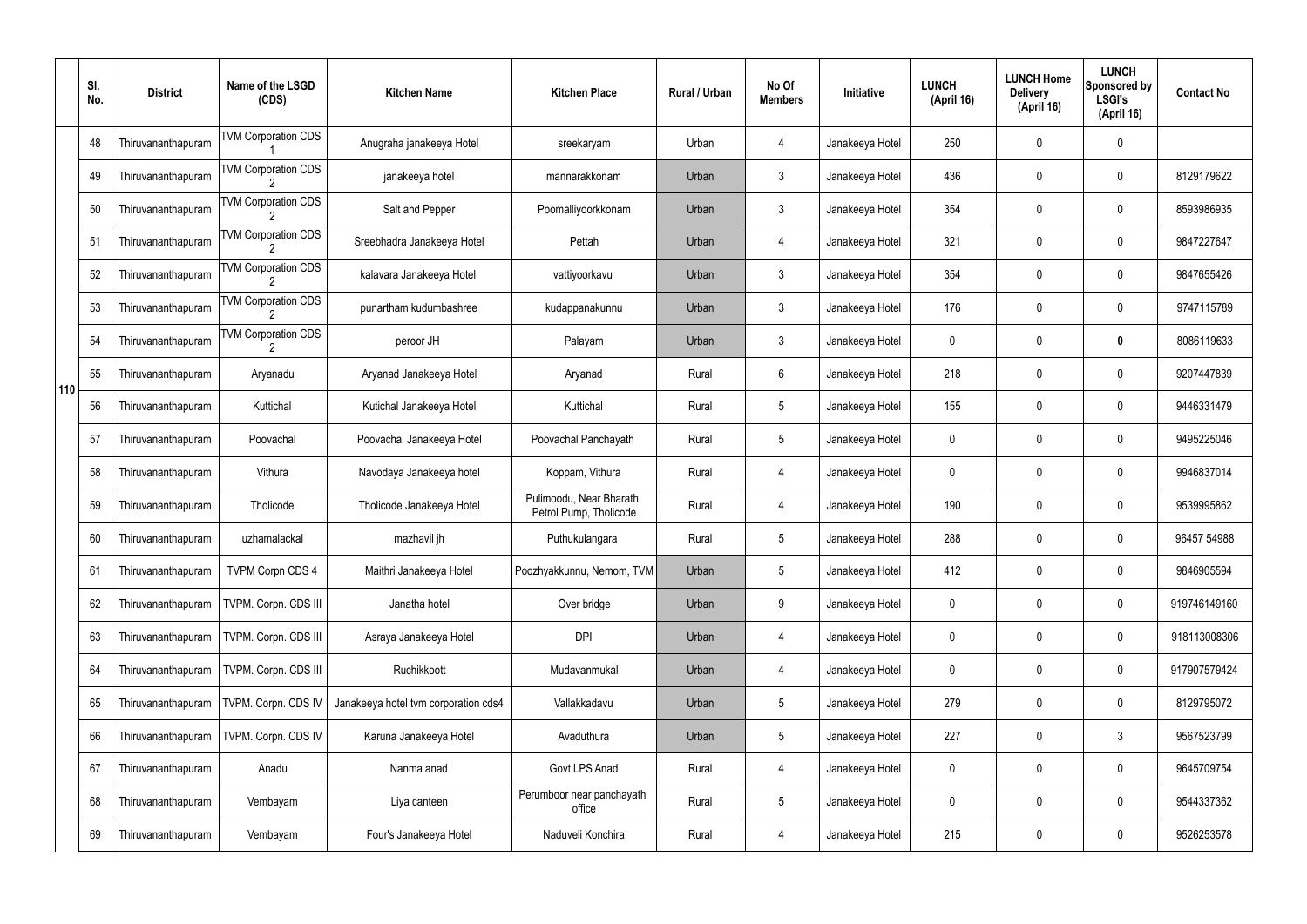| SI.<br>No. | <b>District</b>    | Name of the LSGD<br>(CDS) | <b>Kitchen Name</b>                 | <b>Kitchen Place</b>                      | Rural / Urban | No Of<br><b>Members</b> | Initiative      | <b>LUNCH</b><br>(April 16) | <b>LUNCH Home</b><br><b>Delivery</b><br>(April 16) | <b>LUNCH</b><br>Sponsored by<br><b>LSGI's</b><br>(April 16) | <b>Contact No</b> |
|------------|--------------------|---------------------------|-------------------------------------|-------------------------------------------|---------------|-------------------------|-----------------|----------------------------|----------------------------------------------------|-------------------------------------------------------------|-------------------|
| 70         | Thiruvananthapuram | Nedumangad 1              | Subhiksham                          | Irinjayam                                 | Urban         | 4                       | Janakeeya Hotel | 205                        | 0                                                  | $\mathbf 0$                                                 | 9745606588        |
| 71         | Thiruvananthapuram | Nedumangad 1              | Ootupura                            | Pazhakutty                                | Urban         | 6                       | Janakeeya Hotel | 432                        | 0                                                  | $\mathbf 0$                                                 | 7510910614        |
| 72         | Thiruvananthapuram | Nedumangad 2              | Niravu                              | Near ksrtc bus stand                      | Urban         | $\overline{4}$          | Janakeeya Hotel | 387                        | 0                                                  | $\mathbf 0$                                                 | 9645958207        |
| 73         | Thiruvananthapuram | Nedumangad 2              | Ruchiyidam                          | Near Municipality                         | Urban         | $\mathbf 0$             | Janakeeya Hotel | 397                        | 0                                                  | $\mathbf 0$                                                 | 9846371353        |
| 74         | Thiruvananthapuram | Karakulam                 | Karakulam Vanitha hotel             | Karakulam Junction                        | Rural         | $\overline{4}$          | Janakeeya Hotel | 0                          | 0                                                  | $\mathbf 0$                                                 | 9747176668        |
| 75         | Thiruvananthapuram | Panavoor                  | Kudumbashree vanitha hotel          | HI auditorium near panavoor<br>panchayath | Rural         | $6\phantom{.}$          | Janakeeya Hotel | 215                        | 0                                                  | 4                                                           | 9526740817        |
| 76         | Thiruvananthapuram | Aruvikara                 | Nanma                               | Aruvikara junction                        | Rural         | $\mathbf{3}$            | Janakeeya hotel | 0                          | 0                                                  | $\mathbf 0$                                                 | 8606524464        |
| 77         | Thiruvananthapuram | Pullampara                | Janakeeya Hotel                     | Kalumkinmukham                            | Rural         | $5\phantom{.0}$         | Janakeeya Hotel | 108,                       | 0                                                  | $\mathbf 0$                                                 |                   |
| 78         | Thiruvananthapuram | Pangode                   | Bhagyalekshmi janakeeya hotel       | Pangodu Panchayath Hall                   | Rural         | $5\phantom{.0}$         | Janakeeya Hotel | 85                         | 0                                                  | $\mathbf 0$                                                 |                   |
| 79         | Thiruvananthapuram | Manickal                  | Janakeeya hotel                     | Pirappancode                              | Rural         | $6\phantom{.}$          | Janakeeya Hotel | 69\$                       | 0                                                  | $\boldsymbol{0}$                                            | 9745874522        |
| 80         | Thiruvananthapuram | Vamanapuram               | Pournami Kalamachal                 | Kalamachal                                | Rural         | $5\phantom{.0}$         | Janakeeya Hotel | 114                        | 0                                                  | $\mathbf 0$                                                 | 9846825964        |
| 81         | Thiruvananthapuram | kallara                   | Amma janakeeya hotel                | kallara                                   | rural         | 4                       | Janakeeya Hotel | 107                        | 0                                                  | $\boldsymbol{0}$                                            | 8111891405        |
| 82         | Thiruvananthapuram | nellanad                  | Nellanad janakeeya hotel            | keezhayikkonam                            | rural         | 6                       | Janakeeya Hotel | 98                         | 0                                                  | 0                                                           | 9946994811        |
| 83         | Thiruvananthapuram | Pazhayakunnummel          | Chaitanya janakeeya hotel           | Pazhayakunnumel                           | Rural         | $5\phantom{.0}$         | Janakeeya Hotel | 0                          | 0                                                  | $\mathbf 0$                                                 | 9496997201        |
| 84         | Thiruvananthapuram | Karavaram                 | Takkolam, Karavaram janakeeya hotel | Pullurmukk, kallambalam                   | Rural         | $5\phantom{.0}$         | Janakeeya Hotel | 160                        | $\mathbf 0$                                        | $\mathbf 0$                                                 | 9539723288        |
| 85         | Thiruvananthapuram | Kilimanoor                | Tanima vanitha canteen              | Kilimanoor                                | Rural         | $\overline{4}$          | Janakeeya Hotel | 183                        | 0                                                  | $\mathbf 0$                                                 | 9846657166        |
| 86         | Thiruvananthapuram | Pulimath                  | Iswarya catering unit               | Pulimath, Karet                           | Rural         | $\overline{4}$          | Janakeeya Hotel | $\mathbf 0$                | 0                                                  | $\mathbf 0$                                                 | 9645514593        |
| 87         | Thiruvananthapuram | Navaikkulam               | Kudumbashree janakeeya hotel        | Kadambaattukonam                          | Rural         | $5\phantom{.0}$         | Janakeeya Hotel | 0                          | 0                                                  | $\mathbf 0$                                                 | 9400619476        |
| 88         | Thiruvananthapuram | Nagaroor                  | Janakeeya Hotel                     | Altharamoodu                              | Rural         | $5\phantom{.0}$         | Janakeeya Hotel | 154                        | 0                                                  | $\mathbf 0$                                                 | 7034964806        |
| 89         | Thiruvananthapuram | Pallikal                  | pallikkal janakeeya hotel           | pakalkkuri                                | rural         | 4                       | Janakeeya Hotel | 123                        | 0                                                  | $\mathbf 0$                                                 | 9447886364        |
| 90         | Thiruvananthapuram | Madavoor                  | Madavoor janakeeya hotel            | madavoor                                  | rural         | $5\phantom{.0}$         | Janakeeya Hotel | 141                        | $\boldsymbol{0}$                                   | $\pmb{0}$                                                   | 9526206002        |
| 91         | Thiruvananthapuram | Chirayinkeezh             | Sevenstar Janakeeya Hotel           | Sarkkara                                  | Rural         | $5\,$                   | Janakeeya Hotel | 102                        | $\boldsymbol{0}$                                   | $\bf{0}$                                                    | 8921556636        |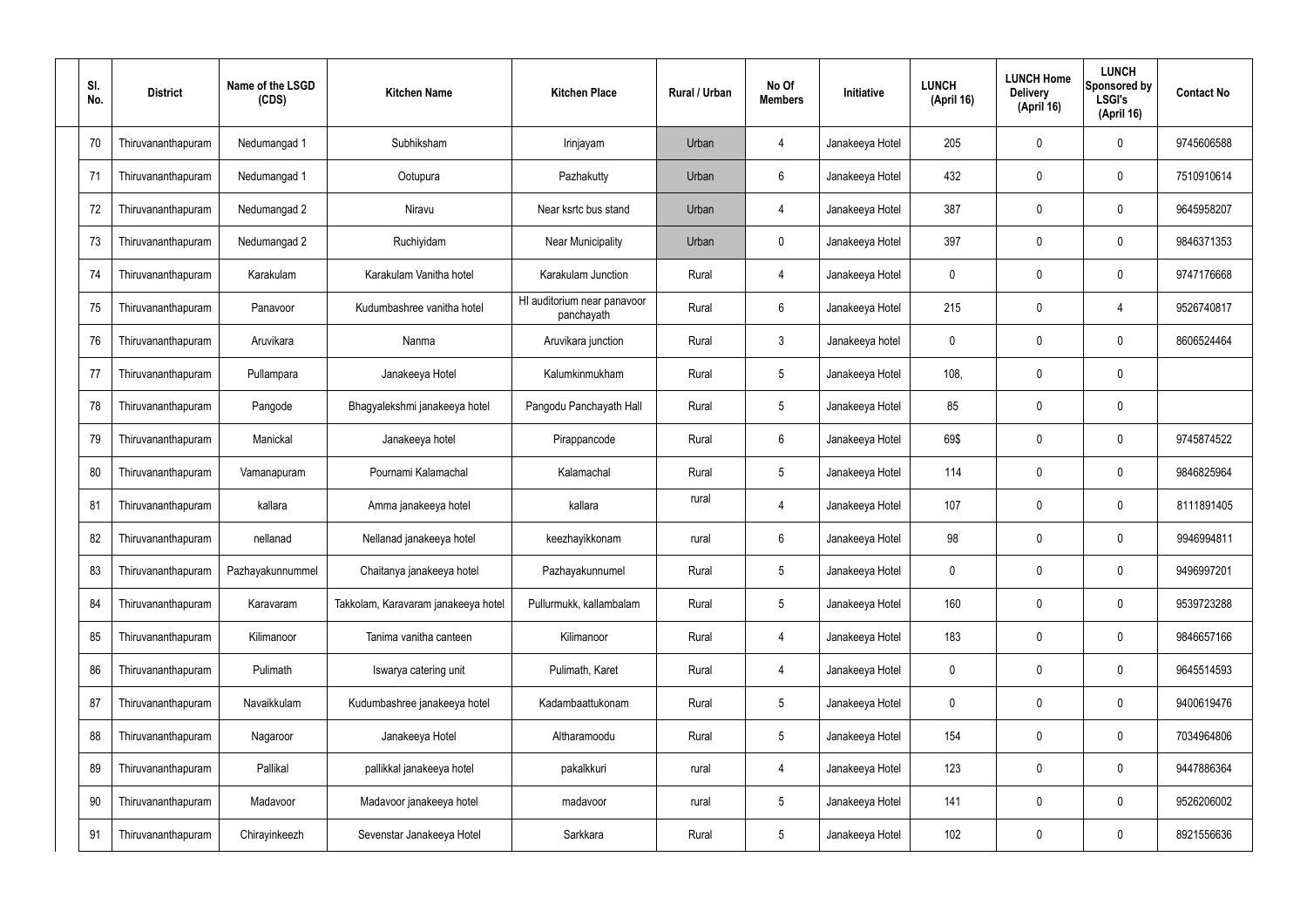|     | SI.<br>No.     | <b>District</b>    | Name of the LSGD<br>(CDS) | <b>Kitchen Name</b>                | <b>Kitchen Place</b>     | <b>Rural / Urban</b> | No Of<br><b>Members</b> | Initiative      | <b>LUNCH</b><br>(April 16) | <b>LUNCH Home</b><br><b>Delivery</b><br>(April 16) | <b>LUNCH</b><br>Sponsored by<br><b>LSGI's</b><br>(April 16) | <b>Contact No</b> |
|-----|----------------|--------------------|---------------------------|------------------------------------|--------------------------|----------------------|-------------------------|-----------------|----------------------------|----------------------------------------------------|-------------------------------------------------------------|-------------------|
|     | 92             | Thiruvananthapuram | Kadaykkavoor              | Karmalamatha Janakeeya Hotel       | Kadakkavoor              | Rural                | $5\phantom{.0}$         | Janakeeya Hotel | 96                         | $\mathbf 0$                                        | $\mathbf 0$                                                 | 9645405591        |
|     | 93             | Thiruvananthapuram | Mudakkal                  | Sarovaram Janakeeya Hotel          | Valakkadu                | Rural                | $\mathbf{3}$            | Janakeeya Hotel | 88                         | $\mathbf 0$                                        | $\mathbf 0$                                                 | 8086240900        |
|     | 94             | Thiruvananthapuram | Vakkom                    | Jananai Janakeeya Hotel            | SN Junction, Jeeva Dhara | Rural                | $5\phantom{.0}$         | Janakeeya Hotel | 78                         | $\mathbf 0$                                        | $\mathbf 0$                                                 | 8137014724        |
|     | 95             | Thiruvananthapuram | Vakkom                    | Diya Janakeeya Hotel               | Panayile Kadavu          | Rural                | $5\overline{)}$         | Janakeeya Hotel | 112                        | $\mathbf 0$                                        | $\mathbf 0$                                                 | 8590439391        |
|     | 96             | Thiruvananthapuram | Kizhuvilam                | Kudumbashree vanitha canteen       | Kizhuvillam              | Rural                | $\overline{4}$          | Janakeeya Hotel | 108                        | $\mathbf 0$                                        | $\mathbf 0$                                                 | 9747361312        |
|     | 97             | Thiruvananthapuram | Anchuthengu               | Swad Janakeeya Hotel               | Anchuthengu              | Rural                | $5\overline{)}$         | Janakeeya Hotel | 89                         | $\mathbf 0$                                        | $\mathbf 0$                                                 |                   |
|     | 98             | Thiruvananthapuram | Attingal                  | Bhagyashree janakeeya hotel        | Attingal                 | Urban                | $5\overline{)}$         | Janakeeya Hotel | 59                         | $\mathbf 0$                                        | $\mathbf 0$                                                 | 9539968503        |
|     | 99             | Thiruvananthapuram | Cherunniyoor              | Lekshmi janakeeya hotel            | Dhalavapuram             | Rural                | $\mathbf{3}$            | Janakeeya Hotel | 88                         | $\mathbf 0$                                        | $\mathbf 0$                                                 | 9995391999        |
|     | 100            | Thiruvananthapuram | Chemmaruthi               | Dreams janakeeya hotel             | Mavinmoodu, muthana      | Rural                | $5\phantom{.0}$         | Janakeeya Hotel | $\mathbf 0$                | $\mathbf 0$                                        | $\mathbf 0$                                                 | 8129240185        |
|     | 101            | Thiruvananthapuram | Chemmaruthi               | Natturuchi janakeeya hotel         | Panayara&sivapuram       | Rural                | $5\overline{)}$         | Janakeeya Hotel | 99                         | $\mathbf 0$                                        | $\mathbf 0$                                                 | 8129240185        |
|     | 102            | Thiruvananthapuram | Chemmaruthi               | Bhanusree                          | Chavadimukku             | Rural                | $\overline{4}$          | Janakeeya Hotel | 196                        | $\mathbf 0$                                        | $\mathbf 0$                                                 | 8129240185        |
|     | 103            | Thiruvananthapuram | Chemmaruthi               | saphalyam janakeeya Hotel          | chemmaruthi              | Rural                | $5\phantom{.0}$         | Janakeeya hotel | 153                        | $\mathbf 0$                                        | $\mathbf 0$                                                 | 9539925641        |
|     | 104            | Thiruvananthapuram | Manamboor                 | Manamboor janakeeya hotel          | Kavalayoor               | Rural                | 4                       | Janakeeya Hotel | 87                         | 0                                                  | 0\$                                                         | 9074388684        |
|     | 105            | Thiruvananthapuram | Edava                     | Sreenandha janakeeyahotel          | Kaappil                  | Rural                | $5\phantom{.0}$         | Janakeeya Hotel | 135                        | $\mathbf 0$                                        | $\mathbf 0$                                                 | 9895337334        |
|     | 106            | Thiruvananthapuram | Elakamon                  | Sreenarayana janakeeya hotel       | Elakamon                 | Rural                | $\overline{7}$          | Janakeeya Hotel | $\mathbf 0$                | $\mathbf 0$                                        | $\mathbf 0$                                                 | 8086637798        |
|     | 107            | Thiruvananthapuram | Elakamon                  | kudumbashree janakeeya hotel       | Elakamon                 | Rural                | $5\phantom{.0}$         | janakeeya hotel | $\mathbf 0$                | $\mathbf 0$                                        | $\mathbf 0$                                                 | 8590725126        |
|     | 108            | Thiruvananthapuram | Vettoor                   | Kashi janakeeya hotel              | Vettoor                  | Rural                | 4                       | Janakeeya Hotel | 65                         | $\mathbf 0$                                        | $\mathbf 0$                                                 | 9061547396        |
|     | 109            | Thiruvananthapuram | Ottoor                    | Kudumbashree Janakeeya hotel       | ottoor                   | rural                | $\mathbf{3}$            | Janakeeya Hotel | 44                         | $\mathbf 0$                                        | $\mathbf 0$                                                 | 8590570561        |
|     | 110            | Thiruvanathapuram  | Varkala                   | Janakeeya hotel                    | Varkala municipality     | Urban                | 5 <sub>5</sub>          | Janakeeya Hotel | $\pmb{0}$                  | $\pmb{0}$                                          | $\mathbf 0$                                                 | 8943261611        |
| 110 |                |                    |                           |                                    |                          |                      | 501                     |                 | 18105                      | $\mathbf{0}$                                       | $\overline{7}$                                              |                   |
|     | $\mathbf 1$    | Thrissur           | Kadangodu                 | Janakeeya Hotel Kadangod           | Kadangod                 | Rural                | 4                       | Janakeeya Hotel | 47                         | 30                                                 | $\overline{7}$                                              |                   |
|     | $\overline{2}$ | Thrissur           | Chalakudy                 | Thripthy Janakeeya Hotel Chalakudy | North Busstand Chalakudy | Urban                | 4                       | Janakeeya Hotel | $\mathbf 0$                | $\pmb{0}$                                          | $\mathbf 0$                                                 | 9544048190        |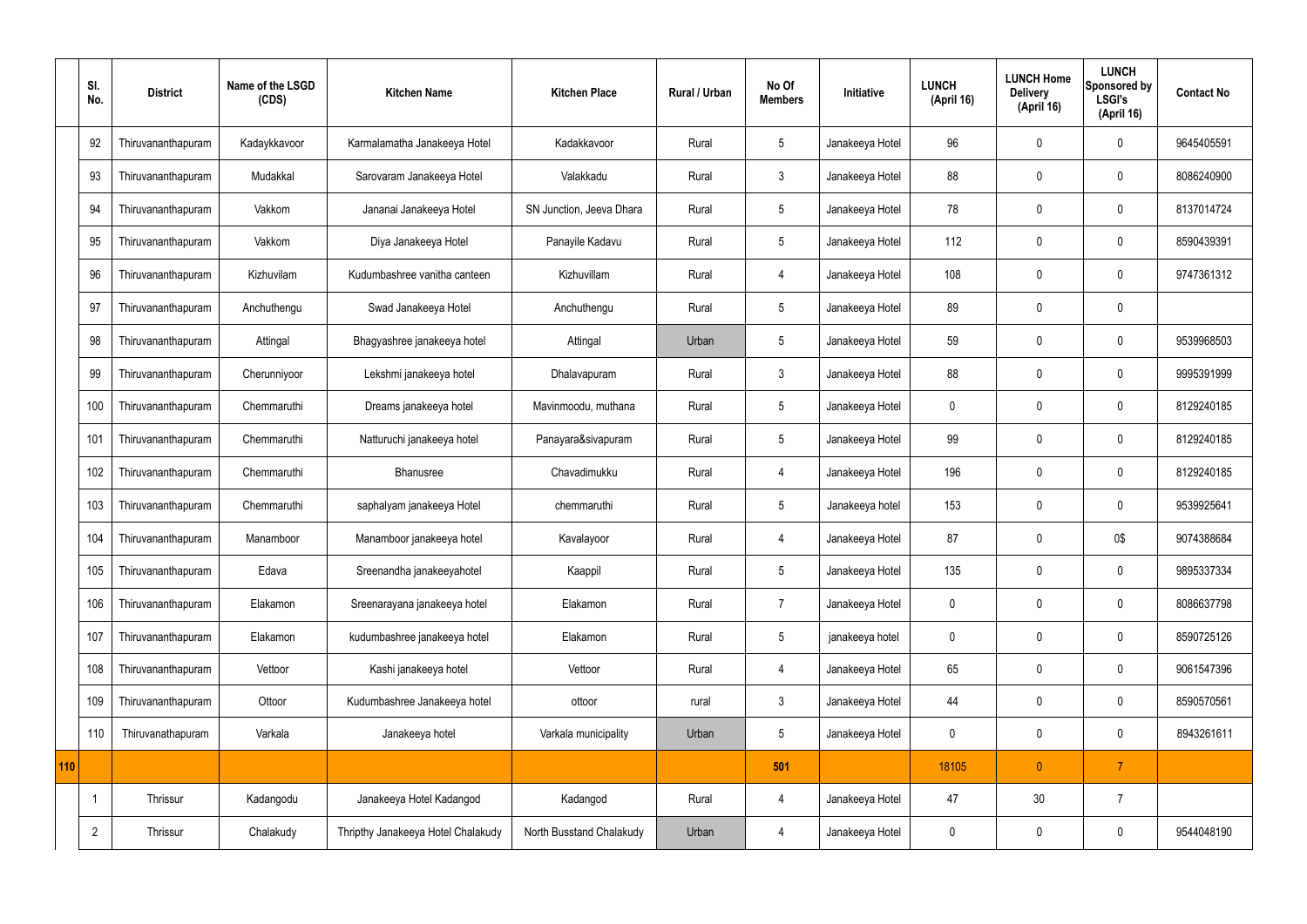| SI.<br>No.      | <b>District</b> | Name of the LSGD<br>(CDS) | <b>Kitchen Name</b>                             | <b>Kitchen Place</b>                       | Rural / Urban | No Of<br><b>Members</b> | Initiative      | <b>LUNCH</b><br>(April 16) | <b>LUNCH Home</b><br><b>Delivery</b><br>(April 16) | <b>LUNCH</b><br>Sponsored by<br><b>LSGI's</b><br>(April 16) | <b>Contact No</b> |
|-----------------|-----------------|---------------------------|-------------------------------------------------|--------------------------------------------|---------------|-------------------------|-----------------|----------------------------|----------------------------------------------------|-------------------------------------------------------------|-------------------|
| $\mathbf{3}$    | Thrissur        | Pananchery                | Pananchery Janakeeya Hotel                      | Pattikkad                                  | Rural         | $5\phantom{.0}$         | Janakeeya Hotel | 0                          | 0                                                  | $\mathbf 0$                                                 | 9746354118        |
| $\overline{4}$  | Thrissur        | Kadavallur                | Janakeeya Hotel Kadavalloor                     | Panjayath Compound                         | Rural         | $\overline{4}$          | Janakeeya Hotel | $\mathbf 0$                | 0                                                  | $\mathbf 0$                                                 |                   |
| $5\phantom{.0}$ | Thrissur        | Kattoor                   | Janakeeya Hotel Kattoor                         | Near pompay school, Kattoor                | Rural         | $5\phantom{.0}$         | Janakeeya Hotel | 0                          | 0                                                  | $\mathbf 0$                                                 | 9605263717        |
| 6               | Thrissur        | Elavally                  | Janakeeya Hotel Elavally                        | <b>Elavally Panchayath</b><br>Compound     | Rural         | $\overline{4}$          | Janakeeya Hotel | $\mathbf 0$                | 0                                                  | $\mathbf 0$                                                 | 9744738247        |
| $\overline{7}$  | Thrissur        | Paralam                   | Paralam Janakeeya Hotel                         | Nanma Kudumbashree<br>canteen              | Rural         | $\mathbf{3}$            | Janakeeya Hotel | $\mathbf 0$                | 0                                                  | $\mathbf 0$                                                 | 9744441594        |
| 8               | Thrissur        | Kadukutty                 | Uppum Mulakum Janakeeya Hotel<br>Kadukutty      | Kottamuri Junction                         | Rural         | $5\phantom{.0}$         | Janakeeya Hotel | $\mathbf 0$                | 0                                                  | $\mathbf 0$                                                 | 9846634710        |
| 9               | Thrissur        | Thrissur 2                | Kuttanellur Janakeeya Hotel                     | Kuttanellur                                | Urban         | $5\phantom{.0}$         | Janakeeya Hotel | $\mathbf 0$                | 0                                                  | $\mathbf 0$                                                 | 8330800498        |
| 10              | Thrissur        | Pazhayannur               | Janakeeya Hotel, Pazhayanoor                    | Pazhayannur Panchayath                     | Rural         | $\overline{4}$          | Janakeeya Hotel | $\mathbf 0$                | 0                                                  | $\mathbf 0$                                                 | 9400257329        |
| 11              | Thrissur        | Aloor                     | Aloor Janakeeya Hotel                           | Aloor                                      | Rural         | $5\phantom{.0}$         | Janakeeya Hotel | $\mathbf 0$                | 0                                                  | $\mathbf 0$                                                 | 9946922936        |
| 12              | Thrissur        | Muriyad                   | Jankeeya Hotel, Muriyad                         | Karuna Canteen, Muriyad                    | Rural         | $5\phantom{.0}$         | Janakeeya Hotel | $\mathbf 0$                | 0                                                  | $\mathbf 0$                                                 | 9961920358        |
| 13              | Thrissur        | Valapad                   | Janakeeya Hotel Valapad                         | Valapad Chanthapadi                        | Rural         | $6\phantom{.}6$         | Janakeeya Hotel | $\mathbf 0$                | 0                                                  | $\mathbf 0$                                                 | 9846972134        |
| 14              | Thrissur        | Kaipamangalam             | Kaipamngalam Janakeeya Hotel                    | Kaipamangalam Panchayath                   | Rural         | $\mathbf{3}$            | Janakeeya Hotel | $\mathbf 0$                | 0                                                  | $\mathbf 0$                                                 |                   |
| 15              | Thrissur        | Annamanada                | Snehitha Catering                               | Annamanada                                 | Rural         | $5\phantom{.0}$         | Janakeeya Hotel | 25                         | 10                                                 | 0                                                           | 9747712615        |
| 16              | Thrissur        | Vellangallur              | Janakeeya Hotel Vellangallur                    | Panchayath Community Hall                  | Rural         | $6\,$                   | Janakeeya Hotel | $\mathbf 0$                | $\mathsf{0}$                                       | $\mathbf 0$                                                 | 9947462258        |
| 17              | Thrissur        | Pavaratty                 | Janakeeya Hotel Pavaratty                       | Akashaya Vanitha Canteen                   | Rural         | $\mathbf{3}$            | Janakeeya Hotel | $\mathbf 0$                | 0                                                  | $\mathbf 0$                                                 |                   |
| 18              | Thrissur        | Edathiruthy               | Janakeeya Hotel Edathuruthi (Nalinam<br>Stores) | Opposite of GLPS,<br>Chenthrappinni Centre | Rural         | $\overline{4}$          | Janakeeya Hotel | $\mathbf 0$                | 0                                                  | $\mathbf 0$                                                 |                   |
| 19              | Thrissur        | Adatt                     | Janakeeya Hotel Adat                            | Muthuvara                                  | Rural         | $\overline{7}$          | Janakeeya Hotel | $\mathbf 0$                | 0                                                  | $\mathbf 0$                                                 | 6235203703        |
| 20              | Thrissur        | Irinjalakuda 1            | Janakeeya Hotel Irinjalakuda Cds1               | Irinjalakuda Muncipality                   | Urban         | $\overline{4}$          | Janakeeya Hotel | 45                         | 0                                                  | $\mathbf 0$                                                 | 9526912506        |
| 21              | Thrissur        | Parapookkara              | Janakeeya Hotel, Parapookkara                   | Panchayath Canteen                         | Rural         | $5\phantom{.0}$         | Janakeeya Hotel | $\mathbf 0$                | 0                                                  | $\mathbf 0$                                                 | 9605428611        |
| 22              | Thrissur        | Puthanchira               | Annapoorna Janakeeya Hotel<br>Puthenchira       | Panchayath Community Hall                  | Rural         | $5\phantom{.0}$         | Janakeeya Hotel | 37                         | 22                                                 | $\mathbf 0$                                                 | 919539164678      |
| 23              | Thrissur        | SreeNarayanapuram         | Sree Narayana Puram Janakeeya<br>Hotel          | Sreenarayanapuram<br>Panchayath            | Rural         | $5\phantom{.0}$         | Janakeeya Hotel | $\mathbf 0$                | 0                                                  | $\mathbf 0$                                                 |                   |
| 24              | Thrissur        | Nadathara                 | Nadathara Janakeeya Hotel                       | Moorkanikkara                              | Rural         | $5\phantom{.0}$         | Janakeeya Hotel | 0                          | 0                                                  | $\mathbf 0$                                                 | 9744611176        |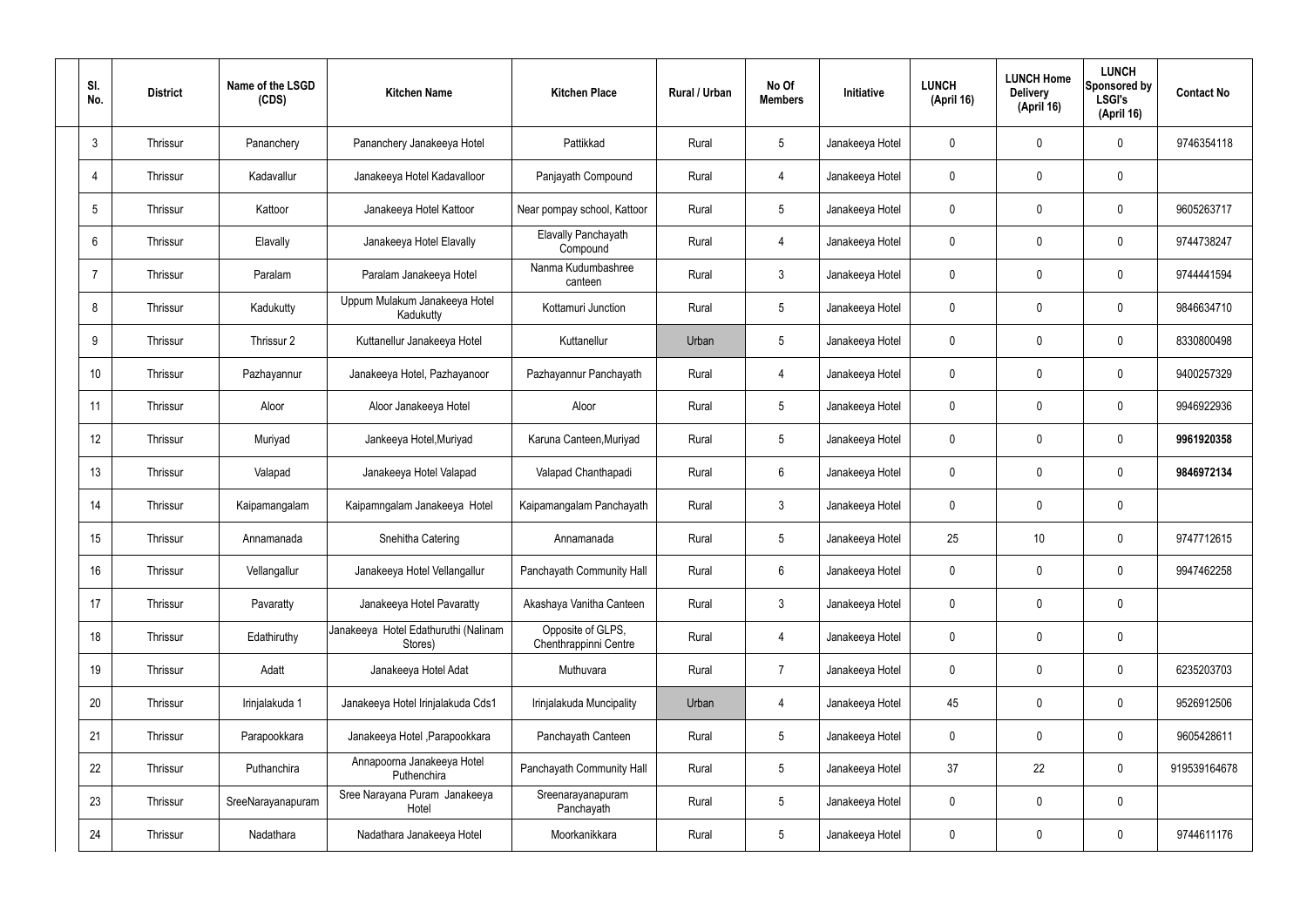| SI.<br>No. | <b>District</b> | Name of the LSGD<br>(CDS) | <b>Kitchen Name</b>                        | <b>Kitchen Place</b>                         | Rural / Urban | No Of<br><b>Members</b> | Initiative      | <b>LUNCH</b><br>(April 16) | <b>LUNCH Home</b><br><b>Delivery</b><br>(April 16) | <b>LUNCH</b><br>Sponsored by<br><b>LSGI's</b><br>(April 16) | <b>Contact No</b> |
|------------|-----------------|---------------------------|--------------------------------------------|----------------------------------------------|---------------|-------------------------|-----------------|----------------------------|----------------------------------------------------|-------------------------------------------------------------|-------------------|
| 25         | Thrissur        | Vallachira                | Vallachira Janakeeya Hotel                 | Vallachira Gramapanchayath                   | Rural         | 4                       | Janakeeya Hotel | $\mathbf 0$                | 20                                                 | $\mathbf 0$                                                 | 9744804256        |
| 26         | Thrissur        | Poyya                     | Janakeeya Hotel , Poyya                    | Poyya Junction                               | Rural         | $5\phantom{.0}$         | Janakeeya Hotel | $\mathbf 0$                | 0                                                  | $\mathbf 0$                                                 | 7902318250        |
| 27         | Thrissur        | Wadakanchery 1            | Vrindavan Janakeeya Hotel                  | Ottupara                                     | Urban         | $5\phantom{.0}$         | Janakeeya Hotel | 143                        | 97                                                 | $\mathbf 0$                                                 |                   |
| 28         | Thrissur        | Varandarappilly           | Janakeeya Hotel                            | Varandarappilly Panchayath                   | Rural         | $5\phantom{.0}$         | Janakeeya Hotel | 74                         | 33                                                 | $\mathbf 0$                                                 | 9048283463        |
| 29         | Thrissur        | Nenmanikkara              | Vanitha Janakeeya Hotel                    | Paliyekkara, Nenmanikkara<br>Gramapanchayath | Rural         | $5\phantom{.0}$         | Janakeeya Hotel | $\mathbf 0$                | 0                                                  | $\mathbf 0$                                                 | 9747494386        |
| 30         | Thrissur        | Kodakara                  | Nanma Janakeeya Hotel                      | Kodakara Bus Stand                           | Rural         | $5\phantom{.0}$         | Janakeeya Hotel | $\mathbf 0$                | 0                                                  | $\mathbf 0$                                                 | 9946283762        |
| 31         | Thrissur        | Thekkumkkara              | Janakeeya Hotel Thekkumkara                | Vanitha Canteen, Thekkumkara                 | Rural         | $\overline{4}$          | Janakeeya Hotel | $\mathbf 0$                | 0                                                  | $\mathbf 0$                                                 |                   |
| 32         | Thrissur        | Alagappa Ngar             | Janakeeya Hotel                            | Amballur                                     | Rural         | $5\phantom{.0}$         | Janakeeya Hotel | $\mathbf 0$                | 0                                                  | $\mathbf 0$                                                 | 8606553521        |
| 33         | Thrissur        | Kolazhy                   | Janakeeya Hotel Kolazhy                    | <b>ZMLP School</b>                           | Rural         | $\overline{4}$          | Janakeeya Hotel | $\mathbf 0$                | 0                                                  | $\mathbf 0$                                                 | 9645535725        |
| 34         | Thrissur        | Manalur                   | Janakeeya Hotel Manalur                    | Govt High School, Manaloor                   | Rural         | $6\phantom{.}6$         | Janakeeya Hotel | $\mathbf 0$                | 0                                                  | $\mathbf 0$                                                 | 9446619441        |
| 35         | Thrissur        | Arimpur                   | Janakeeya Hotel Arimbur                    | Kudumbashree Vanitha<br>Canteen , Arimbur    | Rural         | $5\phantom{.0}$         | Janakeeya Hotel | $\mathbf 0$                | 0                                                  | $\mathbf 0$                                                 | 9946789338        |
| 36         | Thrissur        | Thanniyam                 | Thannyam Janakeeya Hotel                   | Peringottukara                               | Rural         | 4                       | Janakeeya Hotel | $\mathbf 0$                | 0                                                  | $\mathbf 0$                                                 | 9048570194        |
| 37         | Thrissur        | Madakkathara              | Madakkathara Annapoorna Janakeeya<br>Hotel | Madakkathara                                 | Rural         | $6\phantom{.}6$         | Janakeeya Hotel | $\mathbf 0$                | 0                                                  | 0                                                           | 9388431507        |
| 38         | Thrissur        | Athirappilly              | Panchayath Kudumbashree Canteen            | Athirappilly                                 | Rural         | $\mathbf{3}$            | Janakeeya Hotel | $\mathbf 0$                | $\mathbf 0$                                        | $\mathbf 0$                                                 | 9496151187        |
| 39         | Thrissur        | Kodassery                 | Five Star Janakeeya Hotel                  | Kodassery                                    | Rural         | $\overline{4}$          | Janakeeya Hotel | $\mathbf 0$                | $\mathbf 0$                                        | $\mathbf 0$                                                 | 9846464927        |
| 40         | Thrissur        | Mattathur                 | Karunya<br>kudumbShree                     | Vellikkulangara                              | Rural         | $\overline{4}$          | Janakeeya Hotel | $\mathbf 0$                | $\mathbf 0$                                        | $\mathbf 0$                                                 | 8086449102        |
| 41         | Thrissur        | Koratty                   | Ruchi Janakeeya Hotel                      | Koratty                                      | Rural         | $\overline{4}$          | Janakeeya Hotel | $\mathbf 0$                | $\mathbf 0$                                        | $\mathbf 0$                                                 | 9496527583        |
| 42         | Thrissur        | Thrikkoor                 | Susthira Janakeeya Hotel                   | Alengaad                                     | Rural         | $\mathfrak{Z}$          | Janakeeya Hotel | 156                        | 42                                                 | $\overline{4}$                                              | 8111847055        |
| 43         | Thrissur        | Venkitangu                | Ottupura<br>Janakeeya Hotel Vengidangu     | Vengidangu Panchayath                        | Rural         | $\mathfrak{Z}$          | Janakeeya Hotel | $\mathbf 0$                | 0                                                  | $\mathbf 0$                                                 | 8156981840        |
| 44         | Thrissur        | Padiyoor                  | Padiyoor<br>Janakeya Hotel                 | HDC School, Kakkathuruthy                    | Rural         | $5\phantom{.0}$         | Janakeeya Hotel | $\mathbf 0$                | 0                                                  | $\mathbf 0$                                                 | 9048341118        |
| 45         | Thrissur        | Pariyaram                 | Samridhi Janakeeya Hotel                   | Pariyaram                                    | Rural         | $5\phantom{.0}$         | Janakeeya Hotel | 106                        | 87                                                 | $\mathbf 0$                                                 | 7025950795        |
| 46         | Thrissur        | Wadakanchery cds2         | Janakeeya Hotel, Wadakanchery cds2         | Minaloor                                     | Urban         | $\mathbf{3}$            | Janakeeya Hotel | 91                         | 0                                                  | $\mathbf 0$                                                 |                   |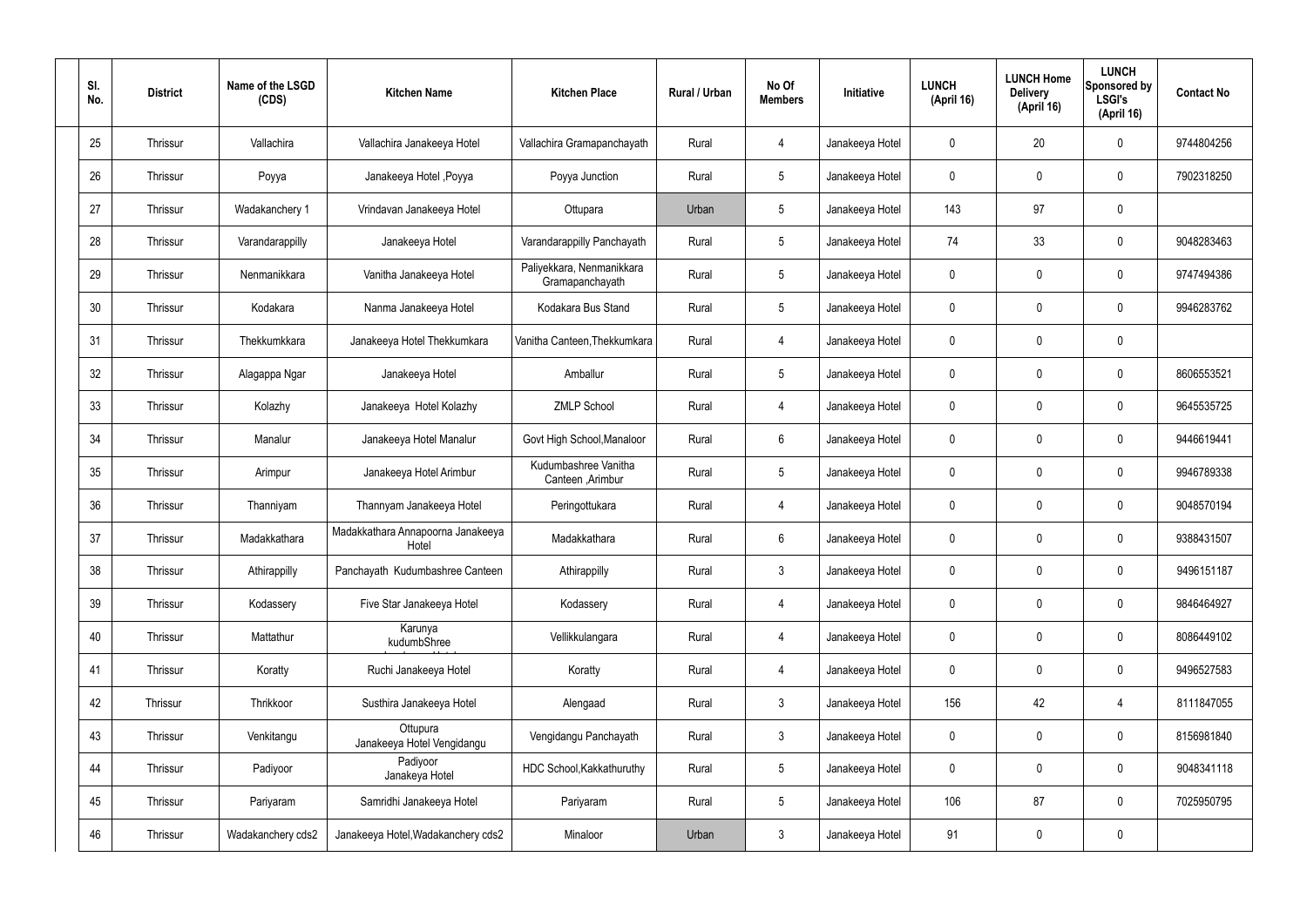|    | SI.<br>No. | <b>District</b> | Name of the LSGD<br>(CDS) | <b>Kitchen Name</b>               | <b>Kitchen Place</b>               | Rural / Urban | No Of<br><b>Members</b> | Initiative      | <b>LUNCH</b><br>(April 16) | <b>LUNCH Home</b><br><b>Delivery</b><br>(April 16) | <b>LUNCH</b><br>Sponsored by<br><b>LSGI's</b><br>(April 16) | <b>Contact No</b> |
|----|------------|-----------------|---------------------------|-----------------------------------|------------------------------------|---------------|-------------------------|-----------------|----------------------------|----------------------------------------------------|-------------------------------------------------------------|-------------------|
|    | 47         | Thrissur        | Kodungaloor cds2          | Jathikka Janakeeya Hotel          | Arakkulam                          | Urban         | 4                       | Janakeeya Hotel | $\mathbf 0$                | $\mathbf 0$                                        | $\mathbf 0$                                                 | 9745397171        |
|    | 48         | <b>Thrissur</b> | Punnayur                  | Kaipunnyam Janakeeya Hotel        | Edakazhiyur                        | Rural         | $5\overline{)}$         | Janakeeya Hotel | $\mathbf 0$                | $\mathbf 0$                                        | $\mathbf 0$                                                 | 9744680885        |
| 98 | 49         | <b>Thrissur</b> | Velookkara                | Velookkara Janakeeya Hotel        | Panchayath shopping complex        | Rural         | $\mathbf{3}$            | Janakeeya Hotel | $\mathbf 0$                | $\mathbf 0$                                        | $\mathbf 0$                                                 | 9048756685        |
|    | 50         | <b>Thrissur</b> | Meloor                    | Thanima Janakeeya Hotel Meloor    | Meloor centre                      | Rural         | $\overline{4}$          | Janakeeya Hotel | 107                        | 20                                                 | $\mathbf 0$                                                 | 7902354039        |
|    | 51         | <b>Thrissur</b> | Vallathol Nagar           | Janakeeya Hotel, Vallathol Nagar  | near youth welfare center          | rural         | $5\overline{)}$         | Janakeeya Hotel | $\mathbf 0$                | $\mathbf 0$                                        | $\mathbf 0$                                                 | 9961296574        |
|    | 52         | Thrissur        | Eriyad                    | janakeeya Hotel, eriyad           | community hall                     | Rural         | $\overline{4}$          | Janakeeya Hotel | $\mathbf 0$                | $\mathbf 0$                                        | $\mathbf 0$                                                 |                   |
|    | 53         | <b>Thrissur</b> | Edavilangu                | Janakeeya Hotel, Edavilangu       | <b>Edavilangu Center</b>           | Rural         | $\overline{4}$          | Janakeeya Hotel | 175                        | $\mathbf 0$                                        | $\mathbf 0$                                                 |                   |
|    | 54         | Thrissur        | Avanoor                   | Janakeeya Hotel, Avanoor          | near panchayath office,<br>Avanoor | Rural         | $5\phantom{.0}$         | Janakeeya Hotel | $\mathbf 0$                | $\mathbf 0$                                        | $\mathbf 0$                                                 | 9447343516        |
|    | 55         | <b>Thrissur</b> | Mala                      | Janakeeya hotel Mala              | Near panchayath office, Mala       | Rural         | $\overline{4}$          | Janakeeya Hotel | 105                        | 16                                                 | $\mathbf 0$                                                 | 9946442260        |
|    | 56         | Thrissur        | Guruvayur1                | Guruvayur Janakeeya Hotel         | Guruvayur                          | Urban         | $\mathbf{3}$            | Janakeeya Hotel | $\mathbf 0$                | $\mathbf 0$                                        | $\mathbf 0$                                                 | 9961227858        |
|    | 57         | <b>Thrissur</b> | Vadakkekad                | Kudumbasree janakeeya hotel       | Nalam kallu                        | Rural         | $\overline{4}$          | Janakeeya Hotel | $\mathbf 0$                | $\mathbf 0$                                        | $\mathbf 0$                                                 | 9645190166        |
|    | 58         | Thrissur        | Kadappuram                | Kadappuram janakeeya hotel        | Kadappuram panchayath<br>building  | Rural         | 4                       | Janakeeya Hotel | $\mathbf 0$                | $\mathbf 0$                                        | $\mathbf 0$                                                 | 8156984319        |
|    | 59         | <b>Thrissur</b> | Chavakkad                 | Chavakkad Janakeeya hotel         | Chavakkad, near bus stand          | Urban         | $5\overline{)}$         | Janakeeya Hotel | 189                        | 52                                                 | $\mathbf 0$                                                 | 7560874804        |
|    | 60         | Thrissur        | Engadiyoor                | pavithra janikeeya hotel          | Pokulangara                        | Rural         | $5\phantom{.0}$         | Janakeeya Hotel | $\mathbf 0$                | $\pmb{0}$                                          | $\mathbf 0$                                                 | 9562239618        |
|    | 61         | Thrissur        | Varavoor                  | Friends janakeeya hotel, Varavoor | Thichur                            | Rural         | $3\phantom{a}$          | Janakeeya Hotel | $\mathbf 0$                | $\pmb{0}$                                          | $\mathbf 0$                                                 |                   |
|    | 62         | Thrisssur       | Punnayurkulam             | Punnayurkkulam janakeeya hotel    | Althara centre                     | Rural         | $5\overline{)}$         | Janakeeya Hotel | $\mathbf 0$                | $\mathbf 0$                                        | $\mathbf 0$                                                 | 8086093454        |
|    | 63         | Thrissur        | Thiruwilamala             | Villuadry Janakeeya hotel         | Thiruwilamala                      | Rural         | $5\overline{)}$         | Janakeeya Hotel | $\mathbf 0$                | $\pmb{0}$                                          | $\mathbf 0$                                                 | 9846174729        |
|    | 64         | Thrissur        | Kattakampal               | Janakeeya Hotel Kattakampal       | Chirakkal                          | Rural         | $\overline{4}$          | Janakeeya Hotel | $\mathbf 0$                | 0                                                  | $\mathbf 0$                                                 |                   |
|    | 65         | Thrissur        | Kandanassery              | kandanassery janakeeya hotel      | kandanassery                       | Rural         | $5\overline{)}$         | Janakeeya Hotel | 24                         | 36                                                 | $\mathbf 0$                                                 |                   |
|    | 66         | Thrissur        | Kaiparambu                | Janakeeya Hotel Kaiparambu        | Near mundoor health center         | Rural         | $5\overline{)}$         | janakeeya hotel | $\mathbf 0$                | 0                                                  | $\mathbf 0$                                                 | 9645828069        |
|    | 67         | Thrissur        | Thrissur 2(new)           | kitchen girls janakeeya hotel     | Olari                              | urban         | 4                       | janakeeya hotel | $\mathbf 0$                | 0                                                  | $\mathbf 0$                                                 | 9388828112        |
|    | 68         | Thrissur        | Kuzhur                    |                                   | kuzhur                             | Rural         | 4                       | janakeeya hotel | $\pmb{0}$                  | 0                                                  | $\overline{0}$                                              | 9526566073        |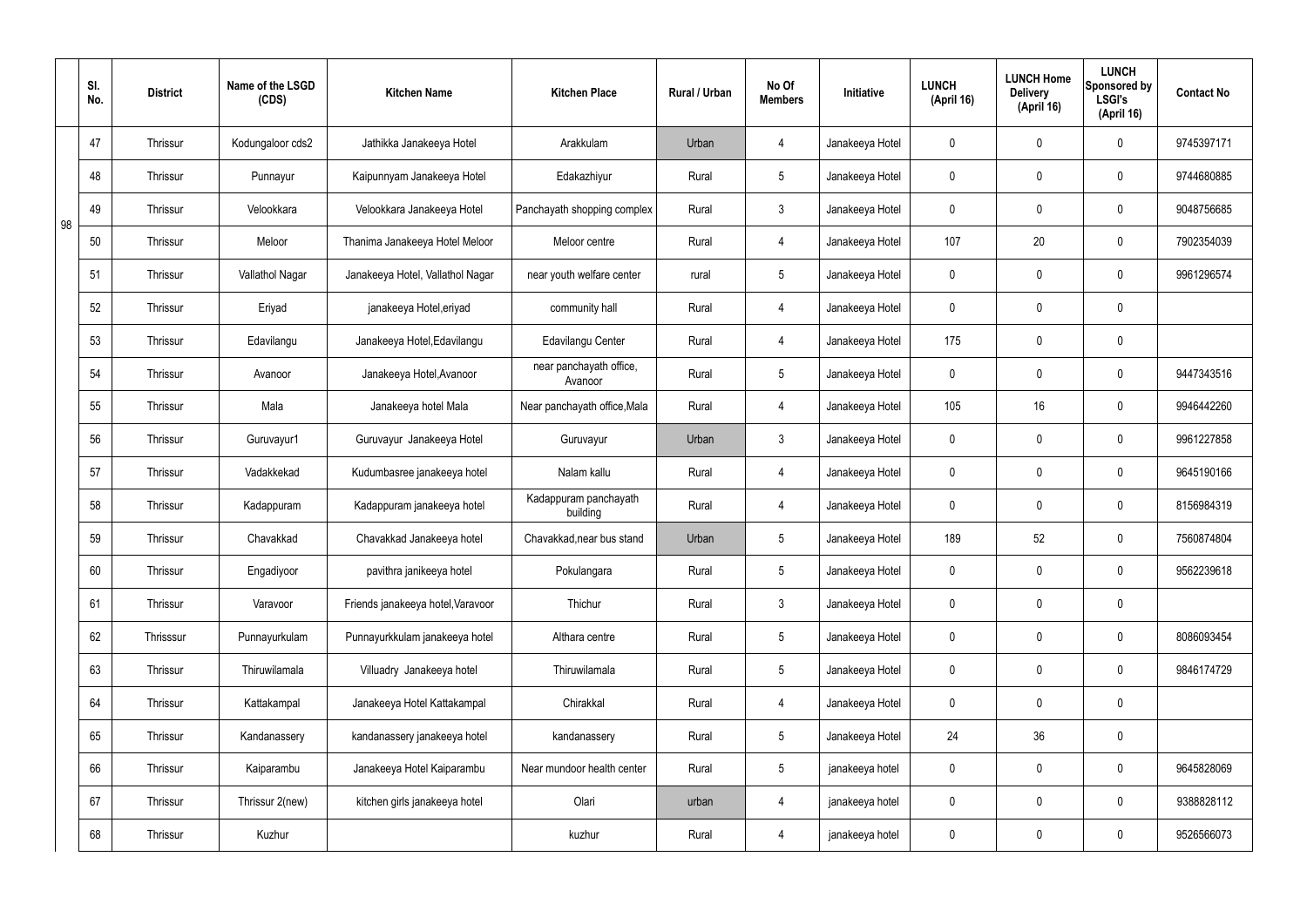| SI.<br>No. | <b>District</b> | Name of the LSGD<br>(CDS) | <b>Kitchen Name</b>          | <b>Kitchen Place</b>                   | Rural / Urban | No Of<br><b>Members</b> | Initiative      | <b>LUNCH</b><br>(April 16) | <b>LUNCH Home</b><br><b>Delivery</b><br>(April 16) | <b>LUNCH</b><br>Sponsored by<br><b>LSGI's</b><br>(April 16) | <b>Contact No</b> |
|------------|-----------------|---------------------------|------------------------------|----------------------------------------|---------------|-------------------------|-----------------|----------------------------|----------------------------------------------------|-------------------------------------------------------------|-------------------|
| 69         | Thrissur        | Chazhur                   | Chazur Janakeeya Hotel       | Pazhuvil Center                        | Rural         | 4                       | janakeeya hotel | $\mathbf 0$                | $\mathbf 0$                                        | $\mathbf 0$                                                 | 9061946216        |
| 70         | Thrissur        | Nattika                   | uttupura                     | Thriprayar                             | Rural         | $5\overline{)}$         | janakeeya hotel | $\mathbf 0$                | $\mathbf 0$                                        | $\mathbf 0$                                                 | 9544055637        |
| 71         | Thrissur        | Thalikulam                | Nidhi janakeeya hotel        | Puthenthodu                            | Rural         | $5\phantom{.0}$         |                 | $\mathbf 0$                | $\mathbf 0$                                        | $\mathbf 0$                                                 | 8606213960        |
| 72         | Thrissur        | Vadanapilly               | vadanappilly janakeeya hotel | vadanapilly                            | Rural         | $5\overline{)}$         | janakeeya hotel | $\mathbf 0$                | $\mathbf 0$                                        | $\mathbf 0$                                                 | 9947728948        |
| 73         | Thrissur        | orumanayur                | orumanayur janakeeya hotel   | orumanayur                             | rural         | $5\overline{)}$         | janakeeya hotel | $\mathbf 0$                | $\mathbf 0$                                        | $\mathbf 0$                                                 | 9995588758        |
| 74         | Thrissur        | Panjal                    | Five-star Janakeeya hotel    | Panjal                                 | Rural         | $5\overline{)}$         | janakeeya hotel | $\mathbf 0$                | $\mathbf 0$                                        | $\mathbf 0$                                                 | 9746847353        |
| 75         | Thrissur        | veloor                    | Veloor Janakeeya hotel       | veloor                                 | Rural         | $5\overline{)}$         | janakeeya hotel | 42                         | 21                                                 | $\mathbf 0$                                                 | 9447724685        |
| 76         | Thrissur        | Chowanoor                 |                              | Chowanoor                              | Rural         | $\mathbf{3}$            | janakeeya hotel | $\mathbf 0$                | $\mathbf 0$                                        | $\mathbf 0$                                                 | 9,526,340,307     |
| 77         | Thrissur        | Puthur                    | Puthur janakeeyahotel        | puthur                                 | Rural         | $5\overline{)}$         | janakeeya hotel | 59                         | 56                                                 | $\mathbf 0$                                                 | 6238101595        |
| 78         | Thrissur        | Erumapetty                | subhiksha janakeeya hotel    | Erumapetty                             | Rural         | $5\phantom{.0}$         | janakeeya hotel | 75                         | 15                                                 | $\mathbf 0$                                                 | 9207201880        |
| 79         | Thrissur        | Kondazhy                  | Santhwanam Janakeeya Hotel   | Kondazhy                               | Rural         | $\overline{4}$          | janakeeya hotel | $\mathbf 0$                | $\mathbf 0$                                        | $\mathbf 0$                                                 | 9526401759        |
| 80         | Thrissur        | Mullurkkara               | Kaniv Janakeeya Hotel        | Atoor                                  | Rural         | $\overline{4}$          | janakeeya hotel | $\mathbf 0$                | $\mathbf 0$                                        | $\mathbf 0$                                                 |                   |
| 81         | Thrissur        | Porkkulam                 | Porkulam janakeeya hotel     | Parempadam                             | Rural         | $5\phantom{.0}$         | Janakeeya hotel | $\mathbf 0$                | $\mathbf 0$                                        | $\mathbf 0$                                                 | 8129017841        |
| 82         | Thrissur        | Puthukkad                 | Puthukkad Janakeeya Hotel    | Puthukkad                              | Rural         | $5\phantom{.0}$         | Janakeeya hotel | 65                         | 17                                                 | $\mathbf 0$                                                 | 7356668644        |
| 83         | Thrissur        | Choondal                  | Choondal Janakeeya Hotel     | <b>Kechery Centre</b>                  | Rural         | 8                       | Janakeeya Hotel | $\mathbf 0$                | $\mathbf 0$                                        | $\mathbf 0$                                                 |                   |
| 84         | Thrissur        | Cherpu                    | Cherpu Janakeeya Hotel       | Cherpu                                 | Rural         | $\mathbf{3}$            | Janakeeya Hotel | $\mathbf 0$                | $\pmb{0}$                                          | $\mathbf 0$                                                 | 9605375648        |
| 85         | Thrissur        | Mathilakam                | Mathilakam Janakeeya hotel   | Mathilakam gramapanchayath<br>compound | Rural         | $\mathbf{3}$            | Janakeeya hotel | $\mathbf 0$                | $\pmb{0}$                                          | $\mathbf 0$                                                 | 9995986808        |
| 86         | Thrissur        | Anthikad                  | Anthikad Janakeeya hotel     | Anthikad                               | Rural         | $\overline{4}$          | Janakeeya hotel | $\mathbf 0$                | $\pmb{0}$                                          | $\mathbf 0$                                                 |                   |
| 87         | Thrissur        | Mullassery                | Mullassery Janakeeya Hotel   | Mullassery centre                      | Rural         | $5\overline{)}$         | Janakeeya hotel | $\mathbf 0$                | $\pmb{0}$                                          | $\mathbf 0$                                                 |                   |
| 88         | Thrissur        | Karalam                   | Karalam Janakeeya Hotel      | Chemmada, Karalam                      | Rural         | $\overline{4}$          | Janakeeya hotel | $\mathbf 0$                | $\pmb{0}$                                          | $\mathbf 0$                                                 | 6282924636        |
| 89         | Thrissur        | Poomangalam               | Poomangalam Janakeeya Hotel  | Edakkulam                              | Rural         | $\mathbf{3}$            | Janakeeya hotel | $\mathbf 0$                | $\pmb{0}$                                          |                                                             | 919947255537      |
| 90         | Thrissur        | MG Kavu                   | Annapoorna Janakeeya Hotel   | MG Kavu                                | Rural         | 4                       | Janakeeya hotel | 134                        | 59                                                 | $\mathbf 0$                                                 | 7558080131        |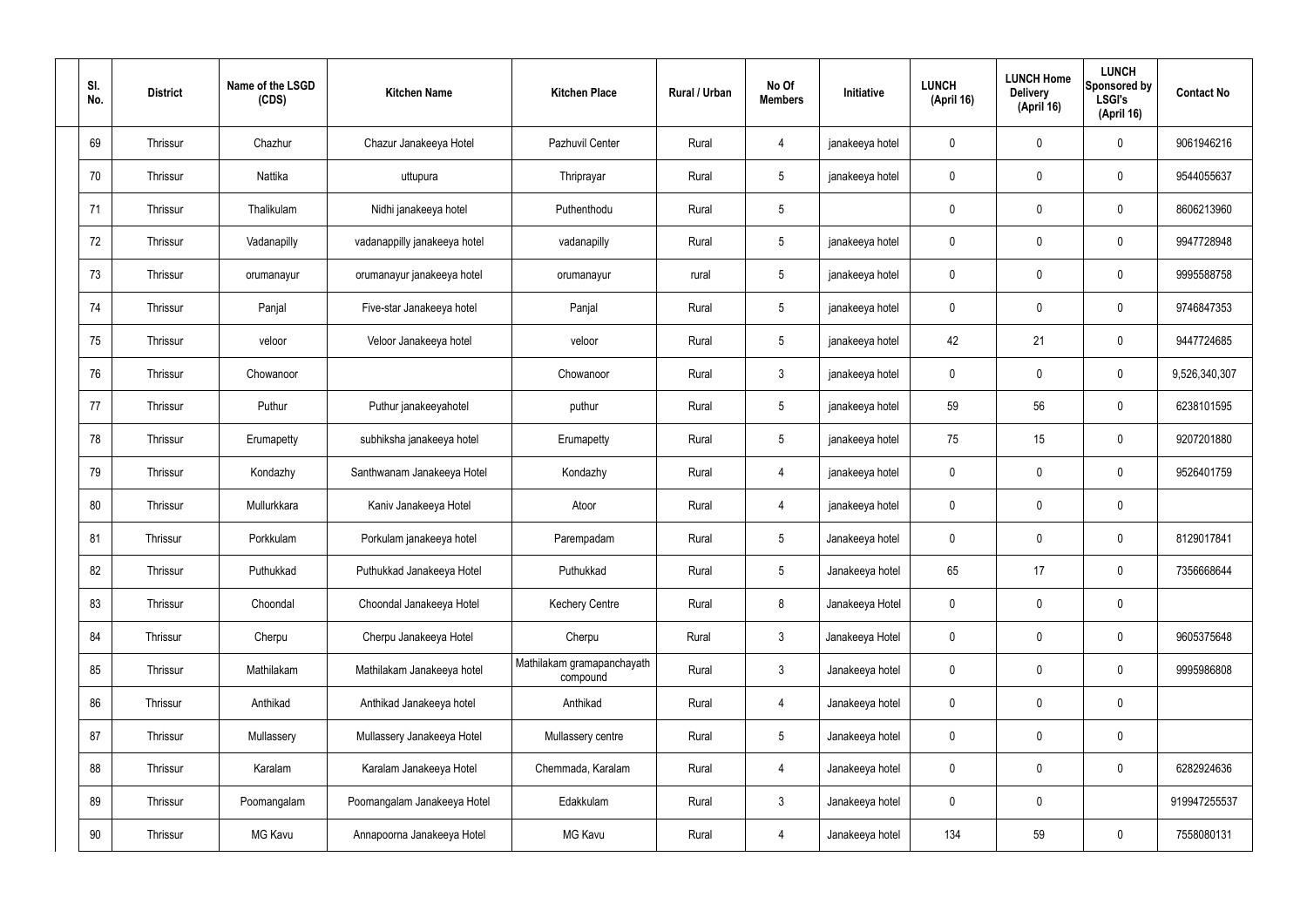| SI.<br>No.     | <b>District</b> | Name of the LSGD<br>(CDS) | <b>Kitchen Name</b>              | <b>Kitchen Place</b>                   | Rural / Urban | No Of<br><b>Members</b> | Initiative      | <b>LUNCH</b><br>(April 16) | <b>LUNCH Home</b><br><b>Delivery</b><br>(April 16) | <b>LUNCH</b><br>Sponsored by<br><b>LSGI's</b><br>(April 16) | <b>Contact No</b> |
|----------------|-----------------|---------------------------|----------------------------------|----------------------------------------|---------------|-------------------------|-----------------|----------------------------|----------------------------------------------------|-------------------------------------------------------------|-------------------|
| 91             | Thrissur        | chelakkara                | Nila janakeeya hotel             | chelakkara                             | rural         | $5\overline{)}$         | janakeeya hotel | $\mathbf 0$                | $\mathbf 0$                                        | $\mathbf 0$                                                 | 9747856037        |
| 92             | Thrissur        | Avinissery                | Avinissery Janakeeya Hotel       | Palakkal                               | Rural         | 4                       | janakeeya hotel | $\mathbf 0$                | $\mathbf 0$                                        | $\mathbf 0$                                                 |                   |
| 93             | Thrissur        | Nadathara 2               | Grandmaas Janakeeya hotel        | Nadathara                              | Rural         | $5\overline{)}$         | Janakeeya Hotel | 35                         | 90                                                 | $\mathbf 0$                                                 | 7034752180        |
| 94             | Thrissur        | Chavakkad                 | Janakeeya hotel                  | Chavakkad                              | Urban         | $5\phantom{.0}$         | Janakeeya hotel | $\mathbf 0$                | $\mathbf 0$                                        | $\mathbf 0$                                                 | 9048965884        |
| 95             | Thrissur        | Mala 2                    | Janakeeya hotel                  |                                        | Rural         | $5\overline{)}$         | janakeeya hotel | $\mathbf 0$                | 0                                                  | $\mathbf 0$                                                 | 9567844586        |
| 96             | Thrissur        | Thrissur1                 | Janakeeya hotel                  | Mannuthy                               | Urban         | $5\phantom{.0}$         | janakeeya hotel | $\mathbf 0$                | $\mathbf 0$                                        | $\mathbf 0$                                                 | 9746287281        |
| 97             | Thrissur        | Vadanappilly2             | Janakeeya hotel                  | Vadanappilly                           | Rural         | $\mathbf{3}$            | janakeeya hotel | $\mathbf 0$                | 0                                                  | $\mathbf 0$                                                 | 9947728948        |
| 98             | Thrissur        | Engandiyoor 2             | Ammayoon Janakeeya Hotel         | Engandiyoor                            | Rural         | 4                       | janakeeya hotel | 30                         | 15                                                 | $\mathbf 0$                                                 | 7025375178        |
|                |                 |                           |                                  |                                        |               | 437                     |                 | 1764                       | 738                                                | 11                                                          |                   |
|                | Wayanad         | Vellamunda                | Thanima mess                     | 8/4 vellamuda                          | Rural         | 4                       | janakeeya Hotel | $\mathbf 0$                | $\mathbf 0$                                        | $\mathbf 0$                                                 | 7025659685        |
| $\overline{2}$ | Wayanad         | Thavinjal                 | Sobhagya Vanitha mess            | Thalappuzha<br>chungam                 | Rural         | 4                       | janakeeya Hotel | $\mathbf 0$                | 45                                                 | $\mathbf 0$                                                 | 9497247541        |
| $\mathbf{3}$   | Wayanad         | Vythiri                   | Dharshana catering               | Vythiri                                | Rural         | $\overline{4}$          | janakeeya Hotel | $\mathbf 0$                | 0                                                  | $\mathbf 0$                                                 | 9074598184        |
| $\overline{4}$ | Wayanad         | Mullankolly               | Kairali catering group           | Mullankolli                            | Rural         | $\mathbf{3}$            | janakeeya Hotel | $\mathbf 0$                | $\mathbf 0$                                        | $\mathbf 0$                                                 | 9526706627        |
| 5              | Wayanad         | Poothadi                  | Mary matha mess                  | Kenichira                              | Rural         | $5\phantom{.0}$         | janakeeya Hotel | $\mathbf 0$                | $\pmb{0}$                                          | $\mathbf 0$                                                 | 9526376970        |
| 6              | Wayanad         | Meppadi                   | Cafe Kudumbashree                | Meppadi                                | Rural         | $5\phantom{.0}$         | janakeeya Hotel | 179                        | 0                                                  | $\mathbf 0$                                                 | 9207935764        |
| $\overline{7}$ | Wayanad         | Pozhuthana                | Dhanya mess                      | Pozhuthana                             | Rural         | $3\phantom{a}$          | janakeeya Hotel | $\mathbf 0$                | 0                                                  | $\mathbf 0$                                                 | 8111838165        |
| 8              | Wayanad         | Thondernad                | Thanima canteen                  | Korom                                  | Rural         | $3\phantom{a}$          | janakeeya Hotel | $\mathbf 0$                | 0                                                  | $\mathbf 0$                                                 | 8943476943        |
| 9              | Wayanad         | Meenangady                | Haritham Janakeeya Hotel         | Opposite police station,<br>Meenangadi | Rural         | $6\overline{6}$         | janakeeya Hotel | 215                        | 0                                                  | $\mathbf 0$                                                 | 9526895975        |
| 10             | Wayanad         | Nenmeni                   | Minnaram Mess and Chappathi Unit | Cheeral                                | Rural         | $5\phantom{.0}$         | janakeeya Hotel | $\mathbf 0$                | $\mathbf 0$                                        | $\mathbf 0$                                                 | 8086835886        |
| 11             | Wayanad         | Thirunelli                | Adigamanai Mess and Catering     | Kartikulam                             | Rural         | $5\phantom{.0}$         | janakeeya Hotel | $\mathbf 0$                | $\mathbf 0$                                        | $\mathbf 0$                                                 | 9207406211        |
| 12             | Wayanad         | Mananthavady              | Dhanasree canteen                | Mananthavadi                           | Urban         | $5\phantom{.0}$         | janakeeya Hotel | $\mathbf 0$                | $\pmb{0}$                                          | $\mathbf 0$                                                 | 9496997382        |
| 13             | Wayanad         | Ambalavayal               | <b>Ruchi Catering</b>            | kalathuvayal                           | Rural         | $5\phantom{.0}$         | janakeeya Hotel | $\pmb{0}$                  | $\pmb{0}$                                          | $\pmb{0}$                                                   | 9495084437        |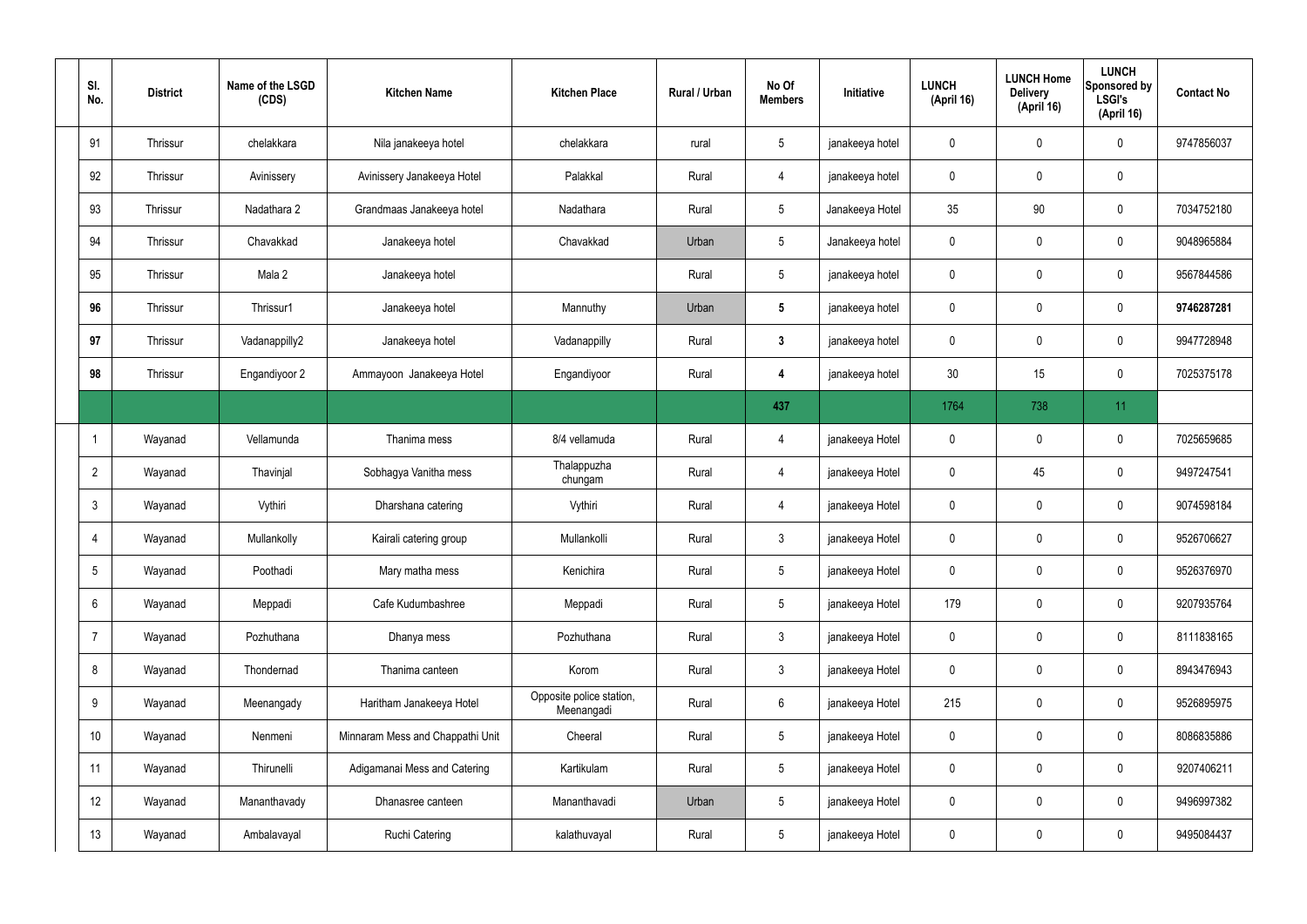|    | SI.<br>No. | <b>District</b> | Name of the LSGD<br>(CDS) | <b>Kitchen Name</b> | <b>Kitchen Place</b>           | Rural / Urban | No Of<br><b>Members</b> | Initiative      | <b>LUNCH</b><br>(April 16) | <b>LUNCH Home</b><br><b>Delivery</b><br>(April 16) | <b>LUNCH</b><br>Sponsored by<br><b>LSGI's</b><br>(April 16) | <b>Contact No</b> |
|----|------------|-----------------|---------------------------|---------------------|--------------------------------|---------------|-------------------------|-----------------|----------------------------|----------------------------------------------------|-------------------------------------------------------------|-------------------|
| 28 | 14         | Wayanad         | Kaniyambetta              | sree Vinayaka       | millumukk                      | rural         | $5\overline{)}$         | janakeeya Hotel | 157                        | $\mathbf 0$                                        | $\mathbf 0$                                                 | 9061486938        |
|    | 15         | Wayanad         | Pulpally                  | Vinayaka catering   | Pulpally                       | Rural         | $5\overline{)}$         | janakeeya Hotel | $\mathbf 0$                | $\mathbf 0$                                        | $\mathbf 0$                                                 | 9947319307        |
|    | 16         | Wayanad         | Noolpuzha                 | Friends catering    | Naikketty                      | Rural         | $5\overline{)}$         | janakeeya Hotel | $\pmb{0}$                  | $\mathbf 0$                                        | $\mathbf 0$                                                 | 7558019388        |
|    | 17         | Wayanad         | Panamaram                 | Testy mess          | Panamaram                      | Rural         | $\overline{4}$          | janakeeya Hotel | $\pmb{0}$                  | $\pmb{0}$                                          | $\mathbf 0$                                                 | 9605814620        |
|    | 18         | wayanad         | Moopainad                 | vanitha mess        | vaduvanchal                    | Rural         | $5\overline{)}$         | janakeeya Hotel | 192                        | $\pmb{0}$                                          | $\mathbf 0$                                                 | 974596708         |
|    | 19         | wayanad         | Edavaka                   | <b>Teasty Mess</b>  | Irumbupalam                    | Rural         | $\overline{4}$          | janakeeya Hotel | $\pmb{0}$                  | $\pmb{0}$                                          | $\mathbf 0$                                                 | 9847842390        |
|    | 20         | wayanad         | kalpetta                  | shiya catering      | pallithazhe, kalpetta town     | urban         | $\mathbf{3}$            | janakeeya Hotel | $\pmb{0}$                  | $\pmb{0}$                                          | $\mathbf 0$                                                 | 6282822890        |
|    | 21         | wayanad         | sulthan bathery           | preethis            | near telephone exchange        | urban         | $5\phantom{.0}$         | janakeeya Hotel | $\mathbf 0$                | $\mathbf 0$                                        | $\mathbf 0$                                                 | 9961088393        |
|    | 22         | wayanad         | Muttil                    | swad cattering      | Muttil bus stand               | Rural         | $5\overline{)}$         | janakeeya Hotel | $\mathbf 0$                | $\pmb{0}$                                          | $\mathbf 0$                                                 | 9074461322        |
|    | 23         | wayanad         | padinjarathara            | oruma               | padinjarathara town            | Rural         | $5\overline{)}$         | janakeeya Hotel | 356                        | $\mathbf 0$                                        | $\mathbf 0$                                                 | 9495814542        |
|    | 24         | wayanad         | kalpetta                  | Anjuse cattering    | kalpetta town                  | Urban         | $5\overline{)}$         | janakeeya Hotel | $\mathbf 0$                | $\mathbf 0$                                        | $\mathbf 0$                                                 | 9745883809        |
|    | 25         | wayanad         | Thariyode                 | Haritham            | kavumadham town                | Rural         | $\mathbf{3}$            | janakeeya Hotel | $\mathbf 0$                | $\pmb{0}$                                          | $\mathbf 0$                                                 | 9074095457        |
|    | 26         | wayanad         | Mananthavady              | chothis mess        | Kozhikode road<br>Mananthavady | Urban         | $\mathbf{3}$            | janakeeya Hotel | $\mathbf 0$                | $\mathbf 0$                                        | $\mathbf 0$                                                 | 9947376596        |
|    | 27         | wayanad         | vengapalli                | Annapoorna          | vengapalli town                | Rural         | $5\phantom{.0}$         | janakeeya Hotel | $\mathbf 0$                | $\pmb{0}$                                          | $\mathbf 0$                                                 | 7592831851        |
|    | 28         | Wayanad         | Kottathara                | Jyothi vanitha mess | Venniyod                       | Rural         | $\mathbf{3}$            | janakeeya Hotel | $\pmb{0}$                  | $\mathbf 0$                                        | $\mathbf 0$                                                 | 9961844026        |
|    | 29         | Wayanad         | Sulthan Bathery           | Elite               | Mysore road, Bathery           | Urban         | $\mathbf{3}$            | janakeeya Hotel | 346                        | $\mathbf 0$                                        | $\mathbf 0$                                                 | 9778180571        |
|    |            |                 |                           | 610                 |                                |               | 122                     |                 | 1445                       | 45                                                 | $\mathbf 0$                                                 |                   |
|    | 29         |                 |                           |                     |                                | <b>TOTAL</b>  | 4638                    |                 | 2890                       | 6749                                               | 117                                                         |                   |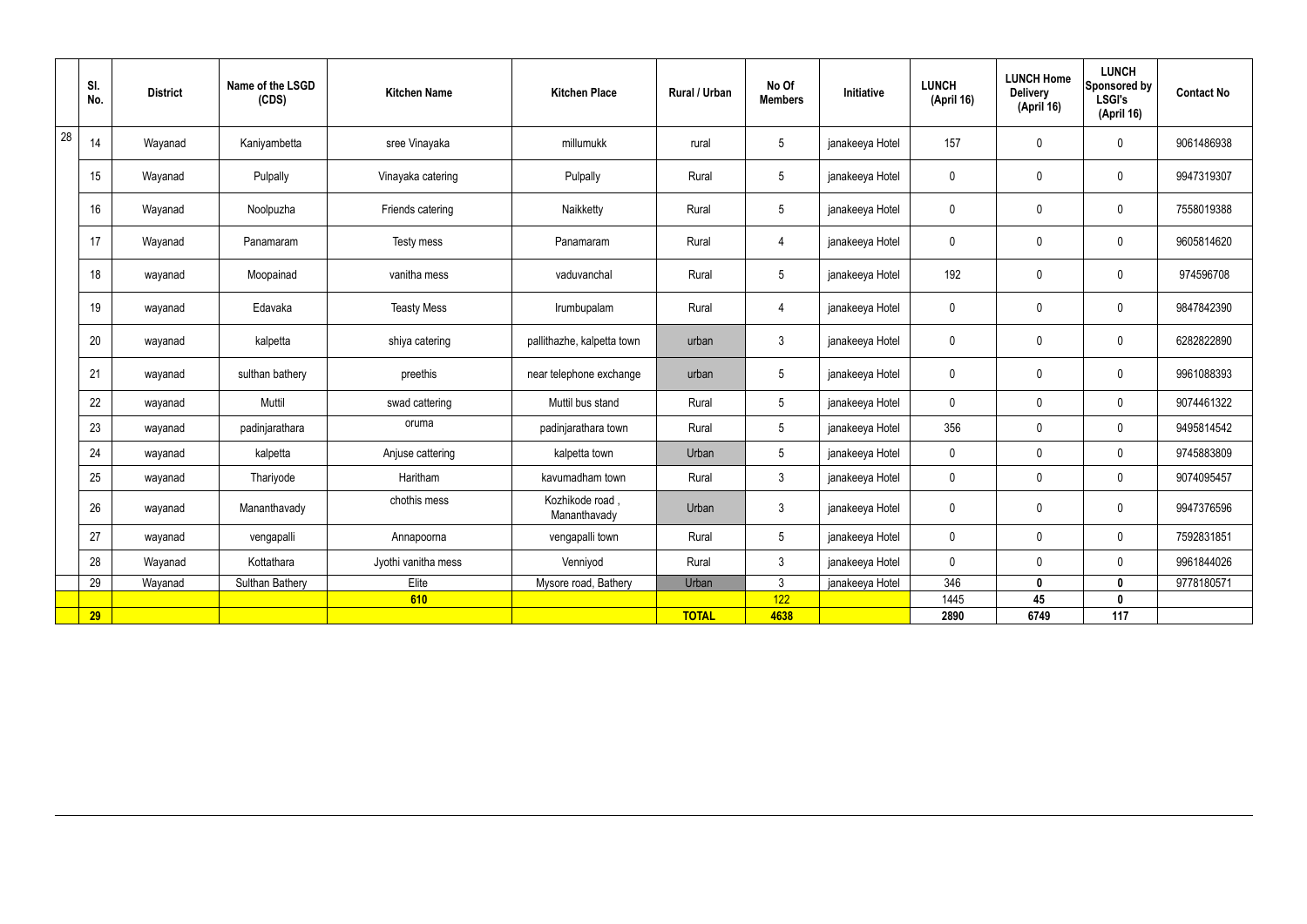| SI.<br>No. | <b>District</b> | Name of the LSGD<br>(CDS)                                                                        | <b>Kitchen Name</b>                                | <b>Kitchen Place</b>  | Rural / Urban                   | No Of<br><b>Members</b> | Initiative                                                           | <b>LUNCH</b><br>(April 16) | <b>LUNCH Home</b><br><b>Delivery</b><br>(April 16) | <b>LUNCH</b><br>Sponsored by<br>LSGI's<br>(April 16) | <b>Contact No</b> |
|------------|-----------------|--------------------------------------------------------------------------------------------------|----------------------------------------------------|-----------------------|---------------------------------|-------------------------|----------------------------------------------------------------------|----------------------------|----------------------------------------------------|------------------------------------------------------|-------------------|
|            |                 |                                                                                                  | STATUS OF JANAKEEYA HOTELS FUNCTIONING IN DISTRICT |                       |                                 |                         | STATUS OF FOOD DISTRIBUTED THROUGH JANAKEEYA HOTELS AS ON 16.04.2022 |                            |                                                    |                                                      |                   |
|            | <b>District</b> | <b>Total</b><br>Janakeeya Hotels                                                                 | <b>Rural Units</b>                                 | <b>Urban</b><br>units | <b>STATUS OF</b><br><b>FOOD</b> | Home<br><b>Delviery</b> | Food Sponsored<br>by LSGIs                                           | <b>TOTAL Meals</b>         | <b>Distributed</b>                                 |                                                      |                   |
|            | <b>TVM</b>      | 110                                                                                              | 79                                                 | 31                    | 18,105                          | $\overline{0}$          | $\overline{7}$                                                       |                            | 18,112                                             |                                                      |                   |
|            | <b>KLM</b>      | 82                                                                                               | 72                                                 | 10 <sub>1</sub>       | 8117                            | $\overline{0}$          | $\overline{0}$                                                       |                            | 8,117                                              |                                                      |                   |
|            | PTA             | 59                                                                                               | 54                                                 | 5 <sub>o</sub>        | 4485                            | 164                     | $\overline{0}$                                                       |                            | 4,649                                              |                                                      |                   |
|            | <b>ALP</b>      | 89                                                                                               | 80                                                 | $\overline{9}$        | 6344                            | 3960                    | 90                                                                   |                            | 10,394                                             |                                                      |                   |
|            | <b>KTM</b>      | 82                                                                                               | 74                                                 | 8 <sup>°</sup>        | $\overline{0}$                  | $\mathbf{0}$            | $\overline{0}$                                                       |                            | $\mathbf 0$                                        |                                                      |                   |
|            | <b>IDK</b>      | 50                                                                                               | 49                                                 | $\blacktriangleleft$  | 3050                            | $\overline{0}$          | $\overline{0}$                                                       | 3,050                      |                                                    |                                                      |                   |
|            | <b>EKM</b>      | 115                                                                                              | 81                                                 | 34                    | 5352                            | 914                     | $\overline{0}$                                                       |                            | 6,266                                              |                                                      |                   |
|            | <b>TSR</b>      | 98                                                                                               | 87                                                 | 11                    | 1,764                           | 738                     | 11                                                                   |                            | 2,513                                              |                                                      |                   |
|            | PGT             | $102$                                                                                            | 92                                                 | 10 <sup>°</sup>       | 5,952                           | 84                      | 16                                                                   |                            | 6,052                                              |                                                      |                   |
|            | <b>MLP</b>      | 128                                                                                              | 107                                                | 21                    | 6,932                           | 1582                    | $\overline{2}$                                                       |                            | 8,516                                              |                                                      |                   |
|            | <b>WYD</b>      | 29                                                                                               | 24                                                 | 5 <sub>1</sub>        | 1445                            | 45                      | $\overline{0}$                                                       |                            | 1,490                                              |                                                      |                   |
|            | <b>KKD</b>      | 107                                                                                              | 77 <sub>z</sub>                                    | 30 <sup>°</sup>       | 4,377                           | $\overline{0}$          | $\pmb{0}$                                                            |                            | 4,377                                              |                                                      |                   |
|            | <b>KNR</b>      | 91                                                                                               | 76                                                 | 15 <sub>1</sub>       | 2,527                           | $\overline{0}$          | $\overline{2}$                                                       |                            | 2,529                                              |                                                      |                   |
|            | <b>KSG</b>      | 44                                                                                               | 38                                                 | 6 <sup>1</sup>        | 1190                            | $\overline{0}$          | $\pmb{0}$                                                            |                            | 1,190                                              |                                                      |                   |
|            | <b>Total</b>    | 1186                                                                                             | 990                                                | 196                   | 69,640                          | 7,487                   | 128                                                                  |                            | 77,255                                             |                                                      |                   |
|            |                 |                                                                                                  | 2262                                               |                       |                                 | 77,255                  |                                                                      |                            |                                                    |                                                      |                   |
|            | <b>Date</b>     | <b>Grand Total of meals</b><br><b>Distributed through</b><br>Janakeeya hotel as<br>on 16.04.2022 | Urban<br>units                                     | <b>Total</b><br>units | Rs. 20 /Lunch<br><b>Parcel</b>  | Home<br><b>Delivery</b> | <b>LUNCH</b><br>sponsored by<br><b>LSGIs</b>                         |                            | <b>Total Meals</b>                                 |                                                      |                   |
|            |                 | 990                                                                                              | 196                                                | 1186                  | 69,640                          | 7,487                   | 128                                                                  |                            | 77,255                                             |                                                      |                   |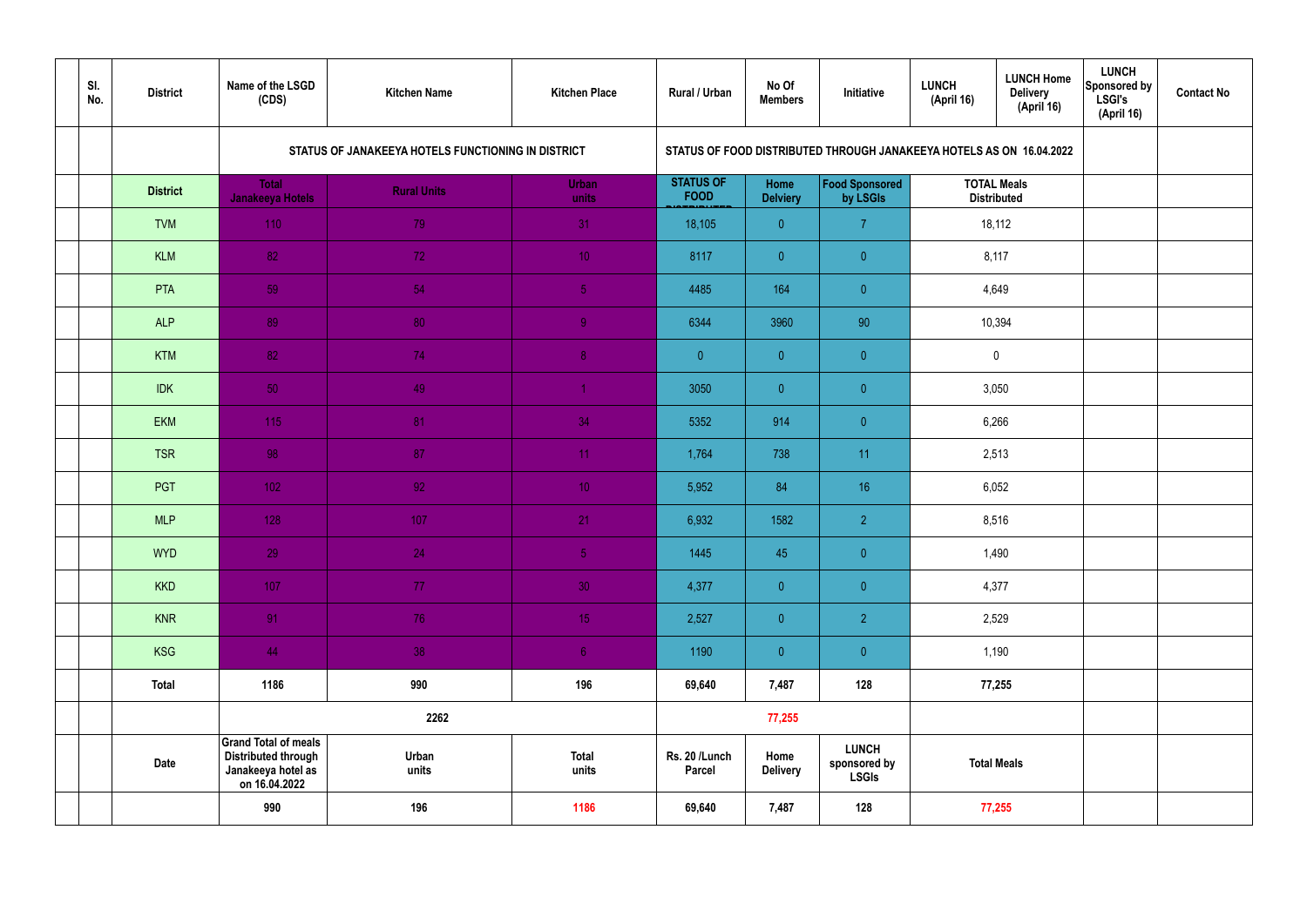| SI.<br>No. | <b>District</b> | Name of the LSGD<br>(CDS) | <b>Kitchen Name</b> | <b>Kitchen Place</b> | Rural / Urban | No Of<br><b>Members</b> | Initiative | <b>LUNCH</b><br>(April 16) | <b>LUNCH Home</b><br>Delivery<br>(April 16) | <b>LUNCH</b><br>Sponsored by<br><b>LSGI's</b><br>(April 16) | Contact No |
|------------|-----------------|---------------------------|---------------------|----------------------|---------------|-------------------------|------------|----------------------------|---------------------------------------------|-------------------------------------------------------------|------------|
|------------|-----------------|---------------------------|---------------------|----------------------|---------------|-------------------------|------------|----------------------------|---------------------------------------------|-------------------------------------------------------------|------------|

| Districts with same number of hotels                                                                                      | tvm                                                                                                                                                                                                                                                                                                                                                                                                                                                                                                                                                                                                                                                                                                                                                                                                                                                                                                                                                                                                                                                                                                                                                                                                                                                   | Wayanad        | Alappuzha                     | Malappuram     | Kozhikode      | Thrissur       | Kollam       |               |  |  |  |
|---------------------------------------------------------------------------------------------------------------------------|-------------------------------------------------------------------------------------------------------------------------------------------------------------------------------------------------------------------------------------------------------------------------------------------------------------------------------------------------------------------------------------------------------------------------------------------------------------------------------------------------------------------------------------------------------------------------------------------------------------------------------------------------------------------------------------------------------------------------------------------------------------------------------------------------------------------------------------------------------------------------------------------------------------------------------------------------------------------------------------------------------------------------------------------------------------------------------------------------------------------------------------------------------------------------------------------------------------------------------------------------------|----------------|-------------------------------|----------------|----------------|----------------|--------------|---------------|--|--|--|
| (Each district use seperate cell for filling the<br>details)                                                              | Ernakulam                                                                                                                                                                                                                                                                                                                                                                                                                                                                                                                                                                                                                                                                                                                                                                                                                                                                                                                                                                                                                                                                                                                                                                                                                                             | Kasaragod      | Kottayam                      | Palakkad       | Pathanamthitta | Ernakulam      | Kasaragod    |               |  |  |  |
| Districts with number of hotels increased                                                                                 |                                                                                                                                                                                                                                                                                                                                                                                                                                                                                                                                                                                                                                                                                                                                                                                                                                                                                                                                                                                                                                                                                                                                                                                                                                                       |                |                               |                |                |                |              |               |  |  |  |
| (Each district use seperate cell for filling the<br>details)                                                              |                                                                                                                                                                                                                                                                                                                                                                                                                                                                                                                                                                                                                                                                                                                                                                                                                                                                                                                                                                                                                                                                                                                                                                                                                                                       |                |                               |                |                |                |              |               |  |  |  |
| Districts with number of hotels with zero entry of<br>meals                                                               | Thrissur(76)                                                                                                                                                                                                                                                                                                                                                                                                                                                                                                                                                                                                                                                                                                                                                                                                                                                                                                                                                                                                                                                                                                                                                                                                                                          | Kasargod (34   | Kottayam(7)                   | Alappuzha (59) | Malappuram(23) | Kozhikode (91) | Kannur- (72) | Ernakulam(84) |  |  |  |
| (Each district use seperate cell for filling the<br>details)                                                              | pathanamthitta(40)                                                                                                                                                                                                                                                                                                                                                                                                                                                                                                                                                                                                                                                                                                                                                                                                                                                                                                                                                                                                                                                                                                                                                                                                                                    | Trivandum (22) | ERNAKULAM (99)   Palakkad(16) |                | Wayanad - (23) | Idukki(39)     | Kollam (35)  |               |  |  |  |
| New hotels started (numbers)                                                                                              |                                                                                                                                                                                                                                                                                                                                                                                                                                                                                                                                                                                                                                                                                                                                                                                                                                                                                                                                                                                                                                                                                                                                                                                                                                                       |                |                               |                |                |                |              |               |  |  |  |
| New hotels started at (location)                                                                                          |                                                                                                                                                                                                                                                                                                                                                                                                                                                                                                                                                                                                                                                                                                                                                                                                                                                                                                                                                                                                                                                                                                                                                                                                                                                       |                |                               |                |                |                |              |               |  |  |  |
| TVM- kottukal athiyannoor janatha ruchikkoott asraya oottupura tripthiharsha devariae neyyattinkara kunnathukal kuttichal |                                                                                                                                                                                                                                                                                                                                                                                                                                                                                                                                                                                                                                                                                                                                                                                                                                                                                                                                                                                                                                                                                                                                                                                                                                                       |                |                               |                |                |                |              |               |  |  |  |
|                                                                                                                           | kottayam - Akalakunnam, Akalakunnam, arppukara, arppukara, athirampuzha, Aymanam, Bharananganam, chempu, chirakkadavu, karoor, kangazha, kidangoor, kuroppada, madapally, meenachil,<br>meenachil, meenadam, melukavu, nedumkunnam, neendoor, Pala pala, pallickathodu, pampady, t v puram, thalanadu, thiruvarppu, vakathanam, vazhappally, vazhoor vazhoor, vechoor,                                                                                                                                                                                                                                                                                                                                                                                                                                                                                                                                                                                                                                                                                                                                                                                                                                                                                |                |                               |                |                |                |              |               |  |  |  |
|                                                                                                                           | Alappuzha - Ala Alappuzha North Alappuzha South Alappuzha South Alappuzha South Ambalappuzha North Ambalappuzha South Arattupuzha Arookutty Aroor Aryad Budhanoor<br>Chambakulam Chenganoor Chennam Pallippuram Cheriyanad Cherthala Municipality Cherthala Municipality Cherthala South Chingoli Chunakkara Devikulangara Edathua Ezhupunna Harippad<br>Kadakkarappally Kandalloor Kanjikuzhy Karthikappally Kavalam Kodamthurath Krishnapuram Kuthiyathode Mannar Mavelikkara Thamarakulam Mavelikkara Thekkekara Mulakkuzha Muttar Nedumudy<br>Neelamperoor Panavally Pandanad Pattanakkad Pulincunnu Puliyoor Punnapra North Punnapra South Purakad Purakad Ramankary Thaicattussery Thakazhy Thannermukkom Thiruvanvandoor Thuravoor<br>Vayalar Veliyanad Venmoney                                                                                                                                                                                                                                                                                                                                                                                                                                                                               |                |                               |                |                |                |              |               |  |  |  |
|                                                                                                                           | Assamannoor,Chendamangalam,cheranelloor,Edakkattuvayal,Edavanakkad,Keezhmad,Kochi East,Kochi South,kochi west,kuzhuppilly,Kunnukara,manjalloor,Maradu,Paingottoor,Pootrikka, thrikkakkara<br>west, Thrikkakkara east,                                                                                                                                                                                                                                                                                                                                                                                                                                                                                                                                                                                                                                                                                                                                                                                                                                                                                                                                                                                                                                 |                |                               |                |                |                |              |               |  |  |  |
|                                                                                                                           | Kozhikod:Balussery,Panangad,Koorachundu,Koorachundu,Kottur,Naduvannur,Naduvannur,Ulliyeri,Unnikulam,Unnikulam,Nanminda,Thalakkulathur,Kakkodi,Chelannur,Narikkuni,Kakkoor,Koduvally,<br>Koduvally,Koduvally,Madavoor,Omasseri,Puthuppadi,Kizhakkoth,Thamarassery,Kodenchery,Koodaranji,Thiruvambadi,Kattippara,Koyilandy North,Koyilandy North,Koyilandi South,Koyilandi South,<br>Chengottukavu,Atholi,Moodadi,Chemancheri,Arikkulam,Arikkulam,Kozhikode Central,Kozhikode Central,Kozhikode Central,Kozhikode Central,Kozhikode Central,Kozhikode Central,Kozhikode Central,Kozhikode Central,Kozhikode Central<br>Kozhikode North, Kozhikode North, Kozhikode North, Feroke<br>Feroke,Feroke,KozhikodeSouth,Kozhikode South,Kozhikode South,Kozhikode South,Olavanna,Olavanna,Kadalundi,Mukkam,Mukkam,Chathamangalam,Chathamangalam,Perumanna,Kodiyathur,,<br>Kuruvattoor,Peruvayal,Kuttiadi,Kavilumpara,Maruthonkara,Velom,Kunnummal,Naripatta,Kayakkodi "Payyoli,Thikkodi,Keezhariyur,Chakkittappara,Cheruvannur,Koothali,Changaroth,Perambra,Kayanna,<br>Kayanna,Nochad ,,Maniyur,Villiappally,Thiruvallur,Edachery,Nadapuram,Chekkyad,Valayam,Purameri,Vanimel,Tuneri,Onchiyam,Chorode,Eramala,Vadakara West,Vadakara East,Azhiyoor(Today off) |                |                               |                |                |                |              |               |  |  |  |
|                                                                                                                           | Adimaly, Alackode, Arakulam, Ayyappankovil, chakkuppallam, Edavetty, Erattayar, Kamakshi, Kanjikuzhi,Karunapuram,kodikulam, Kokkayar, konnathadi, Konnathadi, kudayathoor,<br>Idukki -<br>kumaramangalam, manakkadu,mankulam,mariyapuram, muttom, Nedumkandam, pambadumpara, peerumedu, peruvannathanam, purapuzha, Rajakumari,vandiperiyar, vannapuram,vazhathoppu,<br>velliyamattom, vellathooval, kodikulam,                                                                                                                                                                                                                                                                                                                                                                                                                                                                                                                                                                                                                                                                                                                                                                                                                                       |                |                               |                |                |                |              |               |  |  |  |